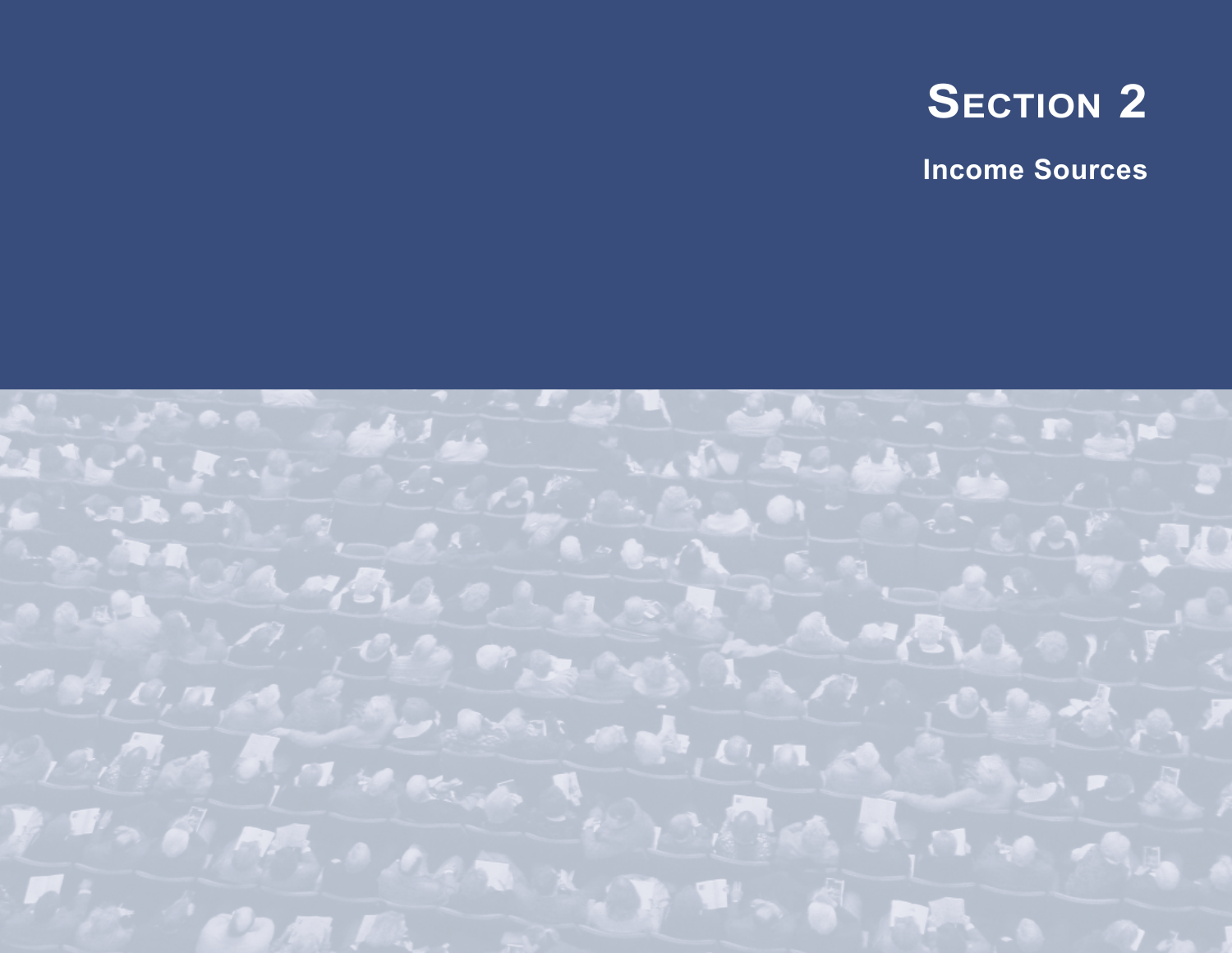### *Table characteristics*

**Age**. Age classification is based on the age of the person at his or her last birthday as of March 2015. A married couple's age is defined as the age of the husband—unless he is under age 55 and the wife is 55 or older, in which case it is the age of the wife.

**Aged unit**. With age 55 as the cutoff, aged units are defined as married couples living together at least one of whom is 55 or older—and nonmarried persons 55 or older.

**Marital status**. Married persons are married and living with their spouse. Nonmarried persons may be divorced, widowed, never married, separated, or married but living apart from their spouse.

**Race**. The categories White alone, Black alone, and Asian alone reflect respondents who reported only one race. Because of changes to the race category, data on race are not directly comparable to editions prior to 2002. A person's race is his or her reported race. A married couple's race is defined as the race of the husband.

**Hispanic origin**. Persons of Hispanic origin may be of any race. A married couple is of Hispanic origin if the husband is of Hispanic origin.

**Family**. A family is a group of two or more people (one of whom is the householder) related by birth, marriage, or adoption and residing together; all such people (including related subfamily members) are considered as members of one family.

**Social Security beneficiary**. A beneficiary may be receiving retired-worker benefits, dependents' or survivor benefits, disability benefits, or transitionally insured benefits.

# **Key Terms and Concepts for Section 2 1**

**Poverty**. The Census Bureau uses a set of money income thresholds that vary by family size and composition to detect who is poor. If a family's total income is less than that family's threshold, then that family, and every individual in it, is considered poor.

**Per capita income**. Per capita income is total family income divided by the number of persons in the family.

**The ratio of Social Security income to total income**. This ratio is defined as Social Security income divided by total income. Units and persons in families with less than \$1 of total income or negative earnings or asset income are excluded from these tables.

#### *Income sources*

### **Earnings**

**Wages and salaries**. Wages and salaries is defined as total money earnings received for work performed as an employee during the income year. It includes wages, salary, Armed Forces pay, commissions, tips, piece-rate payments, and cash bonuses earned, before deductions are made for taxes, bonds, pensions, union dues, and so forth. Earnings for selfemployed persons in incorporated businesses are considered wage and salary.

**Self-employment**. Income from selfemployment is the combined income from farm and nonfarm self-employment.

### **Retirement benefits**

**Social Security**. Includes retired-worker benefits, dependents' or survivor benefits, disability benefits, and transitionally insured benefits.

**Government employee pensions**. Government employee pensions include payments from federal government (civil service), military, and state or local governments.

**Private pensions and annuities**. Private pensions and annuities include payments from companies or unions, annuities or paid-up insurance policies, individual retirement accounts (IRAs), Keogh, or 401(k) payments.

### **Asset income**

**Interest income**. Interest includes payments people receive (or have credited to their accounts) from bonds, treasury notes, IRAs, certificates of deposit, interest-bearing savings and checking accounts, and all other investments that pay interest.

**Dividends**. Dividends include income people receive from stock holdings and mutual fund shares. The CPS does not include capital gains from the sale of stock holdings as income.

#### **Rents, royalties, and estates and trusts**.

Include net income people receive from the rental of a house, store, or other property, receipts from boarders or lodgers, net royalty income, and periodic payments from estate or trust funds.

### **Other income**

**Unemployment compensation**. Includes payments the respondent received from government unemployment agencies or private companies during periods of unemployment and any strike benefits the respondent received from union funds.

<sup>1</sup> For more information, consult the Glossary at the front of this publication.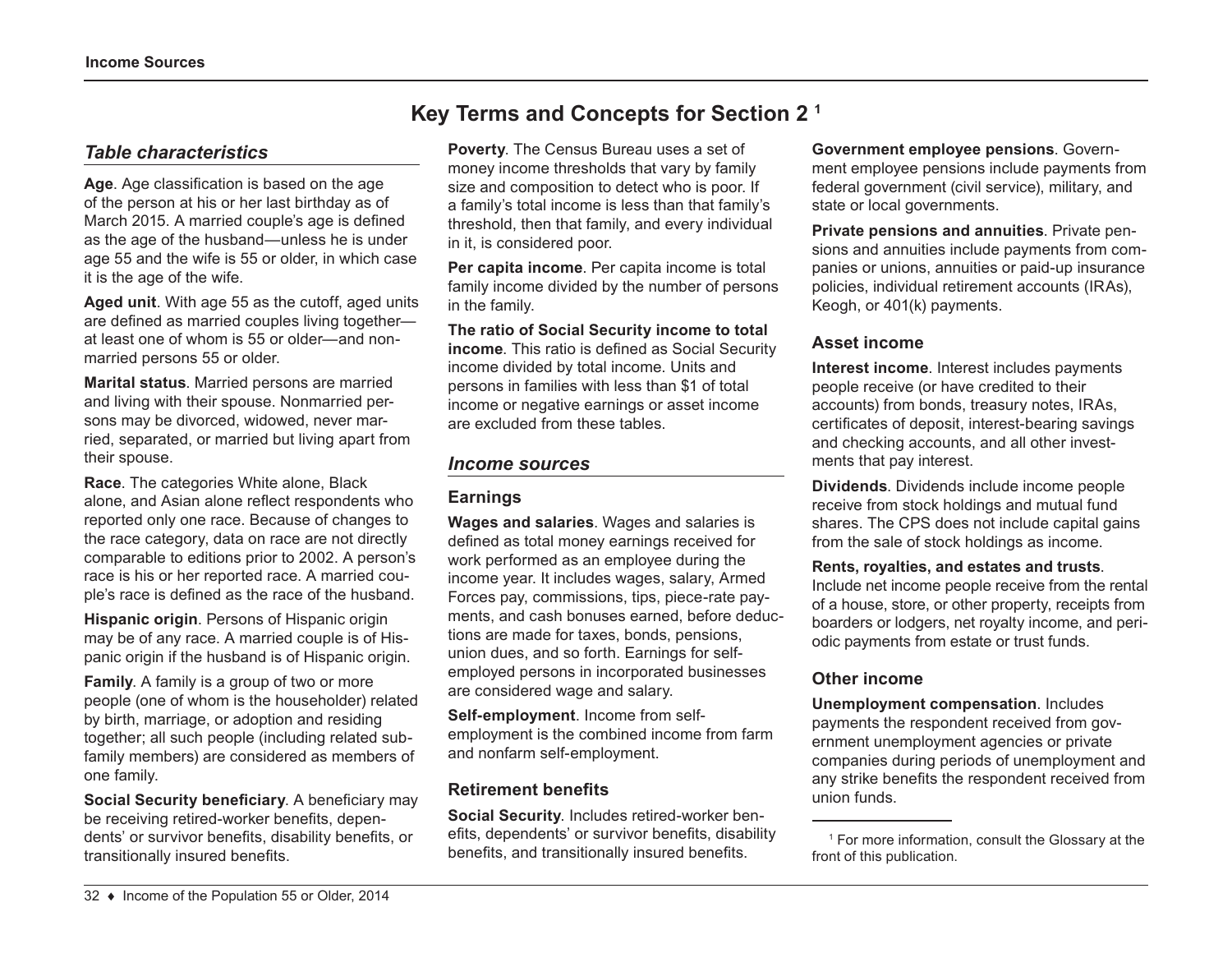**Workers' compensation**. Includes payments people receive periodically from public or private insurance companies for injuries received at work.

**Veterans' payments**. Include payments disabled members of the armed forces or survivors of deceased veterans receive periodically from the Department of Veterans Affairs for education and on-the-job training, and means-tested assistance to veterans.

**Personal contributions**. Include child support, alimony, and financial assistance from friends and relatives.

#### **Public Assistance—Cash benefits**

**Supplemental Security Income**. Supplemental Security Income includes payments made by federal, State, and local welfare agencies to low-income persons who are aged (65 or older), blind, or disabled, and who have limited income and financial resources.

**Other Public Assistance**. Includes cash public assistance payments low-income people receive, such as Aid to Families with Dependent Children (AFDC, ADC), temporary assistance to needy families (TANF), general assistance, and emergency assistance.

#### **Public Assistance—Noncash Benefits**

**Noncash benefits**. Include SNAP benefits, energy assistance, and housing assistance. Receipt of noncash benefits is only reported in the section on the sources of income received. No dollar values are assigned to the noncash benefits in this publication, and they are not included in total money income. A person or aged unit is indicated as having received a noncash benefit if any person in the household received food, energy, or housing assistance.

**Food**. In this publication, food noncash benefits are comprised solely of SNAP benefits.

**Energy**. The Low-Income Home Energy Assistance Program provides financial assistance to qualified households to help them pay heating costs.

**Housing**. There are some programs through which housing assistance is provided to lowincome families and individuals living in public or privately owned dwellings. Two of the more common types of programs in which federal, State, and local funds are used to subsidize private sector housing are rent supplement and interest reduction plans.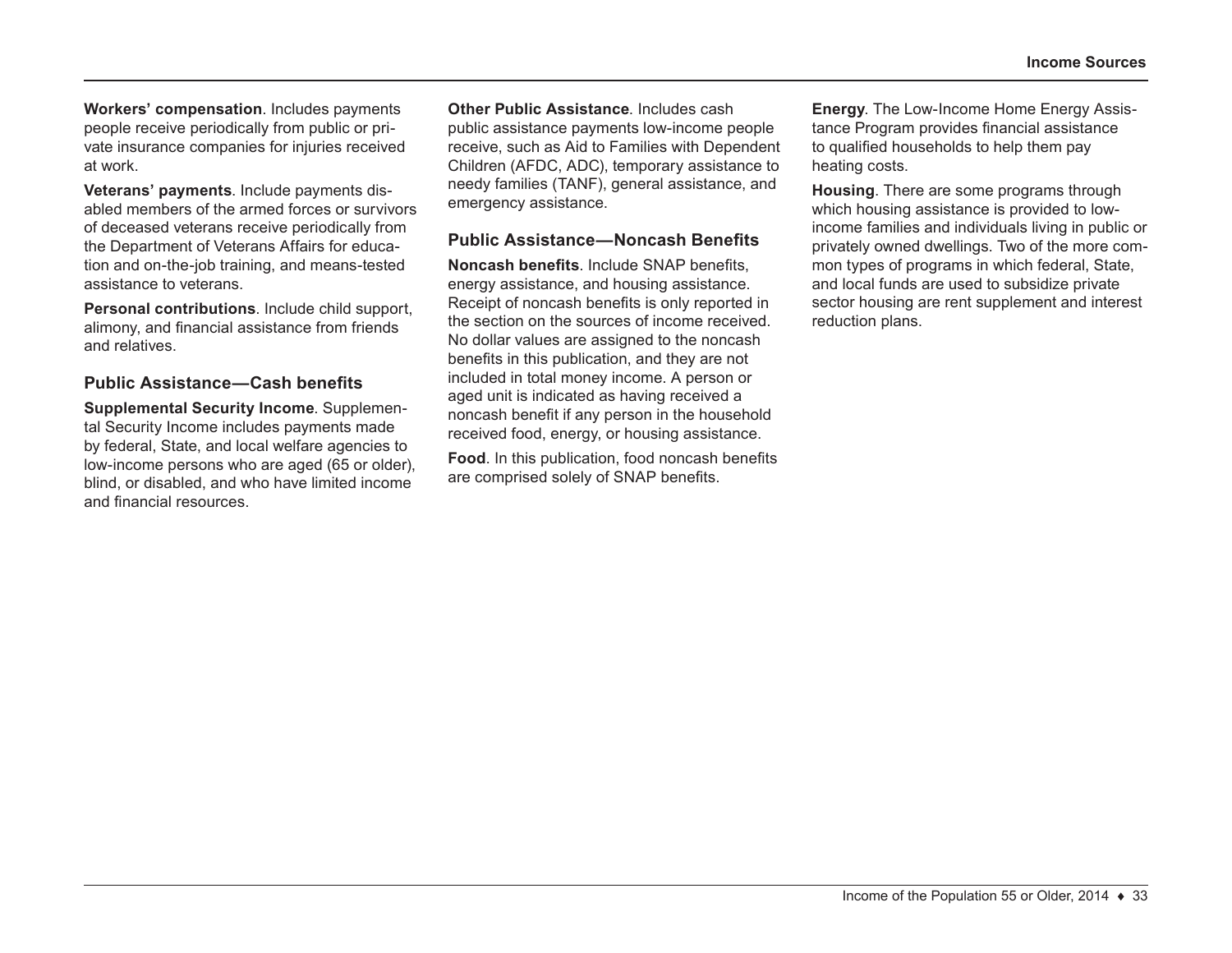**Percentage with income from specified source, by marital status and age, 2014**

|                                             |            |            |        |           | Aged 65 or older |       |             |
|---------------------------------------------|------------|------------|--------|-----------|------------------|-------|-------------|
| Source of income                            | Aged 55-61 | Aged 62-64 | Total  | 65-69     | $70 - 74$        | 75-79 | 80 or older |
|                                             |            |            |        | All units |                  |       |             |
| Earnings                                    | 78.1       | 66.2       | 28.8   | 49.3      | 31.2             | 19.4  | 8.8         |
| Wages and salaries                          | 74.1       | 62.2       | 25.9   | 45.5      | 27.3             | 16.9  | 7.5         |
| Self-employment                             | 9.8        | 9.2        | 5.1    | 7.6       | 6.3              | 3.8   | 1.8         |
| <b>Retirement benefits</b>                  | 22.6       | 49.7       | 87.4   | 79.5      | 89.9             | 91.8  | 91.5        |
| Social Security                             | 14.1       | 38.5       | 84.2   | 74.7      | 87.4             | 89.5  | 89.3        |
| Benefits other than Social Security         | 11.5       | 25.3       | 43.8   | 38.0      | 47.0             | 48.6  | 45.0        |
| Other public pensions                       | 5.3        | 11.9       | 15.8   | 14.9      | 17.0             | 16.1  | 15.6        |
| Railroad Retirement                         | 0.1        | 0.4        | 0.3    | 0.2       | 0.5              | 0.3   | 0.4         |
| Government employee pensions                | 5.2        | 11.5       | 15.5   | 14.8      | 16.6             | 15.9  | 15.3        |
| Military                                    | 0.7        | 0.9        | 1.8    | 1.4       | 1.7              | 1.7   | 2.2         |
| Federal                                     | 1.4        | 2.8        | 4.2    | 3.6       | 4.6              | 4.6   | 4.4         |
| State or local                              | 3.5        | 8.3        | 10.6   | 10.5      | 11.6             | 10.8  | 9.8         |
| Private pensions or annuities               | 8.2        | 19.0       | 37.4   | 31.0      | 40.8             | 42.7  | 38.4        |
| Income from assets                          | 60.8       | 63.8       | 61.8   | 64.3      | 63.0             | 60.5  | 58.6        |
| Interest                                    | 59.2       | 61.7       | 59.7   | 62.6      | 60.9             | 58.2  | 56.1        |
| Other income from assets                    | 22.1       | 25.3       | 25.5   | 26.3      | 25.9             | 25.0  | 24.3        |
| <b>Dividends</b>                            | 17.6       | 19.8       | 19.8   | 20.6      | 19.9             | 19.7  | 19.0        |
| Rent or royalties                           | 8.3        | 10.4       | 9.7    | 10.5      | 10.3             | 9.6   | 8.5         |
| Estates or trusts                           | 0.2        | 0.4        | 0.4    | 0.4       | 0.2              | 0.4   | 0.7         |
| Veterans' benefits                          | 2.0        | 2.9        | 5.0    | 6.1       | 5.0              | 3.8   | 4.6         |
| Unemployment compensation                   | 3.6        | 3.0        | 0.8    | 1.6       | 0.9              | 0.5   | 0.2         |
| Workers' compensation                       | 1.0        | 0.7        | 0.4    | 0.7       | 0.4              | 0.3   | 0.3         |
| Cash public assistance and noncash benefits | 16.6       | 16.0       | 14.6   | 14.1      | 14.9             | 14.9  | 14.7        |
| Cash public assistance                      | 7.0        | 6.9        | 4.4    | 4.7       | 4.2              | 4.4   | 4.2         |
| Supplemental Security Income                | 6.4        | 6.5        | 4.1    | 4.4       | 3.9              | 4.2   | 3.9         |
| Other                                       | 0.9        | 0.6        | 0.4    | 0.5       | 0.3              | 0.2   | 0.3         |
| Noncash benefits                            | 14.1       | 13.3       | 13.0   | 12.5      | 13.3             | 13.3  | 13.3        |
| Food                                        | 11.5       | 10.9       | 8.8    | 8.8       | 9.0              | 8.9   | 8.3         |
| Energy                                      | 3.6        | 3.6        | 3.8    | 3.4       | 3.4              | 5.0   | 4.0         |
| Housing                                     | 3.8        | 3.9        | 4.7    | 4.3       | 4.6              | 5.3   | 4.9         |
| Personal contributions                      | 2.0        | 1.3        | 0.9    | 0.7       | 0.6              | 0.9   | 1.2         |
| Number (thousands)                          | 21,315     | 7,673      | 34,614 | 11,056    | 8,053            | 6,072 | 9,434       |
|                                             |            |            |        |           |                  |       |             |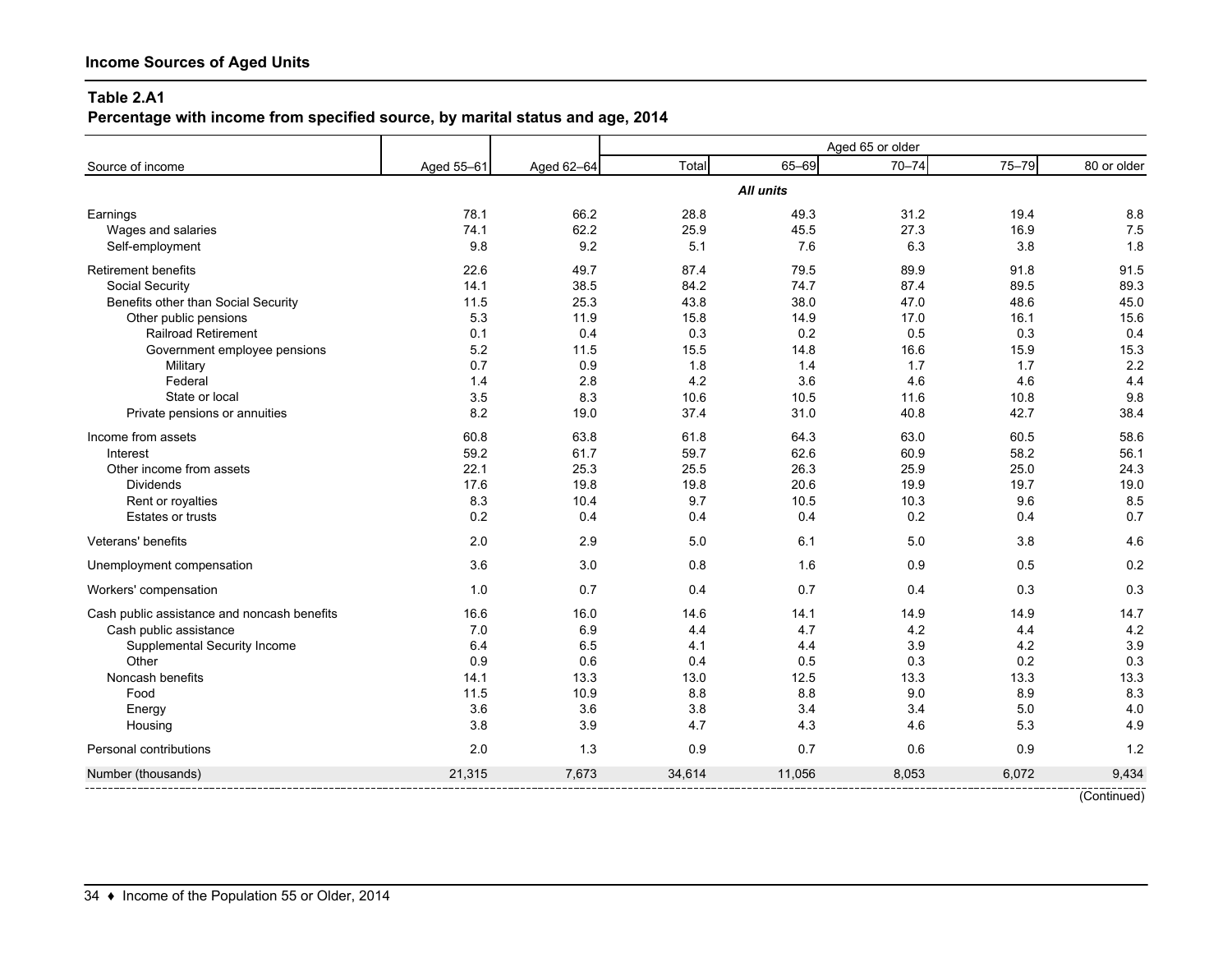**Percentage with income from specified source, by marital status and age, 2014—***Continued*

|                                             |            |            |        |                        | Aged 65 or older |       |             |
|---------------------------------------------|------------|------------|--------|------------------------|------------------|-------|-------------|
| Source of income                            | Aged 55-61 | Aged 62-64 | Total  | 65-69                  | $70 - 74$        | 75-79 | 80 or older |
|                                             |            |            |        | <b>Married couples</b> |                  |       |             |
| Earnings                                    | 91.8       | 81.4       | 43.8   | 64.0                   | 43.6             | 28.7  | 18.4        |
| Wages and salaries                          | 88.3       | 77.5       | 39.6   | 59.9                   | 38.0             | 25.0  | 15.7        |
| Self-employment                             | 13.4       | 12.9       | 8.3    | 10.4                   | 10.0             | 6.2   | 3.9         |
| <b>Retirement benefits</b>                  | 23.0       | 49.9       | 88.2   | 81.1                   | 91.9             | 94.0  | 91.6        |
| Social Security                             | 13.3       | 38.1       | 85.0   | 76.0                   | 89.7             | 92.1  | 89.8        |
| Benefits other than Social Security         | 13.5       | 28.3       | 52.4   | 45.3                   | 56.1             | 57.7  | 56.2        |
| Other public pensions                       | 6.3        | 13.5       | 19.6   | 18.0                   | 20.1             | 20.6  | 21.3        |
| Railroad Retirement                         | 0.1        | 0.5        | 0.3    | 0.2                    | 0.2              | 0.5   | 0.4         |
| Government employee pensions                | 6.2        | 13.1       | 19.4   | 17.8                   | 19.9             | 20.2  | 21.0        |
| Military                                    | 1.0        | 1.3        | 2.2    | 1.8                    | 2.3              | 2.1   | 3.2         |
| Federal                                     | 1.7        | 3.2        | 5.2    | 4.3                    | 5.7              | 6.0   | 5.3         |
| State or local                              | 4.1        | 9.4        | 13.9   | 13.0                   | 14.3             | 14.0  | 14.9        |
| Private pensions or annuities               | 10.0       | 21.9       | 45.7   | 38.0                   | 49.6             | 51.7  | 49.7        |
| Income from assets                          | 73.8       | 74.6       | 74.4   | 75.6                   | 74.9             | 73.5  | 72.0        |
| Interest                                    | 72.4       | 72.4       | 72.2   | 74.0                   | 72.8             | 70.2  | 69.6        |
| Other income from assets                    | 29.6       | 33.0       | 34.9   | 34.8                   | 35.7             | 33.7  | 34.8        |
| <b>Dividends</b>                            | 24.0       | 25.8       | 27.9   | 27.9                   | 27.9             | 27.5  | 28.2        |
| Rent or royalties                           | 11.2       | 14.4       | 13.6   | 14.2                   | 15.0             | 12.9  | 11.4        |
| Estates or trusts                           | 0.2        | 0.4        | 0.2    | 0.3                    | 0.2              | 0.1   | 0.3         |
| Veterans' benefits                          | 2.4        | 4.2        | 6.6    | 8.0                    | 6.2              | 4.3   | 6.8         |
| Unemployment compensation                   | 4.7        | 2.9        | 1.3    | 1.9                    | 1.5              | 0.7   | 0.4         |
| Workers' compensation                       | 1.3        | 1.0        | 0.3    | 0.5                    | 0.4              | 0.1   | 0.0         |
| Cash public assistance and noncash benefits | 7.9        | 8.0        | 6.4    | 5.8                    | 6.8              | 7.0   | 6.4         |
| Cash public assistance                      | 3.5        | 3.6        | 2.2    | 2.1                    | 2.4              | 2.6   | 1.9         |
| Supplemental Security Income                | 3.1        | 3.2        | 2.1    | 1.9                    | $2.2\,$          | 2.4   | 1.9         |
| Other                                       | 0.6        | 0.4        | 0.2    | 0.2                    | 0.2              | 0.2   | 0.1         |
| Noncash benefits                            | 5.9        | 5.8        | 5.1    | 4.4                    | 5.4              | 5.8   | 5.6         |
| Food                                        | 4.9        | 4.8        | 3.6    | 3.3                    | 3.7              | 4.4   | 3.4         |
| Energy                                      | 1.4        | 1.3        | 1.5    | 0.8                    | 1.4              | 2.3   | 2.2         |
| Housing                                     | 0.9        | 0.9        | 1.2    | 0.6                    | $1.2$            | 1.5   | 2.1         |
| Personal contributions                      | 1.1        | 0.8        | 0.5    | 0.3                    | 0.7              | 0.2   | 0.8         |
| Number (thousands)                          | 10,722     | 3,889      | 14,474 | 5,402                  | 3,722            | 2,667 | 2,683       |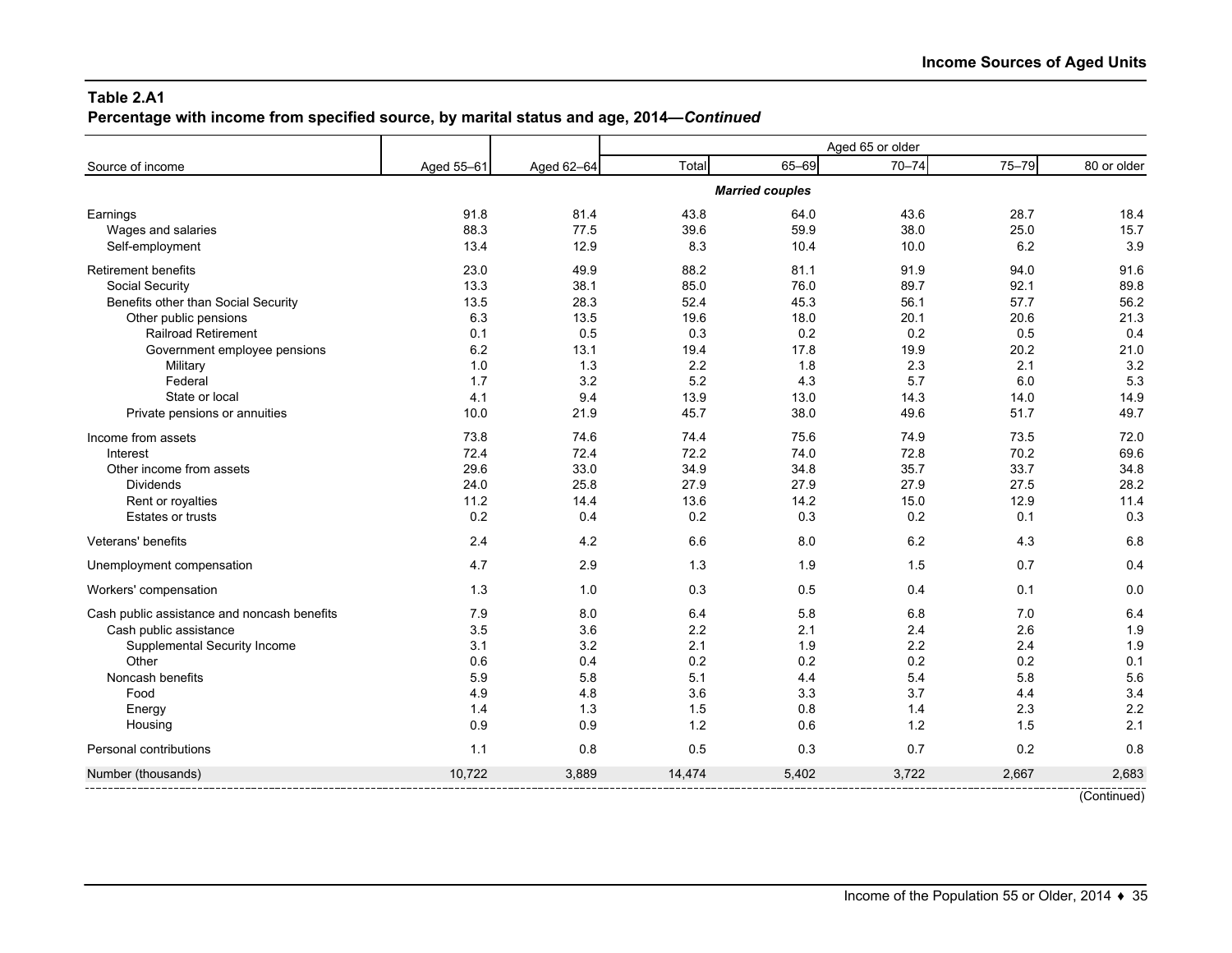**Percentage with income from specified source, by marital status and age, 2014—***Continued*

|                                             |            |            |        |                           | Aged 65 or older |       |             |
|---------------------------------------------|------------|------------|--------|---------------------------|------------------|-------|-------------|
| Source of income                            | Aged 55-61 | Aged 62-64 | Total  | 65-69                     | $70 - 74$        | 75-79 | 80 or older |
|                                             |            |            |        | <b>Nonmarried persons</b> |                  |       |             |
| Earnings                                    | 64.3       | 50.6       | 18.0   | 35.1                      | 20.6             | 12.2  | 5.0         |
| Wages and salaries                          | 59.7       | 46.4       | 16.0   | 31.8                      | 18.0             | 10.6  | 4.2         |
| Self-employment                             | 6.1        | 5.5        | 2.7    | 4.9                       | 3.2              | 1.8   | 1.0         |
| <b>Retirement benefits</b>                  | 22.2       | 49.6       | 86.8   | 78.1                      | 88.2             | 90.1  | 91.5        |
| Social Security                             | 14.9       | 39.0       | 83.6   | 73.4                      | 85.4             | 87.5  | 89.1        |
| Benefits other than Social Security         | 9.4        | 22.2       | 37.7   | 31.0                      | 39.2             | 41.4  | 40.5        |
| Other public pensions                       | 4.3        | 10.3       | 13.1   | 12.0                      | 14.3             | 12.7  | 13.4        |
| <b>Railroad Retirement</b>                  | 0.1        | 0.4        | 0.4    | 0.2                       | 0.7              | 0.1   | 0.4         |
| Government employee pensions                | 4.2        | 9.9        | 12.7   | 11.8                      | 13.7             | 12.5  | 13.0        |
| Military                                    | 0.4        | 0.5        | 1.4    | 1.1                       | 1.2              | 1.4   | 1.9         |
| Federal                                     | 1.1        | 2.4        | 3.5    | 3.0                       | 3.7              | 3.5   | 4.0         |
| State or local                              | 2.8        | 7.2        | 8.3    | 8.1                       | 9.3              | 8.3   | 7.8         |
| Private pensions or annuities               | 6.3        | 16.1       | 31.4   | 24.3                      | 33.2             | 35.6  | 34.0        |
| Income from assets                          | 47.6       | 52.6       | 52.7   | 53.4                      | 52.8             | 50.3  | 53.2        |
| Interest                                    | 45.9       | 50.7       | 50.7   | 51.7                      | 50.7             | 48.8  | 50.8        |
| Other income from assets                    | 14.5       | 17.5       | 18.7   | 18.1                      | 17.5             | 18.2  | 20.2        |
| <b>Dividends</b>                            | 11.2       | 13.6       | 14.1   | 13.7                      | 13.0             | 13.7  | 15.3        |
| Rent or royalties                           | 5.3        | 6.2        | 6.9    | 7.0                       | 6.3              | 7.0   | 7.3         |
| <b>Estates or trusts</b>                    | 0.2        | 0.5        | 0.6    | 0.5                       | 0.3              | 0.5   | 0.8         |
| Veterans' benefits                          | 1.6        | 1.7        | 3.9    | 4.3                       | 4.0              | 3.4   | 3.7         |
| Unemployment compensation                   | 2.5        | 3.0        | 0.5    | 1.3                       | 0.3              | 0.3   | 0.1         |
| Workers' compensation                       | 0.7        | 0.4        | 0.5    | 0.8                       | 0.3              | 0.4   | 0.4         |
| Cash public assistance and noncash benefits | 25.4       | 24.3       | 20.5   | 22.1                      | 21.8             | 21.1  | 18.0        |
| Cash public assistance                      | 10.6       | 10.3       | 6.0    | 7.2                       | 5.7              | 5.8   | 5.1         |
| Supplemental Security Income                | 9.8        | 9.8        | 5.6    | 6.8                       | 5.3              | 5.6   | 4.8         |
| Other                                       | 1.3        | 0.9        | 0.5    | 0.7                       | 0.4              | 0.3   | 0.4         |
| Noncash benefits                            | 22.4       | 21.0       | 18.7   | 20.2                      | 20.1             | 19.2  | 16.3        |
| Food                                        | 18.2       | 17.1       | 12.4   | 14.1                      | 13.6             | 12.5  | 10.3        |
| Energy                                      | 5.8        | 5.8        | 5.5    | 5.9                       | 5.1              | 7.1   | 4.7         |
| Housing                                     | 6.7        | 7.0        | 7.3    | 7.9                       | 7.6              | 8.3   | 6.0         |
| Personal contributions                      | 2.9        | 1.8        | 1.1    | 1.1                       | 0.5              | 1.4   | 1.4         |
| Number (thousands)                          | 10,593     | 3,784      | 20,140 | 5,654                     | 4,331            | 3.404 | 6,751       |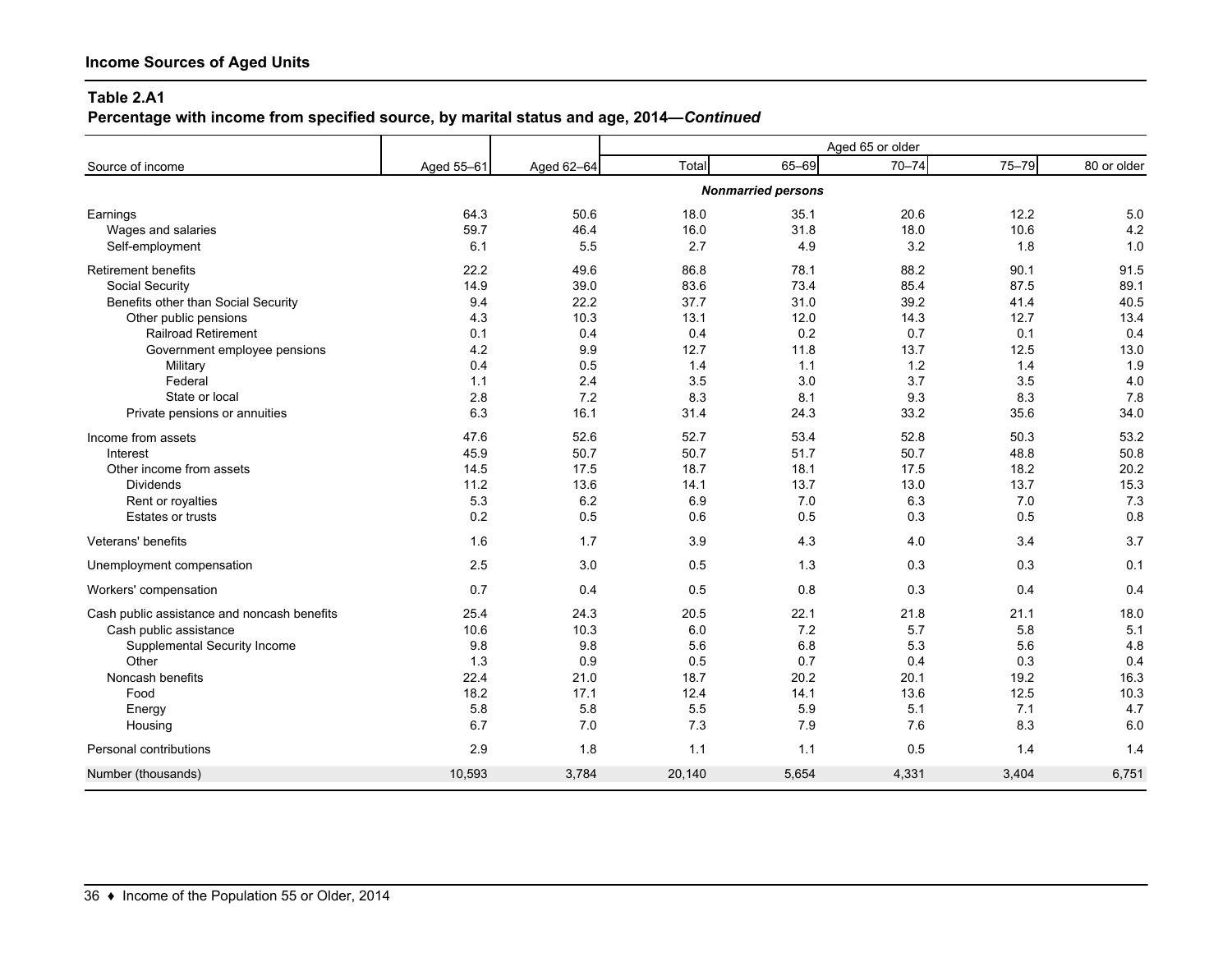**Percentage with income from specified source, by Social Security beneficiary status, marital status, and age, 2014**

|                                             | All units |           |             |           | Married couples          | Nonmarried persons |           |           |             |
|---------------------------------------------|-----------|-----------|-------------|-----------|--------------------------|--------------------|-----------|-----------|-------------|
| Source of income                            | $55 - 61$ | $62 - 64$ | 65 or older | $55 - 61$ | $62 - 64$                | 65 or older        | $55 - 61$ | $62 - 64$ | 65 or older |
|                                             |           |           |             |           | <b>Beneficiary units</b> |                    |           |           |             |
| Earnings                                    | 39.7      | 44.5      | 24.5        | 69.3      | 67.2                     | 38.7               | 13.0      | 21.8      | 14.2        |
| Wages and salaries                          | 37.7      | 41.7      | 21.6        | 66.6      | 63.6                     | 34.4               | 11.6      | 19.7      | 12.2        |
| Self-employment                             | 3.6       | 5.6       | 4.9         | 5.9       | 8.2                      | 79                 | 1.6       | 2.9       | 2.7         |
| <b>Retirement benefits</b>                  | 100.0     | 100.0     | 100.0       | 100.0     | 100.0                    | 100.0              | 100.0     | 100.0     | 100.0       |
| Social Security                             | 100.0     | 100.0     | 100.0       | 100.0     | 100.0                    | 100.0              | 100.0     | 100.0     | 100.0       |
| Benefits other than Social Security         | 21.0      | 36.5      | 48.3        | 28.8      | 43.2                     | 57.9               | 13.9      | 29.7      | 41.3        |
| Other public pensions                       | 8.6       | 17.0      | 16.7        | 12.6      | 21.6                     | 21.1               | 5.0       | 12.3      | 13.4        |
| Railroad Retirement                         | 0.0       | 0.2       | 0.2         | 0.0       | 0.2                      | 0.3                | 0.0       | 0.1       | 0.1         |
| Government employee pensions                | 8.6       | 16.8      | 16.5        | 12.6      | 21.4                     | 20.9               | 5.0       | 12.1      | 13.3        |
| Military                                    | 1.1       | 1.5       | 2.0         | 1.5       | 2.4                      | 2.5                | 0.8       | 0.7       | 1.6         |
| Federal                                     | 1.5       | 3.8       | 4.3         | 2.1       | $5.0\,$                  | 5.4                | $1.1$     | 2.5       | 3.4         |
| State or local                              | 6.0       | 12.3      | 11.5        | 9.1       | 15.7                     | 15.0               | 3.3       | 9.0       | 8.9         |
| Private pensions or annuities               | 16.8      | 27.7      | 41.7        | 24.0      | 33.1                     | 51.0               | 10.3      | 22.2      | 34.9        |
| Income from assets                          | 41.8      | 58.8      | 63.3        | 58.9      | 71.2                     | 75.4               | 26.3      | 46.3      | 54.4        |
| Interest                                    | 40.8      | 56.1      | 61.1        | 58.3      | 68.5                     | 73.1               | 25.0      | 43.6      | 52.4        |
| Other income from assets                    | 11.1      | 20.9      | 26.0        | 17.2      | 29.6                     | 35.3               | 5.7       | 12.2      | 19.2        |
| <b>Dividends</b>                            | 7.3       | 16.1      | 20.2        | 11.0      | 23.6                     | 28.2               | 4.0       | 8.5       | 14.3        |
| Rent or royalties                           | 5.9       | 9.0       | 9.8         | 10.0      | 12.5                     | 13.5               | 2.2       | 5.5       | 7.2         |
| <b>Estates or trusts</b>                    | 0.3       | 0.3       | 0.4         | 0.3       | 0.3                      | 0.2                | 0.2       | 0.3       | 0.5         |
| Veterans' benefits                          | 3.7       | 5.0       | 5.6         | 4.3       | 7.5                      | 7.4                | 3.2       | 25        | 4.2         |
| Unemployment compensation                   | 2.1       | 2.9       | 0.8         | 3.2       | 4.1                      | 1.3                | 1.2       | 1.7       | 0.5         |
| Workers' compensation                       | 1.3       | 0.8       | 0.4         | 2.0       | 1.2                      | 0.4                | 0.7       | 0.4       | 0.5         |
| Cash public assistance and noncash benefits | 35.6      | 19.6      | 13.4        | 18.2      | 9.8                      | 5.6                | 51.2      | 29.5      | 19.2        |
| Cash public assistance                      | 15.9      | 6.3       | 3.0         | 7.0       | 4.1                      | 1.6                | 23.8      | 8.5       | 4.0         |
| Supplemental Security Income                | 14.4      | 5.8       | 2.7         | 5.8       | 3.4                      | 1.4                | 22.2      | 8.2       | 3.6         |
| Other                                       | 2.4       | 0.5       | 0.3         | 2.0       | 0.6                      | 0.2                | 2.8       | 0.4       | 0.5         |
| Noncash benefits                            | 30.9      | 17.3      | 12.4        | 15.2      | 7.6                      | 4.5                | 45.0      | 27.0      | 18.2        |
| Food                                        | 24.6      | 14.2      | 8.2         | 12.5      | 6.4                      | 3.2                | 35.4      | 22.1      | 11.8        |
| Energy                                      | 9.6       | 4.3       | 3.7         | 4.5       | 2.3                      | 1.3                | 14.2      | 6.3       | 5.4         |
| Housing                                     | 9.7       | 5.0       | 4.5         | 2.3       | 1.0                      | 0.9                | 16.4      | 9.1       | 7.2         |
| Personal contributions                      | 1.8       | 1.8       | 0.7         | 0.7       | 1.3                      | 0.4                | 2.7       | 2.4       | 0.9         |
| Number (thousands)                          | 3,000     | 2,954     | 29,150      | 1,422     | 1.480                    | 12,308             | 1,579     | 1.474     | 16.841      |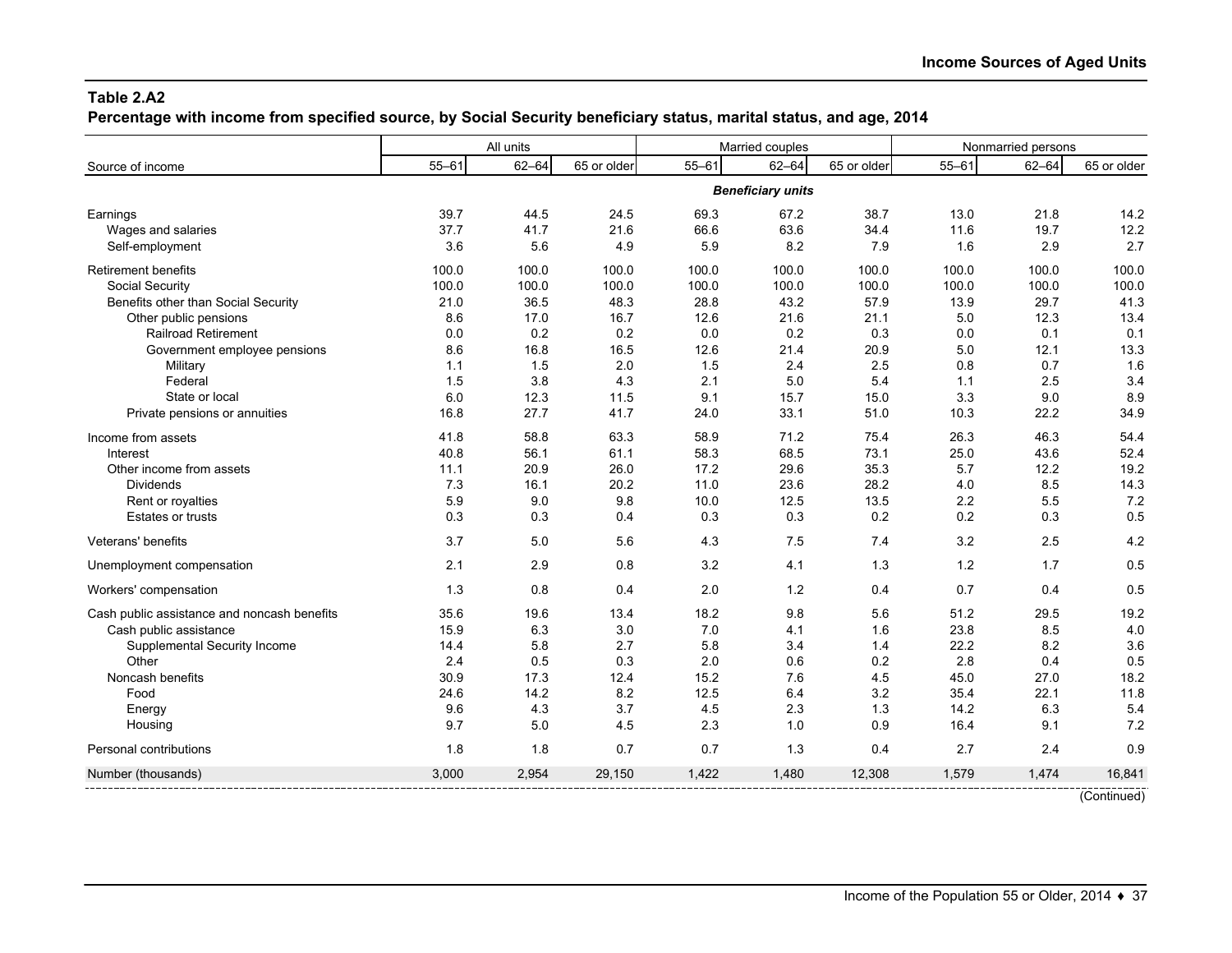**Percentage with income from specified source, by Social Security beneficiary status, marital status, and age, 2014—***Continued*

|                                             | All units |           |             |           | Married couples             |             | Nonmarried persons |           |             |  |
|---------------------------------------------|-----------|-----------|-------------|-----------|-----------------------------|-------------|--------------------|-----------|-------------|--|
| Source of income                            | $55 - 61$ | $62 - 64$ | 65 or older | $55 - 61$ | $62 - 64$                   | 65 or older | $55 - 61$          | $62 - 64$ | 65 or older |  |
|                                             |           |           |             |           | <b>Nonbeneficiary units</b> |             |                    |           |             |  |
| Earnings                                    | 84.4      | 79.8      | 51.6        | 95.2      | 90.2                        | 73.0        | 73.3               | 69.1      | 37.5        |  |
| Wages and salaries                          | 80.1      | 75.1      | 48.8        | 91.6      | 86.1                        | 69.4        | 68.2               | 63.5      | 35.3        |  |
| Self-employment                             | 10.8      | 11.5      | 6.1         | 14.6      | 15.8                        | 10.7        | 6.9                | 7.1       | 3.1         |  |
| <b>Retirement benefits</b>                  | 9.9       | 18.3      | 20.0        | 11.2      | 19.1                        | 21.1        | 8.6                | 17.4      | 19.3        |  |
| Social Security                             | 0.0       | 0.0       | 0.0         | 0.0       | 0.0                         | 0.0         | 0.0                | 0.0       | 0.0         |  |
| Benefits other than Social Security         | 9.9       | 18.3      | 20.0        | 11.2      | 19.1                        | 21.1        | 8.6                | 17.4      | 19.3        |  |
| Other public pensions                       | 4.8       | 8.8       | 11.3        | 5.3       | 8.5                         | 11.2        | 4.2                | 9.1       | 11.4        |  |
| <b>Railroad Retirement</b>                  | 0.1       | 0.6       | 1.0         | 0.1       | 0.6                         | 0.3         | 0.1                | 0.5       | 1.5         |  |
| Government employee pensions                | 4.7       | 8.3       | 10.4        | 5.3       | 8.0                         | 11.0        | 4.1                | 8.5       | 10.0        |  |
| Military                                    | 0.7       | 0.5       | 0.7         | 0.9       | 0.6                         | 0.8         | 0.4                | 0.4       | 0.6         |  |
| Federal                                     | 1.4       | 2.2       | 4.1         | 1.6       | 2.1                         | 3.6         | 1.1                | 2.3       | 4.4         |  |
| State or local                              | 3.0       | 5.8       | 6.0         | 3.3       | 5.5                         | 7.2         | 2.7                | 6.0       | 5.2         |  |
| Private pensions or annuities               | 6.8       | 13.6      | 14.3        | 7.9       | 15.0                        | 15.5        | 5.6                | 12.1      | 13.5        |  |
| Income from assets                          | 63.9      | 66.9      | 53.5        | 76.0      | 76.7                        | 68.3        | 51.4               | 56.6      | 43.7        |  |
| Interest                                    | 62.2      | 65.2      | 51.8        | 74.5      | 74.8                        | 67.0        | 49.6               | 55.2      | 41.8        |  |
| Other income from assets                    | 23.9      | 28.1      | 22.6        | 31.4      | 35.0                        | 32.4        | 16.1               | 20.8      | 16.1        |  |
| <b>Dividends</b>                            | 19.3      | 22.1      | 18.0        | 26.0      | 27.1                        | 25.8        | 12.4               | 16.9      | 12.9        |  |
| Rent or royalties                           | 8.7       | 11.2      | 9.2         | 11.4      | 15.6                        | 14.6        | 5.8                | 6.6       | 5.7         |  |
| <b>Estates or trusts</b>                    | $0.2\,$   | 0.5       | 0.5         | 0.2       | 0.5                         | 0.3         | 0.2                | 0.6       | 0.7         |  |
| Veterans' benefits                          | 1.8       | 1.7       | 2.3         | 2.2       | 2.1                         | 2.5         | 1.4                | $1.2$     | 2.1         |  |
| Unemployment compensation                   | 3.8       | 3.0       | 1.0         | 4.9       | 2.2                         | 1.3         | 2.7                | 3.8       | 0.9         |  |
| Workers' compensation                       | 1.0       | 0.7       | 0.4         | 1.2       | 1.0                         | 0.3         | 0.8                | 0.4       | 0.5         |  |
| Cash public assistance and noncash benefits | 13.5      | 13.8      | 20.8        | 6.4       | 6.8                         | 11.2        | 20.9               | 21.0      | 27.1        |  |
| Cash public assistance                      | 5.6       | 7.3       | 12.1        | 2.9       | 3.3                         | 6.2         | 8.3                | 11.4      | 16.0        |  |
| Supplemental Security Income                | 5.1       | 6.9       | 11.8        | 2.7       | 3.1                         | 5.8         | 7.6                | 10.8      | 15.7        |  |
| Other                                       | 0.7       | 0.6       | 0.5         | 0.4       | 0.2                         | 0.4         | 1.0                | 1.1       | 0.5         |  |
| Noncash benefits                            | 11.4      | 10.8      | 16.4        | 4.5       | 4.8                         | 8.6         | 18.4               | 17.2      | 21.5        |  |
| Food                                        | 9.4       | 8.8       | 11.8        | 3.8       | 3.8                         | 6.1         | 15.2               | 13.9      | 15.6        |  |
| Energy                                      | 2.6       | 3.1       | 4.6         | 0.9       | 0.8                         | 2.6         | 4.3                | 5.5       | 5.8         |  |
| Housing                                     | 2.8       | 3.2       | 6.0         | 0.7       | 0.9                         | 3.1         | 5.0                | 5.6       | 7.8         |  |
| Personal contributions                      | 2.1       | 1.0       | 1.8         | 1.2       | 0.6                         | 1.1         | 3.0                | 1.4       | 2.2         |  |
| Number (thousands)                          | 18,315    | 4,719     | 5.464       | 9,300     | 2.409                       | 2,166       | 9,014              | 2,309     | 3,298       |  |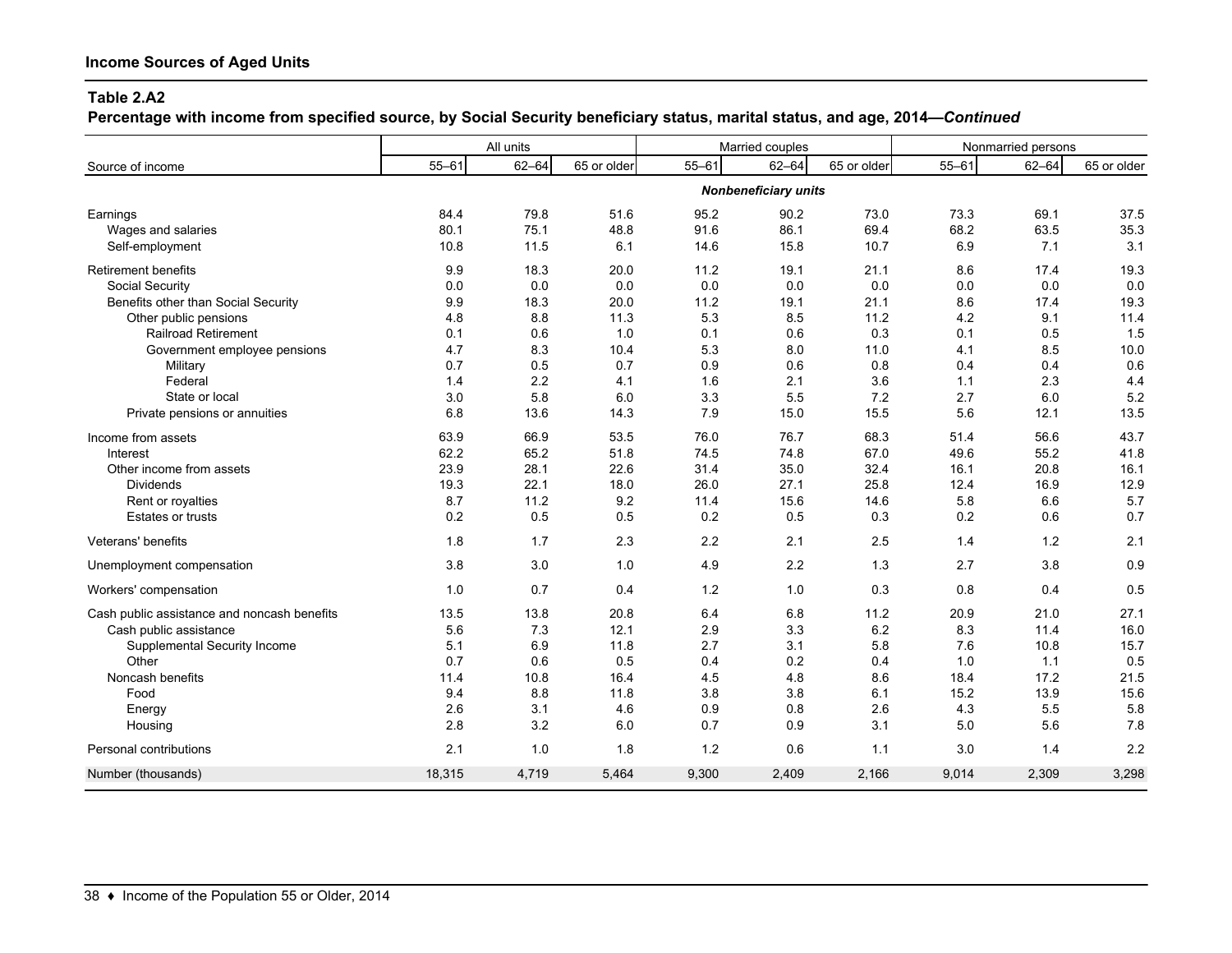**Percentage with income from specified source, by marital status, race, Hispanic origin, and age, 2014**

| $55 - 61$<br>62-64 65 or older<br>$55 - 61$<br>62-64 65 or older<br>$55 - 61$<br>$55 - 61$<br>62-64 65 or older<br>62-64 65 or older<br>Source of income<br>All units<br>79.9<br>69.1<br>66.3<br>83.8<br>72.8<br>28.8<br>76.1<br>62.6<br>29.5<br>49.0<br>23.1<br>Earnings<br>70.2<br>75.5<br>64.7<br>26.3<br>64.4<br>47.1<br>21.8<br>78.9<br>27.1<br>71.3<br>57.6<br>Wages and salaries<br>10.7<br>2.0<br>4.6<br>3.5<br>8.5<br>Self-employment<br>10.4<br>5.5<br>4.5<br>3.8<br>10.4<br>9.1<br>83.3<br>67.6<br>38.3<br><b>Retirement benefits</b><br>22.4<br>50.6<br>89.0<br>27.1<br>50.6<br>11.3<br>29.0<br>16.8<br>Social Security<br>13.7<br>38.9<br>85.8<br>18.7<br>42.1<br>79.7<br>6.0<br>18.1<br>64.6<br>11.9<br>31.6<br>12.0<br>30.4<br>6.8<br>17.7<br>6.3<br>13.8<br>Benefits other than Social Security<br>11.7<br>26.9<br>46.6<br>18.3<br>24.5<br>5.3<br>5.7<br>9.6<br>2.6<br>8.7<br>8.9<br>7.5<br>Other public pensions<br>12.5<br>16.4<br>13.9<br>3.4<br>0.1<br>0.4<br>0.4<br>0.0<br>0.5<br>0.2<br>0.0<br>0.5<br>0.2<br>0.0<br>0.0<br><b>Railroad Retirement</b><br>5.3<br>12.1<br>5.7<br>9.2<br>13.7<br>2.6<br>8.2<br>8.7<br>3.3<br>7.5<br>Government employee pensions<br>16.1<br>0.8<br>0.6<br>1.0<br>1.9<br>1.2<br>1.2<br>0.3<br>1.1<br>0.8<br>0.3<br>Military<br>0.4<br>Federal<br>1.3<br>1.3<br>3.0<br>4.4<br>1.4<br>1.6<br>3.4<br>0.9<br>3.7<br>2.6<br>0.8<br>3.6<br>8.8<br>11.0<br>3.5<br>7.2<br>9.9<br>1.4<br>3.4<br>5.9<br>2.3<br>5.4<br>State or local<br>8.5<br>8.2<br>12.8<br>4.9<br>4.2<br>9.2<br>20.4<br>40.0<br>24.4<br>13.8<br>21.1<br>Private pensions or annuities<br>64.5<br>68.0<br>65.3<br>41.0<br>39.0<br>39.4<br>58.2<br>62.9<br>49.4<br>39.0<br>36.1<br>Income from assets<br>63.2<br>37.2<br>56.4<br>62.5<br>47.7<br>37.7<br>35.5<br>62.8<br>65.9<br>40.5<br>37.2<br>Interest<br>8.5<br>Other income from assets<br>24.6<br>28.7<br>27.9<br>8.7<br>9.5<br>21.4<br>18.7<br>19.0<br>9.9<br>8.0<br>22.7<br>6.0<br>14.2<br>4.0<br><b>Dividends</b><br>19.8<br>22.0<br>5.1<br>6.1<br>17.1<br>14.0<br>6.0<br>9.2<br>11.5<br>10.5<br>3.8<br>4.2<br>7.2<br>8.8<br>3.9<br>4.4<br>8.1<br>5.0<br>Rent or royalties<br>0.3<br>0.5<br>0.2<br>0.2<br>0.0<br>0.0<br>0.2<br><b>Estates or trusts</b><br>0.5<br>0.1<br>0.0<br>0.6<br>2.8<br>3.7<br>0.2<br>3.2<br>Veterans' benefits<br>1.8<br>5.1<br>3.6<br>4.9<br>2.0<br>1.6<br>1.4<br>0.9<br>3.3<br>2.2<br>3.6<br>3.6<br>0.9<br>2.8<br>Unemployment compensation<br>3.6<br>3.1<br>0.7<br>3.7<br>1.3<br>1.0<br>0.7<br>0.4<br>0.6<br>0.7<br>0.5<br>1.2<br>1.0<br>0.3<br>1.0<br>Workers' compensation<br>12.6<br>32.3<br>36.2<br>30.5<br>13.7<br>22.5<br>23.0<br>25.8<br>Cash public assistance and noncash benefits<br>14.1<br>12.1<br>10.8<br>2.8<br>5.8<br>9.7<br>Cash public assistance<br>6.1<br>5.4<br>3.4<br>13.5<br>16.7<br>8.9<br>11.4<br>8.3<br>5.6<br>3.2<br>12.5<br>5.2<br>8.1<br>5.0<br>16.0<br>8.6<br>2.4<br>11.0<br>7.8<br>Supplemental Security Income<br>Other<br>0.9<br>0.3<br>0.5<br>0.6<br>0.9<br>2.1<br>0.4<br>1.4<br>1.8<br>0.4<br>0.8<br>Noncash benefits<br>11.7<br>10.8<br>9.9<br>10.6<br>17.8<br>19.6<br>23.7<br>10.3<br>28.5<br>31.4<br>28.2 | White alone |  |  | <b>Black alone</b> |  | Asian alone | Hispanic origin |  |       |
|--------------------------------------------------------------------------------------------------------------------------------------------------------------------------------------------------------------------------------------------------------------------------------------------------------------------------------------------------------------------------------------------------------------------------------------------------------------------------------------------------------------------------------------------------------------------------------------------------------------------------------------------------------------------------------------------------------------------------------------------------------------------------------------------------------------------------------------------------------------------------------------------------------------------------------------------------------------------------------------------------------------------------------------------------------------------------------------------------------------------------------------------------------------------------------------------------------------------------------------------------------------------------------------------------------------------------------------------------------------------------------------------------------------------------------------------------------------------------------------------------------------------------------------------------------------------------------------------------------------------------------------------------------------------------------------------------------------------------------------------------------------------------------------------------------------------------------------------------------------------------------------------------------------------------------------------------------------------------------------------------------------------------------------------------------------------------------------------------------------------------------------------------------------------------------------------------------------------------------------------------------------------------------------------------------------------------------------------------------------------------------------------------------------------------------------------------------------------------------------------------------------------------------------------------------------------------------------------------------------------------------------------------------------------------------------------------------------------------------------------------------------------------------------------------------------------------------------------------------------------------------------------------------------------------------------------------------------------------------------------------------------------------------------------------------------------------------------------------------------------------------------------|-------------|--|--|--------------------|--|-------------|-----------------|--|-------|
|                                                                                                                                                                                                                                                                                                                                                                                                                                                                                                                                                                                                                                                                                                                                                                                                                                                                                                                                                                                                                                                                                                                                                                                                                                                                                                                                                                                                                                                                                                                                                                                                                                                                                                                                                                                                                                                                                                                                                                                                                                                                                                                                                                                                                                                                                                                                                                                                                                                                                                                                                                                                                                                                                                                                                                                                                                                                                                                                                                                                                                                                                                                                            |             |  |  |                    |  |             |                 |  |       |
|                                                                                                                                                                                                                                                                                                                                                                                                                                                                                                                                                                                                                                                                                                                                                                                                                                                                                                                                                                                                                                                                                                                                                                                                                                                                                                                                                                                                                                                                                                                                                                                                                                                                                                                                                                                                                                                                                                                                                                                                                                                                                                                                                                                                                                                                                                                                                                                                                                                                                                                                                                                                                                                                                                                                                                                                                                                                                                                                                                                                                                                                                                                                            |             |  |  |                    |  |             |                 |  |       |
|                                                                                                                                                                                                                                                                                                                                                                                                                                                                                                                                                                                                                                                                                                                                                                                                                                                                                                                                                                                                                                                                                                                                                                                                                                                                                                                                                                                                                                                                                                                                                                                                                                                                                                                                                                                                                                                                                                                                                                                                                                                                                                                                                                                                                                                                                                                                                                                                                                                                                                                                                                                                                                                                                                                                                                                                                                                                                                                                                                                                                                                                                                                                            |             |  |  |                    |  |             |                 |  | 26.4  |
|                                                                                                                                                                                                                                                                                                                                                                                                                                                                                                                                                                                                                                                                                                                                                                                                                                                                                                                                                                                                                                                                                                                                                                                                                                                                                                                                                                                                                                                                                                                                                                                                                                                                                                                                                                                                                                                                                                                                                                                                                                                                                                                                                                                                                                                                                                                                                                                                                                                                                                                                                                                                                                                                                                                                                                                                                                                                                                                                                                                                                                                                                                                                            |             |  |  |                    |  |             |                 |  | 25.0  |
|                                                                                                                                                                                                                                                                                                                                                                                                                                                                                                                                                                                                                                                                                                                                                                                                                                                                                                                                                                                                                                                                                                                                                                                                                                                                                                                                                                                                                                                                                                                                                                                                                                                                                                                                                                                                                                                                                                                                                                                                                                                                                                                                                                                                                                                                                                                                                                                                                                                                                                                                                                                                                                                                                                                                                                                                                                                                                                                                                                                                                                                                                                                                            |             |  |  |                    |  |             |                 |  | 2.1   |
|                                                                                                                                                                                                                                                                                                                                                                                                                                                                                                                                                                                                                                                                                                                                                                                                                                                                                                                                                                                                                                                                                                                                                                                                                                                                                                                                                                                                                                                                                                                                                                                                                                                                                                                                                                                                                                                                                                                                                                                                                                                                                                                                                                                                                                                                                                                                                                                                                                                                                                                                                                                                                                                                                                                                                                                                                                                                                                                                                                                                                                                                                                                                            |             |  |  |                    |  |             |                 |  | 73.5  |
|                                                                                                                                                                                                                                                                                                                                                                                                                                                                                                                                                                                                                                                                                                                                                                                                                                                                                                                                                                                                                                                                                                                                                                                                                                                                                                                                                                                                                                                                                                                                                                                                                                                                                                                                                                                                                                                                                                                                                                                                                                                                                                                                                                                                                                                                                                                                                                                                                                                                                                                                                                                                                                                                                                                                                                                                                                                                                                                                                                                                                                                                                                                                            |             |  |  |                    |  |             |                 |  | 71.5  |
|                                                                                                                                                                                                                                                                                                                                                                                                                                                                                                                                                                                                                                                                                                                                                                                                                                                                                                                                                                                                                                                                                                                                                                                                                                                                                                                                                                                                                                                                                                                                                                                                                                                                                                                                                                                                                                                                                                                                                                                                                                                                                                                                                                                                                                                                                                                                                                                                                                                                                                                                                                                                                                                                                                                                                                                                                                                                                                                                                                                                                                                                                                                                            |             |  |  |                    |  |             |                 |  | 19.4  |
|                                                                                                                                                                                                                                                                                                                                                                                                                                                                                                                                                                                                                                                                                                                                                                                                                                                                                                                                                                                                                                                                                                                                                                                                                                                                                                                                                                                                                                                                                                                                                                                                                                                                                                                                                                                                                                                                                                                                                                                                                                                                                                                                                                                                                                                                                                                                                                                                                                                                                                                                                                                                                                                                                                                                                                                                                                                                                                                                                                                                                                                                                                                                            |             |  |  |                    |  |             |                 |  | 7.3   |
|                                                                                                                                                                                                                                                                                                                                                                                                                                                                                                                                                                                                                                                                                                                                                                                                                                                                                                                                                                                                                                                                                                                                                                                                                                                                                                                                                                                                                                                                                                                                                                                                                                                                                                                                                                                                                                                                                                                                                                                                                                                                                                                                                                                                                                                                                                                                                                                                                                                                                                                                                                                                                                                                                                                                                                                                                                                                                                                                                                                                                                                                                                                                            |             |  |  |                    |  |             |                 |  | 0.1   |
|                                                                                                                                                                                                                                                                                                                                                                                                                                                                                                                                                                                                                                                                                                                                                                                                                                                                                                                                                                                                                                                                                                                                                                                                                                                                                                                                                                                                                                                                                                                                                                                                                                                                                                                                                                                                                                                                                                                                                                                                                                                                                                                                                                                                                                                                                                                                                                                                                                                                                                                                                                                                                                                                                                                                                                                                                                                                                                                                                                                                                                                                                                                                            |             |  |  |                    |  |             |                 |  | 7.2   |
|                                                                                                                                                                                                                                                                                                                                                                                                                                                                                                                                                                                                                                                                                                                                                                                                                                                                                                                                                                                                                                                                                                                                                                                                                                                                                                                                                                                                                                                                                                                                                                                                                                                                                                                                                                                                                                                                                                                                                                                                                                                                                                                                                                                                                                                                                                                                                                                                                                                                                                                                                                                                                                                                                                                                                                                                                                                                                                                                                                                                                                                                                                                                            |             |  |  |                    |  |             |                 |  | 1.0   |
|                                                                                                                                                                                                                                                                                                                                                                                                                                                                                                                                                                                                                                                                                                                                                                                                                                                                                                                                                                                                                                                                                                                                                                                                                                                                                                                                                                                                                                                                                                                                                                                                                                                                                                                                                                                                                                                                                                                                                                                                                                                                                                                                                                                                                                                                                                                                                                                                                                                                                                                                                                                                                                                                                                                                                                                                                                                                                                                                                                                                                                                                                                                                            |             |  |  |                    |  |             |                 |  | 2.3   |
|                                                                                                                                                                                                                                                                                                                                                                                                                                                                                                                                                                                                                                                                                                                                                                                                                                                                                                                                                                                                                                                                                                                                                                                                                                                                                                                                                                                                                                                                                                                                                                                                                                                                                                                                                                                                                                                                                                                                                                                                                                                                                                                                                                                                                                                                                                                                                                                                                                                                                                                                                                                                                                                                                                                                                                                                                                                                                                                                                                                                                                                                                                                                            |             |  |  |                    |  |             |                 |  | 4.6   |
|                                                                                                                                                                                                                                                                                                                                                                                                                                                                                                                                                                                                                                                                                                                                                                                                                                                                                                                                                                                                                                                                                                                                                                                                                                                                                                                                                                                                                                                                                                                                                                                                                                                                                                                                                                                                                                                                                                                                                                                                                                                                                                                                                                                                                                                                                                                                                                                                                                                                                                                                                                                                                                                                                                                                                                                                                                                                                                                                                                                                                                                                                                                                            |             |  |  |                    |  |             |                 |  | 15.6  |
|                                                                                                                                                                                                                                                                                                                                                                                                                                                                                                                                                                                                                                                                                                                                                                                                                                                                                                                                                                                                                                                                                                                                                                                                                                                                                                                                                                                                                                                                                                                                                                                                                                                                                                                                                                                                                                                                                                                                                                                                                                                                                                                                                                                                                                                                                                                                                                                                                                                                                                                                                                                                                                                                                                                                                                                                                                                                                                                                                                                                                                                                                                                                            |             |  |  |                    |  |             |                 |  | 33.1  |
|                                                                                                                                                                                                                                                                                                                                                                                                                                                                                                                                                                                                                                                                                                                                                                                                                                                                                                                                                                                                                                                                                                                                                                                                                                                                                                                                                                                                                                                                                                                                                                                                                                                                                                                                                                                                                                                                                                                                                                                                                                                                                                                                                                                                                                                                                                                                                                                                                                                                                                                                                                                                                                                                                                                                                                                                                                                                                                                                                                                                                                                                                                                                            |             |  |  |                    |  |             |                 |  | 31.3  |
|                                                                                                                                                                                                                                                                                                                                                                                                                                                                                                                                                                                                                                                                                                                                                                                                                                                                                                                                                                                                                                                                                                                                                                                                                                                                                                                                                                                                                                                                                                                                                                                                                                                                                                                                                                                                                                                                                                                                                                                                                                                                                                                                                                                                                                                                                                                                                                                                                                                                                                                                                                                                                                                                                                                                                                                                                                                                                                                                                                                                                                                                                                                                            |             |  |  |                    |  |             |                 |  | 9.6   |
|                                                                                                                                                                                                                                                                                                                                                                                                                                                                                                                                                                                                                                                                                                                                                                                                                                                                                                                                                                                                                                                                                                                                                                                                                                                                                                                                                                                                                                                                                                                                                                                                                                                                                                                                                                                                                                                                                                                                                                                                                                                                                                                                                                                                                                                                                                                                                                                                                                                                                                                                                                                                                                                                                                                                                                                                                                                                                                                                                                                                                                                                                                                                            |             |  |  |                    |  |             |                 |  | 6.0   |
|                                                                                                                                                                                                                                                                                                                                                                                                                                                                                                                                                                                                                                                                                                                                                                                                                                                                                                                                                                                                                                                                                                                                                                                                                                                                                                                                                                                                                                                                                                                                                                                                                                                                                                                                                                                                                                                                                                                                                                                                                                                                                                                                                                                                                                                                                                                                                                                                                                                                                                                                                                                                                                                                                                                                                                                                                                                                                                                                                                                                                                                                                                                                            |             |  |  |                    |  |             |                 |  | 4.9   |
|                                                                                                                                                                                                                                                                                                                                                                                                                                                                                                                                                                                                                                                                                                                                                                                                                                                                                                                                                                                                                                                                                                                                                                                                                                                                                                                                                                                                                                                                                                                                                                                                                                                                                                                                                                                                                                                                                                                                                                                                                                                                                                                                                                                                                                                                                                                                                                                                                                                                                                                                                                                                                                                                                                                                                                                                                                                                                                                                                                                                                                                                                                                                            |             |  |  |                    |  |             |                 |  | 0.1   |
|                                                                                                                                                                                                                                                                                                                                                                                                                                                                                                                                                                                                                                                                                                                                                                                                                                                                                                                                                                                                                                                                                                                                                                                                                                                                                                                                                                                                                                                                                                                                                                                                                                                                                                                                                                                                                                                                                                                                                                                                                                                                                                                                                                                                                                                                                                                                                                                                                                                                                                                                                                                                                                                                                                                                                                                                                                                                                                                                                                                                                                                                                                                                            |             |  |  |                    |  |             |                 |  | 2.9   |
|                                                                                                                                                                                                                                                                                                                                                                                                                                                                                                                                                                                                                                                                                                                                                                                                                                                                                                                                                                                                                                                                                                                                                                                                                                                                                                                                                                                                                                                                                                                                                                                                                                                                                                                                                                                                                                                                                                                                                                                                                                                                                                                                                                                                                                                                                                                                                                                                                                                                                                                                                                                                                                                                                                                                                                                                                                                                                                                                                                                                                                                                                                                                            |             |  |  |                    |  |             |                 |  | 0.9   |
|                                                                                                                                                                                                                                                                                                                                                                                                                                                                                                                                                                                                                                                                                                                                                                                                                                                                                                                                                                                                                                                                                                                                                                                                                                                                                                                                                                                                                                                                                                                                                                                                                                                                                                                                                                                                                                                                                                                                                                                                                                                                                                                                                                                                                                                                                                                                                                                                                                                                                                                                                                                                                                                                                                                                                                                                                                                                                                                                                                                                                                                                                                                                            |             |  |  |                    |  |             |                 |  | 0.3   |
|                                                                                                                                                                                                                                                                                                                                                                                                                                                                                                                                                                                                                                                                                                                                                                                                                                                                                                                                                                                                                                                                                                                                                                                                                                                                                                                                                                                                                                                                                                                                                                                                                                                                                                                                                                                                                                                                                                                                                                                                                                                                                                                                                                                                                                                                                                                                                                                                                                                                                                                                                                                                                                                                                                                                                                                                                                                                                                                                                                                                                                                                                                                                            |             |  |  |                    |  |             |                 |  | 27.8  |
|                                                                                                                                                                                                                                                                                                                                                                                                                                                                                                                                                                                                                                                                                                                                                                                                                                                                                                                                                                                                                                                                                                                                                                                                                                                                                                                                                                                                                                                                                                                                                                                                                                                                                                                                                                                                                                                                                                                                                                                                                                                                                                                                                                                                                                                                                                                                                                                                                                                                                                                                                                                                                                                                                                                                                                                                                                                                                                                                                                                                                                                                                                                                            |             |  |  |                    |  |             |                 |  | 10.5  |
|                                                                                                                                                                                                                                                                                                                                                                                                                                                                                                                                                                                                                                                                                                                                                                                                                                                                                                                                                                                                                                                                                                                                                                                                                                                                                                                                                                                                                                                                                                                                                                                                                                                                                                                                                                                                                                                                                                                                                                                                                                                                                                                                                                                                                                                                                                                                                                                                                                                                                                                                                                                                                                                                                                                                                                                                                                                                                                                                                                                                                                                                                                                                            |             |  |  |                    |  |             |                 |  | 10.1  |
|                                                                                                                                                                                                                                                                                                                                                                                                                                                                                                                                                                                                                                                                                                                                                                                                                                                                                                                                                                                                                                                                                                                                                                                                                                                                                                                                                                                                                                                                                                                                                                                                                                                                                                                                                                                                                                                                                                                                                                                                                                                                                                                                                                                                                                                                                                                                                                                                                                                                                                                                                                                                                                                                                                                                                                                                                                                                                                                                                                                                                                                                                                                                            |             |  |  |                    |  |             |                 |  | 0.5   |
|                                                                                                                                                                                                                                                                                                                                                                                                                                                                                                                                                                                                                                                                                                                                                                                                                                                                                                                                                                                                                                                                                                                                                                                                                                                                                                                                                                                                                                                                                                                                                                                                                                                                                                                                                                                                                                                                                                                                                                                                                                                                                                                                                                                                                                                                                                                                                                                                                                                                                                                                                                                                                                                                                                                                                                                                                                                                                                                                                                                                                                                                                                                                            |             |  |  |                    |  |             |                 |  | 24.7  |
| 9.7<br>8.6<br>7.2<br>23.3<br>25.0<br>20.1<br>7.6<br>5.4<br>9.1<br>20.5<br>Food<br>15.6                                                                                                                                                                                                                                                                                                                                                                                                                                                                                                                                                                                                                                                                                                                                                                                                                                                                                                                                                                                                                                                                                                                                                                                                                                                                                                                                                                                                                                                                                                                                                                                                                                                                                                                                                                                                                                                                                                                                                                                                                                                                                                                                                                                                                                                                                                                                                                                                                                                                                                                                                                                                                                                                                                                                                                                                                                                                                                                                                                                                                                                     |             |  |  |                    |  |             |                 |  | 18.8  |
| 3.3<br>2.9<br>3.4<br>5.5<br>7.2<br>5.0<br>7.5<br>1.1<br>4.5<br>4.3<br>3.8<br>Energy                                                                                                                                                                                                                                                                                                                                                                                                                                                                                                                                                                                                                                                                                                                                                                                                                                                                                                                                                                                                                                                                                                                                                                                                                                                                                                                                                                                                                                                                                                                                                                                                                                                                                                                                                                                                                                                                                                                                                                                                                                                                                                                                                                                                                                                                                                                                                                                                                                                                                                                                                                                                                                                                                                                                                                                                                                                                                                                                                                                                                                                        |             |  |  |                    |  |             |                 |  | 4.7   |
| 2.5<br>2.9<br>3.7<br>10.9<br>9.6<br>10.6<br>5.5<br>5.9<br>6.1<br>Housing<br>3.0<br>9.8                                                                                                                                                                                                                                                                                                                                                                                                                                                                                                                                                                                                                                                                                                                                                                                                                                                                                                                                                                                                                                                                                                                                                                                                                                                                                                                                                                                                                                                                                                                                                                                                                                                                                                                                                                                                                                                                                                                                                                                                                                                                                                                                                                                                                                                                                                                                                                                                                                                                                                                                                                                                                                                                                                                                                                                                                                                                                                                                                                                                                                                     |             |  |  |                    |  |             |                 |  | 9.5   |
| 1.9<br>2.6<br>1.2<br>2.3<br>1.3<br>0.7<br>1.8<br>2.0<br>0.0<br>2.4<br>1.9<br>Personal contributions                                                                                                                                                                                                                                                                                                                                                                                                                                                                                                                                                                                                                                                                                                                                                                                                                                                                                                                                                                                                                                                                                                                                                                                                                                                                                                                                                                                                                                                                                                                                                                                                                                                                                                                                                                                                                                                                                                                                                                                                                                                                                                                                                                                                                                                                                                                                                                                                                                                                                                                                                                                                                                                                                                                                                                                                                                                                                                                                                                                                                                        |             |  |  |                    |  |             |                 |  | 1.4   |
| 994<br>Number (thousands)<br>17.047<br>6.189<br>28,998<br>2.842<br>3.550<br>932<br>337<br>1.458<br>2.401<br>727                                                                                                                                                                                                                                                                                                                                                                                                                                                                                                                                                                                                                                                                                                                                                                                                                                                                                                                                                                                                                                                                                                                                                                                                                                                                                                                                                                                                                                                                                                                                                                                                                                                                                                                                                                                                                                                                                                                                                                                                                                                                                                                                                                                                                                                                                                                                                                                                                                                                                                                                                                                                                                                                                                                                                                                                                                                                                                                                                                                                                            |             |  |  |                    |  |             |                 |  | 2.838 |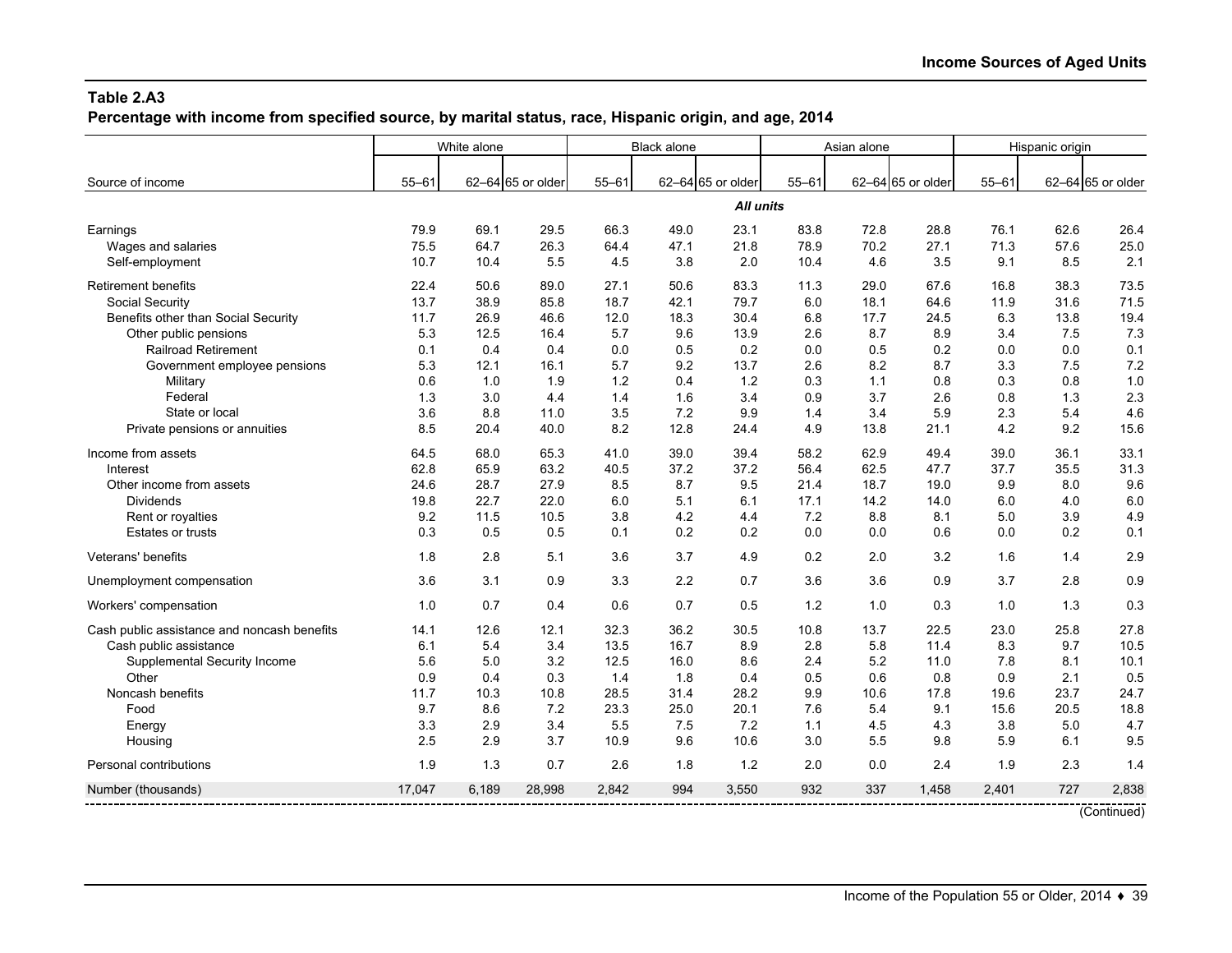**Percentage with income from specified source, by marital status, race, Hispanic origin, and age, 2014—***Continued*

| 62-64 65 or older<br>$55 - 61$<br>62-64 65 or older<br>$55 - 61$<br>$55 - 61$<br>62-64 65 or older<br>$55 - 61$<br>62-64 65 or older<br>Source of income<br><b>Married couples</b><br>92.2<br>82.0<br>43.7<br>88.5<br>77.2<br>45.1<br>92.5<br>80.8<br>43.6<br>91.4<br>75.6<br>41.4<br>Earnings<br>39.3<br>86.9<br>87.3<br>87.3<br>72.3<br>38.9<br>Wages and salaries<br>88.5<br>77.7<br>75.8<br>43.1<br>80.5<br>41.0<br>3.8<br>8.7<br>8.3<br>6.0<br>13.2<br>5.9<br>12.2<br>10.9<br>Self-employment<br>14.0<br>14.1<br>3.6<br>3.4<br>77.4<br><b>Retirement benefits</b><br>22.9<br>51.3<br>89.5<br>31.1<br>48.3<br>85.1<br>10.3<br>30.6<br>68.7<br>15.6<br>41.7<br>74.9<br>12.9<br>38.8<br>86.5<br>20.5<br>41.5<br>81.2<br>5.4<br>19.7<br>65.1<br>34.1<br>Social Security<br>10.8<br>Benefits other than Social Security<br>29.8<br>54.6<br>15.9<br>19.7<br>41.4<br>6.4<br>18.1<br>29.2<br>6.5<br>15.3<br>25.7<br>13.8<br>Other public pensions<br>14.1<br>20.2<br>7.5<br>9.1<br>20.6<br>2.6<br>10.0<br>10.3<br>3.9<br>7.3<br>9.8<br>6.4<br>0.2<br>0.3<br>$0.0\,$<br>0.2<br>0.8<br>0.0<br><b>Railroad Retirement</b><br>0.1<br>0.5<br>0.6<br>0.0<br>0.1<br>0.0<br>7.5<br>2.6<br>9.2<br>3.8<br>7.3<br>9.7<br>Government employee pensions<br>6.3<br>13.7<br>19.9<br>8.5<br>20.4<br>10.3<br>0.9<br>1.2<br>2.3<br>2.2<br>1.2<br>0.4<br>1.7<br>0.7<br>1.1<br>1.4<br>Military<br>2.4<br>1.2<br>Federal<br>5.3<br>1.6<br>3.3<br>2.4<br>1.2<br>4.2<br>0.7<br>4.3<br>3.2<br>0.9<br>1.8<br>3.0<br>6.2<br>State or local<br>14.2<br>3.8<br>6.1<br>6.9<br>2.6<br>4.5<br>4.3<br>10.1<br>16.0<br>1.6<br>3.2<br>47.8<br>4.8<br>4.3<br>11.1<br>21.6<br>Private pensions or annuities<br>10.3<br>23.1<br>11.5<br>14.9<br>33.4<br>14.4<br>26.8<br>44.9<br>Income from assets<br>76.3<br>76.5<br>76.6<br>58.5<br>57.7<br>64.3<br>73.4<br>57.8<br>47.6<br>45.6<br>56.4<br>74.3<br>74.4<br>58.0<br>62.1<br>72.8<br>56.0<br>46.4<br>44.4<br>42.7<br>74.8<br>53.4<br>54.6<br>Interest<br>16.3<br>31.9<br>35.2<br>36.7<br>13.0<br>16.7<br>24.0<br>26.0<br>26.6<br>11.5<br>Other income from assets<br>16.9<br>13.0<br><b>Dividends</b><br>26.2<br>27.9<br>29.6<br>8.7<br>9.8<br>11.2<br>19.1<br>19.9<br>20.0<br>7.5<br>6.4<br>10.6<br>14.2<br>6.5<br>8.3<br>8.7<br>12.0<br>5.1<br>8.4<br>12.0<br>15.3<br>8.4<br>11.3<br>7.0<br>Rent or royalties<br>Estates or trusts<br>0.2<br>0.2<br>0.0<br>0.2<br>0.0<br>0.4<br>0.1<br>0.3<br>0.4<br>0.6<br>0.3<br>0.0<br>3.3<br>4.7<br>Veterans' benefits<br>2.3<br>3.9<br>6.7<br>4.7<br>6.2<br>6.9<br>0.3<br>3.1<br>1.7<br>1.8<br>1.3<br>2.9<br>1.3<br>5.2<br>2.6<br>0.9<br>3.6<br>3.2<br>1.7<br>5.6<br>1.9<br>Unemployment compensation<br>4.6<br>0.2<br>1.3<br>0.9<br>0.4<br>0.8<br>0.6<br>0.0<br>1.6<br>1.6<br>0.0<br>1.0<br>1.9<br>Workers' compensation<br>7.0<br>6.8<br>5.3<br>16.9<br>12.6<br>6.2<br>10.7<br>16.5<br>16.2<br>Cash public assistance and noncash benefits<br>19.4<br>15.1<br>21.0<br>5.2<br>5.2<br>Cash public assistance<br>3.0<br>3.1<br>1.8<br>8.6<br>8.9<br>2.9<br>1.3<br>4.1<br>8.5<br>5.3<br>4.9<br>2.7<br>2.8<br>1.6<br>8.2<br>7.4<br>2.5<br>0.9<br>4.1<br>7.9<br>4.9<br>4.0<br>Supplemental Security Income<br>0.6<br>0.3<br>0.2<br>0.7<br>1.5<br>0.3<br>0.0<br>0.5<br>0.5<br>1.2<br>0.3<br>Other<br>0.4<br>4.2<br>5.5<br>4.7<br>12.7<br>16.6<br>8.1<br>12.8<br>18.3<br>14.1<br>Noncash benefits<br>5.1<br>10.8<br>11.9<br>Food<br>4.0<br>3.1<br>10.3<br>13.4<br>8.1<br>3.6<br>5.7<br>7.4<br>16.5<br>10.1<br>4.4<br>10.1<br>2.5<br>1.3<br>1.2<br>1.3<br>2.0<br>2.2<br>3.4<br>0.7<br>3.3<br>2.5<br>1.8<br>3.3<br>Energy<br>2.1<br>1.6<br>5.0<br>0.5<br>0.4<br>1.0<br>3.5<br>4.9<br>1.0<br>4.0<br>6.0<br>1.7<br>Housing<br>Personal contributions<br>1.1<br>0.7<br>0.4<br>0.9<br>2.6<br>0.6<br>0.0<br>3.1<br>1.3<br>2.5<br>0.6<br>1.4<br>8.944<br>969<br>294<br>3.320<br>12.687<br>842<br>595<br>217<br>728<br>1,120<br>330<br>1.067<br>Number (thousands) | White alone |  |  | <b>Black alone</b> |  | Asian alone | Hispanic origin |  |  |
|-----------------------------------------------------------------------------------------------------------------------------------------------------------------------------------------------------------------------------------------------------------------------------------------------------------------------------------------------------------------------------------------------------------------------------------------------------------------------------------------------------------------------------------------------------------------------------------------------------------------------------------------------------------------------------------------------------------------------------------------------------------------------------------------------------------------------------------------------------------------------------------------------------------------------------------------------------------------------------------------------------------------------------------------------------------------------------------------------------------------------------------------------------------------------------------------------------------------------------------------------------------------------------------------------------------------------------------------------------------------------------------------------------------------------------------------------------------------------------------------------------------------------------------------------------------------------------------------------------------------------------------------------------------------------------------------------------------------------------------------------------------------------------------------------------------------------------------------------------------------------------------------------------------------------------------------------------------------------------------------------------------------------------------------------------------------------------------------------------------------------------------------------------------------------------------------------------------------------------------------------------------------------------------------------------------------------------------------------------------------------------------------------------------------------------------------------------------------------------------------------------------------------------------------------------------------------------------------------------------------------------------------------------------------------------------------------------------------------------------------------------------------------------------------------------------------------------------------------------------------------------------------------------------------------------------------------------------------------------------------------------------------------------------------------------------------------------------------------------------------------------------------------------------------------------------------------------------------------------------------------------------------------------------------------------------------------------------------------------------------------------------------------------------------------------------------------------------------------------------------------------------------------------------------------------------------------------------------------------------------------------------------------------------------------------------------------------------------------------------------------------------------------------------------------------------------------------------------------------------------------------------------------------|-------------|--|--|--------------------|--|-------------|-----------------|--|--|
|                                                                                                                                                                                                                                                                                                                                                                                                                                                                                                                                                                                                                                                                                                                                                                                                                                                                                                                                                                                                                                                                                                                                                                                                                                                                                                                                                                                                                                                                                                                                                                                                                                                                                                                                                                                                                                                                                                                                                                                                                                                                                                                                                                                                                                                                                                                                                                                                                                                                                                                                                                                                                                                                                                                                                                                                                                                                                                                                                                                                                                                                                                                                                                                                                                                                                                                                                                                                                                                                                                                                                                                                                                                                                                                                                                                                                                                                                                     |             |  |  |                    |  |             |                 |  |  |
|                                                                                                                                                                                                                                                                                                                                                                                                                                                                                                                                                                                                                                                                                                                                                                                                                                                                                                                                                                                                                                                                                                                                                                                                                                                                                                                                                                                                                                                                                                                                                                                                                                                                                                                                                                                                                                                                                                                                                                                                                                                                                                                                                                                                                                                                                                                                                                                                                                                                                                                                                                                                                                                                                                                                                                                                                                                                                                                                                                                                                                                                                                                                                                                                                                                                                                                                                                                                                                                                                                                                                                                                                                                                                                                                                                                                                                                                                                     |             |  |  |                    |  |             |                 |  |  |
|                                                                                                                                                                                                                                                                                                                                                                                                                                                                                                                                                                                                                                                                                                                                                                                                                                                                                                                                                                                                                                                                                                                                                                                                                                                                                                                                                                                                                                                                                                                                                                                                                                                                                                                                                                                                                                                                                                                                                                                                                                                                                                                                                                                                                                                                                                                                                                                                                                                                                                                                                                                                                                                                                                                                                                                                                                                                                                                                                                                                                                                                                                                                                                                                                                                                                                                                                                                                                                                                                                                                                                                                                                                                                                                                                                                                                                                                                                     |             |  |  |                    |  |             |                 |  |  |
|                                                                                                                                                                                                                                                                                                                                                                                                                                                                                                                                                                                                                                                                                                                                                                                                                                                                                                                                                                                                                                                                                                                                                                                                                                                                                                                                                                                                                                                                                                                                                                                                                                                                                                                                                                                                                                                                                                                                                                                                                                                                                                                                                                                                                                                                                                                                                                                                                                                                                                                                                                                                                                                                                                                                                                                                                                                                                                                                                                                                                                                                                                                                                                                                                                                                                                                                                                                                                                                                                                                                                                                                                                                                                                                                                                                                                                                                                                     |             |  |  |                    |  |             |                 |  |  |
|                                                                                                                                                                                                                                                                                                                                                                                                                                                                                                                                                                                                                                                                                                                                                                                                                                                                                                                                                                                                                                                                                                                                                                                                                                                                                                                                                                                                                                                                                                                                                                                                                                                                                                                                                                                                                                                                                                                                                                                                                                                                                                                                                                                                                                                                                                                                                                                                                                                                                                                                                                                                                                                                                                                                                                                                                                                                                                                                                                                                                                                                                                                                                                                                                                                                                                                                                                                                                                                                                                                                                                                                                                                                                                                                                                                                                                                                                                     |             |  |  |                    |  |             |                 |  |  |
|                                                                                                                                                                                                                                                                                                                                                                                                                                                                                                                                                                                                                                                                                                                                                                                                                                                                                                                                                                                                                                                                                                                                                                                                                                                                                                                                                                                                                                                                                                                                                                                                                                                                                                                                                                                                                                                                                                                                                                                                                                                                                                                                                                                                                                                                                                                                                                                                                                                                                                                                                                                                                                                                                                                                                                                                                                                                                                                                                                                                                                                                                                                                                                                                                                                                                                                                                                                                                                                                                                                                                                                                                                                                                                                                                                                                                                                                                                     |             |  |  |                    |  |             |                 |  |  |
|                                                                                                                                                                                                                                                                                                                                                                                                                                                                                                                                                                                                                                                                                                                                                                                                                                                                                                                                                                                                                                                                                                                                                                                                                                                                                                                                                                                                                                                                                                                                                                                                                                                                                                                                                                                                                                                                                                                                                                                                                                                                                                                                                                                                                                                                                                                                                                                                                                                                                                                                                                                                                                                                                                                                                                                                                                                                                                                                                                                                                                                                                                                                                                                                                                                                                                                                                                                                                                                                                                                                                                                                                                                                                                                                                                                                                                                                                                     |             |  |  |                    |  |             |                 |  |  |
|                                                                                                                                                                                                                                                                                                                                                                                                                                                                                                                                                                                                                                                                                                                                                                                                                                                                                                                                                                                                                                                                                                                                                                                                                                                                                                                                                                                                                                                                                                                                                                                                                                                                                                                                                                                                                                                                                                                                                                                                                                                                                                                                                                                                                                                                                                                                                                                                                                                                                                                                                                                                                                                                                                                                                                                                                                                                                                                                                                                                                                                                                                                                                                                                                                                                                                                                                                                                                                                                                                                                                                                                                                                                                                                                                                                                                                                                                                     |             |  |  |                    |  |             |                 |  |  |
|                                                                                                                                                                                                                                                                                                                                                                                                                                                                                                                                                                                                                                                                                                                                                                                                                                                                                                                                                                                                                                                                                                                                                                                                                                                                                                                                                                                                                                                                                                                                                                                                                                                                                                                                                                                                                                                                                                                                                                                                                                                                                                                                                                                                                                                                                                                                                                                                                                                                                                                                                                                                                                                                                                                                                                                                                                                                                                                                                                                                                                                                                                                                                                                                                                                                                                                                                                                                                                                                                                                                                                                                                                                                                                                                                                                                                                                                                                     |             |  |  |                    |  |             |                 |  |  |
|                                                                                                                                                                                                                                                                                                                                                                                                                                                                                                                                                                                                                                                                                                                                                                                                                                                                                                                                                                                                                                                                                                                                                                                                                                                                                                                                                                                                                                                                                                                                                                                                                                                                                                                                                                                                                                                                                                                                                                                                                                                                                                                                                                                                                                                                                                                                                                                                                                                                                                                                                                                                                                                                                                                                                                                                                                                                                                                                                                                                                                                                                                                                                                                                                                                                                                                                                                                                                                                                                                                                                                                                                                                                                                                                                                                                                                                                                                     |             |  |  |                    |  |             |                 |  |  |
|                                                                                                                                                                                                                                                                                                                                                                                                                                                                                                                                                                                                                                                                                                                                                                                                                                                                                                                                                                                                                                                                                                                                                                                                                                                                                                                                                                                                                                                                                                                                                                                                                                                                                                                                                                                                                                                                                                                                                                                                                                                                                                                                                                                                                                                                                                                                                                                                                                                                                                                                                                                                                                                                                                                                                                                                                                                                                                                                                                                                                                                                                                                                                                                                                                                                                                                                                                                                                                                                                                                                                                                                                                                                                                                                                                                                                                                                                                     |             |  |  |                    |  |             |                 |  |  |
|                                                                                                                                                                                                                                                                                                                                                                                                                                                                                                                                                                                                                                                                                                                                                                                                                                                                                                                                                                                                                                                                                                                                                                                                                                                                                                                                                                                                                                                                                                                                                                                                                                                                                                                                                                                                                                                                                                                                                                                                                                                                                                                                                                                                                                                                                                                                                                                                                                                                                                                                                                                                                                                                                                                                                                                                                                                                                                                                                                                                                                                                                                                                                                                                                                                                                                                                                                                                                                                                                                                                                                                                                                                                                                                                                                                                                                                                                                     |             |  |  |                    |  |             |                 |  |  |
|                                                                                                                                                                                                                                                                                                                                                                                                                                                                                                                                                                                                                                                                                                                                                                                                                                                                                                                                                                                                                                                                                                                                                                                                                                                                                                                                                                                                                                                                                                                                                                                                                                                                                                                                                                                                                                                                                                                                                                                                                                                                                                                                                                                                                                                                                                                                                                                                                                                                                                                                                                                                                                                                                                                                                                                                                                                                                                                                                                                                                                                                                                                                                                                                                                                                                                                                                                                                                                                                                                                                                                                                                                                                                                                                                                                                                                                                                                     |             |  |  |                    |  |             |                 |  |  |
|                                                                                                                                                                                                                                                                                                                                                                                                                                                                                                                                                                                                                                                                                                                                                                                                                                                                                                                                                                                                                                                                                                                                                                                                                                                                                                                                                                                                                                                                                                                                                                                                                                                                                                                                                                                                                                                                                                                                                                                                                                                                                                                                                                                                                                                                                                                                                                                                                                                                                                                                                                                                                                                                                                                                                                                                                                                                                                                                                                                                                                                                                                                                                                                                                                                                                                                                                                                                                                                                                                                                                                                                                                                                                                                                                                                                                                                                                                     |             |  |  |                    |  |             |                 |  |  |
|                                                                                                                                                                                                                                                                                                                                                                                                                                                                                                                                                                                                                                                                                                                                                                                                                                                                                                                                                                                                                                                                                                                                                                                                                                                                                                                                                                                                                                                                                                                                                                                                                                                                                                                                                                                                                                                                                                                                                                                                                                                                                                                                                                                                                                                                                                                                                                                                                                                                                                                                                                                                                                                                                                                                                                                                                                                                                                                                                                                                                                                                                                                                                                                                                                                                                                                                                                                                                                                                                                                                                                                                                                                                                                                                                                                                                                                                                                     |             |  |  |                    |  |             |                 |  |  |
|                                                                                                                                                                                                                                                                                                                                                                                                                                                                                                                                                                                                                                                                                                                                                                                                                                                                                                                                                                                                                                                                                                                                                                                                                                                                                                                                                                                                                                                                                                                                                                                                                                                                                                                                                                                                                                                                                                                                                                                                                                                                                                                                                                                                                                                                                                                                                                                                                                                                                                                                                                                                                                                                                                                                                                                                                                                                                                                                                                                                                                                                                                                                                                                                                                                                                                                                                                                                                                                                                                                                                                                                                                                                                                                                                                                                                                                                                                     |             |  |  |                    |  |             |                 |  |  |
|                                                                                                                                                                                                                                                                                                                                                                                                                                                                                                                                                                                                                                                                                                                                                                                                                                                                                                                                                                                                                                                                                                                                                                                                                                                                                                                                                                                                                                                                                                                                                                                                                                                                                                                                                                                                                                                                                                                                                                                                                                                                                                                                                                                                                                                                                                                                                                                                                                                                                                                                                                                                                                                                                                                                                                                                                                                                                                                                                                                                                                                                                                                                                                                                                                                                                                                                                                                                                                                                                                                                                                                                                                                                                                                                                                                                                                                                                                     |             |  |  |                    |  |             |                 |  |  |
|                                                                                                                                                                                                                                                                                                                                                                                                                                                                                                                                                                                                                                                                                                                                                                                                                                                                                                                                                                                                                                                                                                                                                                                                                                                                                                                                                                                                                                                                                                                                                                                                                                                                                                                                                                                                                                                                                                                                                                                                                                                                                                                                                                                                                                                                                                                                                                                                                                                                                                                                                                                                                                                                                                                                                                                                                                                                                                                                                                                                                                                                                                                                                                                                                                                                                                                                                                                                                                                                                                                                                                                                                                                                                                                                                                                                                                                                                                     |             |  |  |                    |  |             |                 |  |  |
|                                                                                                                                                                                                                                                                                                                                                                                                                                                                                                                                                                                                                                                                                                                                                                                                                                                                                                                                                                                                                                                                                                                                                                                                                                                                                                                                                                                                                                                                                                                                                                                                                                                                                                                                                                                                                                                                                                                                                                                                                                                                                                                                                                                                                                                                                                                                                                                                                                                                                                                                                                                                                                                                                                                                                                                                                                                                                                                                                                                                                                                                                                                                                                                                                                                                                                                                                                                                                                                                                                                                                                                                                                                                                                                                                                                                                                                                                                     |             |  |  |                    |  |             |                 |  |  |
|                                                                                                                                                                                                                                                                                                                                                                                                                                                                                                                                                                                                                                                                                                                                                                                                                                                                                                                                                                                                                                                                                                                                                                                                                                                                                                                                                                                                                                                                                                                                                                                                                                                                                                                                                                                                                                                                                                                                                                                                                                                                                                                                                                                                                                                                                                                                                                                                                                                                                                                                                                                                                                                                                                                                                                                                                                                                                                                                                                                                                                                                                                                                                                                                                                                                                                                                                                                                                                                                                                                                                                                                                                                                                                                                                                                                                                                                                                     |             |  |  |                    |  |             |                 |  |  |
|                                                                                                                                                                                                                                                                                                                                                                                                                                                                                                                                                                                                                                                                                                                                                                                                                                                                                                                                                                                                                                                                                                                                                                                                                                                                                                                                                                                                                                                                                                                                                                                                                                                                                                                                                                                                                                                                                                                                                                                                                                                                                                                                                                                                                                                                                                                                                                                                                                                                                                                                                                                                                                                                                                                                                                                                                                                                                                                                                                                                                                                                                                                                                                                                                                                                                                                                                                                                                                                                                                                                                                                                                                                                                                                                                                                                                                                                                                     |             |  |  |                    |  |             |                 |  |  |
|                                                                                                                                                                                                                                                                                                                                                                                                                                                                                                                                                                                                                                                                                                                                                                                                                                                                                                                                                                                                                                                                                                                                                                                                                                                                                                                                                                                                                                                                                                                                                                                                                                                                                                                                                                                                                                                                                                                                                                                                                                                                                                                                                                                                                                                                                                                                                                                                                                                                                                                                                                                                                                                                                                                                                                                                                                                                                                                                                                                                                                                                                                                                                                                                                                                                                                                                                                                                                                                                                                                                                                                                                                                                                                                                                                                                                                                                                                     |             |  |  |                    |  |             |                 |  |  |
|                                                                                                                                                                                                                                                                                                                                                                                                                                                                                                                                                                                                                                                                                                                                                                                                                                                                                                                                                                                                                                                                                                                                                                                                                                                                                                                                                                                                                                                                                                                                                                                                                                                                                                                                                                                                                                                                                                                                                                                                                                                                                                                                                                                                                                                                                                                                                                                                                                                                                                                                                                                                                                                                                                                                                                                                                                                                                                                                                                                                                                                                                                                                                                                                                                                                                                                                                                                                                                                                                                                                                                                                                                                                                                                                                                                                                                                                                                     |             |  |  |                    |  |             |                 |  |  |
|                                                                                                                                                                                                                                                                                                                                                                                                                                                                                                                                                                                                                                                                                                                                                                                                                                                                                                                                                                                                                                                                                                                                                                                                                                                                                                                                                                                                                                                                                                                                                                                                                                                                                                                                                                                                                                                                                                                                                                                                                                                                                                                                                                                                                                                                                                                                                                                                                                                                                                                                                                                                                                                                                                                                                                                                                                                                                                                                                                                                                                                                                                                                                                                                                                                                                                                                                                                                                                                                                                                                                                                                                                                                                                                                                                                                                                                                                                     |             |  |  |                    |  |             |                 |  |  |
|                                                                                                                                                                                                                                                                                                                                                                                                                                                                                                                                                                                                                                                                                                                                                                                                                                                                                                                                                                                                                                                                                                                                                                                                                                                                                                                                                                                                                                                                                                                                                                                                                                                                                                                                                                                                                                                                                                                                                                                                                                                                                                                                                                                                                                                                                                                                                                                                                                                                                                                                                                                                                                                                                                                                                                                                                                                                                                                                                                                                                                                                                                                                                                                                                                                                                                                                                                                                                                                                                                                                                                                                                                                                                                                                                                                                                                                                                                     |             |  |  |                    |  |             |                 |  |  |
|                                                                                                                                                                                                                                                                                                                                                                                                                                                                                                                                                                                                                                                                                                                                                                                                                                                                                                                                                                                                                                                                                                                                                                                                                                                                                                                                                                                                                                                                                                                                                                                                                                                                                                                                                                                                                                                                                                                                                                                                                                                                                                                                                                                                                                                                                                                                                                                                                                                                                                                                                                                                                                                                                                                                                                                                                                                                                                                                                                                                                                                                                                                                                                                                                                                                                                                                                                                                                                                                                                                                                                                                                                                                                                                                                                                                                                                                                                     |             |  |  |                    |  |             |                 |  |  |
|                                                                                                                                                                                                                                                                                                                                                                                                                                                                                                                                                                                                                                                                                                                                                                                                                                                                                                                                                                                                                                                                                                                                                                                                                                                                                                                                                                                                                                                                                                                                                                                                                                                                                                                                                                                                                                                                                                                                                                                                                                                                                                                                                                                                                                                                                                                                                                                                                                                                                                                                                                                                                                                                                                                                                                                                                                                                                                                                                                                                                                                                                                                                                                                                                                                                                                                                                                                                                                                                                                                                                                                                                                                                                                                                                                                                                                                                                                     |             |  |  |                    |  |             |                 |  |  |
|                                                                                                                                                                                                                                                                                                                                                                                                                                                                                                                                                                                                                                                                                                                                                                                                                                                                                                                                                                                                                                                                                                                                                                                                                                                                                                                                                                                                                                                                                                                                                                                                                                                                                                                                                                                                                                                                                                                                                                                                                                                                                                                                                                                                                                                                                                                                                                                                                                                                                                                                                                                                                                                                                                                                                                                                                                                                                                                                                                                                                                                                                                                                                                                                                                                                                                                                                                                                                                                                                                                                                                                                                                                                                                                                                                                                                                                                                                     |             |  |  |                    |  |             |                 |  |  |
|                                                                                                                                                                                                                                                                                                                                                                                                                                                                                                                                                                                                                                                                                                                                                                                                                                                                                                                                                                                                                                                                                                                                                                                                                                                                                                                                                                                                                                                                                                                                                                                                                                                                                                                                                                                                                                                                                                                                                                                                                                                                                                                                                                                                                                                                                                                                                                                                                                                                                                                                                                                                                                                                                                                                                                                                                                                                                                                                                                                                                                                                                                                                                                                                                                                                                                                                                                                                                                                                                                                                                                                                                                                                                                                                                                                                                                                                                                     |             |  |  |                    |  |             |                 |  |  |
|                                                                                                                                                                                                                                                                                                                                                                                                                                                                                                                                                                                                                                                                                                                                                                                                                                                                                                                                                                                                                                                                                                                                                                                                                                                                                                                                                                                                                                                                                                                                                                                                                                                                                                                                                                                                                                                                                                                                                                                                                                                                                                                                                                                                                                                                                                                                                                                                                                                                                                                                                                                                                                                                                                                                                                                                                                                                                                                                                                                                                                                                                                                                                                                                                                                                                                                                                                                                                                                                                                                                                                                                                                                                                                                                                                                                                                                                                                     |             |  |  |                    |  |             |                 |  |  |
|                                                                                                                                                                                                                                                                                                                                                                                                                                                                                                                                                                                                                                                                                                                                                                                                                                                                                                                                                                                                                                                                                                                                                                                                                                                                                                                                                                                                                                                                                                                                                                                                                                                                                                                                                                                                                                                                                                                                                                                                                                                                                                                                                                                                                                                                                                                                                                                                                                                                                                                                                                                                                                                                                                                                                                                                                                                                                                                                                                                                                                                                                                                                                                                                                                                                                                                                                                                                                                                                                                                                                                                                                                                                                                                                                                                                                                                                                                     |             |  |  |                    |  |             |                 |  |  |
|                                                                                                                                                                                                                                                                                                                                                                                                                                                                                                                                                                                                                                                                                                                                                                                                                                                                                                                                                                                                                                                                                                                                                                                                                                                                                                                                                                                                                                                                                                                                                                                                                                                                                                                                                                                                                                                                                                                                                                                                                                                                                                                                                                                                                                                                                                                                                                                                                                                                                                                                                                                                                                                                                                                                                                                                                                                                                                                                                                                                                                                                                                                                                                                                                                                                                                                                                                                                                                                                                                                                                                                                                                                                                                                                                                                                                                                                                                     |             |  |  |                    |  |             |                 |  |  |
|                                                                                                                                                                                                                                                                                                                                                                                                                                                                                                                                                                                                                                                                                                                                                                                                                                                                                                                                                                                                                                                                                                                                                                                                                                                                                                                                                                                                                                                                                                                                                                                                                                                                                                                                                                                                                                                                                                                                                                                                                                                                                                                                                                                                                                                                                                                                                                                                                                                                                                                                                                                                                                                                                                                                                                                                                                                                                                                                                                                                                                                                                                                                                                                                                                                                                                                                                                                                                                                                                                                                                                                                                                                                                                                                                                                                                                                                                                     |             |  |  |                    |  |             |                 |  |  |
|                                                                                                                                                                                                                                                                                                                                                                                                                                                                                                                                                                                                                                                                                                                                                                                                                                                                                                                                                                                                                                                                                                                                                                                                                                                                                                                                                                                                                                                                                                                                                                                                                                                                                                                                                                                                                                                                                                                                                                                                                                                                                                                                                                                                                                                                                                                                                                                                                                                                                                                                                                                                                                                                                                                                                                                                                                                                                                                                                                                                                                                                                                                                                                                                                                                                                                                                                                                                                                                                                                                                                                                                                                                                                                                                                                                                                                                                                                     |             |  |  |                    |  |             |                 |  |  |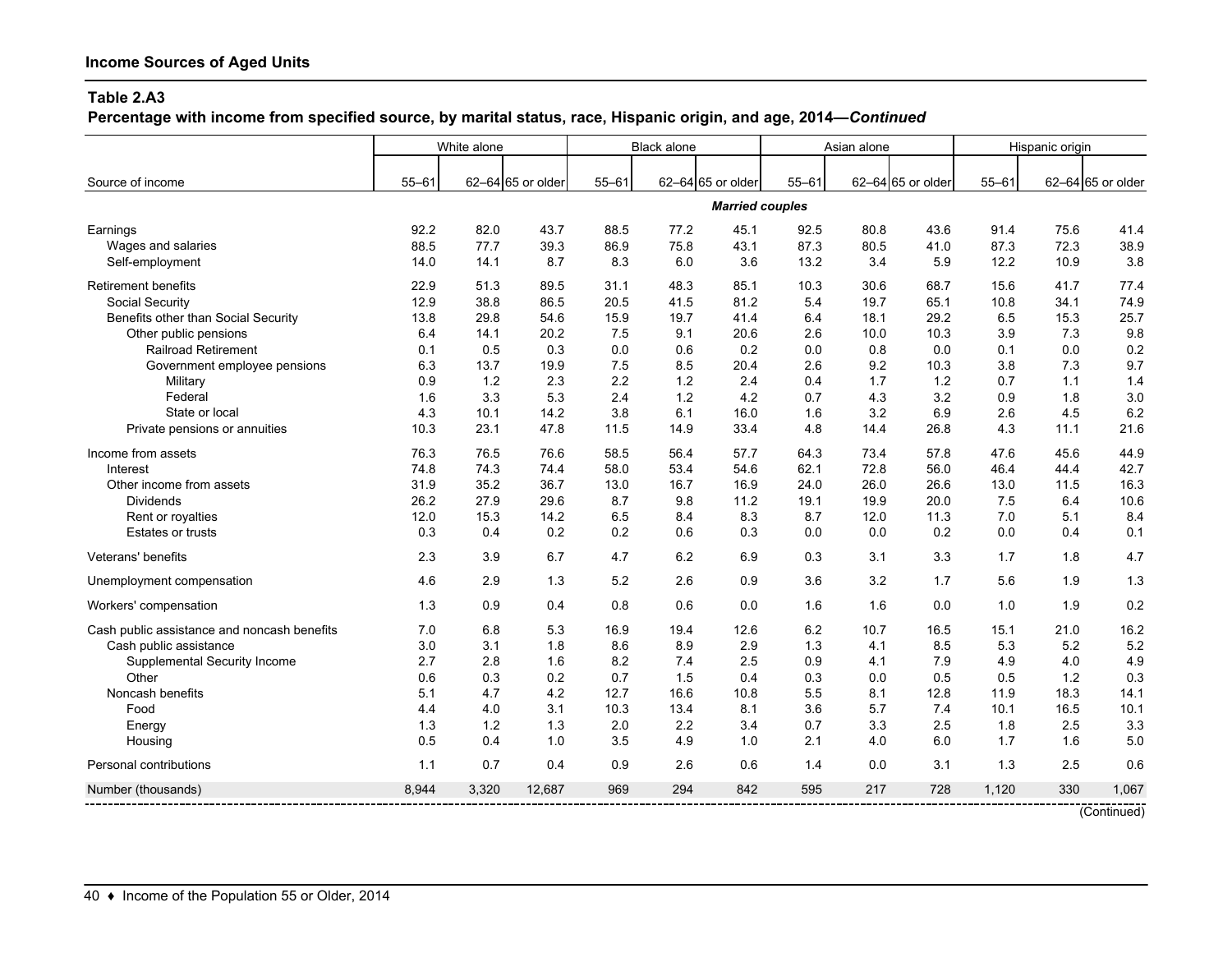**Percentage with income from specified source, by marital status, race, Hispanic origin, and age, 2014—***Continued*

|                                             | White alone |       |                   |           | <b>Black alone</b> |                           |           | Asian alone |                   | Hispanic origin |      |                   |
|---------------------------------------------|-------------|-------|-------------------|-----------|--------------------|---------------------------|-----------|-------------|-------------------|-----------------|------|-------------------|
| Source of income                            | $55 - 61$   |       | 62-64 65 or older | $55 - 61$ |                    | 62-64 65 or older         | $55 - 61$ |             | 62-64 65 or older | $55 - 61$       |      | 62-64 65 or older |
|                                             |             |       |                   |           |                    | <b>Nonmarried persons</b> |           |             |                   |                 |      |                   |
| Earnings                                    | 66.4        | 54.2  | 18.4              | 54.8      | 37.2               | 16.3                      | 68.4      | 58.4        | 14.1              | 62.8            | 51.9 | 17.3              |
| Wages and salaries                          | 61.2        | 49.6  | 16.1              | 52.7      | 35.0               | 15.2                      | 64.1      | 51.5        | 13.3              | 57.2            | 45.4 | 16.6              |
| Self-employment                             | 7.0         | 6.1   | 3.0               | 2.6       | 2.8                | 1.6                       | 5.5       | 6.9         | 1.0               | 6.4             | 6.5  | 1.0               |
| <b>Retirement benefits</b>                  | 21.9        | 49.9  | 88.5              | 25.0      | 51.6               | 82.7                      | 13.2      | 26.1        | 66.5              | 17.8            | 35.6 | 71.2              |
| Social Security                             | 14.5        | 38.9  | 85.4              | 17.8      | 42.4               | 79.2                      | 7.1       | 15.3        | 64.1              | 13.0            | 29.4 | 69.5              |
| Benefits other than Social Security         | 9.4         | 23.6  | 40.5              | 10.0      | 17.8               | 27.0                      | 7.5       | 16.8        | 19.8              | 6.1             | 12.5 | 15.7              |
| Other public pensions                       | 4.2         | 10.7  | 13.5              | 4.8       | 9.8                | 11.8                      | 2.6       | 6.2         | 7.5               | 2.9             | 7.7  | 5.8               |
| <b>Railroad Retirement</b>                  | 0.1         | 0.4   | 0.4               | 0.1       | 0.4                | 0.2                       | 0.0       | 0.0         | 0.3               | 0.0             | 0.0  | 0.1               |
| Government employee pensions                | 4.1         | 10.3  | 13.1              | 4.7       | 9.4                | 11.6                      | 2.6       | 6.2         | 7.2               | 2.9             | 7.7  | 5.8               |
| Military                                    | 0.4         | 0.7   | 1.6               | 0.7       | 0.0                | 0.8                       | 0.1       | 0.0         | 0.3               | 0.0             | 0.6  | 0.8               |
| Federal                                     | 1.1         | 2.6   | 3.6               | 0.8       | 1.8                | 3.2                       | 1.4       | 2.4         | 2.0               | 0.8             | 0.9  | 1.9               |
| State or local                              | 2.8         | 7.2   | 8.5               | 3.3       | 7.7                | 8.0                       | 1.1       | 3.8         | 5.0               | 2.2             | 6.2  | 3.7               |
| Private pensions or annuities               | 6.5         | 17.2  | 34.0              | 6.4       | 11.9               | 21.6                      | 5.2       | 12.7        | 15.4              | 4.2             | 7.6  | 12.0              |
| Income from assets                          | 51.5        | 58.2  | 56.6              | 32.0      | 31.6               | 33.7                      | 47.5      | 44.0        | 41.0              | 31.4            | 28.2 | 26.0              |
| Interest                                    | 49.4        | 56.1  | 54.5              | 31.5      | 30.4               | 31.8                      | 46.2      | 44.0        | 39.5              | 30.0            | 28.1 | 24.4              |
| Other income from assets                    | 16.6        | 21.1  | 21.1              | 6.2       | 5.4                | 7.2                       | 16.8      | 5.7         | 11.4              | 7.1             | 5.0  | 5.6               |
| <b>Dividends</b>                            | 12.8        | 16.8  | 16.1              | 4.6       | 3.2                | 4.5                       | 13.6      | 4.0         | 7.9               | 4.8             | 2.1  | 3.3               |
| Rent or royalties                           | 6.1         | 7.2   | 7.7               | 2.5       | 2.5                | 3.2                       | 4.6       | 3.3         | 4.9               | 3.2             | 2.9  | 2.8               |
| Estates or trusts                           | 0.3         | 0.6   | 0.6               | 0.1       | 0.0                | 0.1                       | 0.0       | 0.0         | 0.9               | 0.0             | 0.0  | 0.0               |
| Veterans' benefits                          | 1.3         | 1.4   | 3.8               | 3.0       | 2.6                | 4.3                       | 0.0       | 0.0         | 3.2               | 1.6             | 1.1  | 1.8               |
| Unemployment compensation                   | 2.5         | 3.3   | 0.5               | 2.3       | 2.1                | 0.7                       | 3.8       | 4.2         | 0.1               | 2.1             | 3.5  | 0.6               |
| Workers' compensation                       | 0.8         | 0.4   | 0.4               | 0.5       | 0.7                | 0.7                       | 0.6       | 0.0         | 0.5               | 1.0             | 0.8  | 0.4               |
| Cash public assistance and noncash benefits | 22.0        | 19.4  | 17.3              | 40.3      | 43.3               | 36.1                      | 19.1      | 19.2        | 28.6              | 29.8            | 29.7 | 34.8              |
| Cash public assistance                      | 9.5         | 8.0   | 4.7               | 16.0      | 19.9               | 10.8                      | 5.5       | 8.8         | 14.3              | 11.0            | 13.5 | 13.7              |
| Supplemental Security Income                | 8.7         | 7.5   | 4.3               | 14.7      | 19.6               | 10.5                      | 4.8       | 7.1         | 14.0              | 10.3            | 11.5 | 13.2              |
| Other                                       | 1.2         | 0.6   | 0.4               | 1.8       | 1.9                | 0.3                       | 0.7       | 1.6         | 1.2               | 1.2             | 2.9  | 0.6               |
| Noncash benefits                            | 19.0        | 16.7  | 15.8              | 36.6      | 37.6               | 33.6                      | 17.7      | 15.1        | 22.9              | 26.3            | 28.2 | 31.1              |
| Food                                        | 15.4        | 14.0  | 10.4              | 30.0      | 29.9               | 23.9                      | 14.7      | 4.9         | 10.9              | 20.4            | 23.8 | 24.0              |
| Energy                                      | 5.4         | 4.9   | 5.0               | 7.3       | 9.7                | 8.4                       | 1.9       | 6.8         | 6.1               | 5.6             | 7.0  | 5.6               |
| Housing                                     | 4.7         | 5.7   | 5.8               | 14.8      | 11.6               | 13.6                      | 4.7       | 8.2         | 13.6              | 9.5             | 9.8  | 12.1              |
| Personal contributions                      | 2.8         | 1.8   | 1.1               | 3.5       | 1.5                | 1.4                       | 3.2       | 0.0         | 1.6               | 2.4             | 2.1  | 2.0               |
| Number (thousands)                          | 8,103       | 2,869 | 16,311            | 1,873     | 699                | 2,708                     | 337       | 121         | 730               | 1,281           | 397  | 1,771             |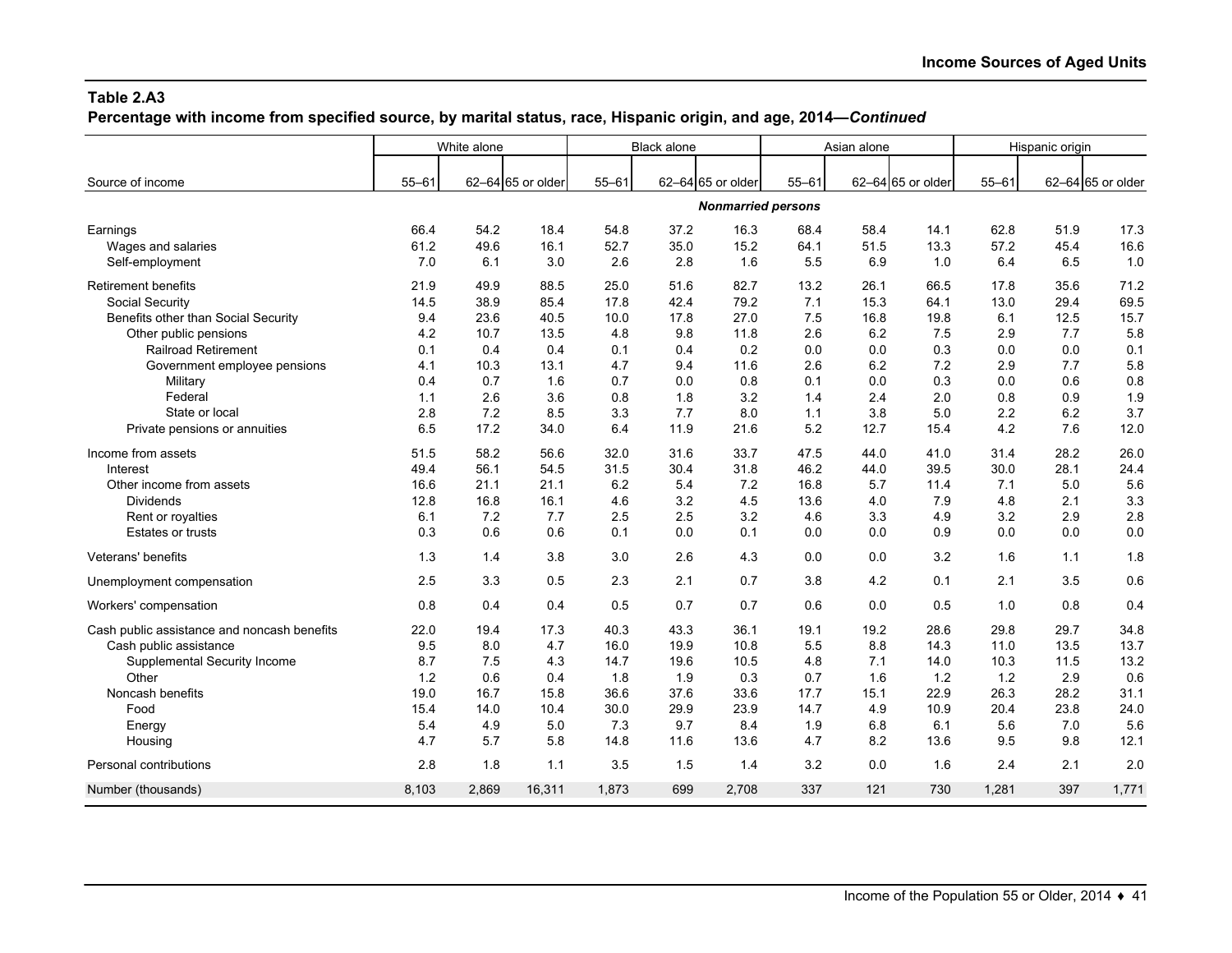**Percentage with income from specified source, by Social Security beneficiary status, race, Hispanic origin, and age, 2014**

|                                             | White alone |       |                   |           | <b>Black alone</b> |                          |           | Asian alone |                   | Hispanic origin |       |                   |
|---------------------------------------------|-------------|-------|-------------------|-----------|--------------------|--------------------------|-----------|-------------|-------------------|-----------------|-------|-------------------|
|                                             | $55 - 61$   |       | 62-64 65 or older | $55 - 61$ |                    | 62-64 65 or older        | $55 - 61$ |             | 62-64 65 or older | $55 - 61$       |       | 62-64 65 or older |
| Source of income                            |             |       |                   |           |                    |                          |           |             |                   |                 |       |                   |
|                                             |             |       |                   |           |                    | <b>Beneficiary units</b> |           |             |                   |                 |       |                   |
| Earnings                                    | 42.0        | 47.6  | 25.1              | 30.1      | 28.3               | 19.5                     | a         | a           | 23.9              | 33.2            | 35.5  | 20.4              |
| Wages and salaries                          | 39.8        | 44.4  | 21.9              | 29.1      | 27.2               | 18.3                     | a         | a           | 22.1              | 30.2            | 33.4  | 18.8              |
| Self-employment                             | 4.0         | 6.3   | 5.3               | 1.7       | 2.4                | 1.8                      | a         | a           | 3.6               | 3.7             | 4.4   | 2.4               |
| Retirement benefits                         | 100.0       | 100.0 | 100.0             | 100.0     | 100.0              | 100.0                    | a         | a           | 100.0             | 100.0           | 100.0 | 100.0             |
| Social Security                             | 100.0       | 100.0 | 100.0             | 100.0     | 100.0              | 100.0                    | a         | a           | 100.0             | 100.0           | 100.0 | 100.0             |
| Benefits other than Social Security         | 21.4        | 38.9  | 50.7              | 19.5      | 23.4               | 33.7                     | a         | a           | 33.3              | 11.7            | 22.2  | 24.3              |
| Other public pensions                       | 8.6         | 18.0  | 17.1              | 7.6       | 10.5               | 14.6                     | a         | a           | 11.5              | 7.4             | 12.6  | 8.7               |
| <b>Railroad Retirement</b>                  | 0.0         | 0.0   | 0.2               | 0.0       | 0.9                | 0.2                      | a         | a           | 0.0               | 0.1             | 0.0   | 0.0               |
| Government employee pensions                | 8.6         | 18.0  | 16.9              | 7.6       | 9.6                | 14.5                     | a         | a           | 11.5              | 7.4             | 12.6  | 8.7               |
| Military                                    | 0.9         | 1.7   | 2.0               | 1.9       | 0.5                | 1.4                      | a         | a           | $1.2$             | 0.7             | $1.2$ | 1.2               |
| Federal                                     | 1.4         | 4.2   | 4.4               | 1.9       | 1.7                | 3.0                      | a         | a           | 3.5               | 1.9             | 1.1   | 2.6               |
| State or local                              | 6.4         | 13.1  | 11.7              | 4.2       | 7.5                | 10.8                     | a         | a           | 7.8               | 4.8             | 10.4  | 5.8               |
| Private pensions or annuities               | 17.4        | 29.7  | 44.0              | 15.4      | 17.2               | 27.5                     | a         | a           | 29.1              | 7.2             | 17.7  | 19.9              |
| Income from assets                          | 45.3        | 63.3  | 66.4              | 26.8      | 33.9               | 40.9                     | a         | a           | 55.2              | 32.7            | 43.7  | 35.8              |
| Interest                                    | 44.0        | 60.6  | 64.2              | 26.6      | 31.6               | 38.7                     | a         | a           | 53.2              | 32.7            | 42.2  | 33.6              |
| Other income from assets                    | 12.8        | 23.5  | 28.2              | 3.8       | 7.9                | 9.7                      | a         | a           | 21.8              | 6.4             | 8.9   | 10.7              |
| <b>Dividends</b>                            | 8.3         | 18.4  | 22.1              | 2.3       | 4.7                | 6.5                      | a         | a           | 16.3              | 4.2             | 5.6   | 6.8               |
| Rent or royalties                           | 6.8         | 10.2  | 10.6              | 2.2       | 3.6                | 4.3                      | a         | a           | 9.3               | 2.6             | 3.9   | 5.2               |
| <b>Estates or trusts</b>                    | 0.3         | 0.3   | 0.4               | 0.3       | 0.0                | 0.2                      | a         | a           | 0.7               | 0.0             | 0.0   | 0.0               |
| Veterans' benefits                          | 3.3         | 4.6   | 5.5               | 5.6       | 5.7                | 5.3                      | a         | a           | 4.5               | 4.4             | 3.0   | 3.4               |
| Unemployment compensation                   | 2.1         | 2.9   | 0.8               | 1.5       | 1.9                | 0.8                      | a         | a           | 1.2               | 0.9             | 2.7   | 0.7               |
| Workers' compensation                       | 1.6         | 0.7   | 0.4               | 0.0       | 0.4                | 0.4                      | a         | a           | 0.4               | 2.1             | 0.2   | 0.3               |
| Cash public assistance and noncash benefits | 32.8        | 16.0  | 11.2              | 48.3      | 39.4               | 29.7                     | a         | a           | 18.3              | 47.7            | 33.5  | 25.4              |
| Cash public assistance                      | 15.1        | 4.8   | 2.4               | 19.8      | 15.3               | 6.4                      | a         | a           | 6.1               | 17.6            | 11.9  | 7.1               |
| Supplemental Security Income                | 13.7        | 4.4   | 2.1               | 18.1      | 14.0               | 6.2                      | a         | a           | 5.7               | 16.9            | 9.6   | 6.7               |
| Other                                       | 2.4         | 0.4   | 0.3               | 2.4       | 1.2                | 0.2                      | a         | a           | 0.9               | 2.4             | 2.9   | 0.4               |
| Noncash benefits                            | 28.0        | 13.8  | 10.3              | 42.5      | 36.1               | 28.2                     | a         | a           | 15.8              | 42.0            | 29.7  | 23.2              |
| Food                                        | 22.2        | 11.7  | 6.8               | 34.9      | 27.8               | 19.7                     | a         | a           | 8.1               | 33.6            | 25.4  | 17.7              |
| Energy                                      | 9.5         | 3.8   | 3.3               | 9.5       | 6.5                | 7.1                      | a         | a           | 3.3               | 10.3            | 5.0   | 4.2               |
| Housing                                     | 7.7         | 3.9   | 3.5               | 17.9      | 10.8               | 11.1                     | a         | a           | 8.8               | 18.0            | 7.8   | 8.7               |
| Personal contributions                      | 1.8         | 1.6   | 0.6               | 1.8       | 2.8                | 0.8                      | a         | a           | 2.1               | 2.4             | 3.6   | 1.0               |
| Number (thousands)                          | 2.328       | 2.405 | 24.893            | 532       | 419                | 2.829                    | 56        | 61          | 942               | 287             | 229   | 2.030             |
|                                             |             |       |                   |           |                    |                          |           |             |                   |                 |       |                   |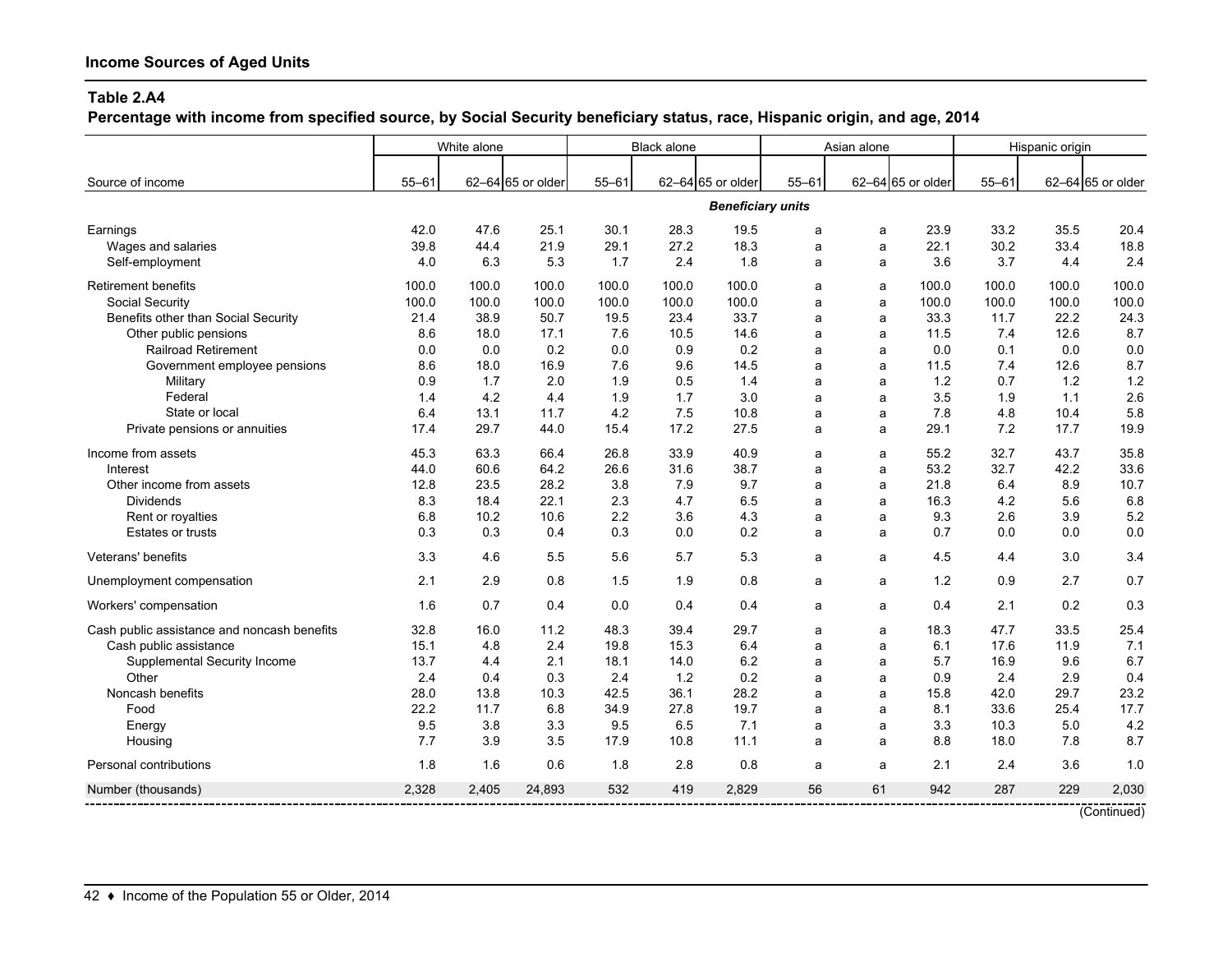**Percentage with income from specified source, by Social Security beneficiary status, race, Hispanic origin, and age, 2014—***Continued*

|                                             | White alone |       |                   |           | <b>Black alone</b> |                             |           | Asian alone |                   | Hispanic origin |      |                   |
|---------------------------------------------|-------------|-------|-------------------|-----------|--------------------|-----------------------------|-----------|-------------|-------------------|-----------------|------|-------------------|
|                                             |             |       |                   |           |                    |                             |           |             |                   |                 |      |                   |
| Source of income                            | $55 - 61$   |       | 62-64 65 or older | $55 - 61$ |                    | 62-64 65 or older           | $55 - 61$ |             | 62-64 65 or older | $55 - 61$       |      | 62-64 65 or older |
|                                             |             |       |                   |           |                    | <b>Nonbeneficiary units</b> |           |             |                   |                 |      |                   |
| Earnings                                    | 85.9        | 82.8  | 56.2              | 74.6      | 64.2               | 37.1                        | 86.3      | 76.5        | 37.8              | 82.0            | 75.2 | 41.3              |
| Wages and salaries                          | 81.2        | 77.6  | 53.0              | 72.5      | 61.6               | 35.7                        | 81.6      | 73.9        | 36.4              | 76.8            | 68.8 | 40.6              |
| Self-employment                             | 11.8        | 13.1  | 6.9               | 5.2       | 4.8                | 2.8                         | 10.5      | 4.6         | 3.2               | 9.8             | 10.3 | 1.3               |
| <b>Retirement benefits</b>                  | 10.1        | 19.2  | 22.0              | 10.3      | 14.7               | 17.7                        | 5.7       | 13.3        | 8.4               | 5.5             | 9.9  | 7.2               |
| Social Security                             | 0.0         | 0.0   | 0.0               | 0.0       | 0.0                | 0.0                         | 0.0       | 0.0         | 0.0               | 0.0             | 0.0  | 0.0               |
| Benefits other than Social Security         | 10.1        | 19.2  | 22.0              | 10.3      | 14.7               | 17.7                        | 5.7       | 13.3        | 8.4               | 5.5             | 9.9  | 7.2               |
| Other public pensions                       | 4.8         | 9.0   | 12.2              | 5.3       | 9.0                | 11.1                        | 1.9       | 6.1         | 4.1               | 2.8             | 5.2  | 3.9               |
| <b>Railroad Retirement</b>                  | 0.1         | 0.7   | 1.3               | 0.1       | 0.2                | 0.4                         | 0.0       | 0.0         | 0.5               | 0.0             | 0.0  | 0.5               |
| Government employee pensions                | 4.7         | 8.4   | 11.0              | 5.3       | 8.8                | 10.7                        | 1.9       | 6.1         | 3.6               | 2.8             | 5.2  | 3.6               |
| Military                                    | 0.6         | 0.5   | 0.9               | 1.1       | 0.3                | 0.2                         | 0.3       | 1.3         | 0.0               | 0.3             | 0.7  | 0.5               |
| Federal                                     | 1.3         | 2.1   | 4.2               | 1.2       | 1.5                | 5.2                         | 0.7       | 3.7         | 1.1               | 0.7             | 1.4  | 1.6               |
| State or local                              | 3.1         | 6.0   | 6.4               | 3.3       | 7.0                | 6.3                         | 1.0       | 1.1         | 2.5               | 2.0             | 3.1  | 1.8               |
| Private pensions or annuities               | 7.1         | 14.5  | 15.8              | 6.5       | 9.5                | 12.2                        | 4.0       | 10.3        | 6.6               | 3.8             | 5.3  | 5.0               |
| Income from assets                          | 67.5        | 71.0  | 58.9              | 44.3      | 42.7               | 33.4                        | 58.6      | 62.7        | 38.9              | 39.8            | 32.5 | 26.3              |
| Interest                                    | 65.7        | 69.2  | 57.3              | 43.7      | 41.2               | 31.4                        | 56.7      | 62.3        | 37.7              | 38.3            | 32.4 | 25.4              |
| Other income from assets                    | 26.5        | 31.9  | 26.3              | 9.6       | 9.3                | 8.6                         | 21.8      | 18.8        | 13.9              | 10.3            | 7.5  | 7.0               |
| <b>Dividends</b>                            | 21.6        | 25.5  | 21.6              | 6.8       | 5.4                | 4.5                         | 17.3      | 14.1        | 9.6               | 6.3             | 3.3  | 4.1               |
| Rent or royalties                           | 9.5         | 12.4  | 10.3              | 4.2       | 4.7                | 5.0                         | 7.4       | 9.9         | 5.9               | 5.3             | 4.0  | 4.1               |
| <b>Estates or trusts</b>                    | 0.3         | 0.6   | 0.6               | 0.1       | 0.3                | 0.3                         | 0.0       | 0.0         | 0.4               | 0.0             | 0.3  | 0.2               |
| Veterans' benefits                          | 1.6         | 1.6   | 2.2               | 3.1       | 2.2                | 3.3                         | 0.2       | 1.2         | 0.9               | 1.2             | 0.7  | 1.5               |
| Unemployment compensation                   | 3.9         | 3.2   | 1.2               | 3.7       | 2.5                | 0.4                         | 3.3       | 2.3         | 0.4               | 4.1             | 2.8  | 1.4               |
| Workers' compensation                       | 1.0         | 0.6   | 0.4               | 0.8       | 0.9                | 1.1                         | 1.3       | 0.5         | 0.0               | 0.8             | 1.9  | 0.3               |
| Cash public assistance and noncash benefits | 11.2        | 10.5  | 17.1              | 28.7      | 33.8               | 33.7                        | 10.6      | 14.4        | 30.3              | 19.6            | 22.2 | 33.8              |
| Cash public assistance                      | 4.7         | 5.7   | 9.6               | 12.0      | 17.7               | 18.6                        | 2.6       | 6.0         | 21.0              | 7.1             | 8.7  | 19.0              |
| Supplemental Security Income                | 4.3         | 5.3   | 9.4               | 11.2      | 17.4               | 17.9                        | 2.1       | 5.3         | 20.6              | 6.6             | 7.4  | 18.5              |
| Other                                       | 0.6         | 0.4   | 0.3               | 1.2       | 2.1                | 0.9                         | 0.5       | 0.7         | 0.8               | 0.7             | 1.7  | 0.5               |
| Noncash benefits                            | 9.1         | 8.1   | 13.5              | 25.2      | 27.9               | 27.9                        | 9.6       | 10.8        | 21.6              | 16.5            | 21.0 | 28.4              |
| Food                                        | 7.7         | 6.7   | 9.9               | 20.6      | 23.0               | 22.0                        | 7.6       | 5.3         | 11.0              | 13.1            | 18.2 | 21.5              |
| Energy                                      | 2.3         | 2.3   | 3.8               | 4.5       | 8.2                | 7.5                         | 1.2       | 3.9         | 6.2               | 2.9             | 5.0  | 6.1               |
| Housing                                     | 1.7         | 2.2   | 4.5               | 9.3       | 8.7                | 8.8                         | 2.7       | 6.0         | 11.6              | 4.3             | 5.3  | 11.3              |
| Personal contributions                      | 1.9         | 1.0   | 1.5               | 2.8       | 1.0                | 2.8                         | 2.1       | 0.0         | 2.8               | 1.8             | 1.7  | 2.5               |
| Number (thousands)                          | 14,719      | 3,784 | 4,105             | 2,310     | 575                | 721                         | 876       | 276         | 516               | 2,114           | 498  | 809               |

a. Fewer than 75,000 weighted cases.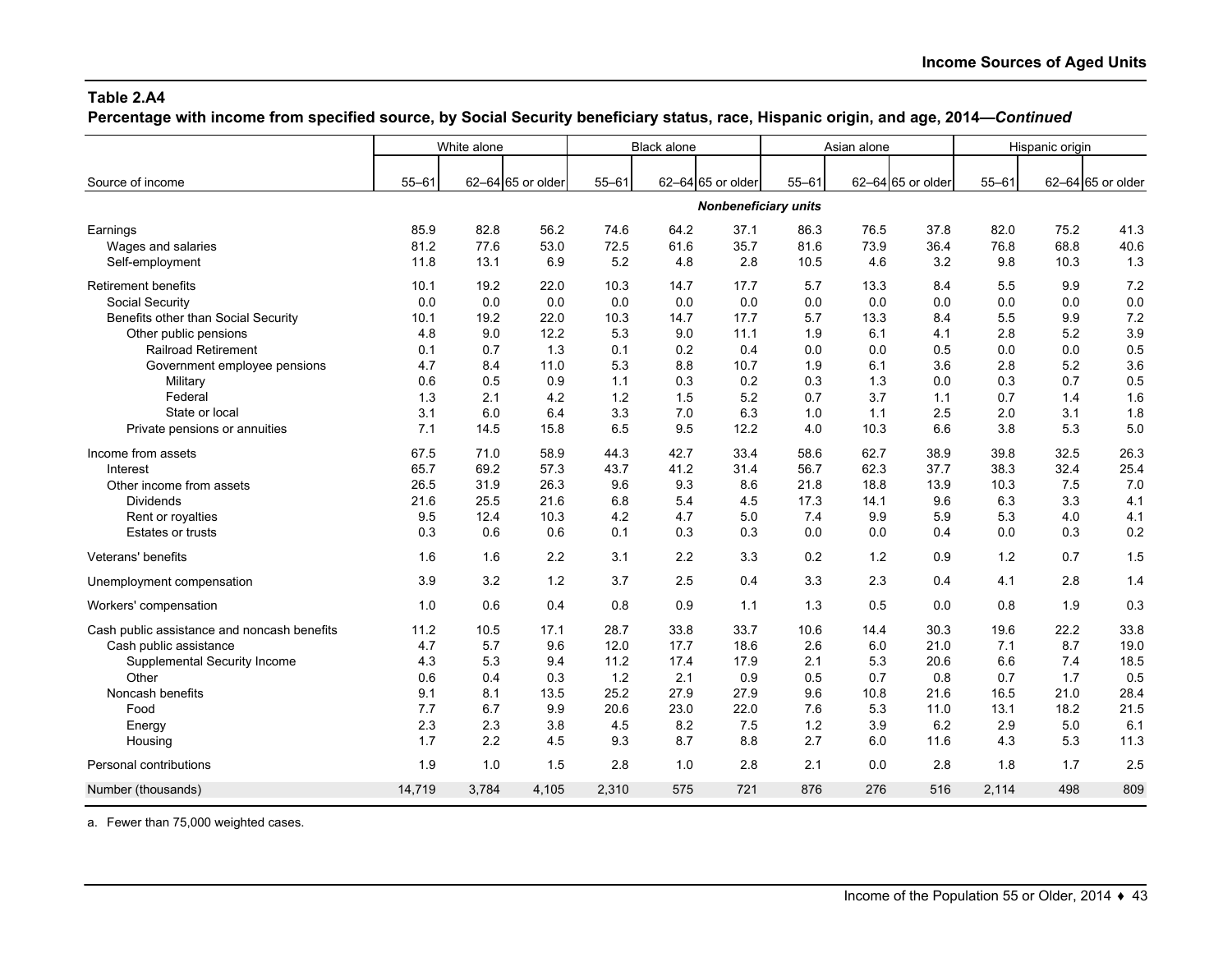**Percentage distribution of units with number and type of retirement benefits, by marital status, age, and receipt of earnings and income from assets, 2014**

|                                                                              | Aged 55-61        |                   |                   |                   |                       |                   |                   | Aged 62-64        |                       |                   | Aged 65 or older  |                   |                   |                       |                   |
|------------------------------------------------------------------------------|-------------------|-------------------|-------------------|-------------------|-----------------------|-------------------|-------------------|-------------------|-----------------------|-------------------|-------------------|-------------------|-------------------|-----------------------|-------------------|
|                                                                              |                   | Earnings          |                   |                   | Income from<br>assets |                   | Earnings          |                   | Income from<br>assets |                   |                   | Earnings          |                   | Income from<br>assets |                   |
| <b>Retirement benefits</b>                                                   | Total             | Yes               | No                | Yes               | <b>No</b>             | Total             | Yes               | <b>No</b>         | Yesl                  | <b>No</b>         | Total             | Yes               | No                | Yes                   | No                |
|                                                                              |                   |                   |                   |                   |                       |                   |                   | <b>All units</b>  |                       |                   |                   |                   |                   |                       |                   |
| Total percent                                                                | 100.0             | 100.0             | 100.0             | 100.0             | 100.0                 | 100.0             | 100.0             | 100.0             | 100.0                 | 100.0             | 100.0             | 100.0             | 100.0             | 100.0                 | 100.0             |
| No benefit                                                                   | 77.4              | 85.1              | 50.0              | 79.0              | 75.0                  | 50.3              | 62.1              | 27.0              | 50.0                  | 50.8              | 12.6              | 23.5              | 8.2               | 9.7                   | 17.4              |
| One benefit type<br>Social Security only                                     | 18.2<br>11.1      | 12.0<br>5.3       | 40.5<br>31.9      | 16.1<br>6.6       | 21.5<br>18.2          | 33.1<br>24.5      | 25.3<br>15.8      | 48.4<br>41.5      | 29.6<br>18.3          | 39.3<br>35.3      | 45.8<br>43.5      | 41.8<br>38.1      | 47.4<br>45.7      | 36.3<br>33.4          | 61.2<br>59.9      |
| Private pension or annuity only<br>Government employee pension only          | 4.4<br>2.6<br>0.0 | 4.3<br>2.4<br>0.0 | 4.9<br>3.6<br>0.1 | 6.2<br>3.3<br>0.0 | 1.6<br>1.6<br>0.1     | 5.8<br>2.6<br>0.2 | 6.9<br>2.6<br>0.1 | 3.7<br>2.8<br>0.4 | 8.0<br>3.2<br>0.1     | 2.0<br>1.7<br>0.3 | 1.4<br>0.8<br>0.1 | 2.6<br>1.0<br>0.1 | 0.9<br>0.7<br>0.1 | 1.8<br>1.0<br>0.1     | 0.6<br>0.6<br>0.1 |
| Railroad Retirement only<br>Two benefit types<br>Social Security and federal | 3.7               | 2.5               | 8.2               | 4.2               | 3.0                   | 13.5              | 10.5              | 19.2              | 16.6                  | 7.9               | 33.1              | 27.7              | 35.3              | 42.7                  | 17.6              |
| pension only<br>Social Security and Railroad Retirement,                     | 0.1               | 0.0               | 0.2               | 0.0               | 0.1                   | 0.6               | 0.4               | 1.0               | 0.7                   | 0.5               | 1.1               | 0.9               | 1.2               | 1.4                   | 0.7               |
| state, local, or military pension only<br>Social Security and private        | 0.5               | 0.2               | 1.6               | 0.4               | 0.7                   | 2.6               | 2.1               | 3.5               | 3.1                   | 1.7               | 4.0               | 3.6               | 4.1               | 4.9                   | 2.5               |
| pension only<br>Other combination                                            | 1.7<br>1.4        | 1.2<br>1.1        | 3.8<br>2.6        | 1.9<br>1.8        | 1.5<br>0.8            | 7.5<br>2.8        | 5.4<br>2.7        | 11.6<br>2.9       | 9.3<br>3.5            | 4.4<br>1.4        | 26.6<br>1.4       | 21.9<br>1.4       | 28.6<br>1.4       | 34.6<br>1.8           | 13.8<br>0.6       |
| Three or more benefit types                                                  | 0.6               | 0.5               | 1.2               | 0.8               | 0.5                   | 3.2               | 2.0               | 5.4               | 3.8                   | 2.0               | 8.5               | 7.0               | 9.1               | 11.4                  | 3.8               |
| Number (thousands)                                                           | 21,315            | 16,653            | 4,662             | 12,954            | 8,362                 | 7,673             | 5,083             | 2,590             | 4,892                 | 2,781             | 34,614            | 9,970             | 24,644            | 21,376                | 13,238            |
|                                                                              |                   |                   |                   |                   |                       |                   |                   |                   |                       |                   |                   |                   |                   |                       | (Continued)       |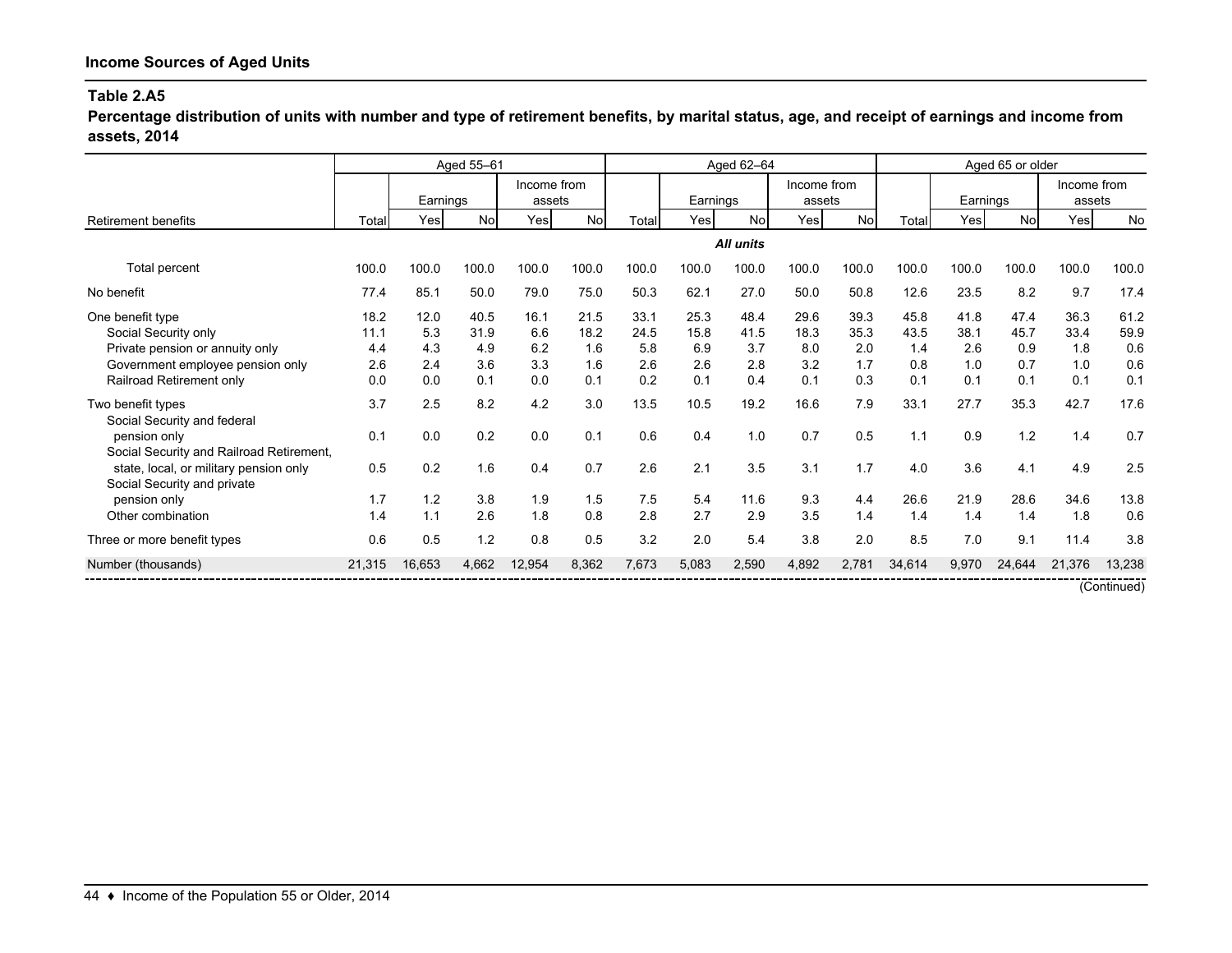**Percentage distribution of units with number and type of retirement benefits, by marital status, age, and receipt of earnings and income from assets, 2014—***Continued*

|                                                                                                 | Aged 55-61        |                   |                   |                   |                       | Aged 62-64        |                   |                        |                       |                   |                   | Aged 65 or older  |                   |                       |                   |  |
|-------------------------------------------------------------------------------------------------|-------------------|-------------------|-------------------|-------------------|-----------------------|-------------------|-------------------|------------------------|-----------------------|-------------------|-------------------|-------------------|-------------------|-----------------------|-------------------|--|
|                                                                                                 |                   | Earnings          |                   |                   | Income from<br>assets |                   | Earnings          |                        | Income from<br>assets |                   |                   | Earnings          |                   | Income from<br>assets |                   |  |
| <b>Retirement benefits</b>                                                                      | Total             | Yes               | No                | Yes               | <b>No</b>             | Total             | Yes               | Nol                    | Yesl                  | No                | Total             | Yes               | No                | Yes                   | No                |  |
|                                                                                                 |                   |                   |                   |                   |                       |                   |                   | <b>Married couples</b> |                       |                   |                   |                   |                   |                       |                   |  |
| Total percent                                                                                   | 100.0             | 100.0             | 100.0             | 100.0             | 100.0                 | 100.0             | 100.0             | 100.0                  | 100.0                 | 100.0             | 100.0             | 100.0             | 100.0             | 100.0                 | 100.0             |  |
| No benefit                                                                                      | 77.0              | 81.1              | 31.9              | 78.0              | 74.3                  | 50.1              | 56.8              | 20.9                   | 49.5                  | 51.9              | 11.8              | 20.2              | 5.2               | 9.9                   | 17.3              |  |
| One benefit type<br>Social Security only                                                        | 17.4<br>9.4       | 14.7<br>7.2       | 46.8<br>34.4      | 16.1<br>6.8       | 20.8<br>17.0          | 30.6<br>21.6      | 27.9<br>18.6      | 42.7<br>34.8           | 28.9<br>18.0          | 35.8<br>32.1      | 38.1<br>35.8      | 39.7<br>36.2      | 36.9<br>35.5      | 32.0<br>29.3          | 55.9<br>54.8      |  |
| Private pension or annuity only<br>Government employee pension only<br>Railroad Retirement only | 5.1<br>2.8<br>0.0 | 4.8<br>2.7<br>0.0 | 8.3<br>4.0<br>0.1 | 6.1<br>3.2<br>0.0 | 2.1<br>1.6<br>0.1     | 6.6<br>2.2<br>0.2 | 6.9<br>2.3<br>0.1 | 5.2<br>2.1<br>0.6      | 8.1<br>2.6<br>0.2     | 2.1<br>1.2<br>0.3 | 1.5<br>0.8<br>0.0 | 2.4<br>1.0<br>0.1 | 0.7<br>0.7<br>0.0 | 1.9<br>0.9<br>0.0     | 0.4<br>0.6<br>0.0 |  |
| Two benefit types<br>Social Security and federal                                                | 4.5               | 3.4               | 17.1              | 4.9               | 3.7                   | 14.9              | 12.6              | 24.9                   | 16.8                  | 9.1               | 37.9              | 31.3              | 43.1              | 43.7                  | 21.0              |  |
| pension only<br>Social Security and Railroad Retirement,                                        | 0.0               | 0.0               | 0.0               | 0.0               | 0.0                   | 0.6               | 0.5               | 1.5                    | 0.7                   | 0.4               | 1.1               | 1.0               | 1.1               | 1.1                   | 0.8               |  |
| state, local, or military pension only<br>Social Security and private                           | 0.6               | 0.3               | 4.0               | 0.5               | 0.8                   | 2.8               | 2.3               | 5.3                    | 2.9                   | 2.6               | 4.1               | 3.7               | 4.4               | 4.6                   | 2.7               |  |
| pension only<br>Other combination                                                               | 2.1<br>1.8        | 1.7<br>1.4        | 7.0<br>6.2        | 2.3<br>2.0        | 1.7<br>1.1            | 8.2<br>3.2        | 7.0<br>2.9        | 13.7<br>4.4            | 9.4<br>3.8            | 4.8<br>1.3        | 31.3<br>1.5       | 25.0<br>1.6       | 36.2<br>1.4       | 36.1<br>1.9           | 17.2<br>0.4       |  |
| Three or more benefit types                                                                     | 1.1               | 0.8               | 4.1               | 1.0               | 1.2                   | 4.4               | 2.8               | 11.4                   | 4.8                   | 3.2               | 12.2              | 8.8               | 14.8              | 14.3                  | 5.8               |  |
| Number (thousands)                                                                              | 10,722            | 9,841             | 881               | 7,908             | 2,814                 | 3,889             | 3,167             | 723                    | 2,902                 | 988               | 14,474            | 6,341             | 8,133             | 10,766                | 3,708             |  |
|                                                                                                 |                   |                   |                   |                   |                       |                   |                   |                        |                       |                   |                   |                   |                   |                       | (Continued)       |  |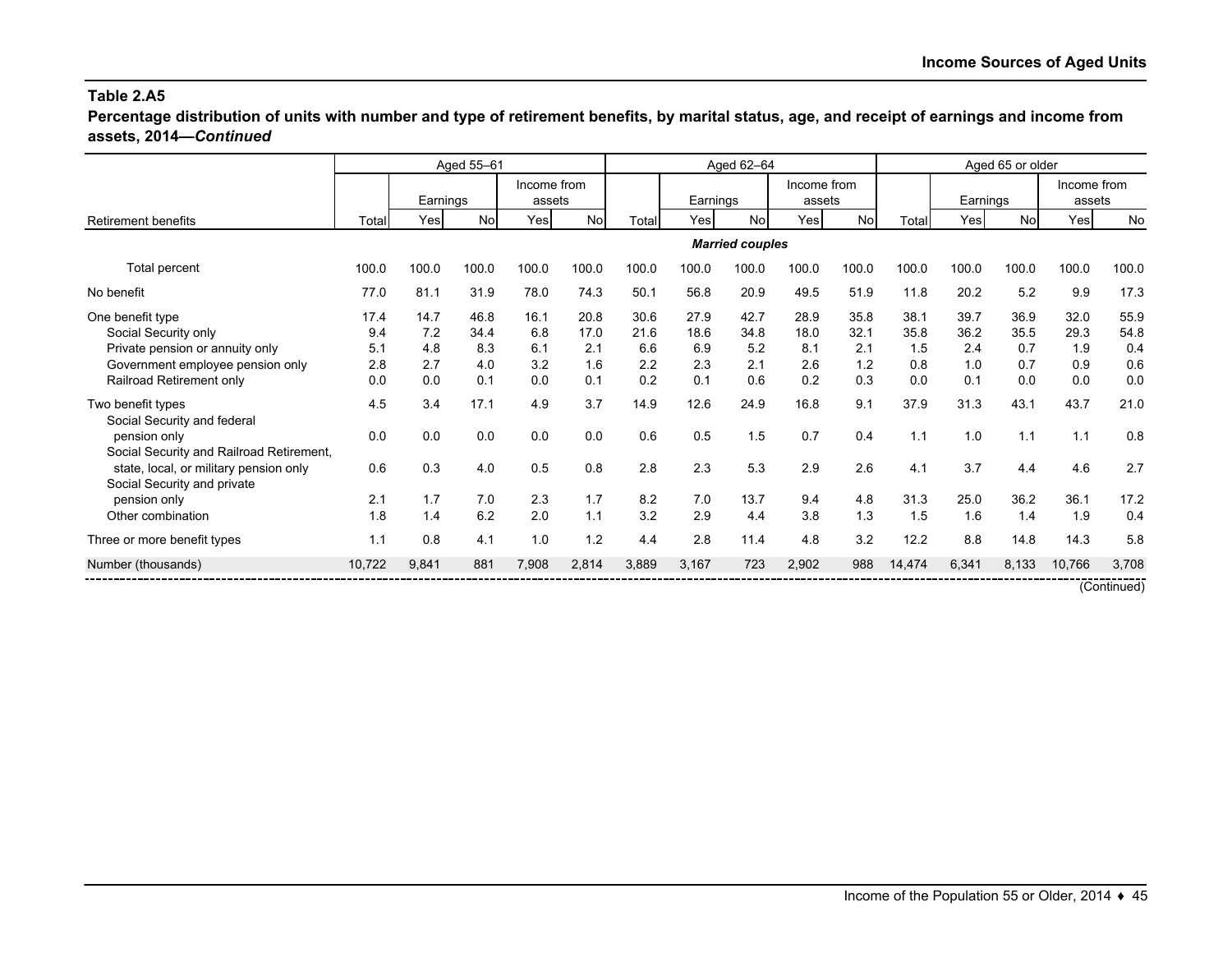**Percentage distribution of units with number and type of retirement benefits, by marital status, age, and receipt of earnings and income from assets, 2014—***Continued*

|                                                                                                                 |                            | Aged 55-61               |                            | Aged 62-64                |                            |                            |                            | Aged 65 or older           |                            |                            |                            |                            |                            |                            |                            |
|-----------------------------------------------------------------------------------------------------------------|----------------------------|--------------------------|----------------------------|---------------------------|----------------------------|----------------------------|----------------------------|----------------------------|----------------------------|----------------------------|----------------------------|----------------------------|----------------------------|----------------------------|----------------------------|
|                                                                                                                 |                            | Earnings                 |                            | Income from<br>assets     |                            |                            | Earnings                   |                            | Income from<br>assets      |                            |                            | Earnings                   |                            | Income from<br>assets      |                            |
| <b>Retirement benefits</b>                                                                                      | Total                      | Yes                      | Nol                        | Yes                       | <b>No</b>                  | Total                      | Yes                        | Nol                        | Yesl                       | Nol                        | Total                      | Yes                        | Nol                        | Yes                        | <b>No</b>                  |
|                                                                                                                 |                            |                          |                            |                           |                            |                            |                            | <b>Nonmarried persons</b>  |                            |                            |                            |                            |                            |                            |                            |
| Total percent                                                                                                   | 100.0                      | 100.0                    | 100.0                      | 100.0                     | 100.0                      | 100.0                      | 100.0                      | 100.0                      | 100.0                      | 100.0                      | 100.0                      | 100.0                      | 100.0                      | 100.0                      | 100.0                      |
| No benefit                                                                                                      | 77.8                       | 90.9                     | 54.2                       | 80.5                      | 75.3                       | 50.4                       | 71.0                       | 29.3                       | 50.7                       | 50.2                       | 13.2                       | 29.2                       | 9.7                        | 9.4                        | 17.5                       |
| One benefit type<br>Social Security only<br>Private pension or annuity only<br>Government employee pension only | 19.1<br>12.8<br>3.8<br>2.5 | 8.0<br>2.6<br>3.6<br>1.9 | 39.1<br>31.3<br>4.1<br>3.5 | 16.0<br>6.3<br>6.4<br>3.4 | 21.9<br>18.8<br>1.4<br>1.6 | 35.7<br>27.4<br>5.1<br>3.1 | 21.1<br>11.1<br>7.0<br>3.0 | 50.6<br>44.1<br>3.1<br>3.1 | 30.7<br>18.7<br>8.0<br>4.0 | 41.3<br>37.1<br>1.9<br>2.0 | 51.3<br>49.1<br>1.3<br>0.8 | 45.5<br>41.4<br>3.0<br>1.1 | 52.6<br>50.8<br>0.9<br>0.8 | 40.6<br>37.6<br>1.8<br>1.1 | 63.3<br>61.9<br>0.7<br>0.6 |
| Railroad Retirement only                                                                                        | 0.1                        | 0.0                      | 0.1                        | 0.0                       | 0.1                        | 0.1                        | 0.0                        | 0.3                        | 0.0                        | 0.3                        | 0.1                        | 0.1                        | 0.1                        | 0.1                        | 0.1                        |
| Two benefit types<br>Social Security and federal                                                                | 2.9                        | 1.1                      | 6.2                        | 3.1                       | 2.7                        | 12.0                       | 7.2                        | 16.9                       | 16.3                       | 7.3                        | 29.6                       | 21.5                       | 31.4                       | 41.6                       | 16.2                       |
| pension only<br>Social Security and Railroad Retirement,                                                        | 0.1                        | 0.0                      | 0.3                        | 0.0                       | 0.1                        | 0.6                        | 0.3                        | 0.9                        | 0.7                        | 0.5                        | 1.1                        | 0.7                        | 1.2                        | 1.6                        | 0.7                        |
| state, local, or military pension only<br>Social Security and private                                           | 0.4                        | 0.0                      | 1.1                        | 0.3                       | 0.6                        | 2.3                        | 1.8                        | 2.9                        | 3.4                        | 1.1                        | 3.9                        | 3.3                        | 4.0                        | 5.2                        | 2.4                        |
| pension only<br>Other combination                                                                               | 1.3<br>1.0                 | 0.4<br>0.7               | 3.1<br>1.7                 | 1.3<br>1.5                | 1.4<br>0.6                 | 6.8<br>2.3                 | 2.8<br>2.3                 | 10.8<br>2.4                | 9.2<br>3.1                 | 4.1<br>1.5                 | 23.3<br>1.3                | 16.5<br>1.0                | 24.8<br>1.3                | 33.1<br>1.8                | 12.4<br>0.7                |
| Three or more benefit types                                                                                     | 0.2                        | 0.0                      | 0.5                        | 0.4                       | 0.1                        | 1.9                        | 0.7                        | 3.1                        | 2.4                        | 1.3                        | 5.8                        | 3.8                        | 6.3                        | 8.4                        | 3.0                        |
| Number (thousands)                                                                                              | 10,593                     | 6,812                    | 3,782                      | 5,046                     | 5,548                      | 3,784                      | 1,916                      | 1,868                      | 1,990                      | 1,794                      | 20,140                     | 3,629                      | 16,511                     | 10,610                     | 9,529                      |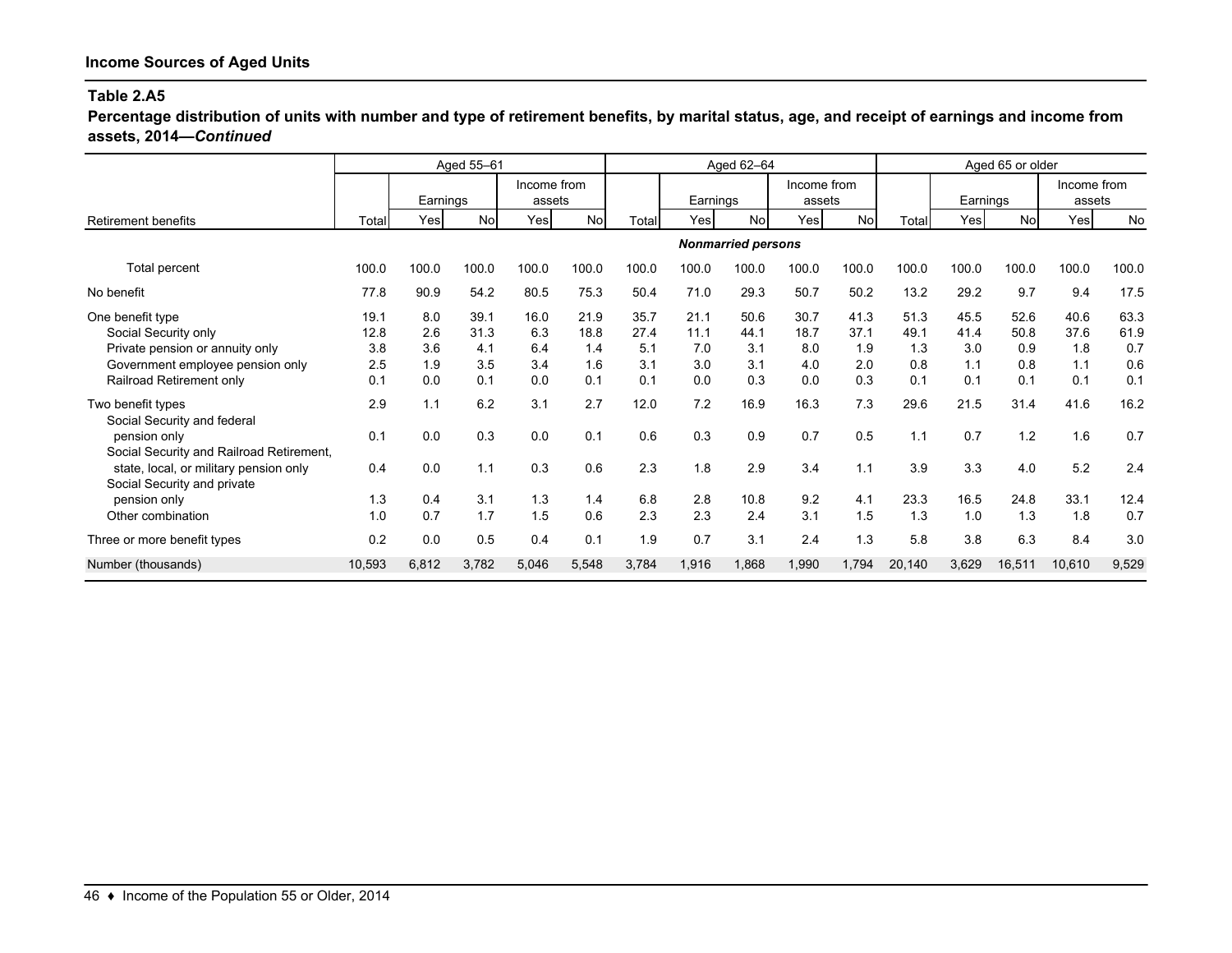**Percentage with income from specified source, by marital status and quintile of total money income, 2014**

|                                     |       |        | All units |        |       | Married couples<br>Nonmarried persons |        |       |        |       |       |        |       |        |       |
|-------------------------------------|-------|--------|-----------|--------|-------|---------------------------------------|--------|-------|--------|-------|-------|--------|-------|--------|-------|
| Source of income                    | First | Second | Third     | Fourth | Fifth | First                                 | Second | Third | Fourth | Fifth | First | Second | Third | Fourth | Fifth |
| Earnings                            | 4.5   | 10.7   | 22.0      | 41.5   | 65.2  | 14.8                                  | 25.9   | 44.7  | 58.3   | 75.2  | 2.8   | 4.7    | 12.0  | 25.4   | 45.1  |
| Wages and salaries                  | 3.5   | 8.9    | 20.0      | 37.6   | 59.4  | 11.8                                  | 23.0   | 40.6  | 54.0   | 68.6  | 2.0   | 4.1    | 10.3  | 23.1   | 40.5  |
| Self-employment                     | 1.1   | 2.1    | 2.6       | 6.8    | 12.7  | 3.3                                   | 4.1    | 7.8   | 9.8    | 16.3  | 0.8   | 0.9    | 2.3   | 2.5    | 7.2   |
| <b>Retirement benefits</b>          | 70.7  | 95.0   | 94.2      | 91.2   | 85.7  | 79.7                                  | 94.7   | 92.5  | 89.7   | 84.4  | 63.4  | 96.0   | 95.0  | 92.5   | 86.9  |
| Social Security                     | 68.4  | 93.6   | 91.9      | 87.6   | 79.4  | 77.7                                  | 93.1   | 90.8  | 85.8   | 77.8  | 61.1  | 94.3   | 93.5  | 89.9   | 79.2  |
| Benefits other than Social Security | 6.4   | 27.4   | 53.0      | 66.8   | 65.6  | 13.8                                  | 49.5   | 66.8  | 68.2   | 63.6  | 5.2   | 15.3   | 37.1  | 63.7   | 67.1  |
| Other public pensions               | 1.5   | 5.9    | 15.1      | 24.5   | 32.1  | 2.9                                   | 12.5   | 19.4  | 30.3   | 33.1  | 1.0   | 3.1    | 8.8   | 20.2   | 32.3  |
| <b>Railroad Retirement</b>          | 0.2   | 0.3    | 0.3       | 0.5    | 0.5   | 0.0                                   | 0.2    | 0.5   | 0.6    | 0.2   | 0.1   | 0.2    | 0.5   | 0.4    | 0.6   |
| Government employee pensions        | 1.3   | 5.7    | 14.9      | 24.1   | 31.8  | 2.9                                   | 12.3   | 18.9  | 30.0   | 32.9  | 0.9   | 2.9    | 8.3   | 19.9   | 31.7  |
| Military                            | 0.2   | 0.5    | 1.7       | 2.9    | 3.5   | 0.2                                   | 0.9    | 2.4   | 4.5    | 3.2   | 0.0   | 0.3    | 0.8   | 2.3    | 3.7   |
| Federal                             | 0.3   | 1.1    | 3.5       | 7.0    | 9.2   | 0.2                                   | 2.7    | 5.4   | 8.5    | 9.0   | 0.1   | 0.6    | 1.8   | 5.2    | 10.0  |
| State or local                      | 0.8   | 4.1    | 10.0      | 15.8   | 22.4  | 2.5                                   | 9.0    | 12.3  | 20.8   | 24.7  | 0.7   | 1.9    | 5.9   | 12.9   | 20.1  |
| Private pensions or annuities       | 5.3   | 23.4   | 45.6      | 57.5   | 55.0  | 11.8                                  | 44.6   | 60.3  | 58.1   | 53.6  | 4.6   | 13.0   | 30.9  | 54.1   | 54.3  |
| Income from assets                  | 29.3  | 46.2   | 65.0      | 77.1   | 91.3  | 45.0                                  | 67.5   | 77.4  | 87.1   | 94.9  | 25.3  | 37.0   | 50.6  | 68.2   | 82.3  |
| Interest                            | 28.2  | 43.7   | 62.1      | 75.0   | 89.2  | 42.0                                  | 64.9   | 75.5  | 85.6   | 92.8  | 24.0  | 35.8   | 47.9  | 65.8   | 79.7  |
| Other income from assets            | 5.1   | 12.5   | 23.4      | 30.9   | 55.3  | 13.0                                  | 24.2   | 31.3  | 40.9   | 64.8  | 3.9   | 6.9    | 15.3  | 25.5   | 41.8  |
| <b>Dividends</b>                    | 3.3   | 8.4    | 17.3      | 24.2   | 46.0  | 9.0                                   | 18.0   | 25.0  | 32.2   | 55.1  | 2.2   | 4.5    | 10.7  | 19.2   | 33.9  |
| Rent or royalties                   | 1.9   | 5.1    | 8.4       | 11.2   | 22.2  | 5.6                                   | 9.2    | 10.5  | 16.1   | 26.9  | 1.7   | 2.8    | 5.4   | 8.6    | 16.2  |
| <b>Estates or trusts</b>            | 0.1   | 0.3    | 0.2       | 0.5    | 1.0   | 0.0                                   | 0.0    | 0.2   | 0.3    | 0.6   | 0.2   | 0.0    | 0.5   | 0.4    | 1.7   |
| Veterans' benefits                  | 1.1   | 2.6    | 5.3       | 8.4    | 7.7   | 2.5                                   | 5.2    | 8.9   | 9.3    | 7.4   | 0.8   | 1.7    | 3.2   | 5.7    | 8.0   |
| Unemployment compensation           | 0.4   | 0.4    | 0.8       | 1.2    | 1.5   | 0.2                                   | 1.0    | 1.6   | 2.3    | 1.3   | 0.2   | 0.4    | 0.6   | 0.8    | 0.7   |
| Workers' compensation               | 0.1   | 0.4    | 0.6       | 0.6    | 0.4   | 0.1                                   | 0.3    | 0.4   | 0.5    | 0.5   | 0.0   | 0.2    | 0.6   | 0.9    | 0.6   |
| Cash public assistance and noncash  |       |        |           |        |       |                                       |        |       |        |       |       |        |       |        |       |
| benefits                            | 36.4  | 21.1   | 10.1      | 3.8    | 1.6   | 19.2                                  | 6.2    | 3.1   | 2.3    | 1.2   | 39.3  | 31.7   | 17.2  | 10.8   | 3.5   |
| Cash public assistance              | 12.8  | 5.0    | 2.4       | 1.0    | 0.8   | 6.3                                   | 1.9    | 1.4   | 1.1    | 0.5   | 16.5  | 6.2    | 4.1   | 2.4    | 0.6   |
| Supplemental Security Income        | 12.4  | 4.7    | 2.0       | 0.8    | 0.7   | 6.2                                   | 1.6    | 1.1   | 1.0    | 0.5   | 15.9  | 5.9    | 3.7   | 2.0    | 0.5   |
| Other                               | 0.6   | 0.5    | 0.5       | 0.2    | 0.0   | 0.2                                   | 0.3    | 0.4   | 0.1    | 0.0   | 0.9   | 0.4    | 0.4   | 0.5    | 0.1   |
| Noncash benefits                    | 33.0  | 19.6   | 8.8       | 2.9    | 0.9   | 16.9                                  | 5.1    | 1.8   | 1.1    | 0.7   | 35.1  | 29.9   | 16.0  | 9.5    | 3.1   |
| Food                                | 24.3  | 12.3   | 4.7       | 1.8    | 0.8   | 12.4                                  | 2.8    | 1.4   | 1.0    | 0.7   | 26.0  | 20.4   | 8.9   | 5.2    | 1.6   |
| Energy                              | 9.8   | 6.3    | 2.9       | 0.3    | 0.0   | 5.1                                   | 2.3    | 0.2   | 0.0    | 0.0   | 10.4  | 9.7    | 4.8   | 2.5    | 0.2   |
| Housing                             | 12.4  | 7.6    | 2.7       | 0.9    | 0.1   | 4.6                                   | 1.1    | 0.2   | 0.1    | 0.1   | 13.9  | 11.0   | 7.0   | 3.1    | 1.4   |
| Personal contributions              | 1.4   | 1.1    | 0.9       | 0.5    | 0.3   | 0.6                                   | 0.8    | 0.7   | 0.2    | 0.2   | 1.5   | 1.3    | 1.1   | 1.1    | 0.5   |
| Number (thousands)                  | 6,917 | 6,928  | 6,919     | 6,927  | 6,923 | 2,891                                 | 2,896  | 2,897 | 2,895  | 2,896 | 4,020 | 4,033  | 4,028 | 4,029  | 4,030 |

NOTE: Quintile limits are \$13,499, \$23,592, \$39,298, and \$72,129 for all units; \$27,538, \$44,424, \$67,621, and \$108,703 for married couples; and \$10,859, \$16,552, \$24,400, and \$41,151 for nonmarried persons.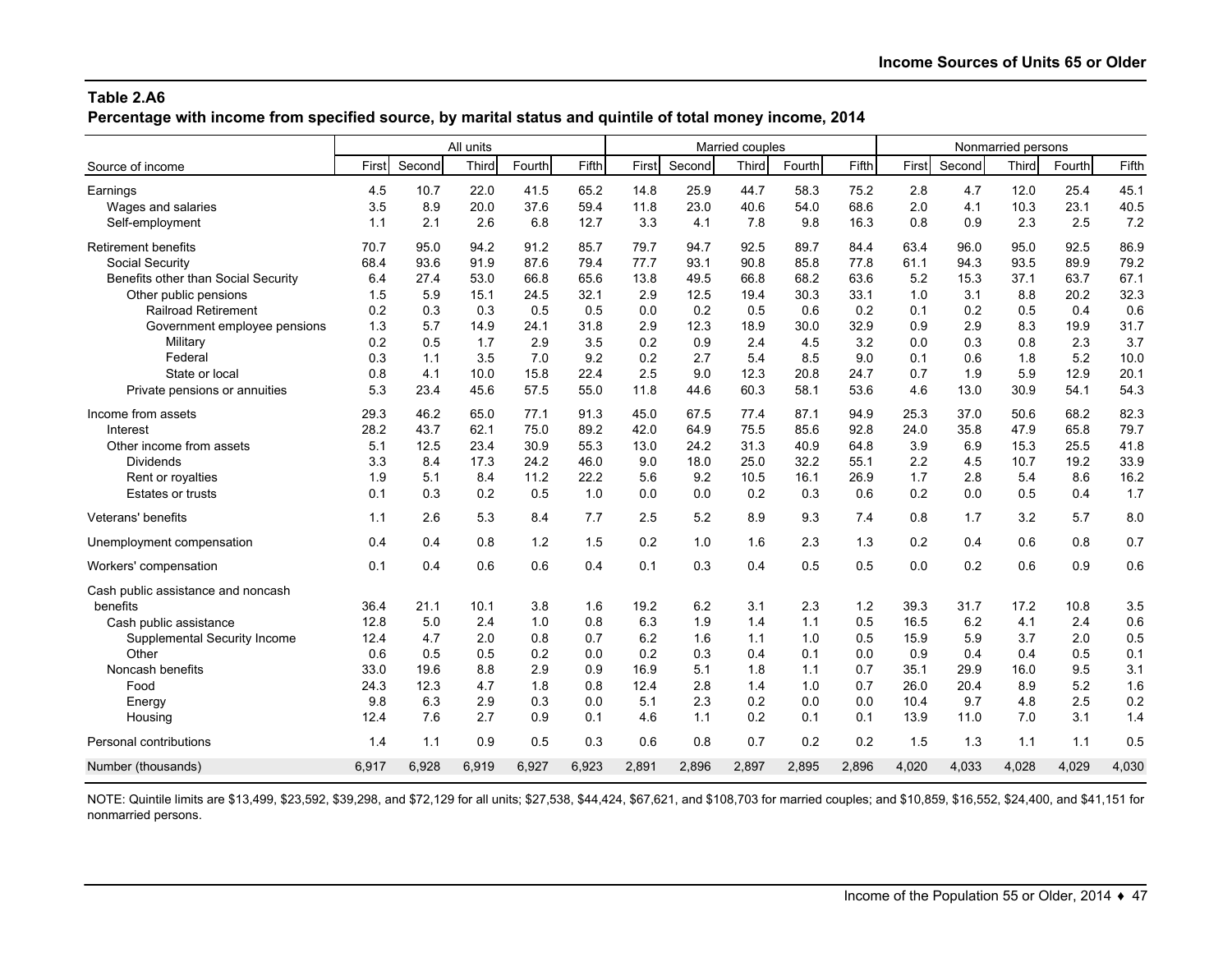**Percentage of Social Security beneficiary aged units with income from specified source, by proportion of income from Social Security and marital status, 2014**

|                                             | Proportion of income from Social Security |                      |                    |           |               |                    |           |               |                    |             |         |                    |
|---------------------------------------------|-------------------------------------------|----------------------|--------------------|-----------|---------------|--------------------|-----------|---------------|--------------------|-------------|---------|--------------------|
|                                             |                                           | Less than 50 percent |                    |           | 50-89 percent |                    |           | 90-99 percent |                    | 100 percent |         |                    |
|                                             |                                           |                      | Married Nonmarried |           |               | Married Nonmarried |           |               | Married Nonmarried |             |         | Married Nonmarried |
| Source of income                            | All units                                 | couples              | persons            | All units | couples       | persons            | All units | couples       | persons            | All units   | couples | persons            |
| Earnings                                    | 48.3                                      | 59.3                 | 34.0               | 18.0      | 25.4          | 12.8               | 3.2       | 4.1           | 2.7                | 0.0         | 0.0     | 0.0                |
| Wages and salaries                          | 43.2                                      | 53.8                 | 29.4               | 15.7      | 21.8          | 11.4               | 2.3       | 2.6           | 2.1                | 0.0         | 0.0     | 0.0                |
| Self-employment                             | 9.3                                       | 11.3                 | 6.6                | 3.0       | 5.1           | 1.6                | 0.9       | 1.4           | 0.6                | 0.0         | 0.0     | 0.0                |
| <b>Retirement benefits</b>                  | 100.0                                     | 100.0                | 100.0              | 100.0     | 100.0         | 100.0              | 100.0     | 100.0         | 100.0              | 100.0       | 100.0   | 100.0              |
| Social Security                             | 100.0                                     | 100.0                | 100.0              | 100.0     | 100.0         | 100.0              | 100.0     | 100.0         | 100.0              | 100.0       | 100.0   | 100.0              |
| Benefits other than Social Security         | 70.3                                      | 69.6                 | 71.3               | 66.9      | 71.4          | 63.7               | 16.6      | 19.7          | 15.1               | 0.0         | 0.0     | 0.0                |
| Other public pensions                       | 32.8                                      | 32.1                 | 33.6               | 13.4      | 15.6          | 11.9               | 1.2       | 1.1           | 1.3                | 0.0         | 0.0     | 0.0                |
| <b>Railroad Retirement</b>                  | 0.5                                       | 0.6                  | 0.3                | 0.1       | 0.0           | 0.1                | 0.0       | 0.0           | 0.0                | 0.0         | 0.0     | 0.0                |
| Government employee pensions                | 32.4                                      | 31.7                 | 33.3               | 13.3      | 15.6          | 11.7               | 1.2       | 1.1           | 1.3                | 0.0         | 0.0     | 0.0                |
| Military                                    | 4.1                                       | 4.2                  | 4.1                | 1.2       | 1.0           | 1.3                | 0.1       | 0.2           | 0.1                | 0.0         | 0.0     | 0.0                |
| Federal                                     | 9.1                                       | 9.0                  | 9.1                | 2.5       | 2.4           | 2.5                | 0.1       | 0.0           | 0.1                | 0.0         | 0.0     | 0.0                |
| State or local                              | 22.1                                      | 22.2                 | 22.0               | 9.8       | 12.5          | 8.0                | 1.0       | 0.9           | 1.1                | 0.0         | 0.0     | 0.0                |
| Private pensions or annuities               | 58.0                                      | 59.4                 | 56.2               | 60.9      | 66.2          | 57.2               | 15.9      | 19.0          | 14.2               | 0.0         | 0.0     | 0.0                |
| Income from assets                          | 81.9                                      | 85.1                 | 77.6               | 69.2      | 77.9          | 63.1               | 87.7      | 87.4          | 87.8               | 0.0         | 0.0     | 0.0                |
| Interest                                    | 79.5                                      | 83.3                 | 74.7               | 66.2      | 74.8          | 60.1               | 85.1      | 83.5          | 85.9               | 0.0         | 0.0     | 0.0                |
| Other income from assets                    | 41.7                                      | 45.9                 | 36.1               | 27.2      | 32.2          | 23.7               | 13.1      | 18.5          | 10.4               | 0.0         | 0.0     | 0.0                |
| <b>Dividends</b>                            | 33.6                                      | 38.0                 | 27.9               | 20.7      | 25.4          | 17.5               | 9.6       | 13.2          | 7.7                | 0.0         | 0.0     | 0.0                |
| Rent or royalties                           | 15.8                                      | 17.2                 | 13.9               | 9.2       | 11.2          | 7.8                | 4.3       | 6.3           | 3.3                | 0.0         | 0.0     | 0.0                |
| <b>Estates or trusts</b>                    | 0.8                                       | 0.4                  | 1.3                | 0.4       | 0.1           | 0.6                | 0.0       | 0.0           | 0.0                | 0.0         | 0.0     | 0.0                |
| Veterans' benefits                          | 9.5                                       | 9.9                  | 9.1                | 5.5       | 6.9           | 4.6                | 2.1       | 3.1           | 1.5                | 0.0         | 0.0     | 0.0                |
| Unemployment compensation                   | 1.5                                       | 2.1                  | 0.8                | 0.7       | 0.8           | 0.6                | 0.2       | 0.0           | 0.3                | 0.0         | 0.0     | 0.0                |
| Workers' compensation                       | 0.6                                       | 0.5                  | 0.8                | 0.6       | 0.2           | 0.9                | 0.0       | 0.0           | 0.0                | 0.0         | 0.0     | 0.0                |
| Cash public assistance and noncash benefits | 5.0                                       | 3.1                  | 7.6                | 15.4      | 5.8           | 22.1               | 16.6      | 8.7           | 20.7               | 25.3        | 14.8    | 28.0               |
| Cash public assistance                      | 1.7                                       | 1.4                  | 2.1                | 7.0       | 2.4           | 10.2               | 2.5       | 1.3           | 3.2                | 0.0         | 0.0     | 0.0                |
| Supplemental Security Income                | 1.6                                       | 1.3                  | 1.9                | 6.4       | 2.2           | 9.3                | 2.2       | 1.2           | 2.7                | 0.0         | 0.0     | 0.0                |
| Other                                       | 0.2                                       | 0.1                  | 0.2                | 0.8       | 0.3           | 1.2                | 0.3       | 0.1           | 0.4                | 0.0         | 0.0     | 0.0                |
| Noncash benefits                            | 4.1                                       | 1.9                  | 7.0                | 13.3      | 4.6           | 19.4               | 15.9      | 8.0           | 19.9               | 25.3        | 14.8    | 28.0               |
| Food                                        | 2.6                                       | 1.5                  | 4.1                | 8.0       | 2.8           | 11.6               | 9.9       | 5.4           | 12.2               | 18.4        | 11.4    | 20.1               |
| Energy                                      | 0.7                                       | 0.3                  | 1.2                | 5.0       | 1.5           | 7.4                | 5.5       | 2.7           | 6.9                | 6.7         | 4.7     | 7.2                |
| Housing                                     | 1.5                                       | 0.3                  | 3.1                | 4.9       | 1.0           | 7.7                | 5.9       | 1.6           | 8.1                | 9.1         | 3.4     | 10.6               |
| Personal contributions                      | 0.4                                       | 0.3                  | 0.5                | 1.5       | 0.9           | 2.0                | 0.8       | 0.3           | 1.1                | 0.0         | 0.0     | 0.0                |
| Number (thousands)                          | 11,251                                    | 6,351                | 4,900              | 7,994     | 3,295         | 4,699              | 3,971     | 1,353         | 2,618              | 5,684       | 1,169   | 4,516              |

NOTE: Units with zero total income or with negative total income, earnings, or income from assets are excluded.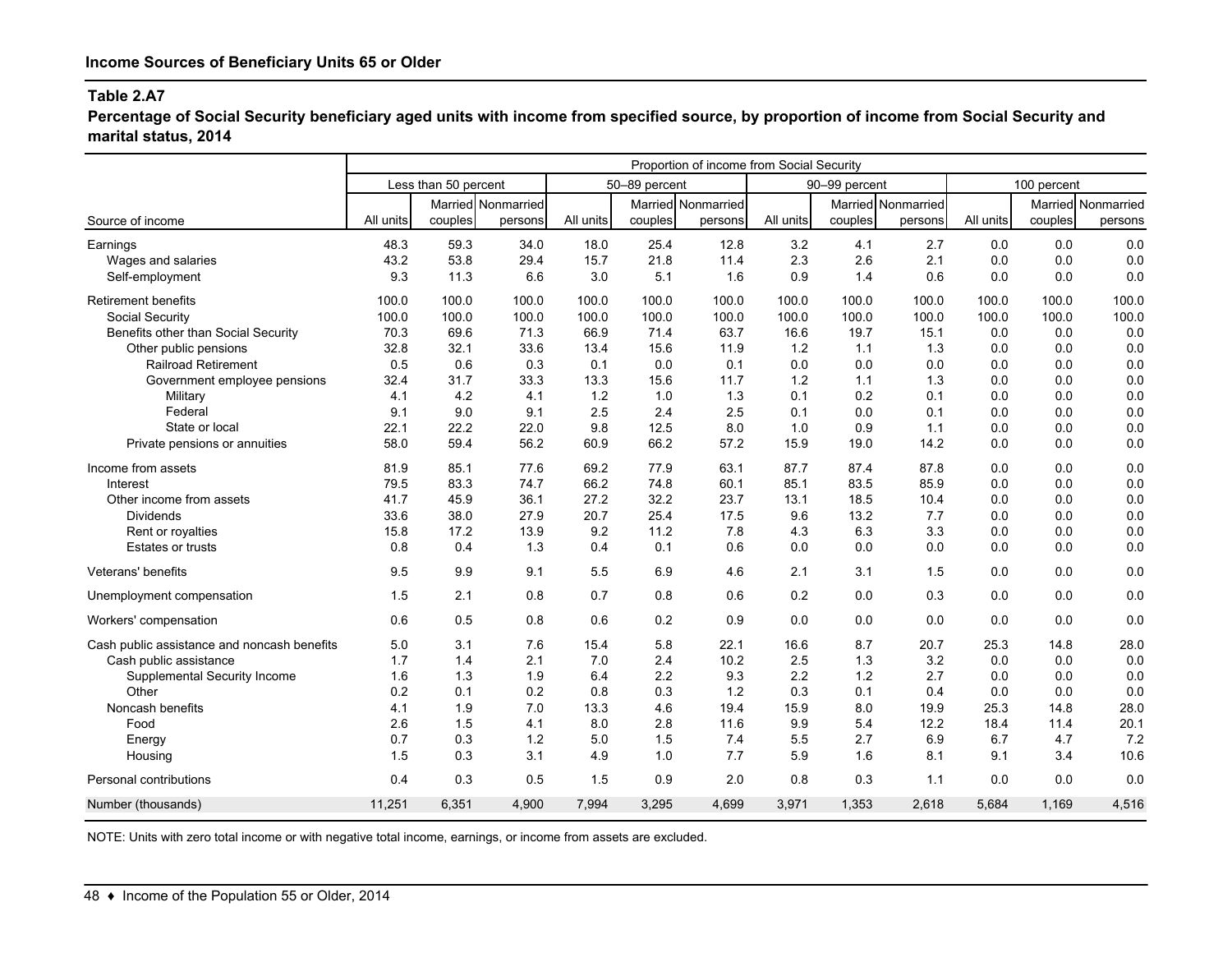**Percentage with family income from specified source, by sex, marital status, and age, 2014**

|                                             |            |            | Aged 65 or older |             |           |           |             |
|---------------------------------------------|------------|------------|------------------|-------------|-----------|-----------|-------------|
| Source of family income                     | Aged 55-61 | Aged 62-64 | Total            | 65-69       | $70 - 74$ | $75 - 79$ | 80 or older |
|                                             |            |            |                  | All persons |           |           |             |
| Earnings                                    | 83.7       | 72.9       | 40.2             | 57.1        | 40.4      | 30.6      | 22.8        |
| Wages and salaries                          | 80.6       | 69.2       | 37.0             | 53.3        | 36.6      | 28.0      | 20.9        |
| Self-employment                             | 10.8       | 10.4       | 6.4              | 8.6         | 7.3       | 4.8       | 3.4         |
| <b>Retirement benefits</b>                  | 31.4       | 57.3       | 89.1             | 83.2        | 91.7      | 92.4      | 92.2        |
| Social Security                             | 22.2       | 46.6       | 86.0             | 78.7        | 89.4      | 90.2      | 90.0        |
| Benefits other than Social Security         | 16.1       | 29.6       | 47.7             | 43.0        | 50.9      | 51.7      | 48.0        |
| Other public pensions                       | 7.1        | 13.4       | 17.7             | 17.4        | 18.5      | 18.0      | 17.2        |
| <b>Railroad Retirement</b>                  | 0.1        | 0.5        | 0.4              | 0.3         | 0.6       | 0.3       | 0.4         |
| Government employee pensions                | 7.0        | 13.0       | 17.4             | 17.1        | 18.0      | 17.7      | 16.8        |
| Military                                    | 1.0        | 1.2        | 2.0              | 1.7         | 2.0       | 2.0       | 2.3         |
| Federal                                     | 1.9        | 2.9        | 4.7              | 4.2         | 5.2       | 5.2       | 4.6         |
| State or local                              | 45         | 9.5        | 12.1             | 12.4        | 12.6      | 12.0      | 11.2        |
| Private pensions or annuities               | 12.0       | 23.0       | 40.9             | 35.7        | 44.4      | 45.7      | 41.2        |
| Income from assets                          | 66.9       | 68.9       | 67.1             | 69.0        | 68.1      | 65.6      | 64.5        |
| Interest                                    | 66.0       | 67.6       | 65.7             | 68.1        | 66.6      | 64.0      | 62.6        |
| Other income from assets                    | 25.4       | 28.0       | 28.4             | 29.2        | 28.1      | 28.3      | 27.6        |
| <b>Dividends</b>                            | 21.0       | 22.7       | 23.1             | 23.9        | 22.4      | 23.1      | 22.5        |
| Rent or royalties                           | 9.0        | 11.2       | 10.3             | 10.9        | 10.6      | 10.4      | 9.0         |
| <b>Estates or trusts</b>                    | 0.3        | 0.4        | 0.4              | 0.4         | 0.2       | 0.4       | 0.6         |
| Veterans' benefits                          | 2.7        | 4.1        | 5.6              | 6.8         | 5.0       | 4.5       | 5.4         |
| Unemployment compensation                   | 4.3        | 3.5        | 1.4              | 2.1         | 1.4       | 0.9       | 0.7         |
| Workers' compensation                       | 1.1        | 0.9        | 0.5              | 0.7         | 0.4       | 0.4       | 0.4         |
| Cash public assistance and noncash benefits | 15.0       | 13.8       | 13.3             | 12.6        | 13.0      | 13.7      | 14.3        |
| Cash public assistance                      | 7.6        | 6.9        | 5.2              | 5.3         | 4.9       | 5.2       | 5.2         |
| Supplemental Security Income                | 6.9        | 6.3        | 4.8              | 4.9         | 4.5       | 4.9       | 4.9         |
| Other                                       | 1.2        | 0.7        | 0.5              | 0.6         | 0.5       | 0.4       | 0.4         |
| Noncash benefits                            | 11.6       | 10.7       | 11.0             | 10.2        | 10.8      | 11.6      | 12.1        |
| Food                                        | 95         | 8.8        | 7.4              | 7.3         | 7.2       | 7.7       | 7.6         |
| Energy                                      | 2.9        | 2.6        | 3.3              | 2.8         | 2.9       | 4.4       | 3.8         |
| Housing                                     | 2.9        | 3.0        | 3.9              | 3.3         | 3.8       | 4.5       | 4.4         |
| Personal contributions                      | 2.4        | 1.8        | 1.4              | 1.3         | 1.2       | 1.4       | 1.7         |
| Number (thousands)                          | 29,434     | 10,983     | 45.994           | 15,728      | 11,209    | 8,002     | 11,054      |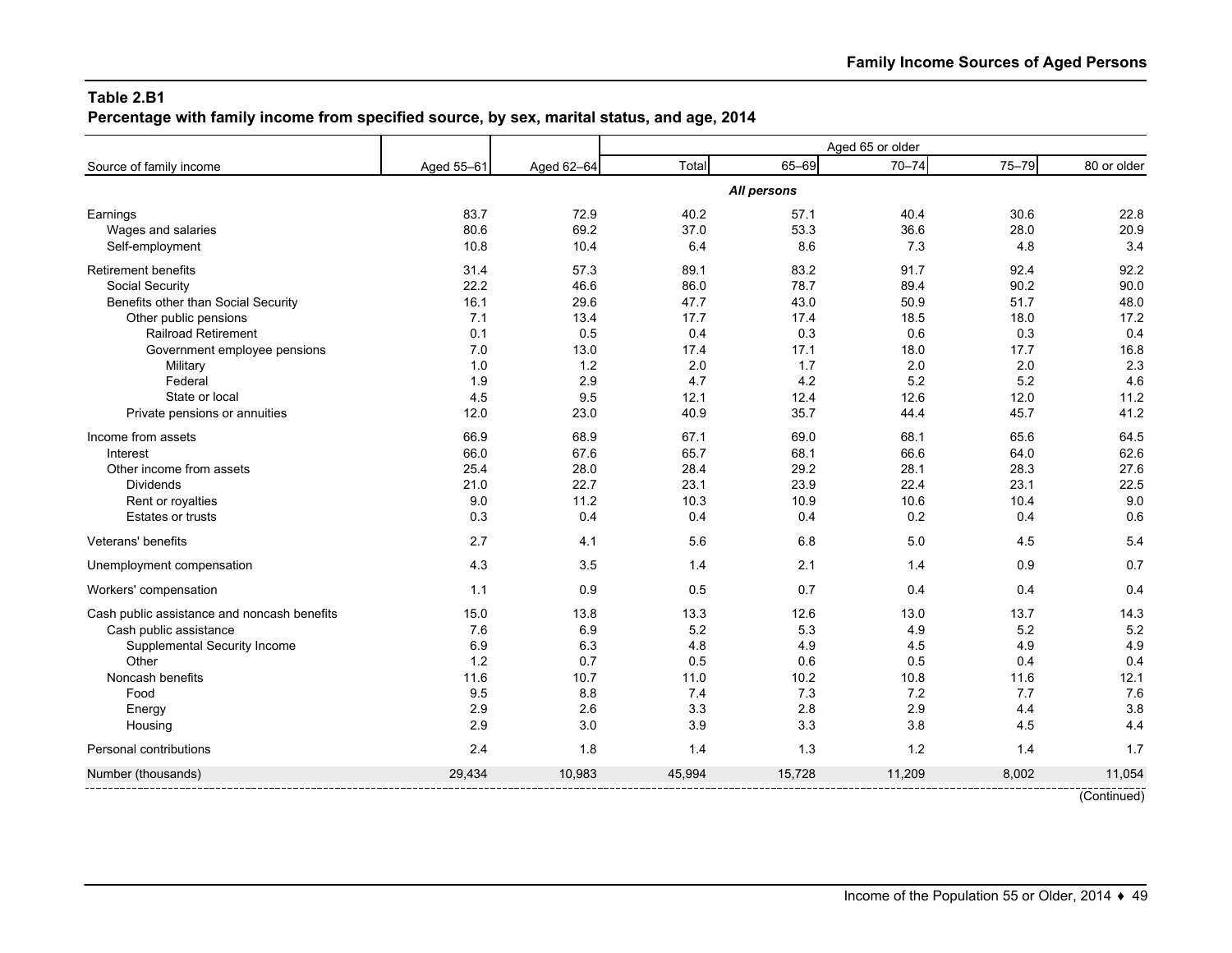**Percentage with family income from specified source, by sex, marital status, and age, 2014—***Continued*

|                                             |            |            | Aged 65 or older |         |           |       |             |
|---------------------------------------------|------------|------------|------------------|---------|-----------|-------|-------------|
| Source of family income                     | Aged 55-61 | Aged 62-64 | Total            | 65-69   | $70 - 74$ | 75-79 | 80 or older |
|                                             |            |            |                  | All men |           |       |             |
| Earnings                                    | 84.7       | 75.2       | 43.4             | 60.0    | 42.7      | 33.3  | 24.4        |
| Wages and salaries                          | 81.1       | 71.1       | 39.9             | 56.3    | 38.3      | 30.1  | 21.9        |
| Self-employment                             | 11.6       | 11.8       | 7.5              | 9.5     | 8.9       | 5.7   | 4.0         |
| <b>Retirement benefits</b>                  | 27.7       | 52.9       | 88.7             | 82.0    | 91.5      | 94.4  | 92.2        |
| Social Security                             | 18.5       | 41.1       | 85.6             | 76.8    | 89.0      | 92.8  | 90.6        |
| Benefits other than Social Security         | 14.3       | 27.4       | 49.5             | 43.0    | 51.9      | 55.1  | 53.3        |
| Other public pensions                       | 6.3        | 13.2       | 18.2             | 17.1    | 18.4      | 19.3  | 18.9        |
| <b>Railroad Retirement</b>                  | 0.1        | 0.6        | 0.4              | 0.3     | 0.5       | 0.4   | 0.4         |
| Government employee pensions                | 6.2        | 12.7       | 17.9             | 16.8    | 17.9      | 19.0  | 18.7        |
| Military                                    | 1.0        | 1.2        | 2.3              | 2.0     | 2.0       | 2.3   | 3.1         |
| Federal                                     | 1.7        | 3.2        | 5.1              | 4.2     | 5.3       | 5.9   | 5.5         |
| State or local                              | 3.9        | 9.0        | 12.1             | 11.6    | 12.5      | 12.6  | 12.2        |
| Private pensions or annuities               | 10.6       | 20.9       | 42.7             | 35.6    | 45.6      | 48.5  | 46.6        |
| Income from assets                          | 67.0       | 69.7       | 69.8             | 70.4    | 69.6      | 70.5  | 68.5        |
| Interest                                    | 66.1       | 68.1       | 68.4             | 69.4    | 68.5      | 68.4  | 66.6        |
| Other income from assets                    | 25.2       | 28.6       | 30.7             | 30.0    | 30.2      | 31.0  | 32.1        |
| <b>Dividends</b>                            | 21.1       | 23.1       | 25.1             | 24.7    | 24.0      | 25.7  | 26.9        |
| Rent or royalties                           | 8.7        | 12.1       | 11.3             | 11.5    | 11.9      | 11.5  | 10.0        |
| Estates or trusts                           | 0.3        | 0.3        | 0.3              | 0.4     | 0.1       | 0.2   | 0.4         |
| Veterans' benefits                          | 2.8        | 4.1        | 7.3              | 8.7     | 6.8       | 5.5   | 7.1         |
| Unemployment compensation                   | 4.5        | 3.6        | 1.5              | 2.1     | 1.7       | 0.9   | 0.8         |
| Workers' compensation                       | $1.2$      | 1.1        | 0.5              | 0.7     | 0.5       | 0.4   | 0.4         |
| Cash public assistance and noncash benefits | 14.0       | 13.4       | 10.3             | 9.9     | 10.4      | 10.8  | 10.6        |
| Cash public assistance                      | 7.2        | 6.8        | 4.1              | 4.3     | 4.3       | 3.9   | 3.6         |
| Supplemental Security Income                | 6.5        | 6.2        | 3.8              | 4.0     | 4.0       | 3.6   | 3.5         |
| Other                                       | 1.1        | 0.6        | 0.4              | 0.4     | 0.5       | 0.4   | 0.2         |
| Noncash benefits                            | 10.6       | 9.6        | 8.2              | 7.6     | 8.1       | 8.6   | 8.8         |
| Food                                        | 8.7        | 7.6        | 5.7              | 5.5     | 5.6       | 5.9   | 5.9         |
| Energy                                      | 2.4        | 2.4        | 2.3              | 1.6     | 1.9       | 3.3   | 3.0         |
| Housing                                     | 2.4        | 2.8        | 2.7              | 2.4     | 2.5       | 3.1   | 3.2         |
| Personal contributions                      | 1.9        | 1.6        | 1.2              | 1.1     | 1.2       | 0.8   | 1.5         |
| Number (thousands)                          | 14,211     | 5,245      | 20,439           | 7,391   | 5,163     | 3,580 | 4,304       |
|                                             |            |            |                  |         |           |       |             |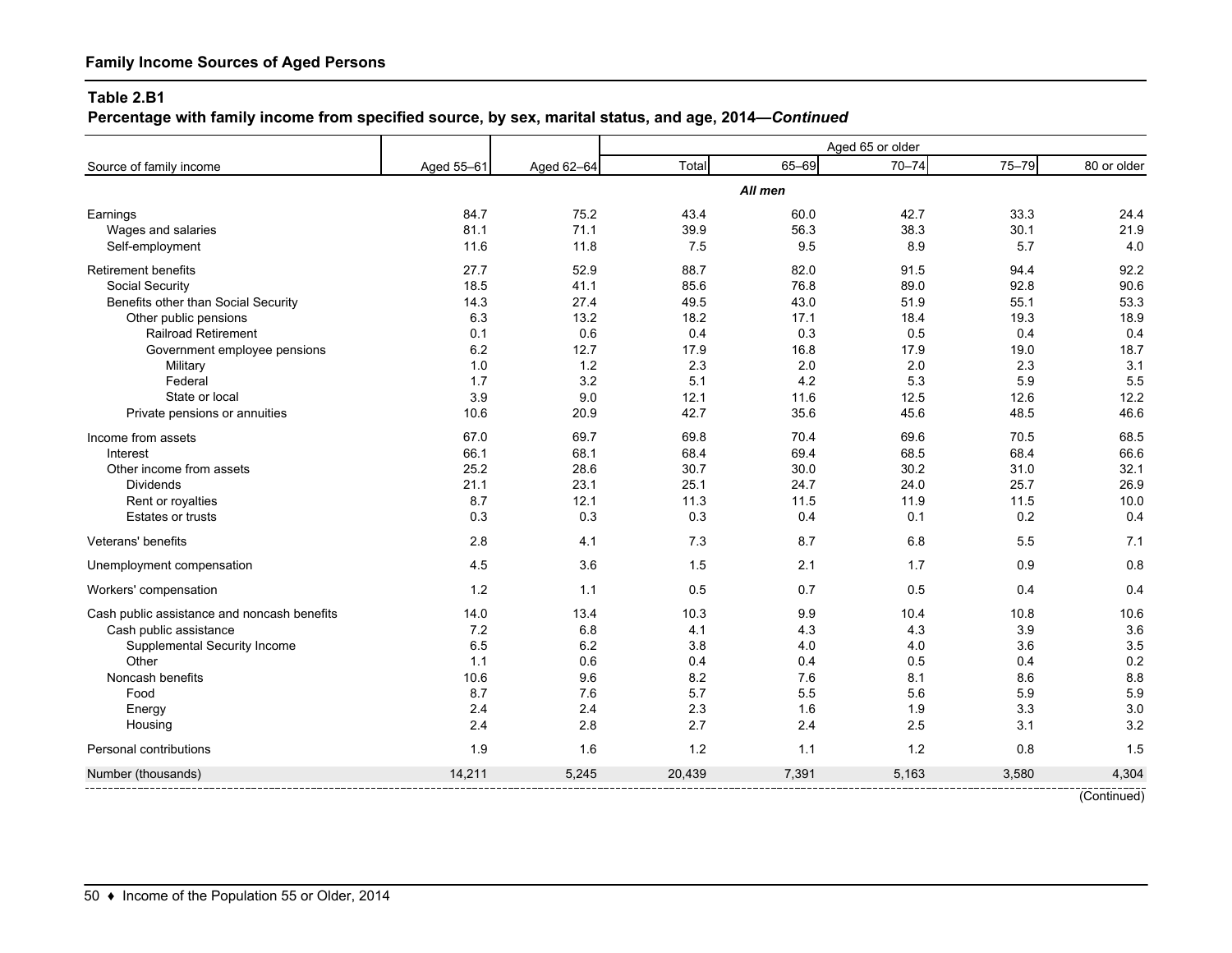**Percentage with family income from specified source, by sex, marital status, and age, 2014—***Continued*

| 65-69<br>$70 - 74$<br>75-79<br>Total<br>Aged 55-61<br>Aged 62-64<br>80 or older<br>Source of family income<br><b>Married men</b><br>84.0<br>34.8<br>92.6<br>48.8<br>68.2<br>48.0<br>25.0<br>Earnings<br>90.0<br>42.8<br>31.5<br>22.3<br>Wages and salaries<br>80.6<br>45.0<br>64.5<br>4.2<br>8.7<br>10.7<br>6.3<br>13.3<br>12.8<br>10.8<br>Self-employment<br><b>Retirement benefits</b><br>26.2<br>52.0<br>89.0<br>82.3<br>92.3<br>94.7<br>92.4<br>90.5<br>Social Security<br>16.1<br>40.0<br>85.9<br>77.3<br>90.1<br>92.8<br>15.0<br>29.1<br>53.1<br>46.2<br>56.5<br>58.1<br>56.9<br>Benefits other than Social Security<br>20.2<br>20.9<br>21.5<br>Other public pensions<br>6.8<br>14.0<br>20.0<br>18.6<br><b>Railroad Retirement</b><br>0.5<br>0.4<br>0.2<br>0.5<br>0.4<br>0.1<br>0.3<br>21.2<br>6.8<br>13.5<br>18.3<br>20.0<br>20.5<br>Government employee pensions<br>19.7<br>2.2<br>3.2<br>1.1<br>1.4<br>2.3<br>1.9<br>2.3<br>Military<br>6.2<br>5.3<br>1.8<br>3.3<br>5.3<br>4.5<br>5.7<br>Federal<br>9.7<br>14.2<br>State or local<br>4.4<br>14.0<br>13.1<br>15.0<br>14.4<br>52.0<br>50.3<br>Private pensions or annuities<br>11.3<br>22.5<br>46.3<br>38.8<br>50.1<br>Income from assets<br>74.8<br>75.6<br>74.9<br>76.0<br>75.0<br>74.1<br>73.0<br>73.9<br>71.6<br>71.1<br>74.4<br>74.0<br>73.5<br>75.3<br>Interest<br>Other income from assets<br>33.0<br>34.5<br>35.2<br>33.2<br>34.8<br>29.9<br>34.6<br>27.9<br>25.5<br>26.5<br>28.5<br>28.2<br>28.8<br><b>Dividends</b><br>28.8<br>10.3<br>14.1<br>12.8<br>13.9<br>12.1<br>11.1<br>Rent or royalties<br>13.3<br>0.2<br>0.3<br><b>Estates or trusts</b><br>0.4<br>0.2<br>0.3<br>0.2<br>0.1<br>Veterans' benefits<br>2.5<br>4.6<br>6.8<br>8.3<br>6.2<br>6.9<br>4.4<br>2.2<br>0.6<br>5.1<br>3.5<br>1.6<br>2.0<br>0.9<br>Unemployment compensation<br>Workers' compensation<br>1.2<br>0.6<br>0.1<br>0.1<br>1.4<br>0.4<br>0.7<br>Cash public assistance and noncash benefits<br>8.6<br>8.5<br>7.0<br>6.5<br>7.1<br>7.1<br>7.7<br>2.8<br>4.7<br>3.0<br>3.1<br>3.1<br>3.3<br>Cash public assistance<br>4.4<br>2.7<br>2.7<br>3.0<br>2.6<br>4.1<br>3.8<br>2.7<br>Supplemental Security Income<br>Other<br>0.6<br>0.3<br>0.1<br>0.9<br>0.3<br>0.4<br>0.4<br>5.7<br>Noncash benefits<br>5.8<br>5.6<br>4.3<br>5.2<br>5.8<br>5.1<br>3.4<br>4.9<br>4.6<br>3.6<br>3.3<br>3.6<br>Food<br>4.4<br>2.3<br>1.4<br>1.4<br>0.8<br>1.4<br>2.3<br>Energy<br>1.5<br>2.1<br>0.8<br>0.9<br>1.2<br>0.6<br>1.2<br>1.5<br>Housing<br>1.8<br>1.5<br>0.9<br>1.2<br>0.3<br>1.3<br>Personal contributions<br>1.0<br>9.537<br>2,641<br>Number (thousands)<br>3,757<br>14,305<br>5,307<br>3,695<br>2,661 |  |  | Aged 65 or older |  |
|-----------------------------------------------------------------------------------------------------------------------------------------------------------------------------------------------------------------------------------------------------------------------------------------------------------------------------------------------------------------------------------------------------------------------------------------------------------------------------------------------------------------------------------------------------------------------------------------------------------------------------------------------------------------------------------------------------------------------------------------------------------------------------------------------------------------------------------------------------------------------------------------------------------------------------------------------------------------------------------------------------------------------------------------------------------------------------------------------------------------------------------------------------------------------------------------------------------------------------------------------------------------------------------------------------------------------------------------------------------------------------------------------------------------------------------------------------------------------------------------------------------------------------------------------------------------------------------------------------------------------------------------------------------------------------------------------------------------------------------------------------------------------------------------------------------------------------------------------------------------------------------------------------------------------------------------------------------------------------------------------------------------------------------------------------------------------------------------------------------------------------------------------------------------------------------------------------------------------------------------------------------------------------------------------------------------------------------------------------------------------------------------------------------------------------------------------------------------------------------------------------------------------------------------------------------------------------------------------------------------------------------|--|--|------------------|--|
|                                                                                                                                                                                                                                                                                                                                                                                                                                                                                                                                                                                                                                                                                                                                                                                                                                                                                                                                                                                                                                                                                                                                                                                                                                                                                                                                                                                                                                                                                                                                                                                                                                                                                                                                                                                                                                                                                                                                                                                                                                                                                                                                                                                                                                                                                                                                                                                                                                                                                                                                                                                                                                   |  |  |                  |  |
|                                                                                                                                                                                                                                                                                                                                                                                                                                                                                                                                                                                                                                                                                                                                                                                                                                                                                                                                                                                                                                                                                                                                                                                                                                                                                                                                                                                                                                                                                                                                                                                                                                                                                                                                                                                                                                                                                                                                                                                                                                                                                                                                                                                                                                                                                                                                                                                                                                                                                                                                                                                                                                   |  |  |                  |  |
|                                                                                                                                                                                                                                                                                                                                                                                                                                                                                                                                                                                                                                                                                                                                                                                                                                                                                                                                                                                                                                                                                                                                                                                                                                                                                                                                                                                                                                                                                                                                                                                                                                                                                                                                                                                                                                                                                                                                                                                                                                                                                                                                                                                                                                                                                                                                                                                                                                                                                                                                                                                                                                   |  |  |                  |  |
|                                                                                                                                                                                                                                                                                                                                                                                                                                                                                                                                                                                                                                                                                                                                                                                                                                                                                                                                                                                                                                                                                                                                                                                                                                                                                                                                                                                                                                                                                                                                                                                                                                                                                                                                                                                                                                                                                                                                                                                                                                                                                                                                                                                                                                                                                                                                                                                                                                                                                                                                                                                                                                   |  |  |                  |  |
|                                                                                                                                                                                                                                                                                                                                                                                                                                                                                                                                                                                                                                                                                                                                                                                                                                                                                                                                                                                                                                                                                                                                                                                                                                                                                                                                                                                                                                                                                                                                                                                                                                                                                                                                                                                                                                                                                                                                                                                                                                                                                                                                                                                                                                                                                                                                                                                                                                                                                                                                                                                                                                   |  |  |                  |  |
|                                                                                                                                                                                                                                                                                                                                                                                                                                                                                                                                                                                                                                                                                                                                                                                                                                                                                                                                                                                                                                                                                                                                                                                                                                                                                                                                                                                                                                                                                                                                                                                                                                                                                                                                                                                                                                                                                                                                                                                                                                                                                                                                                                                                                                                                                                                                                                                                                                                                                                                                                                                                                                   |  |  |                  |  |
|                                                                                                                                                                                                                                                                                                                                                                                                                                                                                                                                                                                                                                                                                                                                                                                                                                                                                                                                                                                                                                                                                                                                                                                                                                                                                                                                                                                                                                                                                                                                                                                                                                                                                                                                                                                                                                                                                                                                                                                                                                                                                                                                                                                                                                                                                                                                                                                                                                                                                                                                                                                                                                   |  |  |                  |  |
|                                                                                                                                                                                                                                                                                                                                                                                                                                                                                                                                                                                                                                                                                                                                                                                                                                                                                                                                                                                                                                                                                                                                                                                                                                                                                                                                                                                                                                                                                                                                                                                                                                                                                                                                                                                                                                                                                                                                                                                                                                                                                                                                                                                                                                                                                                                                                                                                                                                                                                                                                                                                                                   |  |  |                  |  |
|                                                                                                                                                                                                                                                                                                                                                                                                                                                                                                                                                                                                                                                                                                                                                                                                                                                                                                                                                                                                                                                                                                                                                                                                                                                                                                                                                                                                                                                                                                                                                                                                                                                                                                                                                                                                                                                                                                                                                                                                                                                                                                                                                                                                                                                                                                                                                                                                                                                                                                                                                                                                                                   |  |  |                  |  |
|                                                                                                                                                                                                                                                                                                                                                                                                                                                                                                                                                                                                                                                                                                                                                                                                                                                                                                                                                                                                                                                                                                                                                                                                                                                                                                                                                                                                                                                                                                                                                                                                                                                                                                                                                                                                                                                                                                                                                                                                                                                                                                                                                                                                                                                                                                                                                                                                                                                                                                                                                                                                                                   |  |  |                  |  |
|                                                                                                                                                                                                                                                                                                                                                                                                                                                                                                                                                                                                                                                                                                                                                                                                                                                                                                                                                                                                                                                                                                                                                                                                                                                                                                                                                                                                                                                                                                                                                                                                                                                                                                                                                                                                                                                                                                                                                                                                                                                                                                                                                                                                                                                                                                                                                                                                                                                                                                                                                                                                                                   |  |  |                  |  |
|                                                                                                                                                                                                                                                                                                                                                                                                                                                                                                                                                                                                                                                                                                                                                                                                                                                                                                                                                                                                                                                                                                                                                                                                                                                                                                                                                                                                                                                                                                                                                                                                                                                                                                                                                                                                                                                                                                                                                                                                                                                                                                                                                                                                                                                                                                                                                                                                                                                                                                                                                                                                                                   |  |  |                  |  |
|                                                                                                                                                                                                                                                                                                                                                                                                                                                                                                                                                                                                                                                                                                                                                                                                                                                                                                                                                                                                                                                                                                                                                                                                                                                                                                                                                                                                                                                                                                                                                                                                                                                                                                                                                                                                                                                                                                                                                                                                                                                                                                                                                                                                                                                                                                                                                                                                                                                                                                                                                                                                                                   |  |  |                  |  |
|                                                                                                                                                                                                                                                                                                                                                                                                                                                                                                                                                                                                                                                                                                                                                                                                                                                                                                                                                                                                                                                                                                                                                                                                                                                                                                                                                                                                                                                                                                                                                                                                                                                                                                                                                                                                                                                                                                                                                                                                                                                                                                                                                                                                                                                                                                                                                                                                                                                                                                                                                                                                                                   |  |  |                  |  |
|                                                                                                                                                                                                                                                                                                                                                                                                                                                                                                                                                                                                                                                                                                                                                                                                                                                                                                                                                                                                                                                                                                                                                                                                                                                                                                                                                                                                                                                                                                                                                                                                                                                                                                                                                                                                                                                                                                                                                                                                                                                                                                                                                                                                                                                                                                                                                                                                                                                                                                                                                                                                                                   |  |  |                  |  |
|                                                                                                                                                                                                                                                                                                                                                                                                                                                                                                                                                                                                                                                                                                                                                                                                                                                                                                                                                                                                                                                                                                                                                                                                                                                                                                                                                                                                                                                                                                                                                                                                                                                                                                                                                                                                                                                                                                                                                                                                                                                                                                                                                                                                                                                                                                                                                                                                                                                                                                                                                                                                                                   |  |  |                  |  |
|                                                                                                                                                                                                                                                                                                                                                                                                                                                                                                                                                                                                                                                                                                                                                                                                                                                                                                                                                                                                                                                                                                                                                                                                                                                                                                                                                                                                                                                                                                                                                                                                                                                                                                                                                                                                                                                                                                                                                                                                                                                                                                                                                                                                                                                                                                                                                                                                                                                                                                                                                                                                                                   |  |  |                  |  |
|                                                                                                                                                                                                                                                                                                                                                                                                                                                                                                                                                                                                                                                                                                                                                                                                                                                                                                                                                                                                                                                                                                                                                                                                                                                                                                                                                                                                                                                                                                                                                                                                                                                                                                                                                                                                                                                                                                                                                                                                                                                                                                                                                                                                                                                                                                                                                                                                                                                                                                                                                                                                                                   |  |  |                  |  |
|                                                                                                                                                                                                                                                                                                                                                                                                                                                                                                                                                                                                                                                                                                                                                                                                                                                                                                                                                                                                                                                                                                                                                                                                                                                                                                                                                                                                                                                                                                                                                                                                                                                                                                                                                                                                                                                                                                                                                                                                                                                                                                                                                                                                                                                                                                                                                                                                                                                                                                                                                                                                                                   |  |  |                  |  |
|                                                                                                                                                                                                                                                                                                                                                                                                                                                                                                                                                                                                                                                                                                                                                                                                                                                                                                                                                                                                                                                                                                                                                                                                                                                                                                                                                                                                                                                                                                                                                                                                                                                                                                                                                                                                                                                                                                                                                                                                                                                                                                                                                                                                                                                                                                                                                                                                                                                                                                                                                                                                                                   |  |  |                  |  |
|                                                                                                                                                                                                                                                                                                                                                                                                                                                                                                                                                                                                                                                                                                                                                                                                                                                                                                                                                                                                                                                                                                                                                                                                                                                                                                                                                                                                                                                                                                                                                                                                                                                                                                                                                                                                                                                                                                                                                                                                                                                                                                                                                                                                                                                                                                                                                                                                                                                                                                                                                                                                                                   |  |  |                  |  |
|                                                                                                                                                                                                                                                                                                                                                                                                                                                                                                                                                                                                                                                                                                                                                                                                                                                                                                                                                                                                                                                                                                                                                                                                                                                                                                                                                                                                                                                                                                                                                                                                                                                                                                                                                                                                                                                                                                                                                                                                                                                                                                                                                                                                                                                                                                                                                                                                                                                                                                                                                                                                                                   |  |  |                  |  |
|                                                                                                                                                                                                                                                                                                                                                                                                                                                                                                                                                                                                                                                                                                                                                                                                                                                                                                                                                                                                                                                                                                                                                                                                                                                                                                                                                                                                                                                                                                                                                                                                                                                                                                                                                                                                                                                                                                                                                                                                                                                                                                                                                                                                                                                                                                                                                                                                                                                                                                                                                                                                                                   |  |  |                  |  |
|                                                                                                                                                                                                                                                                                                                                                                                                                                                                                                                                                                                                                                                                                                                                                                                                                                                                                                                                                                                                                                                                                                                                                                                                                                                                                                                                                                                                                                                                                                                                                                                                                                                                                                                                                                                                                                                                                                                                                                                                                                                                                                                                                                                                                                                                                                                                                                                                                                                                                                                                                                                                                                   |  |  |                  |  |
|                                                                                                                                                                                                                                                                                                                                                                                                                                                                                                                                                                                                                                                                                                                                                                                                                                                                                                                                                                                                                                                                                                                                                                                                                                                                                                                                                                                                                                                                                                                                                                                                                                                                                                                                                                                                                                                                                                                                                                                                                                                                                                                                                                                                                                                                                                                                                                                                                                                                                                                                                                                                                                   |  |  |                  |  |
|                                                                                                                                                                                                                                                                                                                                                                                                                                                                                                                                                                                                                                                                                                                                                                                                                                                                                                                                                                                                                                                                                                                                                                                                                                                                                                                                                                                                                                                                                                                                                                                                                                                                                                                                                                                                                                                                                                                                                                                                                                                                                                                                                                                                                                                                                                                                                                                                                                                                                                                                                                                                                                   |  |  |                  |  |
|                                                                                                                                                                                                                                                                                                                                                                                                                                                                                                                                                                                                                                                                                                                                                                                                                                                                                                                                                                                                                                                                                                                                                                                                                                                                                                                                                                                                                                                                                                                                                                                                                                                                                                                                                                                                                                                                                                                                                                                                                                                                                                                                                                                                                                                                                                                                                                                                                                                                                                                                                                                                                                   |  |  |                  |  |
|                                                                                                                                                                                                                                                                                                                                                                                                                                                                                                                                                                                                                                                                                                                                                                                                                                                                                                                                                                                                                                                                                                                                                                                                                                                                                                                                                                                                                                                                                                                                                                                                                                                                                                                                                                                                                                                                                                                                                                                                                                                                                                                                                                                                                                                                                                                                                                                                                                                                                                                                                                                                                                   |  |  |                  |  |
|                                                                                                                                                                                                                                                                                                                                                                                                                                                                                                                                                                                                                                                                                                                                                                                                                                                                                                                                                                                                                                                                                                                                                                                                                                                                                                                                                                                                                                                                                                                                                                                                                                                                                                                                                                                                                                                                                                                                                                                                                                                                                                                                                                                                                                                                                                                                                                                                                                                                                                                                                                                                                                   |  |  |                  |  |
|                                                                                                                                                                                                                                                                                                                                                                                                                                                                                                                                                                                                                                                                                                                                                                                                                                                                                                                                                                                                                                                                                                                                                                                                                                                                                                                                                                                                                                                                                                                                                                                                                                                                                                                                                                                                                                                                                                                                                                                                                                                                                                                                                                                                                                                                                                                                                                                                                                                                                                                                                                                                                                   |  |  |                  |  |
|                                                                                                                                                                                                                                                                                                                                                                                                                                                                                                                                                                                                                                                                                                                                                                                                                                                                                                                                                                                                                                                                                                                                                                                                                                                                                                                                                                                                                                                                                                                                                                                                                                                                                                                                                                                                                                                                                                                                                                                                                                                                                                                                                                                                                                                                                                                                                                                                                                                                                                                                                                                                                                   |  |  |                  |  |
|                                                                                                                                                                                                                                                                                                                                                                                                                                                                                                                                                                                                                                                                                                                                                                                                                                                                                                                                                                                                                                                                                                                                                                                                                                                                                                                                                                                                                                                                                                                                                                                                                                                                                                                                                                                                                                                                                                                                                                                                                                                                                                                                                                                                                                                                                                                                                                                                                                                                                                                                                                                                                                   |  |  |                  |  |
|                                                                                                                                                                                                                                                                                                                                                                                                                                                                                                                                                                                                                                                                                                                                                                                                                                                                                                                                                                                                                                                                                                                                                                                                                                                                                                                                                                                                                                                                                                                                                                                                                                                                                                                                                                                                                                                                                                                                                                                                                                                                                                                                                                                                                                                                                                                                                                                                                                                                                                                                                                                                                                   |  |  |                  |  |
|                                                                                                                                                                                                                                                                                                                                                                                                                                                                                                                                                                                                                                                                                                                                                                                                                                                                                                                                                                                                                                                                                                                                                                                                                                                                                                                                                                                                                                                                                                                                                                                                                                                                                                                                                                                                                                                                                                                                                                                                                                                                                                                                                                                                                                                                                                                                                                                                                                                                                                                                                                                                                                   |  |  |                  |  |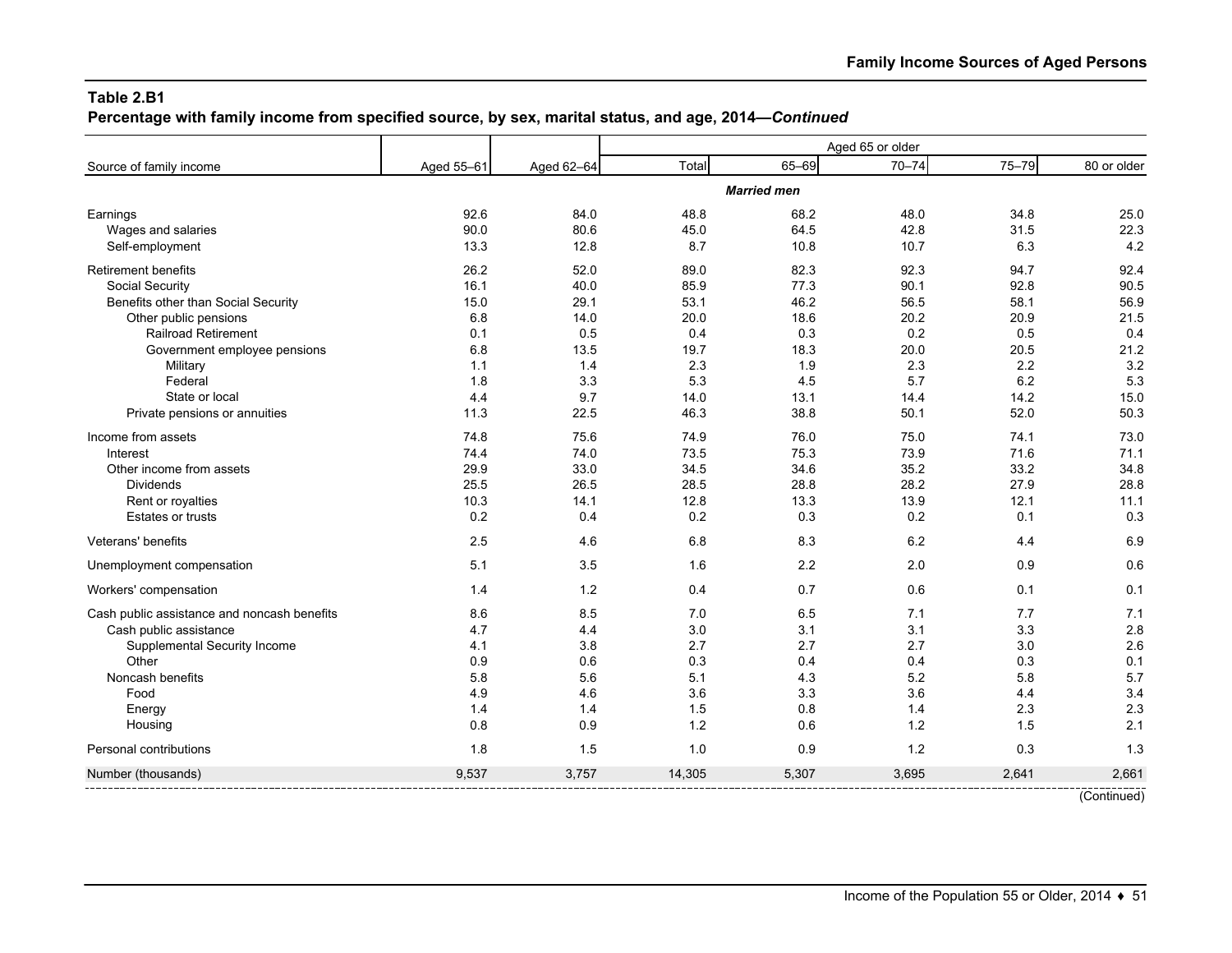**Percentage with family income from specified source, by sex, marital status, and age, 2014—***Continued*

|                                             |            |            | Aged 65 or older |                       |           |       |             |
|---------------------------------------------|------------|------------|------------------|-----------------------|-----------|-------|-------------|
| Source of family income                     | Aged 55-61 | Aged 62-64 | Total            | 65-69                 | $70 - 74$ | 75-79 | 80 or older |
|                                             |            |            |                  | <b>Nonmarried men</b> |           |       |             |
| Earnings                                    | 68.4       | 53.1       | 31.0             | 39.1                  | 29.3      | 28.9  | 23.4        |
| Wages and salaries                          | 62.9       | 47.3       | 28.1             | 35.3                  | 26.9      | 26.1  | 21.3        |
| Self-employment                             | 8.3        | 9.1        | 4.8              | 6.1                   | 4.5       | 4.1   | 3.8         |
| <b>Retirement benefits</b>                  | 30.7       | 54.9       | 88.0             | 81.2                  | 89.6      | 93.5  | 92.0        |
| Social Security                             | 23.3       | 43.9       | 84.8             | 75.7                  | 86.3      | 92.5  | 90.6        |
| Benefits other than Social Security         | 12.7       | 23.2       | 41.4             | 35.0                  | 40.1      | 46.7  | 47.5        |
| Other public pensions                       | 5.3        | 11.4       | 14.0             | 13.3                  | 13.7      | 14.8  | 14.8        |
| <b>Railroad Retirement</b>                  | 0.1        | 0.8        | 0.5              | 0.3                   | 1.0       | 0.0   | 0.4         |
| Government employee pensions                | 5.1        | 10.6       | 13.6             | 13.0                  | 12.6      | 14.8  | 14.6        |
| Military                                    | 0.9        | 0.5        | 2.3              | 2.4                   | 1.3       | 2.5   | 3.0         |
| Federal                                     | 1.7        | 3.1        | 4.6              | 3.5                   | 4.3       | 5.4   | 5.8         |
| State or local                              | 2.8        | 7.3        | 7.8              | 7.7                   | 7.9       | 8.4   | 7.6         |
| Private pensions or annuities               | 9.2        | 16.9       | 34.3             | 27.5                  | 34.3      | 38.6  | 40.6        |
| Income from assets                          | 51.0       | 54.7       | 58.0             | 55.9                  | 56.0      | 60.3  | 61.2        |
| Interest                                    | 49.2       | 53.2       | 56.6             | 54.4                  | 54.9      | 59.4  | 59.5        |
| Other income from assets                    | 15.7       | 17.7       | 21.6             | 18.4                  | 17.5      | 24.9  | 27.6        |
| <b>Dividends</b>                            | 12.3       | 14.6       | 17.4             | 14.2                  | 13.5      | 19.7  | 23.8        |
| Rent or royalties                           | 5.4        | 7.0        | 7.7              | 7.0                   | 6.7       | 9.7   | 8.3         |
| Estates or trusts                           | 0.4        | 0.1        | 0.5              | 0.7                   | 0.0       | 0.4   | 0.7         |
| Veterans' benefits                          | 3.3        | 3.1        | 8.6              | 9.9                   | 8.1       | 8.8   | 7.4         |
| Unemployment compensation                   | 3.3        | 3.9        | 1.3              | 2.0                   | 0.8       | 1.0   | 1.2         |
| Workers' compensation                       | 0.9        | 0.9        | 0.7              | 0.8                   | 0.2       | 1.3   | 0.8         |
| Cash public assistance and noncash benefits | 24.8       | 25.7       | 18.2             | 18.7                  | 18.7      | 19.5  | 16.4        |
| Cash public assistance                      | 12.3       | 12.9       | 6.6              | 7.5                   | 7.3       | 5.9   | 5.1         |
| Supplemental Security Income                | 11.4       | 12.3       | 6.3              | 7.3                   | 7.1       | 5.1   | 4.9         |
| Other                                       | 1.3        | 0.7        | 0.5              | 0.4                   | 0.7       | 0.7   | 0.3         |
| Noncash benefits                            | 20.5       | 19.7       | 15.3             | 15.9                  | 15.3      | 16.5  | 13.9        |
| Food                                        | 16.6       | 15.1       | 10.5             | 11.0                  | 10.6      | 10.1  | 10.1        |
| Energy                                      | 4.6        | 5.1        | 4.0              | 3.7                   | 2.9       | 6.2   | 4.1         |
| Housing                                     | 5.7        | 7.5        | 6.2              | 6.9                   | 5.6       | 7.4   | 5.1         |
| Personal contributions                      | 2.2        | 2.0        | 1.6              | 1.6                   | 1.2       | 2.1   | 1.8         |
| Number (thousands)                          | 4,675      | 1,488      | 6,135            | 2,084                 | 1,468     | 940   | 1,643       |
|                                             |            |            |                  |                       |           |       |             |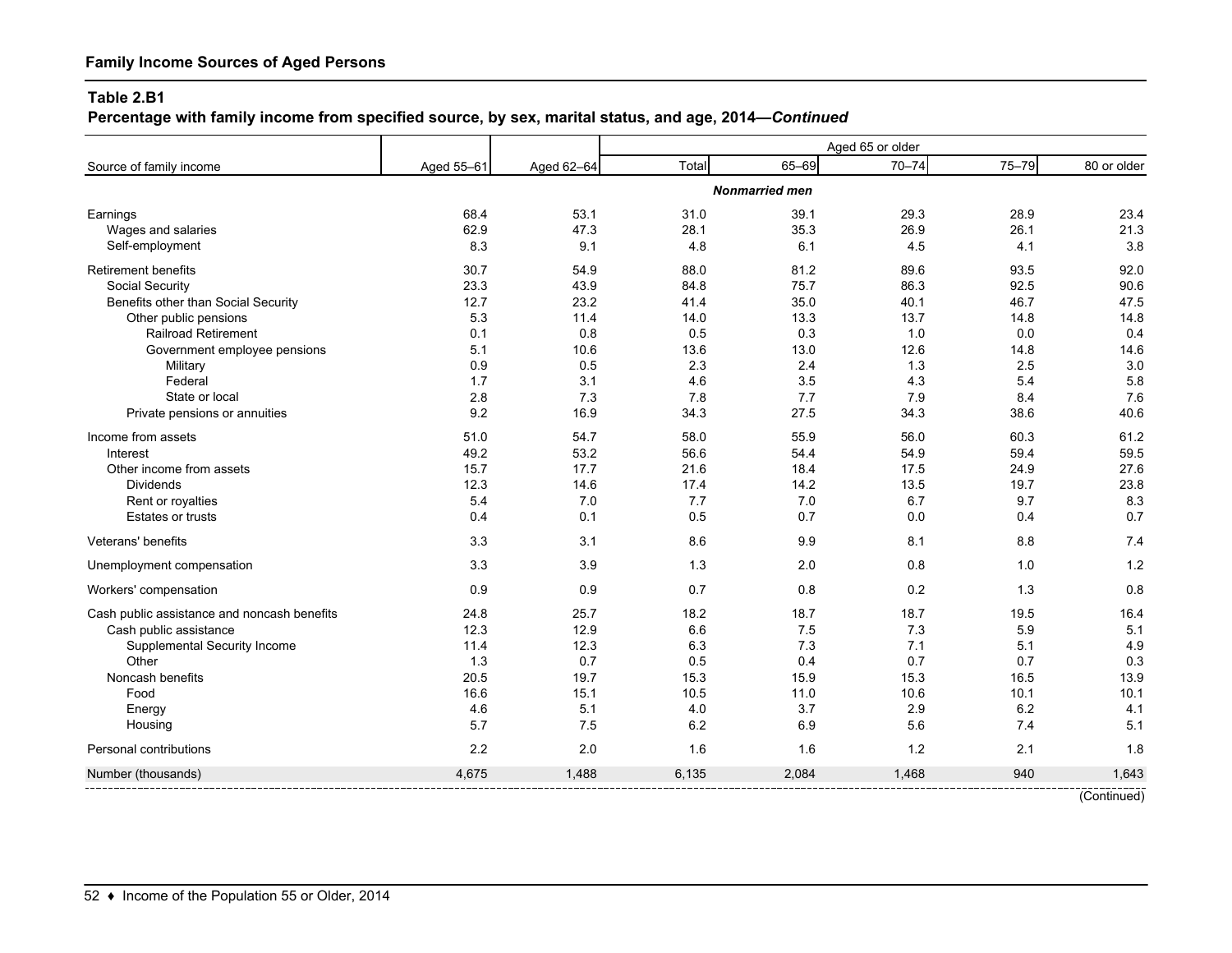**Percentage with family income from specified source, by sex, marital status, and age, 2014—***Continued*

|                                             |            |            |        |           | Aged 65 or older |       |             |
|---------------------------------------------|------------|------------|--------|-----------|------------------|-------|-------------|
| Source of family income                     | Aged 55-61 | Aged 62-64 | Total  | 65-69     | $70 - 74$        | 75-79 | 80 or older |
|                                             |            |            |        | All women |                  |       |             |
| Earnings                                    | 82.8       | 70.8       | 37.6   | 54.6      | 38.5             | 28.4  | 21.8        |
| Wages and salaries                          | 80.1       | 67.5       | 34.8   | 50.7      | 35.2             | 26.3  | 20.2        |
| Self-employment                             | 10.1       | 9.2        | 5.4    | 7.9       | 5.9              | 4.1   | 2.9         |
| <b>Retirement benefits</b>                  | 34.9       | 61.3       | 89.3   | 84.3      | 91.9             | 90.8  | 92.2        |
| Social Security                             | 25.6       | 51.7       | 86.4   | 80.4      | 89.7             | 88.0  | 89.7        |
| Benefits other than Social Security         | 17.8       | 31.5       | 46.2   | 43.1      | 50.1             | 49.0  | 44.6        |
| Other public pensions                       | 7.8        | 13.5       | 17.3   | 17.7      | 18.6             | 16.9  | 16.1        |
| <b>Railroad Retirement</b>                  | 0.1        | 0.3        | 0.4    | 0.3       | 0.6              | 0.2   | 0.4         |
| Government employee pensions                | 7.7        | 13.2       | 17.0   | 17.4      | 18.1             | 16.7  | 15.7        |
| Military                                    | 0.9        | 1.2        | 1.7    | 1.5       | 2.0              | 1.8   | 1.8         |
| Federal                                     | 2.1        | 2.7        | 4.4    | 4.2       | 5.0              | 4.5   | 4.1         |
| State or local                              | 5.2        | 9.9        | 12.0   | 13.0      | 12.6             | 11.4  | 10.6        |
| Private pensions or annuities               | 13.4       | 25.0       | 39.4   | 35.7      | 43.4             | 43.4  | 37.7        |
| Income from assets                          | 66.9       | 68.3       | 65.0   | 67.8      | 66.9             | 61.6  | 62.0        |
| Interest                                    | 66.0       | 67.1       | 63.5   | 66.9      | 65.0             | 60.5  | 60.1        |
| Other income from assets                    | 25.5       | 27.5       | 26.6   | 28.5      | 26.3             | 26.0  | 24.8        |
| Dividends                                   | 21.0       | 22.3       | 21.4   | 23.3      | 21.0             | 20.9  | 19.7        |
| Rent or royalties                           | 9.3        | 10.3       | 9.5    | 10.4      | 9.5              | 9.5   | 8.4         |
| Estates or trusts                           | 0.3        | 0.4        | 0.5    | 0.3       | 0.3              | 0.5   | 0.7         |
| Veterans' benefits                          | 2.6        | 4.0        | 4.2    | 5.0       | 3.4              | 3.6   | 4.4         |
| Unemployment compensation                   | 4.1        | 3.4        | 1.3    | 2.0       | 1.2              | 0.9   | 0.7         |
| Workers' compensation                       | 1.0        | 0.6        | 0.5    | 0.7       | 0.4              | 0.3   | 0.5         |
| Cash public assistance and noncash benefits | 15.9       | 14.3       | 15.7   | 15.0      | 15.3             | 16.0  | 16.6        |
| Cash public assistance                      | 8.1        | 7.0        | 6.0    | 6.2       | 5.5              | 6.2   | 6.3         |
| Supplemental Security Income                | 7.2        | 6.4        | 5.6    | 5.6       | 5.0              | 6.1   | 5.9         |
| Other                                       | 1.3        | 0.8        | 0.6    | 0.8       | 0.6              | 0.3   | 0.5         |
| Noncash benefits                            | 12.5       | 11.7       | 13.4   | 12.5      | 13.2             | 14.0  | 14.2        |
| Food                                        | 10.2       | 9.9        | 8.8    | 8.9       | 8.7              | 9.2   | 8.6         |
| Energy                                      | 3.4        | 2.8        | 4.2    | 3.8       | 3.8              | 5.3   | 4.3         |
| Housing                                     | 3.4        | 3.3        | 4.8    | 4.1       | 4.9              | 5.6   | 5.2         |
| Personal contributions                      | 2.9        | 1.9        | 1.6    | 1.5       | 1.2              | 1.8   | 1.8         |
| Number (thousands)                          | 15.223     | 5,738      | 25,555 | 8,337     | 6.046            | 4,422 | 6.750       |
|                                             |            |            |        |           |                  |       |             |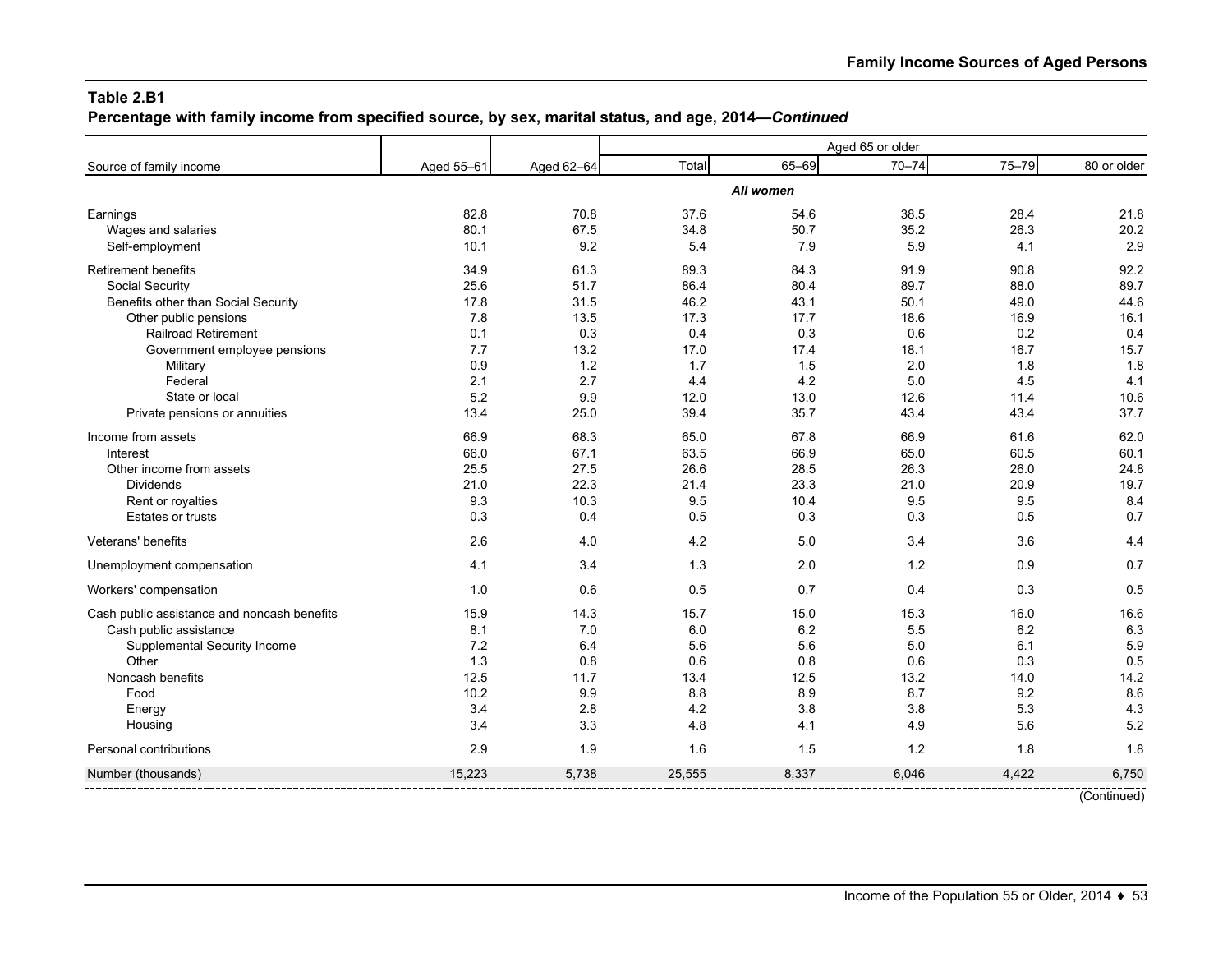**Percentage with family income from specified source, by sex, marital status, and age, 2014—***Continued*

|                                             |            |            |        |                      | Aged 65 or older |       |             |
|---------------------------------------------|------------|------------|--------|----------------------|------------------|-------|-------------|
| Source of family income                     | Aged 55-61 | Aged 62-64 | Total  | 65-69                | $70 - 74$        | 75-79 | 80 or older |
|                                             |            |            |        | <b>Married women</b> |                  |       |             |
| Earnings                                    | 89.5       | 76.6       | 42.8   | 57.9                 | 40.3             | 29.0  | 20.5        |
| Wages and salaries                          | 86.7       | 72.5       | 39.0   | 53.5                 | 36.2             | 25.7  | 18.1        |
| Self-employment                             | 13.1       | 12.3       | 7.7    | 9.7                  | 8.1              | 5.5   | 3.6         |
| <b>Retirement benefits</b>                  | 37.3       | 66.7       | 91.0   | 88.0                 | 93.8             | 92.6  | 92.1        |
| Social Security                             | 27.1       | 57.7       | 88.3   | 84.4                 | 92.0             | 90.6  | 90.0        |
| Benefits other than Social Security         | 20.9       | 36.0       | 55.8   | 52.3                 | 58.8             | 59.5  | 55.8        |
| Other public pensions                       | 9.0        | 15.0       | 21.4   | 21.4                 | 20.9             | 22.5  | 20.9        |
| <b>Railroad Retirement</b>                  | 0.1        | 0.4        | 0.4    | 0.4                  | 0.7              | 0.1   | 0.3         |
| Government employee pensions                | 8.9        | 14.7       | 21.0   | 21.1                 | 20.2             | 22.4  | 20.6        |
| Military                                    | 1.2        | 1.5        | 2.4    | 2.2                  | 2.7              | 2.8   | 2.1         |
| Federal                                     | 2.5        | 2.9        | 5.7    | 5.1                  | 6.3              | 6.5   | 5.2         |
| State or local                              | 5.8        | 11.1       | 15.1   | 15.8                 | 14.0             | 14.9  | 15.3        |
| Private pensions or annuities               | 16.3       | 29.8       | 48.8   | 44.4                 | 52.1             | 53.5  | 49.5        |
| Income from assets                          | 75.3       | 75.3       | 75.0   | 75.6                 | 76.1             | 73.8  | 72.7        |
| Interest                                    | 74.5       | 74.6       | 73.6   | 74.7                 | 74.3             | 72.2  | 70.4        |
| Other income from assets                    | 31.2       | 32.7       | 34.7   | 35.4                 | 33.1             | 35.9  | 34.2        |
| <b>Dividends</b>                            | 26.1       | 27.0       | 28.7   | 29.6                 | 27.1             | 29.2  | 28.9        |
| Rent or royalties                           | 11.4       | 13.4       | 12.5   | 12.9                 | 12.7             | 14.0  | 9.5         |
| <b>Estates or trusts</b>                    | 0.3        | 0.3        | 0.2    | 0.2                  | 0.1              | 0.3   | 0.2         |
| Veterans' benefits                          | 3.3        | 5.9        | 6.2    | 7.4                  | 4.3              | 5.7   | 7.3         |
| Unemployment compensation                   | 4.7        | 3.1        | 1.5    | 2.3                  | 1.4              | 0.8   | 0.2         |
| Workers' compensation                       | 1.2        | 0.9        | 0.3    | 0.5                  | 0.3              | 0.1   | 0.1         |
| Cash public assistance and noncash benefits | 8.6        | 7.0        | 6.8    | 6.8                  | 6.4              | 7.5   | 6.9         |
| Cash public assistance                      | 4.8        | 3.7        | 3.0    | 3.0                  | 2.8              | 3.5   | 2.8         |
| Supplemental Security Income                | 4.3        | 3.3        | 2.8    | 2.8                  | 2.4              | 3.5   | 2.6         |
| Other                                       | 0.7        | 0.3        | 0.3    | 0.3                  | 0.5              | 0.0   | 0.2         |
| Noncash benefits                            | 5.3        | 4.9        | 5.1    | 4.8                  | 4.7              | 6.0   | 5.4         |
| Food                                        | 4.3        | 4.2        | 3.4    | 3.6                  | 2.8              | 3.9   | 3.3         |
| Energy                                      | 1.3        | 0.5        | 1.8    | 1.3                  | 1.6              | 2.6   | 2.4         |
| Housing                                     | 0.9        | 1.1        | 1.3    | 0.8                  | 1.5              | 1.7   | 1.7         |
| Personal contributions                      | 1.5        | 1.1        | 0.8    | 0.6                  | 1.1              | 0.5   | 1.4         |
| Number (thousands)                          | 9,305      | 3,442      | 11,550 | 4,767                | 3,183            | 1,957 | 1,642       |
|                                             |            |            |        |                      |                  |       |             |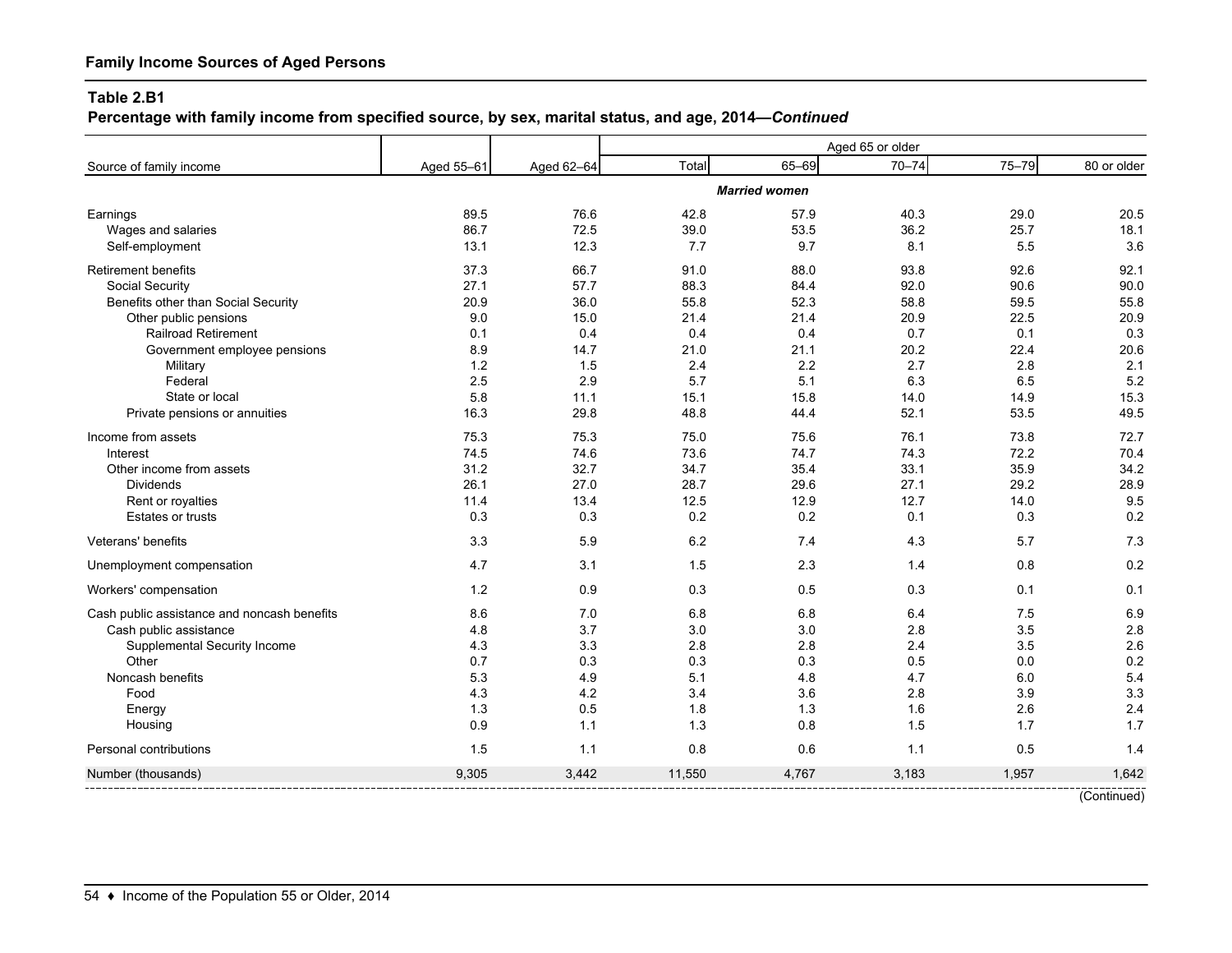**Percentage with family income from specified source, by sex, marital status, and age, 2014—***Continued*

|                                             |            |            | Aged 65 or older |                         |           |       |             |
|---------------------------------------------|------------|------------|------------------|-------------------------|-----------|-------|-------------|
| Source of family income                     | Aged 55-61 | Aged 62-64 | Total            | $65 - 69$               | $70 - 74$ | 75-79 | 80 or older |
|                                             |            |            |                  | <b>Nonmarried women</b> |           |       |             |
| Earnings                                    | 72.4       | 62.2       | 33.2             | 50.1                    | 36.5      | 28.0  | 22.2        |
| Wages and salaries                          | 69.7       | 60.0       | 31.3             | 47.0                    | 34.0      | 26.7  | 20.9        |
| Self-employment                             | 5.3        | 4.6        | 3.6              | 5.4                     | 3.5       | 3.0   | 2.7         |
| Retirement benefits                         | 31.2       | 53.2       | 87.9             | 79.4                    | 89.7      | 89.3  | 92.3        |
| Social Security                             | 23.3       | 42.7       | 84.8             | 75.1                    | 87.3      | 86.1  | 89.6        |
| Benefits other than Social Security         | 13.0       | 24.7       | 38.2             | 30.8                    | 40.5      | 40.6  | 40.9        |
| Other public pensions                       | 6.0        | 11.2       | 14.0             | 12.6                    | 16.1      | 12.5  | 14.5        |
| <b>Railroad Retirement</b>                  | 0.1        | 0.1        | 0.4              | 0.2                     | 0.6       | 0.3   | 0.5         |
| Government employee pensions                | 6.0        | 11.1       | 13.6             | 12.4                    | 15.6      | 12.2  | 14.1        |
| Military                                    | 0.5        | 0.8        | 1.2              | 0.4                     | 1.3       | 1.0   | 1.7         |
| Federal                                     | 1.4        | 2.3        | 3.4              | 3.0                     | 3.6       | 2.9   | 3.7         |
| State or local                              | 4.1        | 8.2        | 9.5              | 9.3                     | 11.1      | 8.6   | 9.1         |
| Private pensions or annuities               | 8.8        | 17.7       | 31.6             | 24.1                    | 33.8      | 35.3  | 33.9        |
| Income from assets                          | 53.8       | 57.7       | 56.7             | 57.4                    | 56.7      | 51.9  | 58.6        |
| Interest                                    | 52.6       | 55.9       | 55.3             | 56.3                    | 54.7      | 51.3  | 56.8        |
| Other income from assets                    | 16.5       | 19.7       | 19.9             | 19.2                    | 18.7      | 18.2  | 21.8        |
| <b>Dividends</b>                            | 12.8       | 15.3       | 15.3             | 14.9                    | 14.2      | 14.3  | 16.7        |
| Rent or royalties                           | 6.0        | 5.7        | 7.0              | 7.1                     | 5.9       | 5.9   | 8.0         |
| <b>Estates or trusts</b>                    | 0.2        | 0.7        | 0.7              | 0.5                     | 0.4       | 0.7   | 0.9         |
| Veterans' benefits                          | 1.5        | 1.2        | 2.6              | 1.9                     | 2.4       | 2.0   | 3.5         |
| Unemployment compensation                   | 3.1        | 3.9        | 1.1              | 1.6                     | 0.9       | 1.0   | 0.9         |
| Workers' compensation                       | 0.7        | 0.3        | 0.7              | 1.1                     | 0.4       | 0.5   | 0.6         |
| Cash public assistance and noncash benefits | 27.5       | 25.2       | 23.0             | 25.9                    | 25.3      | 22.8  | 19.8        |
| Cash public assistance                      | 13.2       | 11.9       | 8.5              | 10.3                    | 8.5       | 8.3   | 7.4         |
| Supplemental Security Income                | 11.8       | 11.0       | 7.9              | 9.4                     | 7.7       | 8.1   | 6.9         |
| Other                                       | 2.1        | 1.5        | 0.8              | 1.4                     | 0.8       | 0.6   | 0.6         |
| Noncash benefits                            | 23.8       | 21.9       | 20.2             | 22.8                    | 22.5      | 20.3  | 17.1        |
| Food                                        | 19.5       | 18.4       | 13.3             | 15.8                    | 15.1      | 13.4  | 10.3        |
| Energy                                      | 6.8        | 6.3        | 6.2              | 7.1                     | 6.2       | 7.4   | 4.9         |
| Housing                                     | 7.5        | 6.6        | 7.7              | 8.4                     | 8.6       | 8.7   | 6.4         |
| Personal contributions                      | 5.1        | 3.0        | 2.2              | 2.6                     | 1.3       | 2.9   | 1.9         |
| Number (thousands)                          | 5,918      | 2,296      | 14,005           | 3,570                   | 2,863     | 2.465 | 5,108       |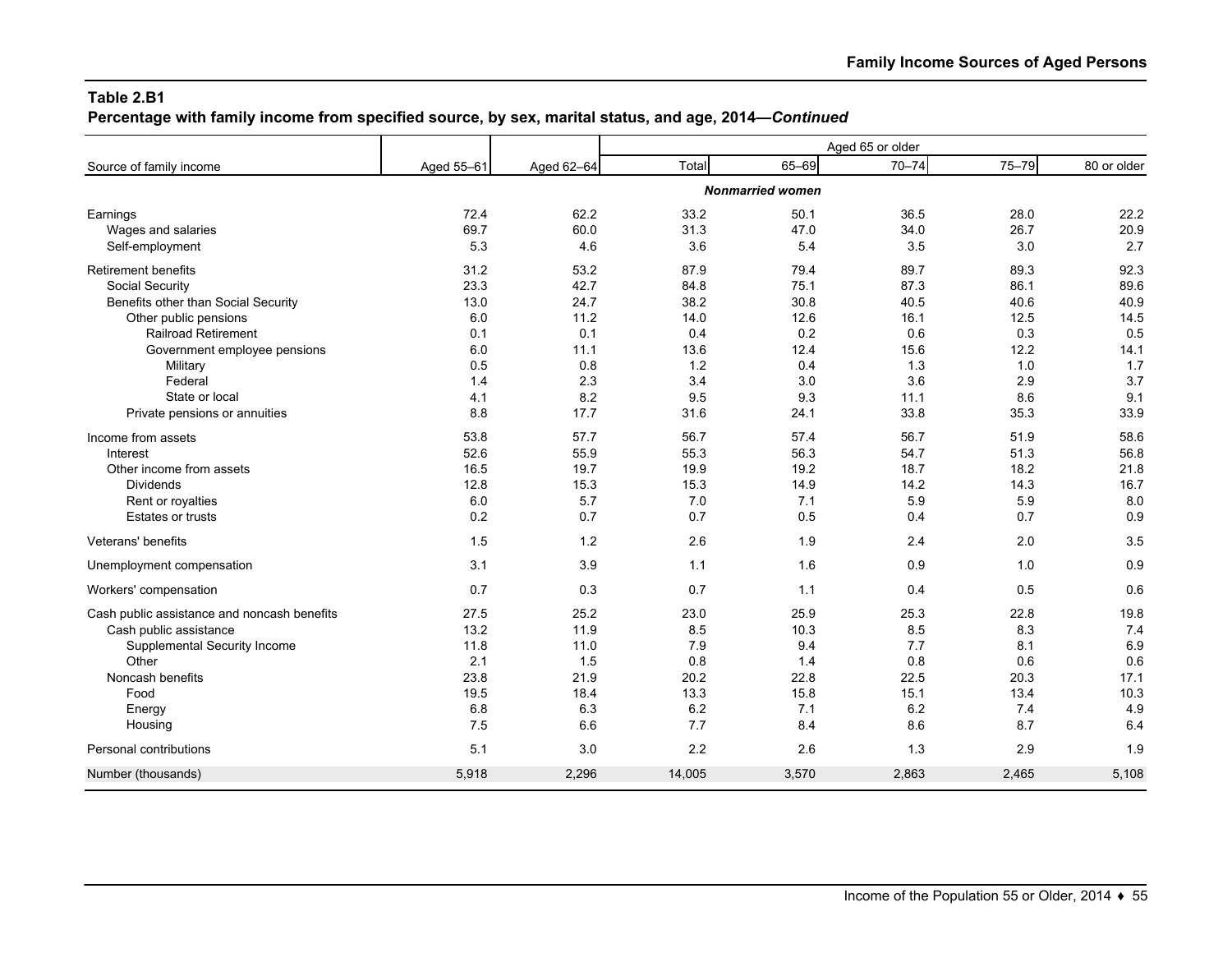**Percentage with family income from specified source, by family's Social Security beneficiary status and aged person's sex and age, 2014**

|                                             |           | Total     |             |           | Men                             | Women       |           |           |             |
|---------------------------------------------|-----------|-----------|-------------|-----------|---------------------------------|-------------|-----------|-----------|-------------|
| Source of family income                     | $55 - 61$ | $62 - 64$ | 65 or older | $55 - 61$ | $62 - 64$                       | 65 or older | $55 - 61$ | $62 - 64$ | 65 or older |
|                                             |           |           |             |           | Persons in beneficiary families |             |           |           |             |
| Earnings                                    | 63.6      | 58.7      | 35.9        | 62.7      | 59.0                            | 38.6        | 64.2      | 58.6      | 33.7        |
| Wages and salaries                          | 61.1      | 55.6      | 32.8        | 60.1      | 56.0                            | 35.1        | 61.8      | 55.2      | 30.9        |
| Self-employment                             | 7.4       | 7.7       | 6.1         | 6.6       | 7.5                             | 7.1         | 8.0       | 7.9       | 5.2         |
| <b>Retirement benefits</b>                  | 100.0     | 100.0     | 100.0       | 100.0     | 100.0                           | 100.0       | 100.0     | 100.0     | 100.0       |
| Social Security                             | 100.0     | 100.0     | 100.0       | 100.0     | 100.0                           | 100.0       | 100.0     | 100.0     | 100.0       |
| Benefits other than Social Security         | 30.8      | 40.6      | 51.9        | 27.4      | 38.2                            | 54.2        | 33.2      | 42.3      | 50.0        |
| Other public pensions                       | 11.9      | 17.9      | 18.6        | 10.4      | 17.7                            | 19.2        | 12.9      | 18.1      | 18.1        |
| <b>Railroad Retirement</b>                  | 0.0       | 0.2       | 0.3         | 0.1       | 0.2                             | 0.3         | 0.0       | 0.3       | 0.3         |
| Government employee pensions                | 11.9      | 17.8      | 18.3        | 10.3      | 17.5                            | 19.0        | 12.9      | 18.0      | 17.9        |
| Military                                    | 1.7       | 1.8       | 2.2         | 1.7       | 1.8                             | 2.5         | 1.7       | 1.8       | 1.9         |
| Federal                                     | $3.0\,$   | 3.9       | 4.7         | 2.4       | 4.2                             | 5.1         | 3.5       | 3.6       | 4.4         |
| State or local                              | 7.6       | 13.2      | 12.9        | 6.5       | 12.8                            | 13.1        | 8.3       | 13.6      | 12.8        |
| Private pensions or annuities               | 25.2      | 32.1      | 45.0        | 22.1      | 29.3                            | 47.3        | 27.2      | 34.1      | 43.2        |
| Income from assets                          | 56.3      | 65.9      | 68.1        | 54.5      | 65.4                            | 70.4        | 57.5      | 66.3      | 66.3        |
| Interest                                    | 55.8      | 64.1      | 66.6        | 54.6      | 63.2                            | 68.9        | 56.7      | 64.6      | 64.7        |
| Other income from assets                    | 19.1      | 25.0      | 28.9        | 16.2      | 24.3                            | 30.8        | 21.1      | 25.6      | 27.3        |
| <b>Dividends</b>                            | 14.9      | 20.1      | 23.4        | 12.9      | 19.7                            | 25.2        | 16.2      | 20.5      | 21.9        |
| Rent or royalties                           | 7.8       | 10.2      | 10.3        | 6.8       | 9.8                             | 11.1        | 8.5       | 10.5      | 9.7         |
| Estates or trusts                           | 0.4       | 0.2       | 0.4         | 0.5       | 0.3                             | 0.3         | 0.3       | 0.2       | 0.4         |
| Veterans' benefits                          | 5.4       | 6.4       | 6.1         | 5.3       | 6.7                             | 8.0         | 5.5       | 6.2       | 4.7         |
| Unemployment compensation                   | 3.8       | 3.5       | 1.3         | 3.5       | 4.0                             | 1.6         | 4.1       | 3.2       | 1.2         |
| Workers' compensation                       | 1.6       | 0.8       | 0.5         | 1.7       | 1.2                             | 0.5         | 1.5       | 0.5       | 0.5         |
| Cash public assistance and noncash benefits | 25.7      | 15.3      | 12.2        | 25.9      | 15.8                            | 9.7         | 25.5      | 14.9      | 14.3        |
| Cash public assistance                      | 13.1      | 6.4       | 3.9         | 12.2      | 6.8                             | 3.3         | 13.7      | 6.0       | 4.4         |
| Supplemental Security Income                | 11.7      | 5.6       | 3.6         | 10.8      | 6.2                             | 3.0         | 12.3      | 5.3       | 4.0         |
| Other                                       | 2.2       | 0.8       | 0.4         | 2.2       | 0.7                             | 0.4         | 2.2       | 0.8       | 0.5         |
| Noncash benefits                            | 20.5      | 12.4      | 10.4        | 20.5      | 12.5                            | 7.8         | 20.4      | 12.4      | 12.5        |
| Food                                        | 16.8      | 10.4      | 6.9         | 16.7      | 10.3                            | 5.5         | 16.8      | 10.4      | 8.0         |
| Energy                                      | 5.8       | 2.9       | 3.2         | 5.3       | 3.5                             | 2.2         | 6.1       | 2.4       | 3.9         |
| Housing                                     | 5.3       | 3.4       | 3.5         | 4.6       | 3.1                             | 2.5         | 5.7       | 3.6       | 4.4         |
| Personal contributions                      | 2.3       | 1.8       | $1.2$       | 1.8       | 2.0                             | 1.1         | 2.6       | 1.6       | 1.3         |
| Number (thousands)                          | 6,527     | 5,121     | 39,572      | 2,627     | 2,157                           | 17,495      | 3,899     | 2,964     | 22,076      |
|                                             |           |           |             |           |                                 |             |           |           |             |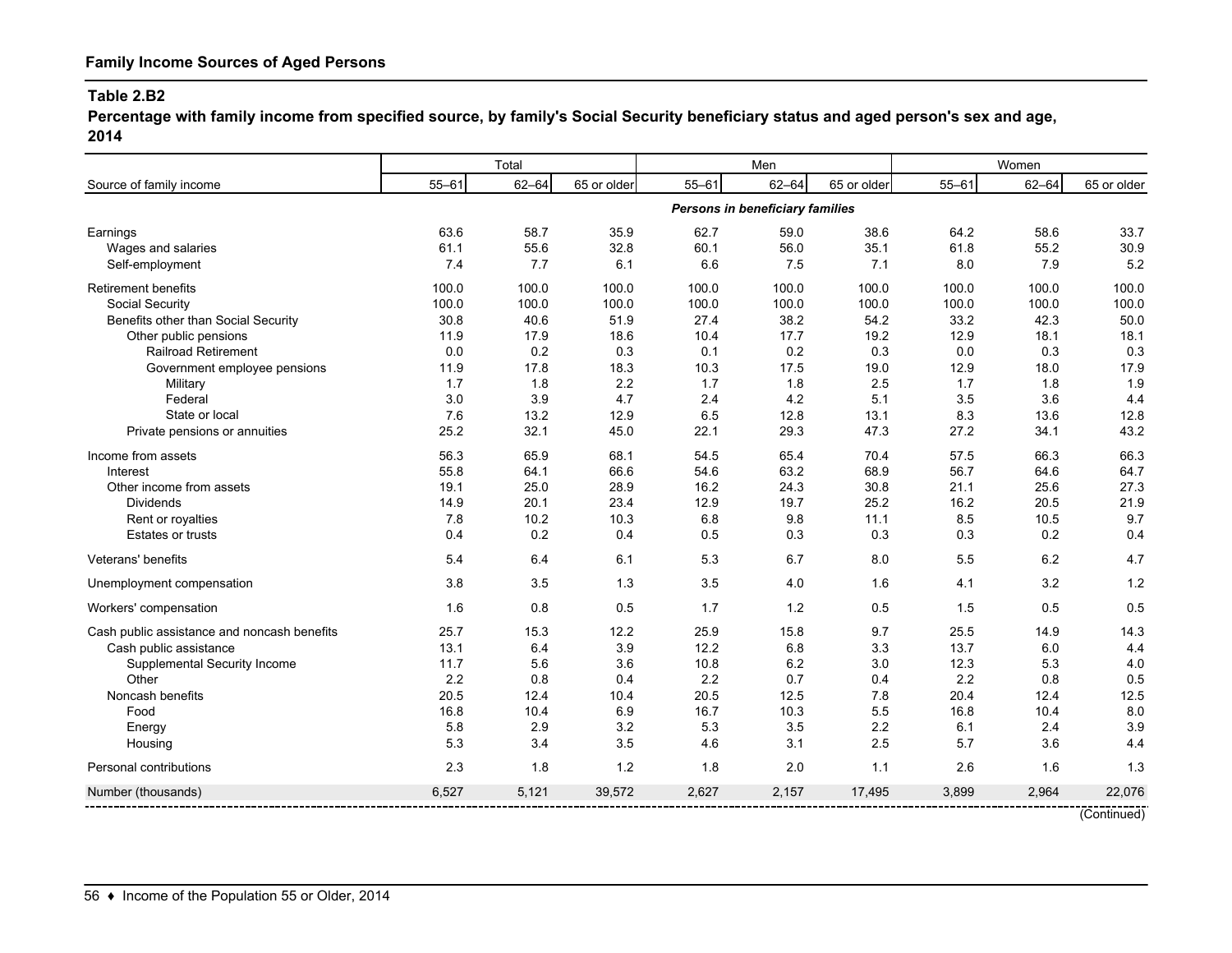**Percentage with family income from specified source, by family's Social Security beneficiary status and aged person's sex and age, 2014—***Continued*

|                                             |           | Total     |             |           | Men                                |             |           | Women     |             |
|---------------------------------------------|-----------|-----------|-------------|-----------|------------------------------------|-------------|-----------|-----------|-------------|
| Source of family income                     | $55 - 61$ | $62 - 64$ | 65 or older | $55 - 61$ | $62 - 64$                          | 65 or older | $55 - 61$ | $62 - 64$ | 65 or older |
|                                             |           |           |             |           | Persons in nonbeneficiary families |             |           |           |             |
| Earnings                                    | 89.4      | 85.3      | 66.7        | 89.6      | 86.5                               | 72.3        | 89.2      | 83.9      | 62.0        |
| Wages and salaries                          | 86.1      | 81.2      | 63.4        | 85.9      | 81.7                               | 68.7        | 86.4      | 80.6      | 59.0        |
| Self-employment                             | 11.8      | 12.8      | 8.3         | 12.8      | 14.7                               | 10.1        | 10.8      | 10.6      | 6.7         |
| <b>Retirement benefits</b>                  | 11.9      | 19.9      | 21.6        | 11.3      | 19.9                               | 21.7        | 12.5      | 20.0      | 21.5        |
| Social Security                             | 0.0       | 0.0       | 0.0         | 0.0       | 0.0                                | 0.0         | 0.0       | 0.0       | 0.0         |
| Benefits other than Social Security         | 11.9      | 19.9      | 21.6        | 11.3      | 19.9                               | 21.7        | 12.5      | 20.0      | 21.5        |
| Other public pensions                       | 5.7       | 9.4       | 12.4        | 5.4       | 10.1                               | 12.2        | 6.1       | 8.5       | 12.5        |
| <b>Railroad Retirement</b>                  | 0.1       | 0.7       | 1.0         | 0.1       | 1.0                                | 0.9         | 0.2       | 0.4       | 1.2         |
| Government employee pensions                | 5.6       | 8.8       | 11.4        | 5.3       | 9.3                                | 11.5        | 6.0       | 8.2       | 11.3        |
| Military                                    | 0.8       | 0.6       | 0.8         | 0.9       | 0.7                                | 1.2         | 0.7       | 0.6       | 0.5         |
| Federal                                     | 1.6       | 2.2       | 4.4         | 1.6       | 2.5                                | 4.6         | 1.6       | 1.7       | 4.3         |
| State or local                              | 3.7       | 6.2       | 6.8         | 3.3       | 6.4                                | 6.3         | 4.1       | 6.0       | 7.2         |
| Private pensions or annuities               | 8.3       | 15.1      | 15.3        | 8.0       | 15.0                               | 15.2        | 8.6       | 15.3      | 15.3        |
| Income from assets                          | 70.0      | 71.6      | 61.2        | 69.8      | 72.6                               | 66.3        | 70.2      | 70.4      | 56.8        |
| Interest                                    | 69.0      | 70.6      | 60.3        | 68.7      | 71.5                               | 65.4        | 69.2      | 69.7      | 56.0        |
| Other income from assets                    | 27.1      | 30.7      | 25.4        | 27.3      | 31.7                               | 29.7        | 27.0      | 29.5      | 21.9        |
| <b>Dividends</b>                            | 22.8      | 24.9      | 21.1        | 23.0      | 25.5                               | 24.8        | 22.6      | 24.3      | 18.1        |
| Rent or royalties                           | 9.3       | 12.0      | 10.0        | 9.1       | 13.7                               | 12.2        | 9.6       | 10.2      | 8.2         |
| <b>Estates or trusts</b>                    | 0.3       | 0.5       | 0.5         | 0.2       | 0.4                                | 0.5         | 0.3       | 0.7       | 0.5         |
| Veterans' benefits                          | 1.9       | 2.1       | 2.4         | 2.2       | 2.4                                | 3.3         | 1.7       | 1.7       | 1.6         |
| Unemployment compensation                   | 4.4       | 3.5       | 1.7         | 4.8       | 3.3                                | 1.3         | 4.1       | 3.7       | 1.9         |
| Workers' compensation                       | 1.0       | 0.9       | 0.7         | 1.1       | 1.0                                | 0.5         | 0.8       | 0.8       | 0.8         |
| Cash public assistance and noncash benefits | 11.9      | 12.6      | 19.8        | 11.2      | 11.6                               | 14.1        | 12.7      | 13.6      | 24.6        |
| Cash public assistance                      | 6.1       | 7.3       | 12.8        | 6.1       | 6.8                                | 8.8         | 6.1       | 8.0       | 16.2        |
| Supplemental Security Income                | 5.5       | 6.9       | 12.3        | 5.5       | 6.3                                | 8.5         | 5.4       | 7.6       | 15.5        |
| Other                                       | 0.9       | 0.7       | 0.8         | 0.8       | 0.6                                | 0.4         | 0.9       | 0.8       | 1.1         |
| Noncash benefits                            | 9.1       | 9.2       | 14.9        | 8.4       | 7.6                                | 10.0        | 9.8       | 10.9      | 19.1        |
| Food                                        | 7.4       | 7.4       | 10.5        | 6.9       | 5.6                                | 6.6         | 8.0       | 9.3       | 13.8        |
| Energy                                      | 2.1       | 2.5       | 4.3         | 1.8       | 1.7                                | 2.8         | 2.5       | 3.3       | 5.6         |
| Housing                                     | 2.3       | 2.8       | 6.0         | 1.9       | 2.6                                | 4.1         | 2.6       | 3.0       | 7.6         |
| Personal contributions                      | 2.5       | 1.7       | 2.5         | 2.0       | 1.4                                | 1.5         | 3.0       | 2.2       | 3.3         |
| Number (thousands)                          | 22,908    | 5,862     | 6,422       | 11,584    | 3,088                              | 2,944       | 11,324    | 2,774     | 3,479       |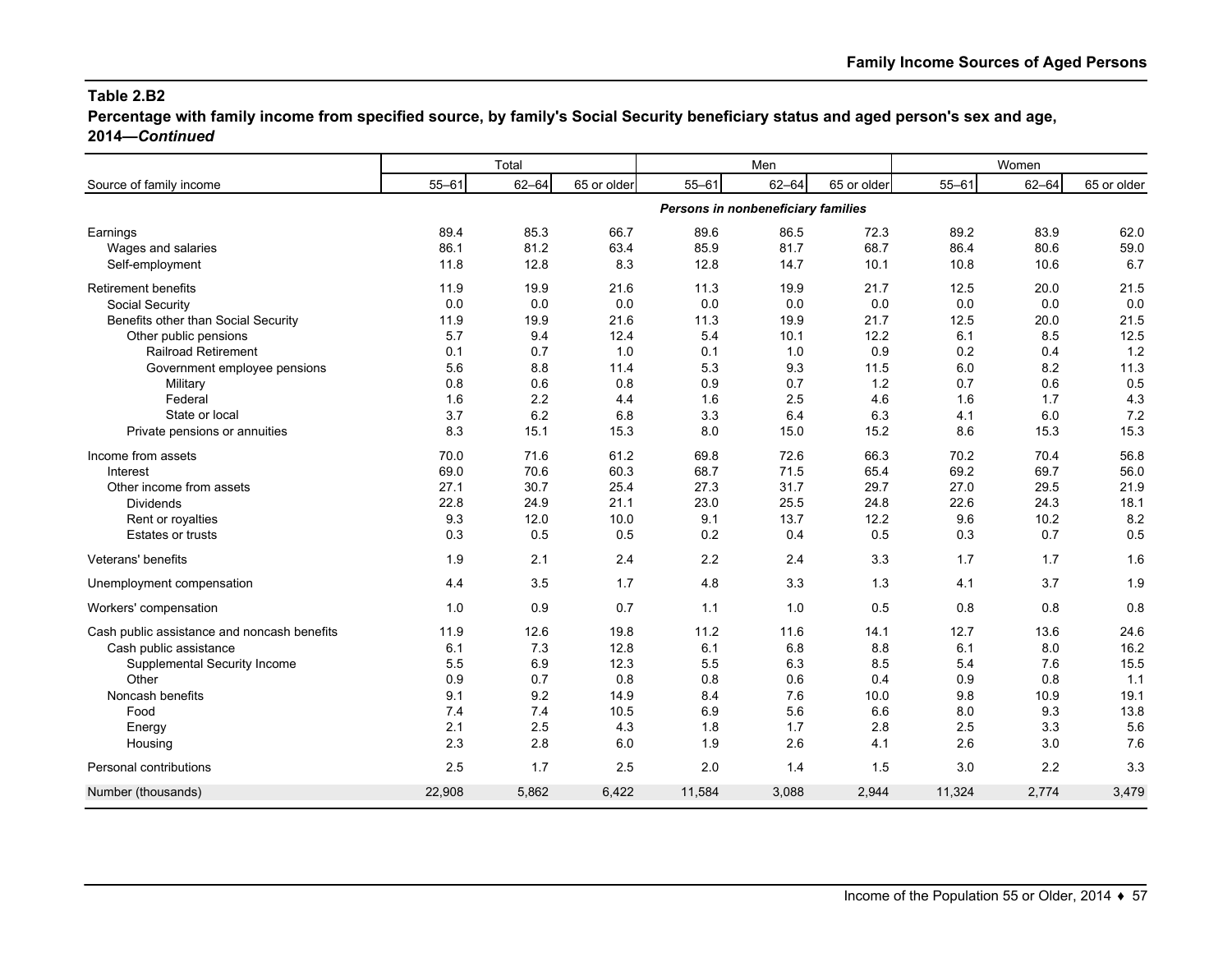**Percentage with family income from specified source, by sex, marital status, race, Hispanic origin, and age, 2014**

|                                             |           | White alone |                   |           | <b>Black alone</b> |                   |           | Asian alone |                   |           | Hispanic origin |                   |
|---------------------------------------------|-----------|-------------|-------------------|-----------|--------------------|-------------------|-----------|-------------|-------------------|-----------|-----------------|-------------------|
| Source of family income                     | $55 - 61$ |             | 62-64 65 or older | $55 - 61$ |                    | 62-64 65 or older | $55 - 61$ |             | 62-64 65 or older | $55 - 61$ |                 | 62-64 65 or older |
|                                             |           |             |                   |           |                    | All persons       |           |             |                   |           |                 |                   |
| Earnings                                    | 84.9      | 73.8        | 39.3              | 73.5      | 60.7               | 39.2              | 91.4      | 86.7        | 56.6              | 85.5      | 72.2            | 52.1              |
| Wages and salaries                          | 81.4      | 69.8        | 35.9              | 72.1      | 58.8               | 37.6              | 88.4      | 83.6        | 54.9              | 82.3      | 69.3            | 49.9              |
| Self-employment                             | 11.8      | 11.2        | 6.7               | 5.0       | 5.0                | 3.1               | 10.7      | 10.7        | 6.3               | 10.7      | 9.5             | 5.3               |
| <b>Retirement benefits</b>                  | 31.2      | 58.1        | 90.4              | 36.4      | 56.4               | 85.4              | 22.9      | 43.6        | 71.8              | 25.1      | 50.1            | 76.7              |
| Social Security                             | 21.7      | 46.9        | 87.5              | 27.6      | 48.4               | 81.7              | 15.9      | 34.4        | 68.8              | 19.9      | 43.7            | 74.8              |
| Benefits other than Social Security         | 16.6      | 31.1        | 50.3              | 15.0      | 22.2               | 33.5              | 11.6      | 20.9        | 29.7              | 9.6       | 15.3            | 23.2              |
| Other public pensions                       | 7.2       | 14.0        | 18.2              | 7.0       | 11.4               | 16.3              | 5.1       | 9.6         | 11.2              | 4.7       | 8.0             | 9.4               |
| <b>Railroad Retirement</b>                  | 0.1       | 0.5         | 0.4               | 0.1       | 0.5                | 0.3               | 0.0       | 0.3         | 0.2               | 0.1       | 0.2             | 0.1               |
| Government employee pensions                | 7.1       | 13.5        | 17.8              | 7.0       | 11.0               | 16.1              | 5.1       | 9.3         | 11.0              | 4.6       | 7.8             | 9.4               |
| Military                                    | 0.9       | 1.2         | 2.0               | 1.6       | 0.7                | 1.5               | 0.8       | 1.5         | 1.5               | 0.7       | 0.8             | 1.2               |
| Federal                                     | 1.9       | 3.0         | 4.8               | 1.7       | 1.8                | 3.9               | 1.4       | 4.1         | 3.6               | 1.2       | 1.8             | 2.7               |
| State or local                              | 4.7       | 10.0        | 12.4              | 4.1       | 8.6                | 11.9              | 3.3       | 4.6         | 6.9               | 3.1       | 5.4             | 6.2               |
| Private pensions or annuities               | 12.6      | 24.4        | 43.5              | 10.4      | 16.0               | 26.5              | 8.6       | 17.2        | 25.7              | 6.7       | 10.9            | 18.3              |
| Income from assets                          | 70.2      | 72.4        | 69.8              | 46.8      | 44.7               | 45.5              | 65.7      | 68.2        | 63.8              | 45.9      | 43.3            | 43.3              |
| Interest                                    | 69.2      | 71.0        | 68.3              | 46.6      | 43.4               | 43.9              | 64.9      | 67.6        | 63.5              | 44.9      | 42.1            | 42.1              |
| Other income from assets                    | 27.8      | 31.0        | 30.6              | 10.0      | 11.1               | 11.0              | 24.6      | 22.7        | 25.9              | 12.8      | 10.2            | 13.3              |
| <b>Dividends</b>                            | 23.3      | 25.4        | 25.0              | 7.3       | 7.0                | 7.9               | 19.1      | 16.9        | 20.7              | 8.6       | 5.3             | 9.3               |
| Rent or royalties                           | 9.8       | 12.3        | 10.9              | 4.2       | 4.7                | 4.7               | 9.3       | 9.4         | 10.5              | 5.9       | 6.1             | 6.1               |
| <b>Estates or trusts</b>                    | 0.3       | 0.4         | 0.4               | 0.1       | 0.3                | 0.2               | 0.0       | 0.3         | 0.5               | 0.1       | 0.1             | 0.0               |
| Veterans' benefits                          | 2.5       | 4.0         | 5.6               | 4.3       | 4.2                | 5.5               | 1.2       | 2.8         | 4.1               | 2.1       | 2.1             | 3.9               |
| Unemployment compensation                   | 4.2       | 3.7         | 1.3               | 4.9       | 2.5                | 1.6               | 3.8       | 3.5         | 1.7               | 4.7       | 3.4             | 2.1               |
| Workers' compensation                       | 1.1       | 0.8         | 0.5               | 0.8       | 0.8                | 0.6               | 1.3       | 1.1         | 0.8               | 1.0       | 1.9             | 0.6               |
| Cash public assistance and noncash benefits | 12.7      | 11.0        | 11.0              | 31.2      | 33.4               | 29.3              | 11.2      | 13.5        | 21.4              | 22.0      | 24.5            | 26.6              |
| Cash public assistance                      | 6.5       | 5.3         | 4.1               | 16.2      | 17.8               | 11.2              | 4.9       | 6.6         | 11.5              | 10.1      | 11.7            | 11.7              |
| Supplemental Security Income                | 5.8       | 4.8         | 3.8               | 14.6      | 16.5               | 10.7              | 4.2       | 6.2         | 10.8              | 9.3       | 10.1            | 11.0              |
| Other                                       | 1.0       | 0.5         | 0.4               | 2.1       | 2.2                | 0.6               | 0.7       | 0.4         | 0.9               | 1.3       | 2.0             | 0.8               |
| Noncash benefits                            | 9.5       | 8.2         | 9.1               | 25.8      | 27.5               | 25.5              | 8.6       | 10.4        | 16.3              | 17.3      | 21.5            | 22.0              |
| Food                                        | 7.9       | 6.9         | 6.1               | 21.0      | 22.1               | 18.3              | 6.5       | 6.3         | 8.3               | 13.9      | 18.5            | 16.6              |
| Energy                                      | 2.6       | 2.1         | 2.9               | 5.0       | 6.5                | 6.5               | 1.3       | 2.8         | 4.0               | 3.4       | 3.9             | 4.4               |
| Housing                                     | 1.9       | 2.2         | 3.0               | 9.6       | 8.7                | 9.2               | 2.8       | 4.7         | 8.9               | 4.6       | 5.9             | 8.5               |
| Personal contributions                      | 2.2       | 1.6         | 1.2               | 3.8       | 2.6                | 2.3               | 2.4       | 1.7         | 3.8               | 3.2       | 4.0             | 2.6               |
| Number (thousands)                          | 23,885    | 8.997       | 39,054            | 3,463     | 1.211              | 4.143             | 1.453     | 548         | 2.029             | 3,173     | 1.008           | 3.636             |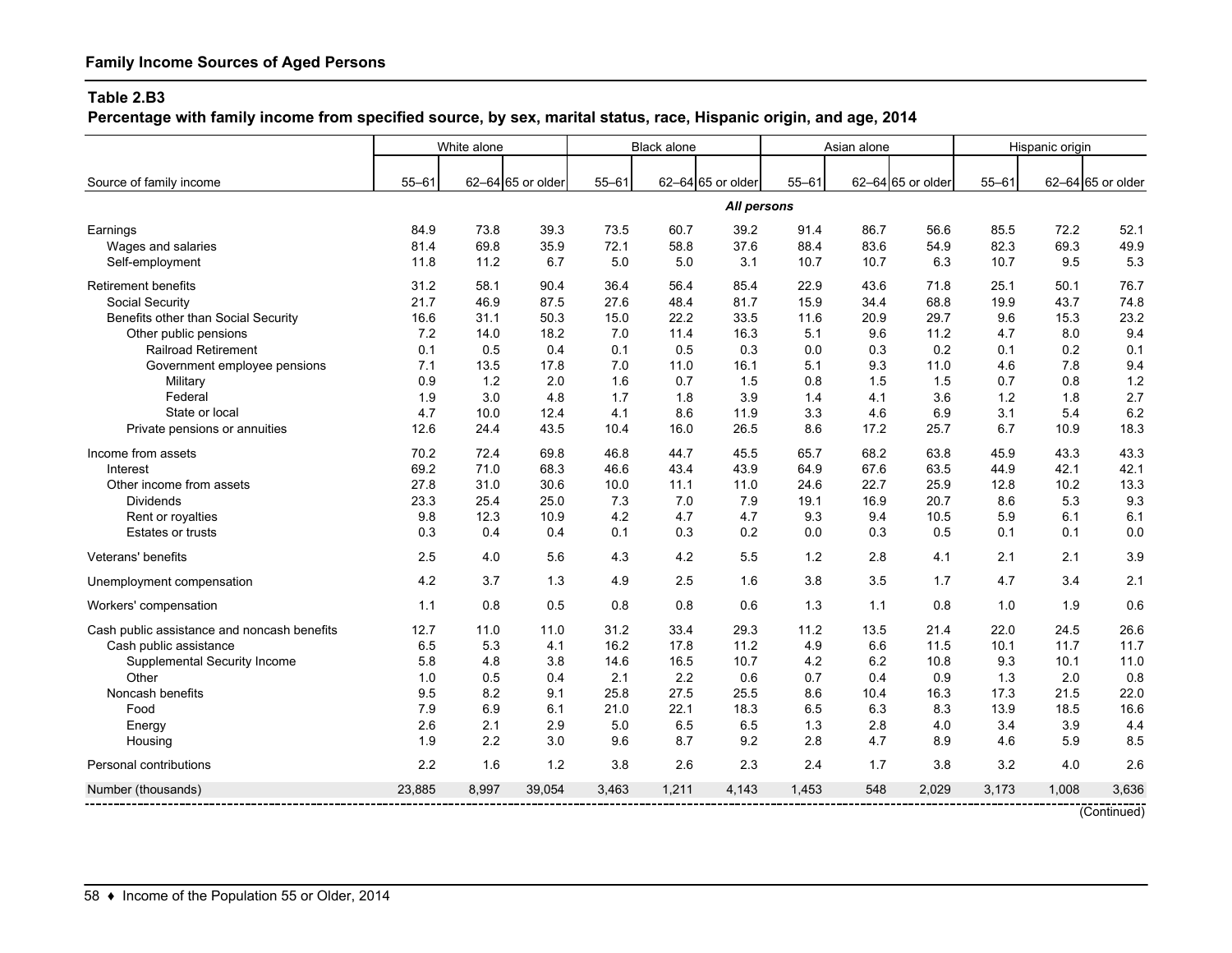**Percentage with family income from specified source, by sex, marital status, race, Hispanic origin, and age, 2014—***Continued*

|                                             |           | White alone |                   |           | <b>Black alone</b> |                   |           | Asian alone |                   |           | Hispanic origin |                   |
|---------------------------------------------|-----------|-------------|-------------------|-----------|--------------------|-------------------|-----------|-------------|-------------------|-----------|-----------------|-------------------|
| Source of family income                     | $55 - 61$ |             | 62-64 65 or older | $55 - 61$ |                    | 62-64 65 or older | $55 - 61$ |             | 62-64 65 or older | $55 - 61$ |                 | 62-64 65 or older |
|                                             |           |             |                   |           |                    |                   |           |             |                   |           |                 |                   |
|                                             |           |             |                   |           |                    | All men           |           |             |                   |           |                 |                   |
| Earnings                                    | 85.7      | 76.4        | 42.6              | 73.9      | 60.1               | 41.7              | 92.5      | 90.7        | 59.9              | 87.2      | 75.2            | 52.6              |
| Wages and salaries                          | 81.9      | 71.9        | 38.8              | 72.1      | 58.1               | 39.9              | 89.0      | 88.9        | 57.9              | 84.2      | 72.0            | 50.1              |
| Self-employment                             | 12.3      | 12.9        | 7.9               | 6.5       | 5.1                | 3.8               | 12.3      | 7.8         | 7.3               | 11.1      | 10.4            | 5.0               |
| <b>Retirement benefits</b>                  | 27.6      | 53.7        | 90.0              | 33.5      | 52.8               | 84.6              | 16.2      | 36.9        | 72.3              | 21.1      | 43.9            | 78.3              |
| Social Security                             | 18.1      | 41.1        | 87.0              | 24.6      | 46.4               | 80.6              | 10.0      | 26.9        | 68.5              | 15.6      | 37.0            | 75.6              |
| Benefits other than Social Security         | 14.7      | 29.1        | 52.3              | 13.8      | 19.8               | 33.2              | 9.2       | 17.4        | 28.0              | 9.0       | 14.7            | 25.6              |
| Other public pensions                       | 6.4       | 13.9        | 18.8              | 6.7       | 10.5               | 16.0              | 4.1       | 9.6         | 10.6              | 4.7       | 7.5             | 10.0              |
| <b>Railroad Retirement</b>                  | 0.1       | 0.7         | 0.4               | 0.2       | 0.5                | 0.3               | 0.0       | 0.7         | 0.0               | 0.1       | 0.0             | 0.2               |
| Government employee pensions                | 6.3       | 13.3        | 18.5              | 6.6       | 10.0               | 15.7              | 4.1       | 8.9         | 10.6              | 4.6       | 7.5             | 9.8               |
| Military                                    | 0.9       | 1.1         | 2.4               | 2.3       | 1.2                | 2.2               | 0.4       | 1.4         | 1.1               | 0.9       | 0.8             | 1.7               |
| Federal                                     | 1.7       | 3.4         | 5.2               | 1.7       | 0.9                | 4.2               | 1.4       | 4.6         | 3.5               | 1.5       | 1.3             | 3.1               |
| State or local                              | 4.1       | 9.6         | 12.6              | 3.3       | 8.1                | 10.8              | 2.6       | 2.9         | 6.9               | 2.8       | 5.5             | 6.1               |
| Private pensions or annuities               | 11.1      | 22.2        | 45.4              | 9.4       | 15.0               | 26.0              | 6.5       | 13.4        | 24.4              | 6.2       | 10.1            | 20.4              |
| Income from assets                          | 69.9      | 72.5        | 72.3              | 48.7      | 48.2               | 48.0              | 64.3      | 71.1        | 63.8              | 46.3      | 41.3            | 44.8              |
| Interest                                    | 68.9      | 70.9        | 71.0              | 48.6      | 46.3               | 45.8              | 63.0      | 71.5        | 63.0              | 45.1      | 40.5            | 43.3              |
| Other income from assets                    | 27.5      | 31.3        | 32.8              | 10.7      | 12.1               | 12.3              | 23.7      | 24.1        | 26.9              | 12.1      | 9.0             | 14.6              |
| <b>Dividends</b>                            | 23.2      | 25.6        | 27.2              | 7.8       | 7.1                | 8.3               | 19.1      | 19.1        | 21.0              | 7.8       | 4.9             | 10.5              |
| Rent or royalties                           | 9.3       | 13.1        | 11.9              | 5.0       | 6.0                | 5.5               | 8.2       | 10.0        | 11.4              | 5.9       | 4.1             | 6.4               |
| <b>Estates or trusts</b>                    | 0.3       | 0.3         | 0.3               | 0.1       | 0.3                | 0.4               | 0.0       | 0.0         | 0.3               | 0.0       | 0.3             | 0.1               |
| Veterans' benefits                          | 2.5       | 3.8         | 7.2               | 5.6       | 6.2                | 8.4               | 0.3       | 3.2         | 4.4               | 2.5       | 2.0             | 5.1               |
| Unemployment compensation                   | 4.4       | 3.6         | 1.4               | 5.2       | 3.0                | 1.8               | 3.4       | 5.0         | 2.3               | 5.2       | 4.9             | 1.8               |
| Workers' compensation                       | 1.2       | 1.0         | 0.5               | 0.8       | 1.3                | 0.4               | 1.4       | 1.4         | 1.0               | 1.4       | 1.4             | 0.7               |
| Cash public assistance and noncash benefits | 11.9      | 10.7        | 8.4               | 29.7      | 32.1               | 24.6              | 10.4      | 13.3        | 19.6              | 19.8      | 22.1            | 22.5              |
| Cash public assistance                      | 5.9       | 5.2         | 3.3               | 17.8      | 18.6               | 8.3               | 4.3       | 6.1         | 10.1              | 8.0       | 10.2            | 9.2               |
| Supplemental Security Income                | 5.3       | 4.7         | 3.1               | 16.6      | 17.7               | 7.8               | 3.5       | 5.4         | 9.5               | 7.3       | 8.5             | 8.8               |
| Other                                       | 0.9       | 0.6         | 0.3               | 2.0       | 1.1                | 0.5               | 0.8       | 0.8         | 1.1               | 1.1       | 1.8             | 0.5               |
| Noncash benefits                            | 8.9       | 7.5         | 6.5               | 23.8      | 24.5               | 20.7              | 8.4       | 9.9         | 15.1              | 15.7      | 17.8            | 18.4              |
| Food                                        | 7.4       | 6.0         | 4.6               | 19.3      | 18.5               | 14.6              | 6.5       | 6.2         | 9.2               | 12.5      | 14.9            | 13.1              |
| Energy                                      | 2.3       | 1.9         | 2.0               | 3.7       | 5.8                | 4.9               | 0.6       | 4.3         | 3.2               | 2.8       | 4.3             | 3.9               |
| Housing                                     | 1.5       | 2.1         | 2.0               | 9.0       | 7.5                | 7.8               | 2.5       | 5.1         | 6.2               | 3.5       | 3.0             | 7.1               |
| Personal contributions                      | 1.9       | 1.6         | 0.9               | 2.6       | 2.3                | 1.8               | 2.2       | 0.9         | 4.9               | 2.5       | 3.7             | 1.8               |
| Number (thousands)                          | 11.677    | 4.345       | 17,513            | 1.559     | 548                | 1.662             | 671       | 255         | 925               | 1,532     | 479             | 1.567             |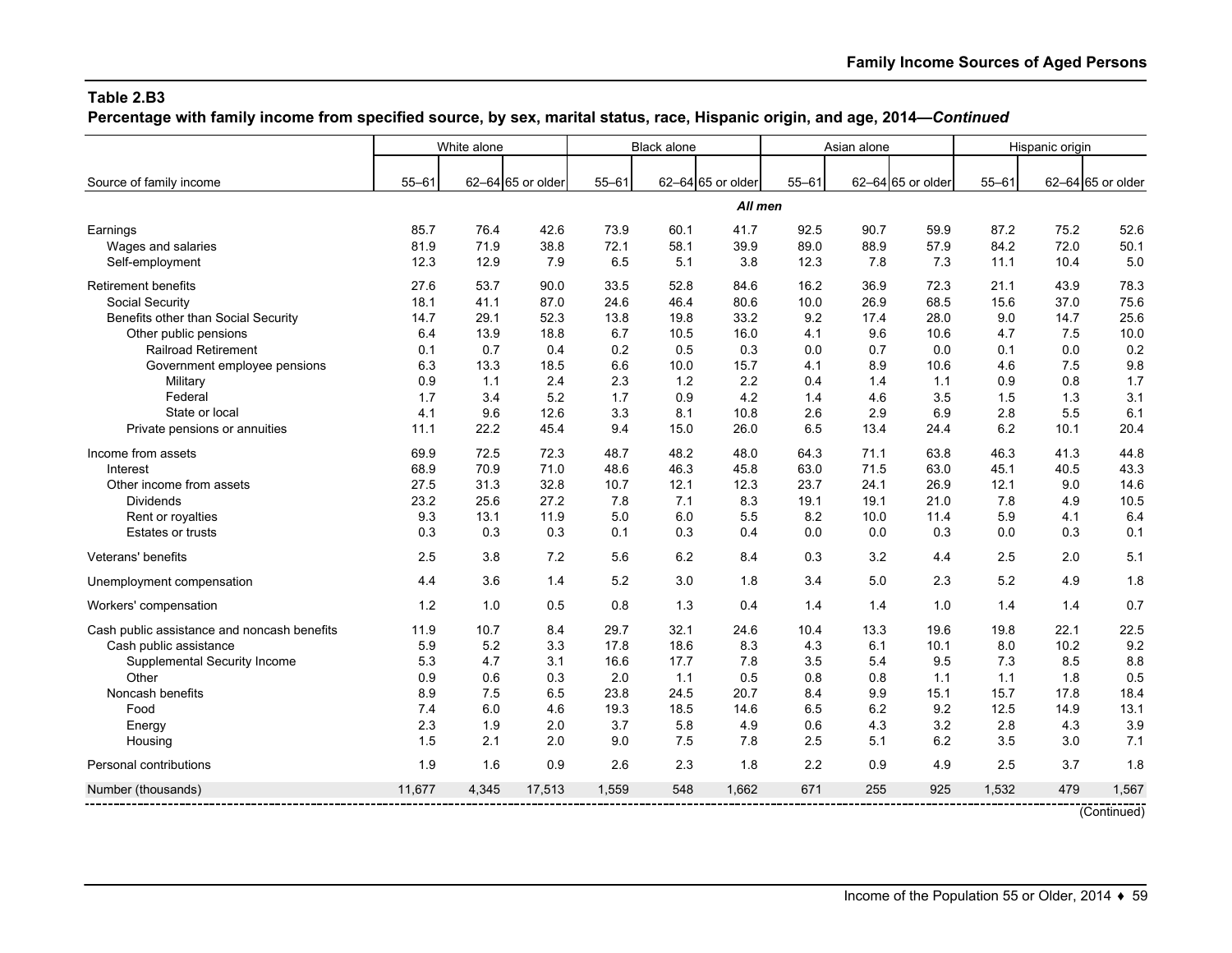**Percentage with family income from specified source, by sex, marital status, race, Hispanic origin, and age, 2014—***Continued*

| 62-64 65 or older<br>62-64 65 or older<br>$55 - 61$<br>$55 - 61$<br>62-64 65 or older<br>$55 - 61$<br>$55 - 61$<br>62-64 65 or older<br>Source of family income<br><b>Married</b> men<br>92.8<br>83.8<br>47.6<br>89.3<br>52.3<br>95.9<br>63.1<br>93.0<br>77.8<br>94.4<br>81.1<br>Earnings<br>77.2<br>90.1<br>80.0<br>43.6<br>88.6<br>76.4<br>50.4<br>91.5<br>94.2<br>61.0<br>91.1<br>Wages and salaries<br>5.6<br>8.3<br>12.9<br>Self-employment<br>13.8<br>13.8<br>9.0<br>8.0<br>6.4<br>4.9<br>14.3<br>11.8<br>26.2<br>53.4<br>90.3<br>48.9<br>85.9<br>35.9<br>43.5<br><b>Retirement benefits</b><br>34.4<br>13.8<br>70.8<br>18.9<br>15.8<br>40.6<br>87.3<br>23.3<br>43.0<br>82.4<br>8.8<br>25.1<br>66.9<br>36.3<br>14.0<br>Social Security<br>30.7<br>55.2<br>7.5<br>18.5<br>15.7<br>Benefits other than Social Security<br>15.4<br>17.1<br>20.1<br>41.6<br>30.5<br>7.6<br>14.6<br>20.5<br>7.9<br>20.8<br>3.2<br>11.2<br>4.5<br>7.9<br>Other public pensions<br>6.9<br>9.0<br>10.3<br>0.5<br>0.4<br>0.1<br>0.6<br>0.2<br>0.0<br>0.8<br>0.0<br>0.1<br>0.0<br><b>Railroad Retirement</b><br>0.1<br>7.9<br>6.8<br>14.1<br>20.2<br>8.4<br>20.6<br>3.2<br>9.5<br>11.2<br>4.3<br>7.9<br>Government employee pensions<br>2.3<br>2.5<br>0.5<br>0.9<br>1.3<br>2.4<br>1.7<br>1.2<br>1.2<br>Military<br>1.8<br>1.0<br>Federal<br>2.7<br>0.7<br>4.5<br>3.3<br>1.7<br>3.4<br>5.4<br>0.8<br>4.3<br>1.1<br>1.9<br>4.7<br>14.3<br>3.7<br>6.4<br>2.2<br>3.3<br>7.8<br>2.7<br>4.9<br>State or local<br>10.5<br>16.0<br>23.7<br>5.3<br>14.6<br>27.4<br>Private pensions or annuities<br>11.6<br>48.4<br>12.1<br>15.5<br>33.6<br>5.0<br>11.1<br>77.3<br>48.3<br>76.9<br>76.6<br>61.7<br>58.1<br>58.8<br>67.2<br>74.9<br>51.6<br>Income from assets<br>64.7<br>75.7<br>75.3<br>62.4<br>56.2<br>65.6<br>75.3<br>63.7<br>47.0<br>76.5<br>56.2<br>50.5<br>Interest<br>32.1<br>35.1<br>36.2<br>12.2<br>Other income from assets<br>13.8<br>16.9<br>16.8<br>24.7<br>27.0<br>28.8<br>14.1<br>27.6<br>28.6<br>30.1<br>19.5<br>21.3<br>6.2<br><b>Dividends</b><br>10.7<br>10.4<br>11.6<br>21.6<br>8.5<br>13.2<br>5.7<br>8.3<br>9.0<br>11.6<br>6.1<br>11.0<br>14.9<br>8.1<br>12.4<br>7.4<br>Rent or royalties<br>0.2<br>0.0<br>0.0<br>0.0<br>0.4<br><b>Estates or trusts</b><br>0.3<br>0.4<br>0.6<br>0.3<br>0.3<br>0.0<br>0.3<br>3.2<br>2.5<br>Veterans' benefits<br>2.3<br>4.2<br>6.8<br>5.1<br>7.6<br>7.0<br>3.7<br>2.0<br>3.5<br>6.9<br>2.7<br>4.2<br>3.3<br>3.1<br>Unemployment compensation<br>4.9<br>1.6<br>1.2<br>2.4<br>6.7<br>1.2<br>1.7<br>1.6<br>0.6<br>2.1<br>1.3<br>1.1<br>0.4<br>0.6<br>0.0<br>1.5<br>Workers' compensation<br>9.9<br>7.7<br>7.4<br>5.8<br>17.2<br>19.9<br>7.8<br>17.4<br>17.1<br>20.0<br>Cash public assistance and noncash benefits<br>14.6<br>3.9<br>2.5<br>10.7<br>2.9<br>3.2<br>9.6<br>7.3<br>Cash public assistance<br>4.1<br>10.7<br>5.3<br>8.4<br>3.6<br>2.2<br>9.6<br>9.2<br>2.5<br>3.2<br>8.7<br>5.1<br>3.4<br>4.7<br>7.7<br>Supplemental Security Income<br>Other<br>0.6<br>0.3<br>1.6<br>0.6<br>0.0<br>0.8<br>1.1<br>2.2<br>0.8<br>1.4<br>0.4<br>8.2<br>16.2<br>Noncash benefits<br>5.0<br>4.5<br>4.2<br>12.1<br>16.3<br>6.0<br>12.9<br>12.0<br>10.8<br>4.3<br>3.7<br>3.0<br>10.1<br>8.2<br>3.9<br>5.8<br>7.4<br>14.2<br>Food<br>13.0<br>10.2<br>2.7<br>1.3<br>1.2<br>1.3<br>2.3<br>2.3<br>3.2<br>0.8<br>3.3<br>2.5<br>2.1<br>Energy<br>0.4<br>1.0<br>3.2<br>5.1<br>1.0<br>2.2<br>4.1<br>1.7<br>1.1<br>Housing<br>0.4<br>6.0<br>1.3<br>3.5<br>2.3<br>1.0<br>3.2<br>Personal contributions<br>1.8<br>0.7<br>2.1<br>1.2<br>4.6<br>3.9 |                    |       | White alone |        |     | <b>Black alone</b> |     |     | Asian alone |     |     | Hispanic origin |       |
|---------------------------------------------------------------------------------------------------------------------------------------------------------------------------------------------------------------------------------------------------------------------------------------------------------------------------------------------------------------------------------------------------------------------------------------------------------------------------------------------------------------------------------------------------------------------------------------------------------------------------------------------------------------------------------------------------------------------------------------------------------------------------------------------------------------------------------------------------------------------------------------------------------------------------------------------------------------------------------------------------------------------------------------------------------------------------------------------------------------------------------------------------------------------------------------------------------------------------------------------------------------------------------------------------------------------------------------------------------------------------------------------------------------------------------------------------------------------------------------------------------------------------------------------------------------------------------------------------------------------------------------------------------------------------------------------------------------------------------------------------------------------------------------------------------------------------------------------------------------------------------------------------------------------------------------------------------------------------------------------------------------------------------------------------------------------------------------------------------------------------------------------------------------------------------------------------------------------------------------------------------------------------------------------------------------------------------------------------------------------------------------------------------------------------------------------------------------------------------------------------------------------------------------------------------------------------------------------------------------------------------------------------------------------------------------------------------------------------------------------------------------------------------------------------------------------------------------------------------------------------------------------------------------------------------------------------------------------------------------------------------------------------------------------------------------------------------------------------------------------------------------------------------------------------------------------------------------------------------------------------------------------------------------------------------------------------------------------------------------------------------------------------------------------------------------------------------------------------------------------------------------------------------------------------|--------------------|-------|-------------|--------|-----|--------------------|-----|-----|-------------|-----|-----|-----------------|-------|
|                                                                                                                                                                                                                                                                                                                                                                                                                                                                                                                                                                                                                                                                                                                                                                                                                                                                                                                                                                                                                                                                                                                                                                                                                                                                                                                                                                                                                                                                                                                                                                                                                                                                                                                                                                                                                                                                                                                                                                                                                                                                                                                                                                                                                                                                                                                                                                                                                                                                                                                                                                                                                                                                                                                                                                                                                                                                                                                                                                                                                                                                                                                                                                                                                                                                                                                                                                                                                                                                                                                                                   |                    |       |             |        |     |                    |     |     |             |     |     |                 |       |
|                                                                                                                                                                                                                                                                                                                                                                                                                                                                                                                                                                                                                                                                                                                                                                                                                                                                                                                                                                                                                                                                                                                                                                                                                                                                                                                                                                                                                                                                                                                                                                                                                                                                                                                                                                                                                                                                                                                                                                                                                                                                                                                                                                                                                                                                                                                                                                                                                                                                                                                                                                                                                                                                                                                                                                                                                                                                                                                                                                                                                                                                                                                                                                                                                                                                                                                                                                                                                                                                                                                                                   |                    |       |             |        |     |                    |     |     |             |     |     |                 |       |
|                                                                                                                                                                                                                                                                                                                                                                                                                                                                                                                                                                                                                                                                                                                                                                                                                                                                                                                                                                                                                                                                                                                                                                                                                                                                                                                                                                                                                                                                                                                                                                                                                                                                                                                                                                                                                                                                                                                                                                                                                                                                                                                                                                                                                                                                                                                                                                                                                                                                                                                                                                                                                                                                                                                                                                                                                                                                                                                                                                                                                                                                                                                                                                                                                                                                                                                                                                                                                                                                                                                                                   |                    |       |             |        |     |                    |     |     |             |     |     |                 | 56.4  |
|                                                                                                                                                                                                                                                                                                                                                                                                                                                                                                                                                                                                                                                                                                                                                                                                                                                                                                                                                                                                                                                                                                                                                                                                                                                                                                                                                                                                                                                                                                                                                                                                                                                                                                                                                                                                                                                                                                                                                                                                                                                                                                                                                                                                                                                                                                                                                                                                                                                                                                                                                                                                                                                                                                                                                                                                                                                                                                                                                                                                                                                                                                                                                                                                                                                                                                                                                                                                                                                                                                                                                   |                    |       |             |        |     |                    |     |     |             |     |     |                 | 54.2  |
|                                                                                                                                                                                                                                                                                                                                                                                                                                                                                                                                                                                                                                                                                                                                                                                                                                                                                                                                                                                                                                                                                                                                                                                                                                                                                                                                                                                                                                                                                                                                                                                                                                                                                                                                                                                                                                                                                                                                                                                                                                                                                                                                                                                                                                                                                                                                                                                                                                                                                                                                                                                                                                                                                                                                                                                                                                                                                                                                                                                                                                                                                                                                                                                                                                                                                                                                                                                                                                                                                                                                                   |                    |       |             |        |     |                    |     |     |             |     |     |                 | 4.9   |
|                                                                                                                                                                                                                                                                                                                                                                                                                                                                                                                                                                                                                                                                                                                                                                                                                                                                                                                                                                                                                                                                                                                                                                                                                                                                                                                                                                                                                                                                                                                                                                                                                                                                                                                                                                                                                                                                                                                                                                                                                                                                                                                                                                                                                                                                                                                                                                                                                                                                                                                                                                                                                                                                                                                                                                                                                                                                                                                                                                                                                                                                                                                                                                                                                                                                                                                                                                                                                                                                                                                                                   |                    |       |             |        |     |                    |     |     |             |     |     |                 | 79.1  |
|                                                                                                                                                                                                                                                                                                                                                                                                                                                                                                                                                                                                                                                                                                                                                                                                                                                                                                                                                                                                                                                                                                                                                                                                                                                                                                                                                                                                                                                                                                                                                                                                                                                                                                                                                                                                                                                                                                                                                                                                                                                                                                                                                                                                                                                                                                                                                                                                                                                                                                                                                                                                                                                                                                                                                                                                                                                                                                                                                                                                                                                                                                                                                                                                                                                                                                                                                                                                                                                                                                                                                   |                    |       |             |        |     |                    |     |     |             |     |     |                 | 76.5  |
|                                                                                                                                                                                                                                                                                                                                                                                                                                                                                                                                                                                                                                                                                                                                                                                                                                                                                                                                                                                                                                                                                                                                                                                                                                                                                                                                                                                                                                                                                                                                                                                                                                                                                                                                                                                                                                                                                                                                                                                                                                                                                                                                                                                                                                                                                                                                                                                                                                                                                                                                                                                                                                                                                                                                                                                                                                                                                                                                                                                                                                                                                                                                                                                                                                                                                                                                                                                                                                                                                                                                                   |                    |       |             |        |     |                    |     |     |             |     |     |                 | 26.9  |
|                                                                                                                                                                                                                                                                                                                                                                                                                                                                                                                                                                                                                                                                                                                                                                                                                                                                                                                                                                                                                                                                                                                                                                                                                                                                                                                                                                                                                                                                                                                                                                                                                                                                                                                                                                                                                                                                                                                                                                                                                                                                                                                                                                                                                                                                                                                                                                                                                                                                                                                                                                                                                                                                                                                                                                                                                                                                                                                                                                                                                                                                                                                                                                                                                                                                                                                                                                                                                                                                                                                                                   |                    |       |             |        |     |                    |     |     |             |     |     |                 | 10.3  |
|                                                                                                                                                                                                                                                                                                                                                                                                                                                                                                                                                                                                                                                                                                                                                                                                                                                                                                                                                                                                                                                                                                                                                                                                                                                                                                                                                                                                                                                                                                                                                                                                                                                                                                                                                                                                                                                                                                                                                                                                                                                                                                                                                                                                                                                                                                                                                                                                                                                                                                                                                                                                                                                                                                                                                                                                                                                                                                                                                                                                                                                                                                                                                                                                                                                                                                                                                                                                                                                                                                                                                   |                    |       |             |        |     |                    |     |     |             |     |     |                 | 0.2   |
|                                                                                                                                                                                                                                                                                                                                                                                                                                                                                                                                                                                                                                                                                                                                                                                                                                                                                                                                                                                                                                                                                                                                                                                                                                                                                                                                                                                                                                                                                                                                                                                                                                                                                                                                                                                                                                                                                                                                                                                                                                                                                                                                                                                                                                                                                                                                                                                                                                                                                                                                                                                                                                                                                                                                                                                                                                                                                                                                                                                                                                                                                                                                                                                                                                                                                                                                                                                                                                                                                                                                                   |                    |       |             |        |     |                    |     |     |             |     |     |                 | 10.1  |
|                                                                                                                                                                                                                                                                                                                                                                                                                                                                                                                                                                                                                                                                                                                                                                                                                                                                                                                                                                                                                                                                                                                                                                                                                                                                                                                                                                                                                                                                                                                                                                                                                                                                                                                                                                                                                                                                                                                                                                                                                                                                                                                                                                                                                                                                                                                                                                                                                                                                                                                                                                                                                                                                                                                                                                                                                                                                                                                                                                                                                                                                                                                                                                                                                                                                                                                                                                                                                                                                                                                                                   |                    |       |             |        |     |                    |     |     |             |     |     |                 | 1.6   |
|                                                                                                                                                                                                                                                                                                                                                                                                                                                                                                                                                                                                                                                                                                                                                                                                                                                                                                                                                                                                                                                                                                                                                                                                                                                                                                                                                                                                                                                                                                                                                                                                                                                                                                                                                                                                                                                                                                                                                                                                                                                                                                                                                                                                                                                                                                                                                                                                                                                                                                                                                                                                                                                                                                                                                                                                                                                                                                                                                                                                                                                                                                                                                                                                                                                                                                                                                                                                                                                                                                                                                   |                    |       |             |        |     |                    |     |     |             |     |     |                 | 3.1   |
|                                                                                                                                                                                                                                                                                                                                                                                                                                                                                                                                                                                                                                                                                                                                                                                                                                                                                                                                                                                                                                                                                                                                                                                                                                                                                                                                                                                                                                                                                                                                                                                                                                                                                                                                                                                                                                                                                                                                                                                                                                                                                                                                                                                                                                                                                                                                                                                                                                                                                                                                                                                                                                                                                                                                                                                                                                                                                                                                                                                                                                                                                                                                                                                                                                                                                                                                                                                                                                                                                                                                                   |                    |       |             |        |     |                    |     |     |             |     |     |                 | 6.4   |
|                                                                                                                                                                                                                                                                                                                                                                                                                                                                                                                                                                                                                                                                                                                                                                                                                                                                                                                                                                                                                                                                                                                                                                                                                                                                                                                                                                                                                                                                                                                                                                                                                                                                                                                                                                                                                                                                                                                                                                                                                                                                                                                                                                                                                                                                                                                                                                                                                                                                                                                                                                                                                                                                                                                                                                                                                                                                                                                                                                                                                                                                                                                                                                                                                                                                                                                                                                                                                                                                                                                                                   |                    |       |             |        |     |                    |     |     |             |     |     |                 | 22.7  |
|                                                                                                                                                                                                                                                                                                                                                                                                                                                                                                                                                                                                                                                                                                                                                                                                                                                                                                                                                                                                                                                                                                                                                                                                                                                                                                                                                                                                                                                                                                                                                                                                                                                                                                                                                                                                                                                                                                                                                                                                                                                                                                                                                                                                                                                                                                                                                                                                                                                                                                                                                                                                                                                                                                                                                                                                                                                                                                                                                                                                                                                                                                                                                                                                                                                                                                                                                                                                                                                                                                                                                   |                    |       |             |        |     |                    |     |     |             |     |     |                 | 47.8  |
|                                                                                                                                                                                                                                                                                                                                                                                                                                                                                                                                                                                                                                                                                                                                                                                                                                                                                                                                                                                                                                                                                                                                                                                                                                                                                                                                                                                                                                                                                                                                                                                                                                                                                                                                                                                                                                                                                                                                                                                                                                                                                                                                                                                                                                                                                                                                                                                                                                                                                                                                                                                                                                                                                                                                                                                                                                                                                                                                                                                                                                                                                                                                                                                                                                                                                                                                                                                                                                                                                                                                                   |                    |       |             |        |     |                    |     |     |             |     |     |                 | 46.2  |
|                                                                                                                                                                                                                                                                                                                                                                                                                                                                                                                                                                                                                                                                                                                                                                                                                                                                                                                                                                                                                                                                                                                                                                                                                                                                                                                                                                                                                                                                                                                                                                                                                                                                                                                                                                                                                                                                                                                                                                                                                                                                                                                                                                                                                                                                                                                                                                                                                                                                                                                                                                                                                                                                                                                                                                                                                                                                                                                                                                                                                                                                                                                                                                                                                                                                                                                                                                                                                                                                                                                                                   |                    |       |             |        |     |                    |     |     |             |     |     |                 | 17.1  |
|                                                                                                                                                                                                                                                                                                                                                                                                                                                                                                                                                                                                                                                                                                                                                                                                                                                                                                                                                                                                                                                                                                                                                                                                                                                                                                                                                                                                                                                                                                                                                                                                                                                                                                                                                                                                                                                                                                                                                                                                                                                                                                                                                                                                                                                                                                                                                                                                                                                                                                                                                                                                                                                                                                                                                                                                                                                                                                                                                                                                                                                                                                                                                                                                                                                                                                                                                                                                                                                                                                                                                   |                    |       |             |        |     |                    |     |     |             |     |     |                 | 12.0  |
|                                                                                                                                                                                                                                                                                                                                                                                                                                                                                                                                                                                                                                                                                                                                                                                                                                                                                                                                                                                                                                                                                                                                                                                                                                                                                                                                                                                                                                                                                                                                                                                                                                                                                                                                                                                                                                                                                                                                                                                                                                                                                                                                                                                                                                                                                                                                                                                                                                                                                                                                                                                                                                                                                                                                                                                                                                                                                                                                                                                                                                                                                                                                                                                                                                                                                                                                                                                                                                                                                                                                                   |                    |       |             |        |     |                    |     |     |             |     |     |                 | 8.0   |
|                                                                                                                                                                                                                                                                                                                                                                                                                                                                                                                                                                                                                                                                                                                                                                                                                                                                                                                                                                                                                                                                                                                                                                                                                                                                                                                                                                                                                                                                                                                                                                                                                                                                                                                                                                                                                                                                                                                                                                                                                                                                                                                                                                                                                                                                                                                                                                                                                                                                                                                                                                                                                                                                                                                                                                                                                                                                                                                                                                                                                                                                                                                                                                                                                                                                                                                                                                                                                                                                                                                                                   |                    |       |             |        |     |                    |     |     |             |     |     |                 | 0.1   |
|                                                                                                                                                                                                                                                                                                                                                                                                                                                                                                                                                                                                                                                                                                                                                                                                                                                                                                                                                                                                                                                                                                                                                                                                                                                                                                                                                                                                                                                                                                                                                                                                                                                                                                                                                                                                                                                                                                                                                                                                                                                                                                                                                                                                                                                                                                                                                                                                                                                                                                                                                                                                                                                                                                                                                                                                                                                                                                                                                                                                                                                                                                                                                                                                                                                                                                                                                                                                                                                                                                                                                   |                    |       |             |        |     |                    |     |     |             |     |     |                 | 4.8   |
|                                                                                                                                                                                                                                                                                                                                                                                                                                                                                                                                                                                                                                                                                                                                                                                                                                                                                                                                                                                                                                                                                                                                                                                                                                                                                                                                                                                                                                                                                                                                                                                                                                                                                                                                                                                                                                                                                                                                                                                                                                                                                                                                                                                                                                                                                                                                                                                                                                                                                                                                                                                                                                                                                                                                                                                                                                                                                                                                                                                                                                                                                                                                                                                                                                                                                                                                                                                                                                                                                                                                                   |                    |       |             |        |     |                    |     |     |             |     |     |                 | 2.2   |
|                                                                                                                                                                                                                                                                                                                                                                                                                                                                                                                                                                                                                                                                                                                                                                                                                                                                                                                                                                                                                                                                                                                                                                                                                                                                                                                                                                                                                                                                                                                                                                                                                                                                                                                                                                                                                                                                                                                                                                                                                                                                                                                                                                                                                                                                                                                                                                                                                                                                                                                                                                                                                                                                                                                                                                                                                                                                                                                                                                                                                                                                                                                                                                                                                                                                                                                                                                                                                                                                                                                                                   |                    |       |             |        |     |                    |     |     |             |     |     |                 | 0.5   |
|                                                                                                                                                                                                                                                                                                                                                                                                                                                                                                                                                                                                                                                                                                                                                                                                                                                                                                                                                                                                                                                                                                                                                                                                                                                                                                                                                                                                                                                                                                                                                                                                                                                                                                                                                                                                                                                                                                                                                                                                                                                                                                                                                                                                                                                                                                                                                                                                                                                                                                                                                                                                                                                                                                                                                                                                                                                                                                                                                                                                                                                                                                                                                                                                                                                                                                                                                                                                                                                                                                                                                   |                    |       |             |        |     |                    |     |     |             |     |     |                 | 17.4  |
|                                                                                                                                                                                                                                                                                                                                                                                                                                                                                                                                                                                                                                                                                                                                                                                                                                                                                                                                                                                                                                                                                                                                                                                                                                                                                                                                                                                                                                                                                                                                                                                                                                                                                                                                                                                                                                                                                                                                                                                                                                                                                                                                                                                                                                                                                                                                                                                                                                                                                                                                                                                                                                                                                                                                                                                                                                                                                                                                                                                                                                                                                                                                                                                                                                                                                                                                                                                                                                                                                                                                                   |                    |       |             |        |     |                    |     |     |             |     |     |                 | 6.6   |
|                                                                                                                                                                                                                                                                                                                                                                                                                                                                                                                                                                                                                                                                                                                                                                                                                                                                                                                                                                                                                                                                                                                                                                                                                                                                                                                                                                                                                                                                                                                                                                                                                                                                                                                                                                                                                                                                                                                                                                                                                                                                                                                                                                                                                                                                                                                                                                                                                                                                                                                                                                                                                                                                                                                                                                                                                                                                                                                                                                                                                                                                                                                                                                                                                                                                                                                                                                                                                                                                                                                                                   |                    |       |             |        |     |                    |     |     |             |     |     |                 | 6.0   |
|                                                                                                                                                                                                                                                                                                                                                                                                                                                                                                                                                                                                                                                                                                                                                                                                                                                                                                                                                                                                                                                                                                                                                                                                                                                                                                                                                                                                                                                                                                                                                                                                                                                                                                                                                                                                                                                                                                                                                                                                                                                                                                                                                                                                                                                                                                                                                                                                                                                                                                                                                                                                                                                                                                                                                                                                                                                                                                                                                                                                                                                                                                                                                                                                                                                                                                                                                                                                                                                                                                                                                   |                    |       |             |        |     |                    |     |     |             |     |     |                 | 0.6   |
|                                                                                                                                                                                                                                                                                                                                                                                                                                                                                                                                                                                                                                                                                                                                                                                                                                                                                                                                                                                                                                                                                                                                                                                                                                                                                                                                                                                                                                                                                                                                                                                                                                                                                                                                                                                                                                                                                                                                                                                                                                                                                                                                                                                                                                                                                                                                                                                                                                                                                                                                                                                                                                                                                                                                                                                                                                                                                                                                                                                                                                                                                                                                                                                                                                                                                                                                                                                                                                                                                                                                                   |                    |       |             |        |     |                    |     |     |             |     |     |                 | 13.7  |
|                                                                                                                                                                                                                                                                                                                                                                                                                                                                                                                                                                                                                                                                                                                                                                                                                                                                                                                                                                                                                                                                                                                                                                                                                                                                                                                                                                                                                                                                                                                                                                                                                                                                                                                                                                                                                                                                                                                                                                                                                                                                                                                                                                                                                                                                                                                                                                                                                                                                                                                                                                                                                                                                                                                                                                                                                                                                                                                                                                                                                                                                                                                                                                                                                                                                                                                                                                                                                                                                                                                                                   |                    |       |             |        |     |                    |     |     |             |     |     |                 | 9.8   |
|                                                                                                                                                                                                                                                                                                                                                                                                                                                                                                                                                                                                                                                                                                                                                                                                                                                                                                                                                                                                                                                                                                                                                                                                                                                                                                                                                                                                                                                                                                                                                                                                                                                                                                                                                                                                                                                                                                                                                                                                                                                                                                                                                                                                                                                                                                                                                                                                                                                                                                                                                                                                                                                                                                                                                                                                                                                                                                                                                                                                                                                                                                                                                                                                                                                                                                                                                                                                                                                                                                                                                   |                    |       |             |        |     |                    |     |     |             |     |     |                 | 3.1   |
|                                                                                                                                                                                                                                                                                                                                                                                                                                                                                                                                                                                                                                                                                                                                                                                                                                                                                                                                                                                                                                                                                                                                                                                                                                                                                                                                                                                                                                                                                                                                                                                                                                                                                                                                                                                                                                                                                                                                                                                                                                                                                                                                                                                                                                                                                                                                                                                                                                                                                                                                                                                                                                                                                                                                                                                                                                                                                                                                                                                                                                                                                                                                                                                                                                                                                                                                                                                                                                                                                                                                                   |                    |       |             |        |     |                    |     |     |             |     |     |                 | 5.1   |
|                                                                                                                                                                                                                                                                                                                                                                                                                                                                                                                                                                                                                                                                                                                                                                                                                                                                                                                                                                                                                                                                                                                                                                                                                                                                                                                                                                                                                                                                                                                                                                                                                                                                                                                                                                                                                                                                                                                                                                                                                                                                                                                                                                                                                                                                                                                                                                                                                                                                                                                                                                                                                                                                                                                                                                                                                                                                                                                                                                                                                                                                                                                                                                                                                                                                                                                                                                                                                                                                                                                                                   |                    |       |             |        |     |                    |     |     |             |     |     |                 | 1.7   |
|                                                                                                                                                                                                                                                                                                                                                                                                                                                                                                                                                                                                                                                                                                                                                                                                                                                                                                                                                                                                                                                                                                                                                                                                                                                                                                                                                                                                                                                                                                                                                                                                                                                                                                                                                                                                                                                                                                                                                                                                                                                                                                                                                                                                                                                                                                                                                                                                                                                                                                                                                                                                                                                                                                                                                                                                                                                                                                                                                                                                                                                                                                                                                                                                                                                                                                                                                                                                                                                                                                                                                   | Number (thousands) | 7.976 | 3,201       | 12.545 | 842 | 283                | 830 | 536 | 215         | 723 | 970 | 304             | 1.044 |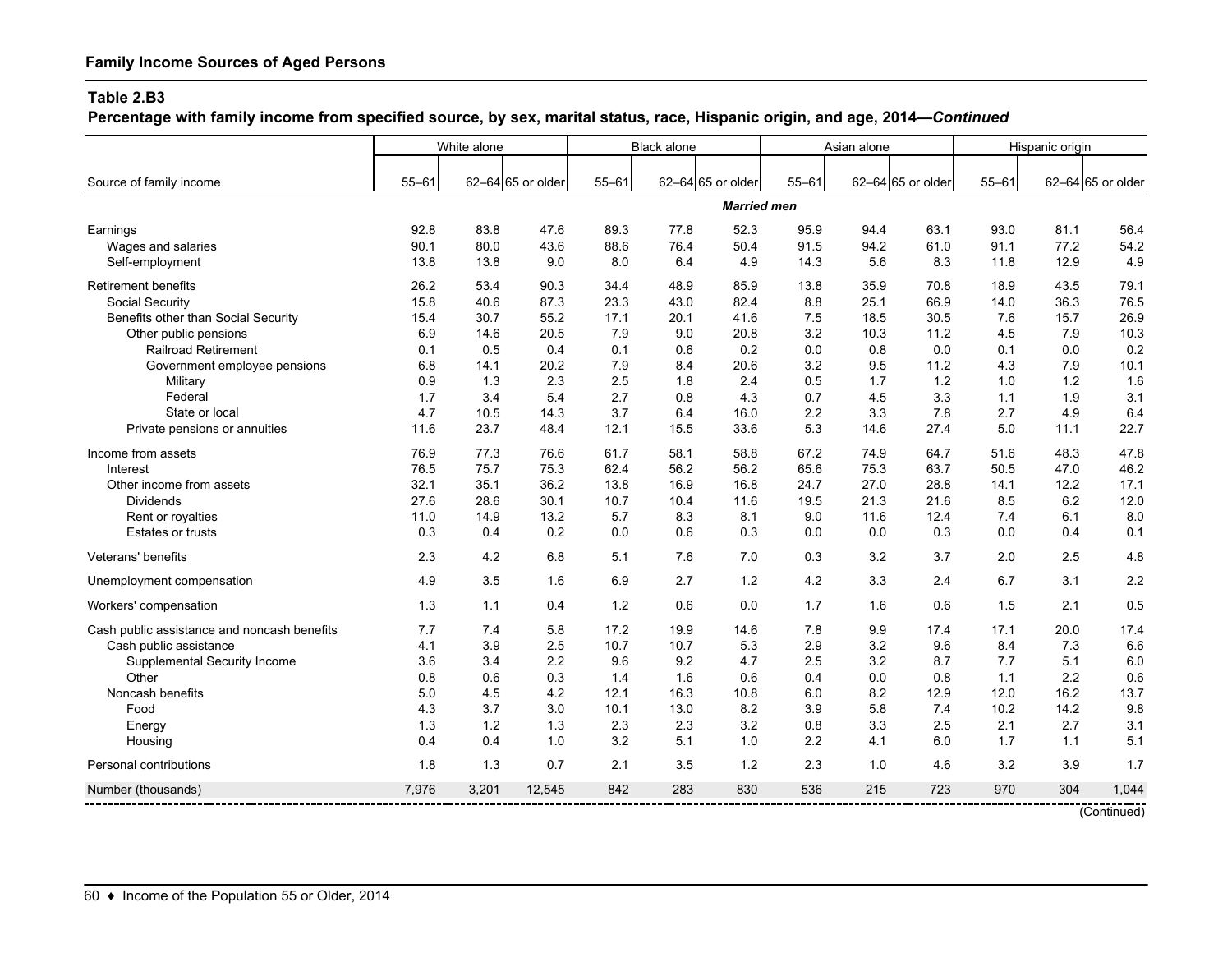**Percentage with family income from specified source, by sex, marital status, race, Hispanic origin, and age, 2014—***Continued*

|                                             |           | White alone |                   |           | <b>Black alone</b> |                       |           | Asian alone       |      |           | Hispanic origin |                   |
|---------------------------------------------|-----------|-------------|-------------------|-----------|--------------------|-----------------------|-----------|-------------------|------|-----------|-----------------|-------------------|
|                                             | $55 - 61$ |             | 62-64 65 or older | $55 - 61$ |                    | 62-64 65 or older     | $55 - 61$ | 62-64 65 or older |      | $55 - 61$ |                 | 62-64 65 or older |
| Source of family income                     |           |             |                   |           |                    |                       |           |                   |      |           |                 |                   |
|                                             |           |             |                   |           |                    | <b>Nonmarried men</b> |           |                   |      |           |                 |                   |
| Earnings                                    | 70.5      | 55.6        | 30.1              | 55.9      | 41.1               | 31.2                  | 79.0      | a                 | 48.6 | 77.2      | 65.2            | 45.1              |
| Wages and salaries                          | 64.2      | 49.2        | 27.0              | 52.8      | 38.5               | 29.4                  | 78.9      | a                 | 47.1 | 72.3      | 63.2            | 41.8              |
| Self-employment                             | 9.2       | 10.2        | 5.2               | 4.7       | 3.7                | 2.6                   | 4.3       | a                 | 4.0  | 9.7       | 6.2             | 5.3               |
| <b>Retirement benefits</b>                  | 30.6      | 54.8        | 89.2              | 32.4      | 56.9               | 83.3                  | 25.8      | a                 | 77.6 | 24.9      | 44.8            | 76.8              |
| Social Security                             | 23.2      | 42.4        | 86.3              | 26.2      | 49.9               | 78.9                  | 15.1      | a                 | 74.0 | 18.5      | 38.3            | 73.7              |
| Benefits other than Social Security         | 13.2      | 24.7        | 45.0              | 10.0      | 19.5               | 24.9                  | 15.9      | a                 | 19.3 | 11.4      | 13.1            | 22.9              |
| Other public pensions                       | 5.2       | 11.8        | 14.6              | 5.2       | 12.1               | 11.1                  | 7.6       | a                 | 8.8  | 5.0       | 6.8             | 9.3               |
| <b>Railroad Retirement</b>                  | 0.1       | 1.0         | 0.5               | 0.2       | 0.3                | 0.5                   | 0.0       | a                 | 0.0  | 0.0       | 0.0             | 0.3               |
| Government employee pensions                | 5.0       | 10.8        | 14.1              | 5.2       | 11.7               | 10.9                  | 7.6       | a                 | 8.8  | 5.0       | 6.8             | 9.3               |
| Military                                    | 0.7       | 0.5         | 2.4               | 2.0       | 0.6                | 1.9                   | 0.0       | a                 | 0.8  | 0.7       | 0.0             | 2.0               |
| Federal                                     | 1.8       | 3.6         | 4.5               | 0.4       | 1.1                | 4.0                   | 3.8       | a                 | 4.3  | 2.1       | 0.1             | 3.1               |
| State or local                              | 2.8       | 7.2         | 8.3               | 2.9       | 10.0               | 5.5                   | 4.0       | a                 | 3.7  | 2.9       | 6.7             | 5.5               |
| Private pensions or annuities               | 9.8       | 17.9        | 38.0              | 6.3       | 14.4               | 18.5                  | 11.1      | a                 | 13.8 | 8.1       | 8.4             | 16.0              |
| Income from assets                          | 54.7      | 59.1        | 61.5              | 33.3      | 37.6               | 37.4                  | 52.8      | a                 | 60.6 | 37.0      | 29.2            | 38.6              |
| Interest                                    | 52.6      | 57.4        | 60.2              | 32.4      | 35.8               | 35.4                  | 52.8      | a                 | 60.7 | 35.8      | 29.2            | 37.6              |
| Other income from assets                    | 17.5      | 20.5        | 24.2              | 7.0       | 6.9                | 7.8                   | 19.9      | a                 | 19.9 | 8.8       | 3.6             | 9.6               |
| <b>Dividends</b>                            | 13.8      | 17.4        | 19.7              | 4.5       | 3.7                | 4.9                   | 17.9      | a                 | 18.6 | 6.5       | 2.7             | 7.6               |
| Rent or royalties                           | 5.8       | 8.0         | 8.5               | 4.1       | 3.5                | 3.0                   | 4.9       | a                 | 7.7  | 3.3       | 0.8             | 3.1               |
| <b>Estates or trusts</b>                    | 0.4       | 0.0         | 0.5               | 0.2       | 0.0                | 0.5                   | 0.0       | a                 | 0.3  | 0.0       | 0.0             | 0.0               |
| Veterans' benefits                          | 2.8       | 2.5         | 8.3               | 6.2       | 4.7                | 9.9                   | 0.0       | a                 | 7.3  | 3.2       | 1.1             | 5.6               |
| Unemployment compensation                   | 3.4       | 3.8         | 1.1               | 3.3       | 3.4                | 2.5                   | 0.0       | a                 | 1.7  | 2.6       | 8.1             | 1.0               |
| Workers' compensation                       | 1.0       | 0.7         | 0.7               | 0.4       | 1.9                | 0.7                   | 0.0       | a                 | 2.5  | 1.3       | 0.2             | 1.2               |
| Cash public assistance and noncash benefits | 21.1      | 20.0        | 15.0              | 44.3      | 45.1               | 34.7                  | 20.6      | a                 | 27.4 | 24.3      | 25.5            | 32.8              |
| Cash public assistance                      | 9.8       | 9.0         | 5.5               | 26.2      | 26.9               | 11.3                  | 9.8       | a                 | 12.2 | 7.2       | 15.3            | 14.3              |
| Supplemental Security Income                | 9.0       | 8.4         | 5.3               | 24.8      | 26.9               | 11.0                  | 7.2       | a                 | 12.2 | 6.5       | 14.3            | 14.3              |
| Other                                       | 1.1       | 0.7         | 0.4               | 2.6       | 0.6                | 0.3                   | 2.7       | a                 | 1.9  | 1.1       | 1.0             | 0.4               |
| Noncash benefits                            | 17.3      | 16.0        | 12.4              | 37.4      | 33.3               | 30.7                  | 17.9      | a                 | 23.1 | 22.2      | 20.6            | 27.7              |
| Food                                        | 13.9      | 12.5        | 8.5               | 30.0      | 24.5               | 21.1                  | 16.8      | a                 | 15.6 | 16.4      | 16.0            | 19.8              |
| Energy                                      | 4.5       | 3.8         | 3.5               | 5.4       | 9.5                | 6.7                   | 0.0       | a                 | 5.7  | 4.0       | 6.9             | 5.7               |
| Housing                                     | 3.7       | 6.9         | 4.6               | 15.9      | 10.0               | 14.5                  | 3.4       | a                 | 6.9  | 6.7       | 6.3             | 11.1              |
| Personal contributions                      | 2.1       | 2.3         | 1.3               | 3.3       | 1.0                | 2.5                   | 1.8       | a                 | 5.7  | 1.4       | 3.5             | 1.9               |
| Number (thousands)                          | 3.701     | 1.144       | 4.968             | 717       | 265                | 832                   | 136       | 40                | 202  | 563       | 175             | 522               |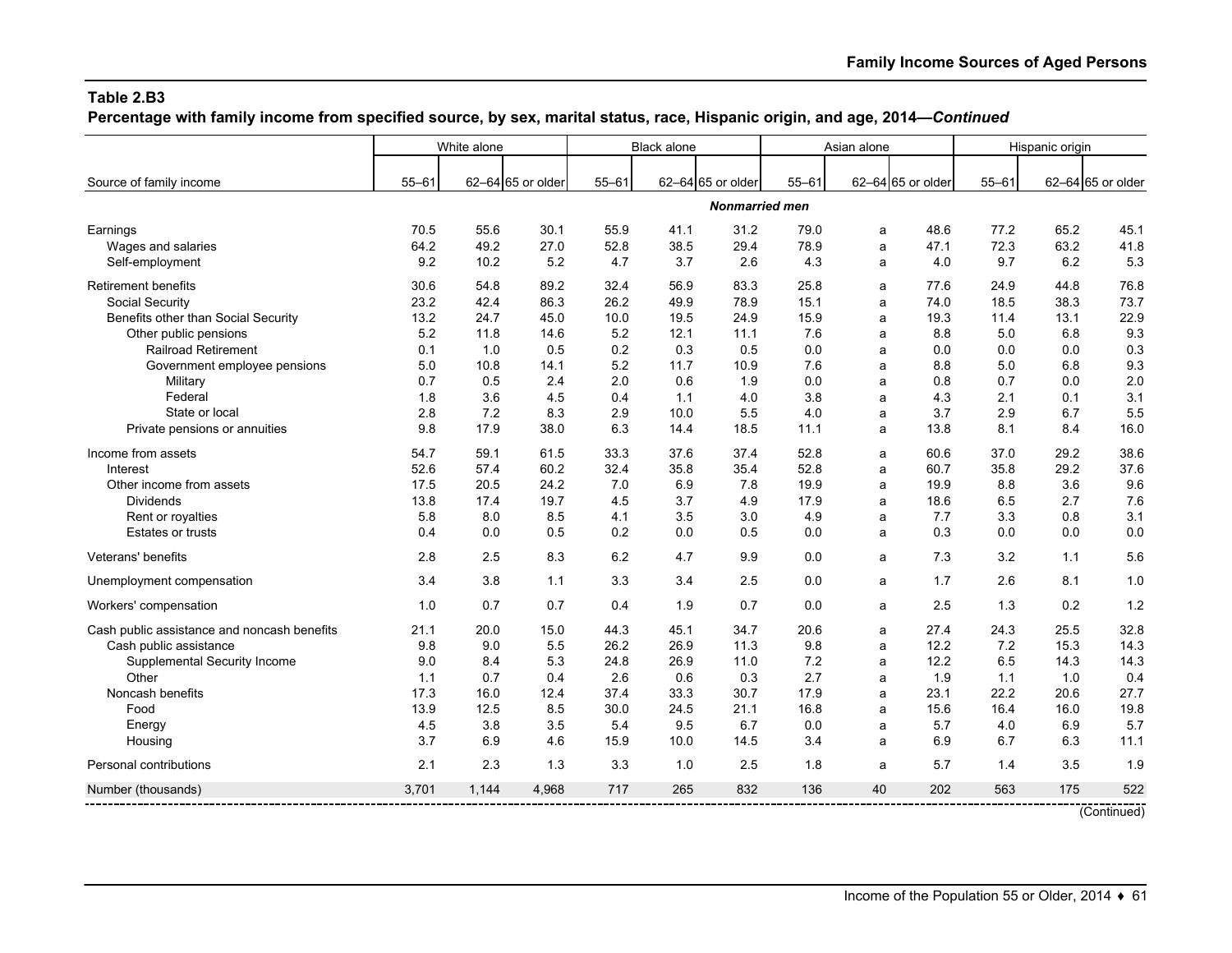**Percentage with family income from specified source, by sex, marital status, race, Hispanic origin, and age, 2014—***Continued*

|                                             |           | White alone |                   |           | <b>Black alone</b> |                   |           | Asian alone |                   |           | Hispanic origin |                   |
|---------------------------------------------|-----------|-------------|-------------------|-----------|--------------------|-------------------|-----------|-------------|-------------------|-----------|-----------------|-------------------|
| Source of family income                     | $55 - 61$ |             | 62-64 65 or older | $55 - 61$ |                    | 62-64 65 or older | $55 - 61$ |             | 62-64 65 or older | $55 - 61$ |                 | 62-64 65 or older |
|                                             |           |             |                   |           |                    |                   |           |             |                   |           |                 |                   |
|                                             |           |             |                   |           |                    | All women         |           |             |                   |           |                 |                   |
| Earnings                                    | 84.0      | 71.4        | 36.5              | 73.1      | 61.3               | 37.4              | 90.4      | 83.1        | 53.8              | 84.0      | 69.5            | 51.6              |
| Wages and salaries                          | 80.9      | 67.9        | 33.4              | 72.1      | 59.4               | 36.1              | 87.8      | 79.1        | 52.4              | 80.5      | 66.7            | 49.8              |
| Self-employment                             | 11.2      | 9.6         | 5.7               | 3.9       | 5.0                | 2.7               | 9.4       | 13.2        | 5.5               | 10.4      | 8.6             | 5.4               |
| <b>Retirement benefits</b>                  | 34.7      | 62.2        | 90.7              | 38.7      | 59.3               | 86.0              | 28.6      | 49.4        | 71.3              | 28.9      | 55.7            | 75.5              |
| Social Security                             | 25.1      | 52.3        | 87.8              | 30.1      | 50.1               | 82.5              | 21.0      | 40.9        | 69.1              | 23.9      | 49.7            | 74.3              |
| Benefits other than Social Security         | 18.4      | 33.1        | 48.6              | 16.0      | 24.2               | 33.6              | 13.6      | 23.9        | 31.2              | 10.2      | 15.9            | 21.4              |
| Other public pensions                       | 8.0       | 14.0        | 17.7              | 7.2       | 12.1               | 16.6              | 6.0       | 9.7         | 11.7              | 4.8       | 8.4             | 9.0               |
| <b>Railroad Retirement</b>                  | 0.1       | 0.3         | 0.4               | 0.0       | 0.5                | 0.3               | 0.0       | 0.0         | 0.4               | 0.1       | 0.3             | 0.1               |
| Government employee pensions                | 7.9       | 13.8        | 17.3              | 7.2       | 11.8               | 16.3              | 6.0       | 9.7         | 11.3              | 4.7       | 8.1             | 9.0               |
| Military                                    | 0.9       | 1.3         | 1.8               | 1.1       | 0.4                | 1.1               | 1.1       | 1.5         | 1.9               | 0.5       | 0.8             | 0.9               |
| Federal                                     | 2.0       | 2.7         | 4.5               | 1.8       | 2.5                | 3.6               | 1.4       | 3.7         | 3.7               | 1.1       | 2.3             | 2.5               |
| State or local                              | 5.3       | 10.4        | 12.2              | 4.8       | 9.0                | 12.7              | 3.9       | 6.0         | 6.8               | 3.4       | 5.3             | 6.3               |
| Private pensions or annuities               | 14.0      | 26.4        | 41.9              | 11.1      | 16.7               | 26.9              | 10.4      | 20.5        | 26.8              | 7.2       | 11.6            | 16.8              |
| Income from assets                          | 70.5      | 72.2        | 67.7              | 45.4      | 41.9               | 43.9              | 66.9      | 65.7        | 63.7              | 45.6      | 45.2            | 42.2              |
| Interest                                    | 69.5      | 71.0        | 66.2              | 44.9      | 41.0               | 42.6              | 66.4      | 64.3        | 63.9              | 44.7      | 43.6            | 41.1              |
| Other income from assets                    | 28.2      | 30.7        | 28.7              | 9.5       | 10.2               | 10.2              | 25.3      | 21.5        | 25.1              | 13.3      | 11.2            | 12.3              |
| <b>Dividends</b>                            | 23.5      | 25.3        | 23.2              | 6.9       | 6.9                | 7.6               | 19.1      | 14.9        | 20.5              | 9.3       | 5.7             | 8.4               |
| Rent or royalties                           | 10.2      | 11.5        | 10.1              | 3.5       | 3.6                | 4.1               | 10.2      | 8.9         | 9.7               | 5.9       | 7.9             | 5.9               |
| <b>Estates or trusts</b>                    | 0.3       | 0.5         | 0.5               | 0.1       | 0.3                | 0.0               | 0.0       | 0.6         | 0.8               | 0.1       | 0.0             | 0.0               |
| Veterans' benefits                          | 2.5       | 4.3         | 4.3               | 3.1       | 2.5                | 3.6               | 2.0       | 2.5         | 3.7               | 1.8       | 2.2             | 3.1               |
| Unemployment compensation                   | 4.0       | 3.7         | 1.2               | 4.7       | 2.1                | 1.5               | 4.2       | 2.2         | 1.2               | 4.2       | 1.9             | 2.4               |
| Workers' compensation                       | 1.0       | 0.6         | 0.5               | 0.8       | 0.4                | 0.8               | 1.2       | 0.8         | 0.6               | 0.6       | 2.4             | 0.6               |
| Cash public assistance and noncash benefits | 13.4      | 11.3        | 13.2              | 32.3      | 34.5               | 32.4              | 11.9      | 13.6        | 22.9              | 24.0      | 26.6            | 29.8              |
| Cash public assistance                      | 7.1       | 5.4         | 4.8               | 14.9      | 17.2               | 13.1              | 5.4       | 7.0         | 12.6              | 12.1      | 13.1            | 13.7              |
| Supplemental Security Income                | 6.3       | 5.0         | 4.4               | 13.0      | 15.5               | 12.6              | 4.8       | 7.0         | 12.0              | 11.1      | 11.5            | 12.7              |
| Other                                       | 1.1       | 0.5         | 0.5               | 2.3       | 3.1                | 0.7               | 0.6       | 0.0         | 0.8               | 1.4       | 2.3             | 1.1               |
| Noncash benefits                            | 10.1      | 8.9         | 11.2              | 27.4      | 30.0               | 28.7              | 8.7       | 10.7        | 17.2              | 18.7      | 24.9            | 24.7              |
| Food                                        | 8.4       | 7.8         | 7.4               | 22.4      | 25.1               | 20.7              | 6.5       | 6.4         | 7.6               | 15.2      | 21.7            | 19.1              |
| Energy                                      | 3.0       | 2.4         | 3.7               | 6.0       | 7.0                | 7.6               | 1.9       | 1.5         | 4.6               | 4.0       | 3.6             | 4.8               |
| Housing                                     | 2.3       | 2.2         | 3.8               | 10.2      | 9.7                | 10.2              | 3.0       | 4.2         | 11.1              | 5.6       | 8.5             | 9.5               |
| Personal contributions                      | 2.6       | 1.6         | 1.4               | 4.8       | 2.8                | 2.6               | 2.6       | 2.5         | 2.9               | 3.9       | 4.3             | 3.3               |
| Number (thousands)                          | 12,208    | 4.652       | 21,541            | 1.904     | 663                | 2.481             | 781       | 293         | 1.104             | 1.640     | 529             | 2,069             |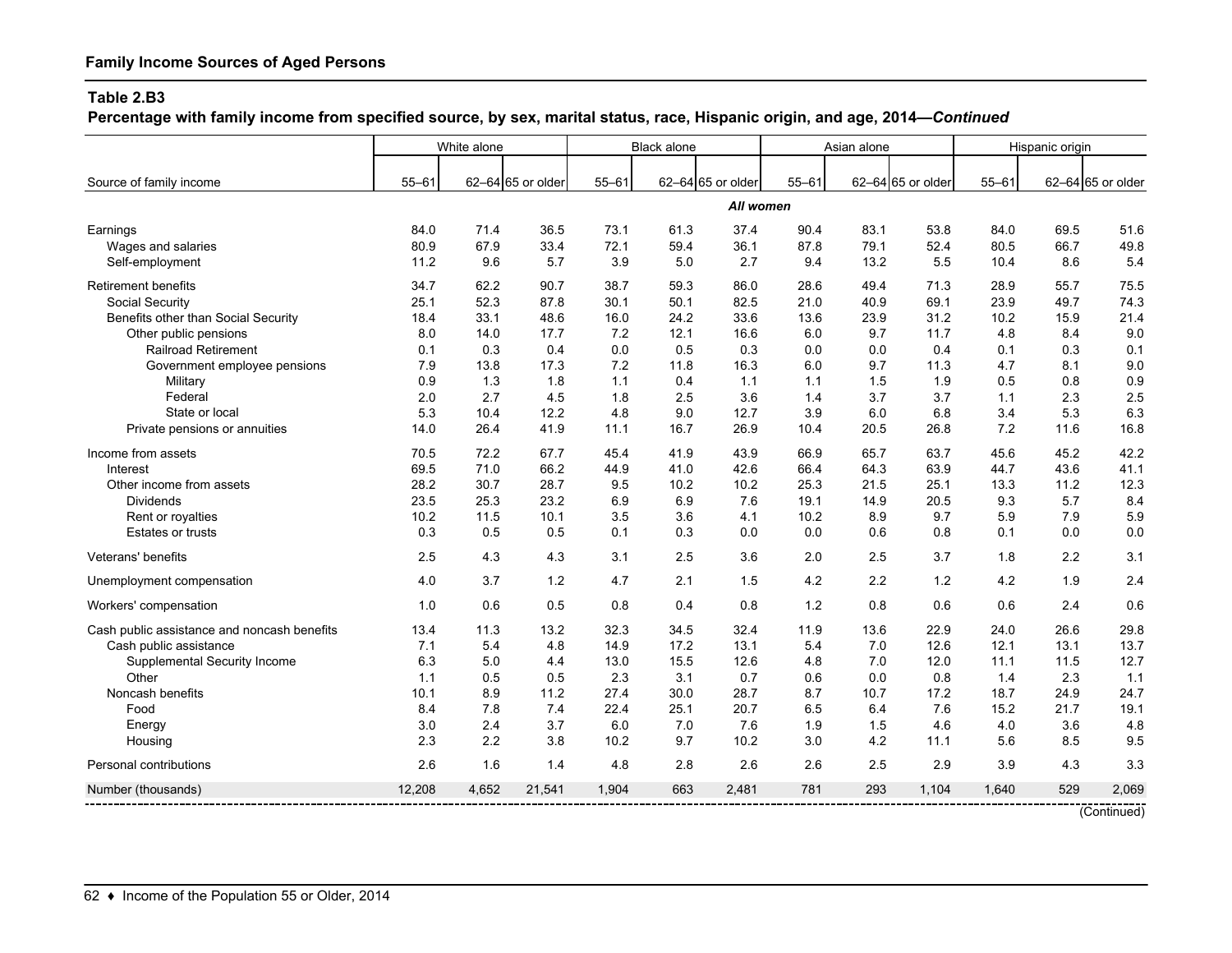**Percentage with family income from specified source, by sex, marital status, race, Hispanic origin, and age, 2014—***Continued*

|                                             |           | White alone |                   |           | <b>Black alone</b> |                      |           | Asian alone |                   |           | Hispanic origin |                   |
|---------------------------------------------|-----------|-------------|-------------------|-----------|--------------------|----------------------|-----------|-------------|-------------------|-----------|-----------------|-------------------|
|                                             | $55 - 61$ |             | 62-64 65 or older | $55 - 61$ |                    | 62-64 65 or older    | $55 - 61$ |             | 62-64 65 or older | $55 - 61$ |                 | 62-64 65 or older |
| Source of family income                     |           |             |                   |           |                    |                      |           |             |                   |           |                 |                   |
|                                             |           |             |                   |           |                    | <b>Married women</b> |           |             |                   |           |                 |                   |
| Earnings                                    | 89.8      | 75.9        | 41.8              | 83.9      | 77.7               | 44.5                 | 92.9      | 83.6        | 54.4              | 91.3      | 69.8            | 52.3              |
| Wages and salaries                          | 86.8      | 71.7        | 37.8              | 82.9      | 74.2               | 42.4                 | 90.1      | 79.6        | 52.1              | 88.0      | 67.9            | 49.9              |
| Self-employment                             | 14.1      | 12.4        | 7.9               | 6.2       | 9.6                | 5.2                  | 10.3      | 13.5        | 6.1               | 13.4      | 7.4             | 4.7               |
| <b>Retirement benefits</b>                  | 36.9      | 67.4        | 92.0              | 45.4      | 67.5               | 89.6                 | 31.3      | 55.3        | 75.3              | 30.3      | 60.1            | 81.0              |
| Social Security                             | 26.4      | 58.0        | 89.5              | 36.4      | 59.2               | 85.1                 | 23.0      | 48.7        | 72.6              | 25.1      | 55.7            | 79.6              |
| Benefits other than Social Security         | 21.4      | 37.2        | 57.7              | 19.7      | 31.0               | 44.7                 | 14.7      | 24.7        | 38.4              | 12.3      | 14.8            | 30.1              |
| Other public pensions                       | 9.2       | 15.6        | 21.5              | 8.0       | 13.2               | 24.6                 | 7.2       | 10.9        | 14.4              | 5.5       | 7.3             | 13.6              |
| <b>Railroad Retirement</b>                  | 0.2       | 0.5         | 0.4               | 0.0       | 0.0                | 0.5                  | 0.0       | 0.0         | 0.3               | 0.2       | 0.6             | 0.2               |
| Government employee pensions                | 9.1       | 15.2        | 21.2              | 8.0       | 13.2               | 24.1                 | 7.2       | 10.9        | 14.1              | 5.3       | 6.8             | 13.6              |
| Military                                    | 1.0       | 1.5         | 2.3               | 2.6       | 1.1                | 2.7                  | 1.4       | 2.1         | 3.1               | 0.6       | 0.5             | 1.7               |
| Federal                                     | 2.5       | 2.9         | 5.6               | 2.4       | 2.2                | 5.2                  | 1.9       | 4.6         | 5.4               | 1.2       | 2.8             | 3.5               |
| State or local                              | 6.1       | 11.7        | 15.3              | 4.0       | 10.0               | 19.1                 | 4.4       | 6.3         | 7.3               | 3.8       | 3.9             | 9.4               |
| Private pensions or annuities               | 16.9      | 30.7        | 50.7              | 14.8      | 25.6               | 35.4                 | 11.2      | 21.5        | 33.8              | 9.1       | 11.9            | 24.1              |
| Income from assets                          | 77.6      | 77.5        | 76.5              | 56.6      | 54.7               | 60.6                 | 69.7      | 67.8        | 66.8              | 49.6      | 51.2            | 50.5              |
| Interest                                    | 76.8      | 76.8        | 75.0              | 56.2      | 53.9               | 57.7                 | 69.5      | 65.0        | 66.6              | 48.8      | 48.6            | 49.4              |
| Other income from assets                    | 33.5      | 34.8        | 36.3              | 13.3      | 14.9               | 16.6                 | 26.6      | 27.4        | 30.1              | 16.4      | 14.9            | 16.9              |
| <b>Dividends</b>                            | 28.4      | 29.4        | 30.2              | 9.5       | 8.4                | 13.2                 | 19.9      | 18.4        | 24.3              | 11.8      | 8.7             | 12.2              |
| Rent or royalties                           | 12.0      | 14.1        | 12.8              | 5.5       | 6.5                | 7.1                  | 11.0      | 11.4        | 13.0              | 7.5       | 10.3            | 8.0               |
| <b>Estates or trusts</b>                    | 0.4       | 0.2         | 0.2               | 0.3       | 0.7                | 0.2                  | 0.0       | 0.9         | 0.0               | 0.2       | 0.0             | 0.0               |
| Veterans' benefits                          | 3.2       | 6.2         | 6.2               | 5.0       | 3.7                | 6.6                  | 2.2       | 3.3         | 5.1               | 1.9       | 2.9             | 5.3               |
| Unemployment compensation                   | 4.7       | 3.3         | 1.5               | 5.6       | 1.4                | 1.9                  | 3.4       | 2.1         | 1.4               | 4.5       | 1.3             | 2.9               |
| Workers' compensation                       | 1.1       | 0.8         | 0.3               | 1.1       | 0.5                | 0.0                  | 1.3       | 1.1         | 0.8               | 0.4       | 2.6             | 0.7               |
| Cash public assistance and noncash benefits | 7.4       | 5.9         | 5.9               | 20.1      | 15.5               | 12.9                 | 8.7       | 13.1        | 15.9              | 15.1      | 19.7            | 17.3              |
| Cash public assistance                      | 4.2       | 2.9         | 2.6               | 11.8      | 8.8                | 4.2                  | 4.0       | 7.2         | 8.5               | 7.6       | 8.5             | 7.2               |
| Supplemental Security Income                | 3.6       | 2.7         | 2.4               | 11.1      | 6.5                | 4.2                  | 3.6       | 7.2         | 7.8               | 7.0       | 8.1             | 6.5               |
| Other                                       | 0.7       | 0.2         | 0.3               | 1.0       | 2.3                | 0.0                  | 0.4       | 0.0         | 0.7               | 0.6       | 0.5             | 0.7               |
| Noncash benefits                            | 4.3       | 4.1         | 4.4               | 14.0      | 10.5               | 9.7                  | 5.7       | 9.9         | 12.2              | 10.2      | 18.2            | 12.8              |
| Food                                        | 3.7       | 3.5         | 3.0               | 10.5      | 9.7                | 7.1                  | 4.1       | 7.6         | 6.3               | 8.8       | 15.7            | 9.1               |
| Energy                                      | 1.2       | 0.5         | 1.6               | 2.3       | 1.6                | 2.9                  | 1.4       | 0.0         | 3.2               | 1.7       | 1.1             | 3.5               |
| Housing                                     | 0.5       | 0.7         | 1.0               | 4.1       | 4.4                | 0.9                  | 2.2       | 3.2         | 6.5               | 0.9       | 5.6             | 4.7               |
| Personal contributions                      | 1.4       | 1.0         | 0.7               | 2.9       | 0.8                | 0.9                  | 1.4       | 3.5         | 4.1               | 3.2       | 4.3             | 1.4               |
| Number (thousands)                          | 7.805     | 2.927       | 10,198            | 748       | 230                | 606                  | 580       | 213         | 576               | 922       | 307             | 821               |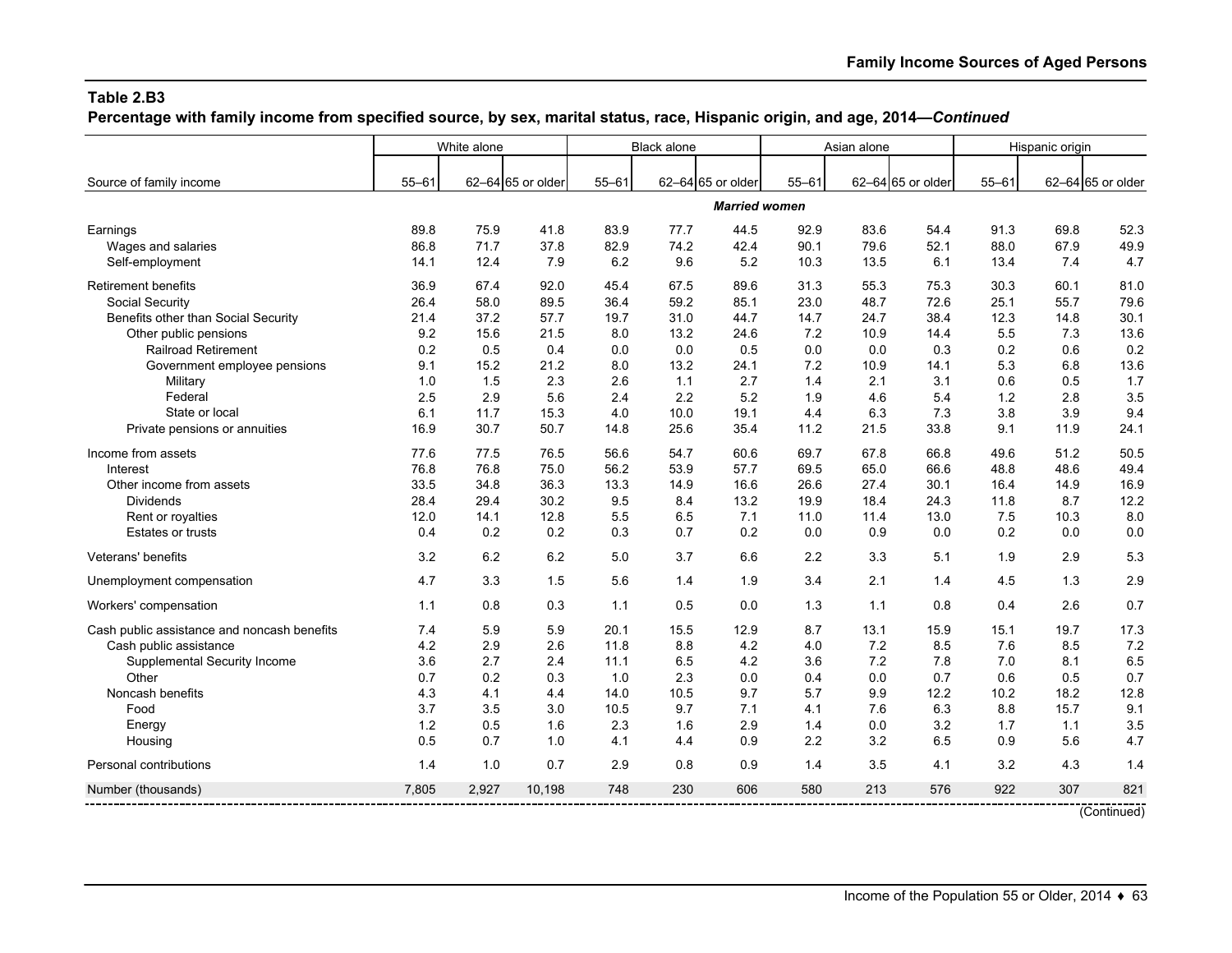**Percentage with family income from specified source, by sex, marital status, race, Hispanic origin, and age, 2014—***Continued*

|                                             |           | White alone |                   |           | <b>Black alone</b> |                         |           | Asian alone |                   |           | Hispanic origin |                   |
|---------------------------------------------|-----------|-------------|-------------------|-----------|--------------------|-------------------------|-----------|-------------|-------------------|-----------|-----------------|-------------------|
|                                             |           |             |                   |           |                    |                         | $55 - 61$ |             |                   |           |                 |                   |
| Source of family income                     | $55 - 61$ |             | 62-64 65 or older | $55 - 61$ |                    | 62-64 65 or older       |           |             | 62-64 65 or older | $55 - 61$ |                 | 62-64 65 or older |
|                                             |           |             |                   |           |                    | <b>Nonmarried women</b> |           |             |                   |           |                 |                   |
| Earnings                                    | 73.7      | 63.8        | 31.7              | 66.1      | 52.6               | 35.1                    | 83.3      | 81.9        | 53.0              | 74.6      | 69.1            | 51.2              |
| Wages and salaries                          | 70.6      | 61.4        | 29.5              | 65.1      | 51.6               | 34.0                    | 81.2      | 77.6        | 52.7              | 70.8      | 65.1            | 49.7              |
| Self-employment                             | 6.2       | 4.7         | 3.8               | 2.3       | 2.5                | 1.8                     | 6.8       | 12.5        | 4.8               | 6.6       | 10.3            | 5.9               |
| <b>Retirement benefits</b>                  | 30.7      | 53.4        | 89.6              | 34.4      | 55.0               | 84.8                    | 21.0      | 33.8        | 67.1              | 27.1      | 49.4            | 71.9              |
| Social Security                             | 22.8      | 42.8        | 86.4              | 26.1      | 45.4               | 81.6                    | 15.3      | 20.3        | 65.2              | 22.5      | 41.5            | 70.8              |
| Benefits other than Social Security         | 13.0      | 26.0        | 40.5              | 13.7      | 20.6               | 30.1                    | 10.5      | 21.8        | 23.3              | 7.4       | 17.3            | 15.6              |
| Other public pensions                       | 5.7       | 11.4        | 14.2              | 6.7       | 11.5               | 14.0                    | 2.7       | 6.4         | 8.8               | 4.0       | 10.0            | 6.1               |
| <b>Railroad Retirement</b>                  | 0.1       | 0.0         | 0.4               | 0.0       | 0.8                | 0.2                     | 0.0       | 0.0         | 0.5               | 0.0       | 0.0             | 0.0               |
| Government employee pensions                | 5.7       | 11.4        | 13.9              | 6.7       | 11.1               | 13.8                    | 2.7       | 6.4         | 8.3               | 4.0       | 10.0            | 6.1               |
| Military                                    | 0.7       | 1.1         | 1.3               | 0.2       | 0.0                | 0.5                     | 0.2       | 0.0         | 0.7               | 0.4       | 1.1             | 0.4               |
| Federal                                     | 1.3       | 2.3         | 3.5               | 1.4       | 2.7                | 3.2                     | 0.0       | 1.3         | 1.9               | 0.9       | 1.6             | 1.8               |
| State or local                              | 3.9       | 8.2         | 9.4               | 5.3       | 8.4                | 10.6                    | 2.5       | 5.2         | 6.4               | 2.9       | 7.3             | 4.3               |
| Private pensions or annuities               | 9.0       | 19.2        | 33.9              | 8.7       | 12.0               | 24.1                    | 8.2       | 17.9        | 19.1              | 4.8       | 11.2            | 11.9              |
| Income from assets                          | 57.9      | 63.3        | 59.9              | 38.1      | 35.1               | 38.5                    | 58.9      | 60.0        | 60.4              | 40.5      | 36.8            | 36.7              |
| Interest                                    | 56.6      | 61.1        | 58.2              | 37.6      | 34.2               | 37.7                    | 57.7      | 62.4        | 60.9              | 39.4      | 36.6            | 35.7              |
| Other income from assets                    | 18.9      | 23.7        | 22.0              | 7.1       | 7.8                | 8.1                     | 21.5      | 5.7         | 19.6              | 9.3       | 6.1             | 9.4               |
| <b>Dividends</b>                            | 14.7      | 18.4        | 17.0              | 5.3       | 6.1                | 5.8                     | 16.8      | 5.7         | 16.4              | 6.1       | 1.5             | 5.9               |
| Rent or royalties                           | 6.9       | 6.9         | 7.7               | 2.3       | 2.1                | 3.1                     | 7.8       | 2.4         | 6.1               | 3.9       | 4.6             | 4.5               |
| Estates or trusts                           | 0.3       | 0.9         | 0.7               | 0.0       | 0.0                | 0.0                     | 0.0       | 0.0         | 1.6               | 0.0       | 0.0             | 0.0               |
| Veterans' benefits                          | 1.3       | 1.0         | 2.6               | 1.9       | 1.9                | 2.6                     | 1.7       | 0.4         | 2.3               | 1.6       | 1.1             | 1.6               |
| Unemployment compensation                   | 2.6       | 4.5         | 1.0               | 4.1       | 2.4                | 1.3                     | 6.4       | 2.5         | 1.0               | 3.8       | 2.7             | 2.1               |
| Workers' compensation                       | 0.7       | 0.3         | 0.6               | 0.6       | 0.3                | 1.0                     | 1.0       | 0.0         | 0.5               | 0.8       | 2.0             | 0.5               |
| Cash public assistance and noncash benefits | 24.1      | 20.4        | 19.7              | 40.3      | 44.5               | 38.7                    | 20.9      | 15.1        | 30.5              | 35.3      | 36.2            | 37.9              |
| Cash public assistance                      | 12.2      | 9.6         | 6.8               | 16.8      | 21.6               | 16.0                    | 9.4       | 6.4         | 17.2              | 17.8      | 19.4            | 17.9              |
| Supplemental Security Income                | 11.1      | 8.8         | 6.2               | 14.3      | 20.2               | 15.3                    | 8.3       | 6.4         | 16.6              | 16.5      | 16.3            | 16.7              |
| Other                                       | 1.8       | 1.0         | 0.8               | 3.1       | 3.5                | 0.9                     | 1.1       | 0.0         | 1.0               | 2.6       | 4.8             | 1.3               |
| Noncash benefits                            | 20.4      | 17.1        | 17.4              | 36.1      | 40.3               | 34.9                    | 17.5      | 13.0        | 22.8              | 29.5      | 34.2            | 32.5              |
| Food                                        | 16.7      | 15.0        | 11.2              | 30.0      | 33.2               | 25.1                    | 13.3      | 3.0         | 9.1               | 23.5      | 29.9            | 25.7              |
| Energy                                      | 6.1       | 5.6         | 5.6               | 8.4       | 9.8                | 9.1                     | 3.2       | 5.4         | 6.2               | 6.8       | 7.1             | 5.6               |
| Housing                                     | 5.6       | 4.9         | 6.3               | 14.1      | 12.6               | 13.2                    | 5.5       | 6.8         | 16.1              | 11.7      | 12.6            | 12.6              |
| Personal contributions                      | 4.7       | 2.7         | 2.0               | 5.9       | 3.8                | 3.1                     | 6.1       | 0.0         | 1.6               | 4.7       | 4.3             | 4.6               |
| Number (thousands)                          | 4,403     | 1,725       | 11,343            | 1,156     | 434                | 1,875                   | 202       | 80          | 527               | 719       | 222             | 1,249             |

a. Fewer than 75,000 weighted cases.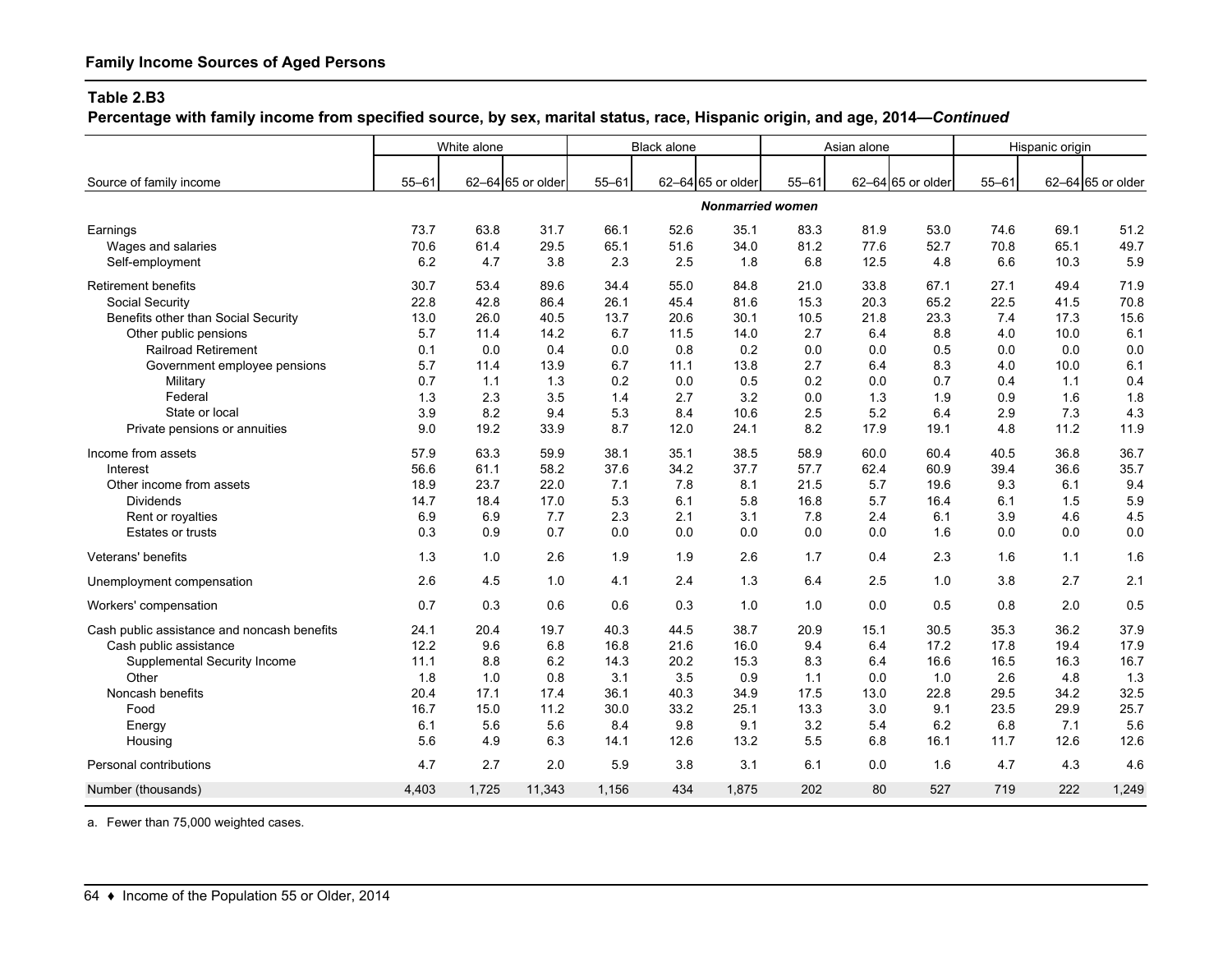**Percentage with family income from specified source, by family's Social Security beneficiary status and aged person's race, Hispanic origin, and age, 2014**

|                                             |           | White alone |                   |           | <b>Black alone</b> |                   |                                 | Asian alone |                   |           | Hispanic origin |                   |
|---------------------------------------------|-----------|-------------|-------------------|-----------|--------------------|-------------------|---------------------------------|-------------|-------------------|-----------|-----------------|-------------------|
| Source of family income                     | $55 - 61$ |             | 62-64 65 or older | $55 - 61$ |                    | 62-64 65 or older | $55 - 61$                       |             | 62-64 65 or older | $55 - 61$ |                 | 62-64 65 or older |
|                                             |           |             |                   |           |                    |                   |                                 |             |                   |           |                 |                   |
|                                             |           |             |                   |           |                    |                   | Persons in beneficiary families |             |                   |           |                 |                   |
| Earnings                                    | 65.1      | 59.6        | 35.2              | 53.7      | 47.4               | 35.6              | 77.9                            | 76.4        | 49.3              | 65.4      | 58.7            | 45.5              |
| Wages and salaries                          | 62.5      | 56.2        | 31.8              | 52.2      | 45.6               | 34.1              | 74.3                            | 72.4        | 47.2              | 62.5      | 56.1            | 43.2              |
| Self-employment                             | 8.2       | 8.0         | 6.4               | 2.7       | 4.1                | 2.9               | 10.4                            | 12.2        | 6.5               | 8.1       | 6.7             | 5.2               |
| Retirement benefits                         | 100.0     | 100.0       | 100.0             | 100.0     | 100.0              | 100.0             | 100.0                           | 100.0       | 100.0             | 100.0     | 100.0           | 100.0             |
| Social Security                             | 100.0     | 100.0       | 100.0             | 100.0     | 100.0              | 100.0             | 100.0                           | 100.0       | 100.0             | 100.0     | 100.0           | 100.0             |
| Benefits other than Social Security         | 32.4      | 42.5        | 54.1              | 22.9      | 29.5               | 36.4              | 28.8                            | 34.1        | 38.9              | 22.1      | 20.4            | 28.4              |
| Other public pensions                       | 12.3      | 18.7        | 18.9              | 8.3       | 14.1               | 17.5              | 13.0                            | 16.8        | 14.1              | 9.8       | 10.7            | 11.0              |
| <b>Railroad Retirement</b>                  | 0.1       | 0.2         | 0.3               | 0.0       | 0.6                | 0.3               | 0.0                             | 0.9         | 0.1               | 0.0       | 0.0             | 0.0               |
| Government employee pensions                | 12.3      | 18.6        | 18.6              | 8.3       | 13.4               | 17.2              | 13.0                            | 15.9        | 14.0              | 9.8       | 10.7            | 11.0              |
| Military                                    | 1.5       | 1.9         | 2.2               | 2.2       | 1.2                | 1.7               | 1.6                             | 2.4         | 2.2               | 2.1       | 0.6             | 1.4               |
| Federal                                     | 3.2       | 4.1         | 4.8               | 1.8       | 1.8                | 3.5               | 2.3                             | 5.3         | 4.7               | 3.7       | 1.8             | 3.1               |
| State or local                              | 8.0       | 13.8        | 13.1              | 4.9       | 10.7               | 13.1              | 9.8                             | 10.6        | 8.5               | 5.2       | 8.3             | 7.6               |
| Private pensions or annuities               | 26.7      | 33.8        | 47.3              | 17.7      | 21.4               | 29.1              | 25.5                            | 27.9        | 34.0              | 16.1      | 16.8            | 22.9              |
| Income from assets                          | 59.5      | 69.3        | 70.5              | 36.1      | 41.6               | 46.3              | 70.4                            | 70.0        | 66.2              | 45.0      | 46.5            | 45.9              |
| Interest                                    | 59.1      | 67.5        | 69.0              | 35.5      | 40.0               | 44.7              | 71.5                            | 66.6        | 65.5              | 44.9      | 44.3            | 44.5              |
| Other income from assets                    | 21.4      | 27.3        | 30.9              | 5.2       | 10.4               | 11.2              | 29.5                            | 24.9        | 27.9              | 13.5      | 10.0            | 15.0              |
| <b>Dividends</b>                            | 16.7      | 22.3        | 25.1              | 3.8       | 6.4                | 8.3               | 22.3                            | 19.0        | 22.6              | 10.2      | 6.3             | 10.6              |
| Rent or royalties                           | 8.8       | 11.1        | 10.9              | 2.2       | 4.4                | 4.5               | 10.0                            | 8.2         | 11.4              | 4.8       | 5.3             | 6.7               |
| <b>Estates or trusts</b>                    | 0.4       | 0.2         | 0.4               | 0.2       | 0.0                | 0.2               | 0.0                             | 0.0         | 0.5               | 0.0       | 0.0             | 0.0               |
| Veterans' benefits                          | 5.2       | 6.3         | 6.1               | 6.4       | 5.7                | 6.0               | 3.3                             | 5.5         | 5.5               | 5.0       | 3.2             | 4.7               |
| Unemployment compensation                   | 3.4       | 3.5         | 1.2               | 5.0       | 2.4                | 1.6               | 8.4                             | 7.4         | 2.3               | 3.1       | 3.1             | 1.8               |
| Workers' compensation                       | 1.7       | 0.7         | 0.5               | 0.6       | 0.6                | 0.4               | 2.5                             | 1.3         | 0.7               | 1.9       | 1.4             | 0.6               |
| Cash public assistance and noncash benefits | 22.8      | 12.4        | 10.3              | 42.4      | 35.5               | 28.6              | 15.0                            | 12.7        | 16.9              | 35.2      | 27.1            | 24.3              |
| Cash public assistance                      | 11.7      | 4.9         | 3.3               | 21.2      | 16.6               | 9.1               | 8.6                             | 6.8         | 6.7               | 15.3      | 12.5            | 8.7               |
| Supplemental Security Income                | 10.4      | 4.3         | 2.9               | 19.3      | 14.8               | 8.7               | 7.6                             | 6.8         | 5.9               | 13.5      | 10.1            | 8.2               |
| Other                                       | 2.1       | 0.7         | 0.4               | 2.8       | 1.8                | 0.4               | 1.0                             | 0.0         | 1.0               | 3.2       | 2.7             | 0.7               |
| Noncash benefits                            | 17.6      | 9.8         | 8.7               | 36.5      | 30.9               | 25.6              | 11.1                            | 9.1         | 13.5              | 28.1      | 23.3            | 20.3              |
| Food                                        | 14.4      | 8.3         | 5.7               | 30.4      | 24.6               | 18.1              | 7.4                             | 5.9         | 7.4               | 23.6      | 20.1            | 15.3              |
| Energy                                      | 5.5       | 2.4         | 2.8               | 7.3       | 6.4                | 6.5               | 1.9                             | 2.3         | 2.6               | 6.3       | 4.2             | 3.9               |
| Housing                                     | 4.0       | 2.5         | 2.8               | 11.8      | 8.8                | 9.4               | 5.0                             | 3.1         | 7.2               | 9.1       | 6.3             | 7.4               |
| Personal contributions                      | 1.9       | 1.6         | 1.0               | 4.2       | 2.8                | 2.1               | 3.2                             | 1.2         | 3.4               | 3.0       | 5.1             | 2.1               |
| Number (thousands)                          | 5.180     | 4,222       | 34,158            | 957       | 587                | 3,386             | 231                             | 188         | 1,396             | 632       | 440             | 2,721             |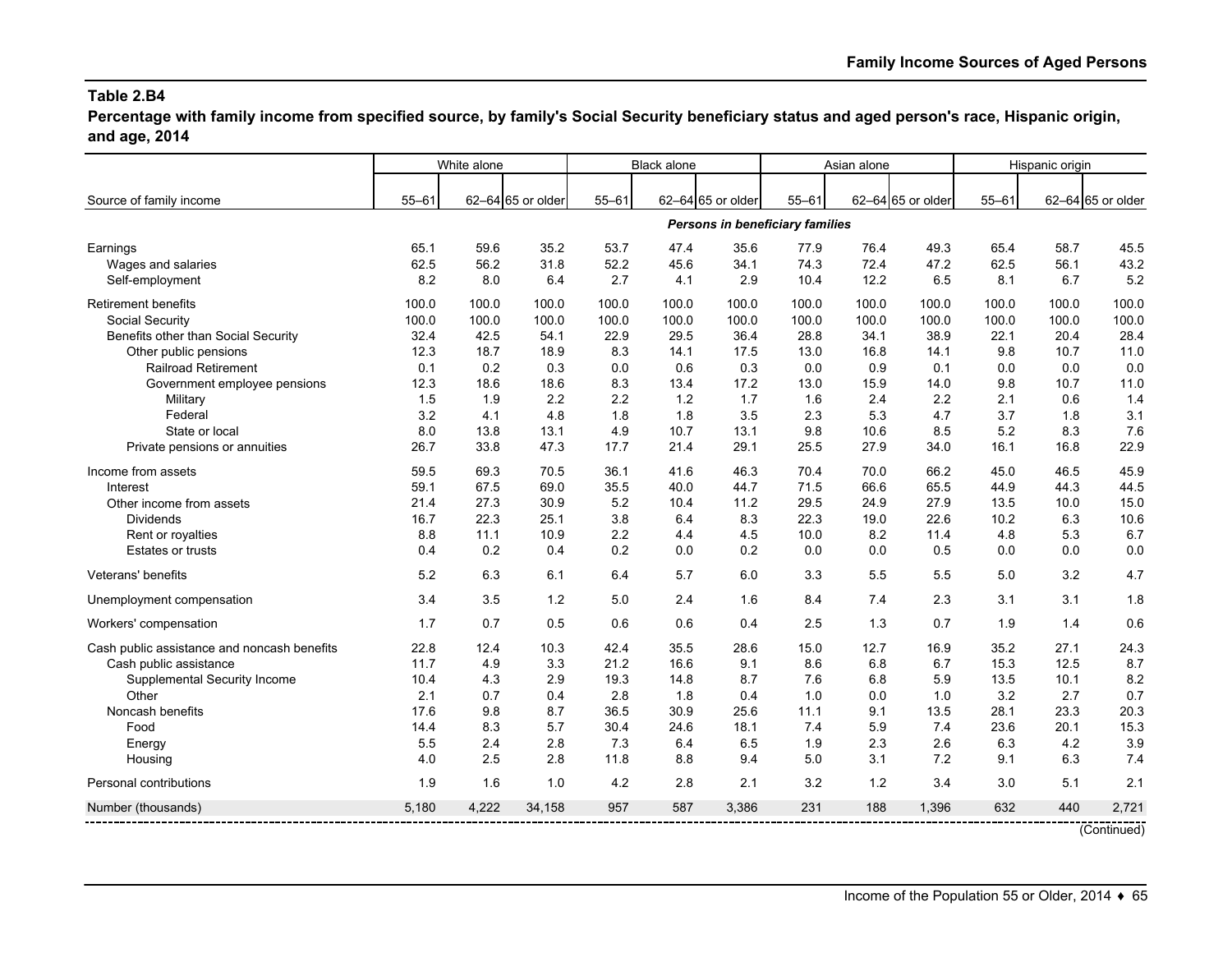**Percentage with family income from specified source, by family's Social Security beneficiary status and aged person's race, Hispanic origin, and age, 2014—***Continued*

|                                             |           | White alone |                   |           | <b>Black alone</b> |                   |                                    | Asian alone |                   |           | Hispanic origin |                   |
|---------------------------------------------|-----------|-------------|-------------------|-----------|--------------------|-------------------|------------------------------------|-------------|-------------------|-----------|-----------------|-------------------|
|                                             |           |             |                   |           |                    |                   |                                    |             |                   |           |                 |                   |
| Source of family income                     | $55 - 61$ |             | 62-64 65 or older | $55 - 61$ |                    | 62-64 65 or older | $55 - 61$                          |             | 62-64 65 or older | $55 - 61$ |                 | 62-64 65 or older |
|                                             |           |             |                   |           |                    |                   | Persons in nonbeneficiary families |             |                   |           |                 |                   |
| Earnings                                    | 90.3      | 86.4        | 67.8              | 81.0      | 73.3               | 55.1              | 93.9                               | 92.0        | 72.5              | 90.5      | 82.7            | 71.6              |
| Wages and salaries                          | 86.7      | 81.8        | 63.9              | 79.7      | 71.2               | 53.4              | 91.0                               | 89.5        | 71.9              | 87.2      | 79.5            | 69.7              |
| Self-employment                             | 12.8      | 13.9        | 9.1               | 5.9       | 5.9                | 4.3               | 10.8                               | 9.9         | 5.8               | 11.4      | 11.6            | 5.4               |
| <b>Retirement benefits</b>                  | 12.2      | 21.1        | 23.5              | 12.0      | 15.4               | 20.2              | 8.3                                | 14.0        | 9.6               | 6.5       | 11.4            | 7.5               |
| Social Security                             | 0.0       | 0.0         | 0.0               | 0.0       | 0.0                | 0.0               | 0.0                                | 0.0         | 0.0               | 0.0       | 0.0             | 0.0               |
| Benefits other than Social Security         | 12.2      | 21.1        | 23.5              | 12.0      | 15.4               | 20.2              | 8.3                                | 14.0        | 9.6               | 6.5       | 11.4            | 7.5               |
| Other public pensions                       | 5.8       | 9.8         | 13.5              | 6.5       | 8.9                | 11.3              | 3.7                                | 5.9         | 4.9               | 3.5       | 6.0             | 4.7               |
| <b>Railroad Retirement</b>                  | 0.1       | 0.8         | 1.3               | 0.1       | 0.4                | 0.3               | 0.0                                | 0.0         | 0.4               | 0.1       | 0.3             | 0.6               |
| Government employee pensions                | 5.6       | 9.1         | 12.3              | 6.4       | 8.7                | 11.2              | 3.7                                | 5.9         | 4.5               | 3.4       | 5.6             | 4.5               |
| Military                                    | 0.7       | 0.6         | 1.0               | 1.4       | 0.3                | 0.4               | 0.6                                | 1.0         | 0.0               | 0.3       | 0.9             | 0.8               |
| Federal                                     | 1.5       | 2.1         | 4.6               | 1.7       | 1.8                | 5.4               | 1.2                                | 3.5         | 1.2               | 0.6       | 1.8             | 1.8               |
| State or local                              | 3.8       | 6.6         | 7.3               | 3.9       | 6.6                | 6.5               | 2.1                                | 1.4         | 3.3               | 2.5       | 3.1             | 2.1               |
| Private pensions or annuities               | 8.7       | 16.0        | 16.6              | 7.6       | 10.8               | 15.0              | 5.4                                | 11.6        | 7.4               | 4.4       | 6.3             | 4.7               |
| Income from assets                          | 73.2      | 75.1        | 64.7              | 51.0      | 47.6               | 42.0              | 64.8                               | 67.3        | 58.5              | 46.2      | 40.8            | 35.6              |
| Interest                                    | 72.0      | 74.0        | 63.8              | 50.8      | 46.6               | 40.2              | 63.6                               | 68.2        | 59.1              | 44.9      | 40.5            | 34.9              |
| Other income from assets                    | 29.6      | 34.3        | 28.6              | 11.9      | 11.8               | 10.1              | 23.6                               | 21.6        | 21.5              | 12.6      | 10.3            | 8.2               |
| <b>Dividends</b>                            | 25.2      | 28.2        | 24.3              | 8.7       | 7.6                | 6.2               | 18.5                               | 15.8        | 16.5              | 8.2       | 4.6             | 5.3               |
| Rent or royalties                           | 10.0      | 13.3        | 10.9              | 4.9       | 5.0                | 5.2               | 9.1                                | 10.1        | 8.4               | 6.2       | 6.8             | 4.4               |
| Estates or trusts                           | 0.3       | 0.5         | 0.5               | 0.1       | 0.5                | 0.3               | 0.0                                | 0.5         | 0.6               | 0.1       | 0.2             | 0.2               |
| Veterans' benefits                          | 1.7       | 2.0         | 2.4               | 3.4       | 2.8                | 3.5               | 0.8                                | 1.4         | 0.9               | 1.4       | 1.2             | 1.6               |
| Unemployment compensation                   | 4.4       | 3.8         | 1.9               | 4.9       | 2.6                | 1.6               | 2.9                                | 1.5         | 0.4               | 5.1       | 3.6             | 3.2               |
| Workers' compensation                       | 0.9       | 0.9         | 0.5               | 0.9       | 1.0                | 1.4               | 1.1                                | 0.9         | 1.0               | 0.7       | 2.3             | 0.8               |
| Cash public assistance and noncash benefits | 9.9       | 9.8         | 16.2              | 26.9      | 31.5               | 32.3              | 10.5                               | 13.9        | 31.2              | 18.7      | 22.4            | 33.5              |
| Cash public assistance                      | 5.1       | 5.7         | 10.3              | 14.3      | 18.9               | 20.5              | 4.2                                | 6.5         | 22.0              | 8.8       | 11.2            | 20.7              |
| Supplemental Security Income                | 4.6       | 5.3         | 9.8               | 12.9      | 18.0               | 19.5              | 3.6                                | 5.9         | 21.7              | 8.2       | 10.0            | 19.4              |
| Other                                       | 0.7       | 0.4         | 0.7               | 1.9       | 2.6                | 1.6               | 0.6                                | 0.5         | 0.7               | 0.8       | 1.6             | 1.3               |
| Noncash benefits                            | 7.3       | 6.9         | 12.2              | 21.7      | 24.4               | 25.1              | 8.1                                | 11.0        | 22.4              | 14.6      | 20.1            | 26.9              |
| Food                                        | 6.1       | 5.7         | 9.0               | 17.4      | 19.8               | 19.2              | 6.3                                | 6.5         | 10.5              | 11.5      | 17.2            | 20.4              |
| Energy                                      | 1.9       | 1.9         | 3.6               | 4.1       | 6.5                | 6.8               | 1.2                                | 3.0         | 7.0               | 2.7       | 3.7             | 5.9               |
| Housing                                     | 1.3       | 1.8         | 4.5               | 8.8       | 8.6                | 8.6               | 2.4                                | 5.5         | 12.6              | 3.5       | 5.6             | 11.6              |
| Personal contributions                      | 2.3       | 1.6         | 2.1               | 3.6       | 2.3                | 3.2               | 2.3                                | 2.0         | 4.7               | 3.3       | 3.2             | 4.1               |
| Number (thousands)                          | 18,704    | 4,775       | 4,895             | 2,505     | 625                | 757               | 1,221                              | 360         | 633               | 2,540     | 568             | 915               |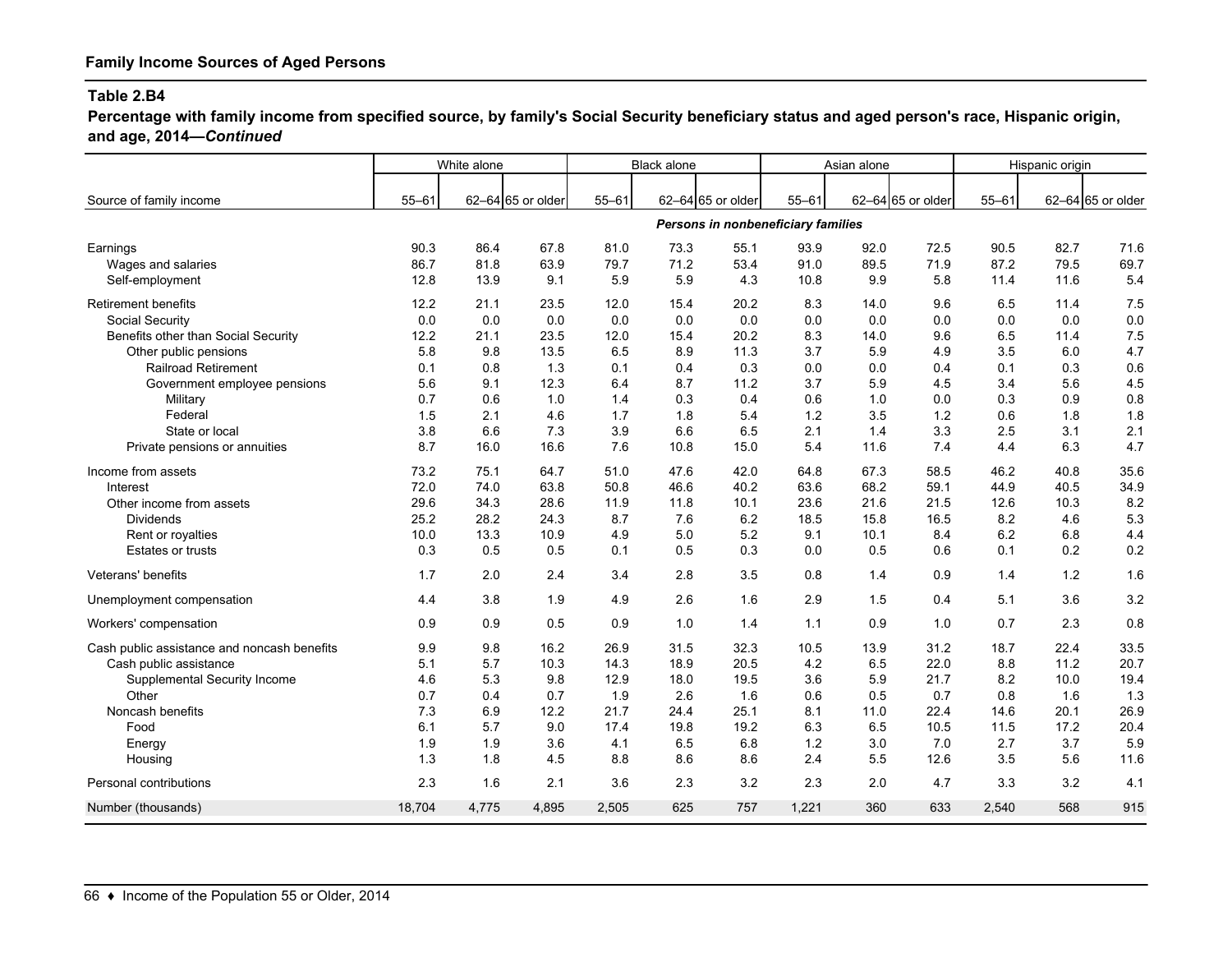**Percentage with family income from specified source, by sex, marital status, and age, 2014**

|                                             | Widowed   |           |             |           | Divorced  |             | Never married |           |             |  |
|---------------------------------------------|-----------|-----------|-------------|-----------|-----------|-------------|---------------|-----------|-------------|--|
| Source of family income                     | $55 - 61$ | $62 - 64$ | 65 or older | $55 - 61$ | $62 - 64$ | 65 or older | $55 - 61$     | $62 - 64$ | 65 or older |  |
|                                             |           |           |             |           | Men       |             |               |           |             |  |
| Earnings                                    | 67.9      | 48.1      | 28.1        | 70.1      | 54.9      | 32.3        | 64.4          | 47.3      | 34.7        |  |
| Wages and salaries                          | 63.5      | 44.2      | 25.9        | 65.3      | 48.7      | 29.3        | 57.6          | 42.8      | 31.1        |  |
| Self-employment                             | 7.8       | 5.8       | 4.1         | 7.9       | 10.1      | 5.3         | 8.4           | 7.0       | 5.4         |  |
| <b>Retirement benefits</b>                  | 40.6      | 58.4      | 93.4        | 29.3      | 61.3      | 87.1        | 34.2          | 47.3      | 77.0        |  |
| Social Security                             | 26.2      | 49.2      | 91.0        | 21.3      | 49.4      | 82.9        | 28.1          | 37.9      | 73.7        |  |
| Benefits other than Social Security         | 23.3      | 21.7      | 47.6        | 12.6      | 25.5      | 38.2        | 12.8          | 20.0      | 35.4        |  |
| Other public pensions                       | 11.1      | 6.6       | 14.8        | 5.0       | 12.5      | 14.0        | 5.6           | 12.6      | 14.5        |  |
| <b>Railroad Retirement</b>                  | 0.0       | 1.6       | 0.8         | 0.2       | 0.0       | 0.3         | 0.1           | 1.9       | 0.0         |  |
| Government employee pensions                | 11.1      | 5.0       | 14.1        | 4.8       | 12.5      | 13.7        | 5.6           | 10.7      | 14.5        |  |
| Military                                    | 2.3       | 0.0       | 2.2         | 0.8       | 1.0       | 3.1         | 1.1           | 0.0       | 1.1         |  |
| Federal                                     | 1.5       | 1.0       | 4.4         | 1.7       | 4.5       | 5.5         | 1.9           | 2.3       | 3.2         |  |
| State or local                              | 7.2       | 4.0       | 8.5         | 2.5       | 7.5       | 6.6         | 3.1           | 8.4       | 10.5        |  |
| Private pensions or annuities               | 13.6      | 16.1      | 40.8        | 9.4       | 18.5      | 30.6        | 9.2           | 13.6      | 28.1        |  |
| Income from assets                          | 52.9      | 54.1      | 62.3        | 55.0      | 57.9      | 55.1        | 45.9          | 50.1      | 55.7        |  |
| Interest                                    | 52.9      | 53.1      | 61.3        | 53.1      | 55.8      | 53.9        | 43.9          | 49.1      | 54.3        |  |
| Other income from assets                    | 15.3      | 17.6      | 26.1        | 14.5      | 19.1      | 17.6        | 16.8          | 14.6      | 21.5        |  |
| <b>Dividends</b>                            | 11.9      | 15.9      | 22.2        | 10.9      | 15.2      | 12.8        | 13.7          | 12.1      | 18.0        |  |
| Rent or royalties                           | 6.2       | 5.9       | 8.6         | 4.8       | 7.8       | 7.1         | 5.4           | 6.2       | 7.0         |  |
| <b>Estates or trusts</b>                    | 0.5       | 0.0       | 0.6         | 0.3       | 0.0       | 0.4         | 0.5           | 0.3       | 0.2         |  |
| Veterans' benefits                          | 4.8       | 0.2       | 6.8         | 3.6       | 4.6       | 11.7        | 3.3           | 2.7       | 6.4         |  |
| Unemployment compensation                   | 2.2       | 4.4       | 1.6         | 3.6       | 4.4       | 1.5         | 3.0           | 3.2       | 0.5         |  |
| Workers' compensation                       | 0.1       | 0.5       | 0.7         | 1.1       | 1.5       | 1.0         | 0.6           | 0.0       | 0.3         |  |
| Cash public assistance and noncash benefits | 26.1      | 25.1      | 15.4        | 21.3      | 21.3      | 17.5        | 29.6          | 36.0      | 24.9        |  |
| Cash public assistance                      | 10.6      | 18.4      | 5.0         | 10.0      | 7.7       | 5.7         | 16.0          | 21.6      | 11.6        |  |
| Supplemental Security Income                | 8.1       | 18.4      | 4.7         | 9.0       | 7.3       | 5.6         | 15.4          | 20.3      | 10.9        |  |
| Other                                       | 2.5       | 1.0       | 0.7         | 1.3       | 0.4       | 0.1         | 0.8           | 1.3       | 0.6         |  |
| Noncash benefits                            | 22.8      | 15.9      | 13.0        | 17.7      | 16.9      | 14.7        | 24.0          | 27.8      | 19.6        |  |
| Food                                        | 19.1      | 9.8       | 9.1         | 14.0      | 13.9      | 9.4         | 19.3          | 20.9      | 13.6        |  |
| Energy                                      | 5.1       | 4.6       | 4.7         | 4.4       | 3.3       | 3.2         | 4.9           | 9.8       | 4.4         |  |
| Housing                                     | 3.4       | 7.1       | 4.5         | 4.1       | 5.5       | 6.2         | 7.7           | 12.2      | 9.5         |  |
| Personal contributions                      | 0.7       | 2.1       | 1.8         | 2.3       | 3.5       | 1.4         | 2.2           | 0.4       | 1.4         |  |
| Number (thousands)                          | 280       | 168       | 2.443       | 2,206     | 687       | 2,207       | 1.690         | 453       | 995         |  |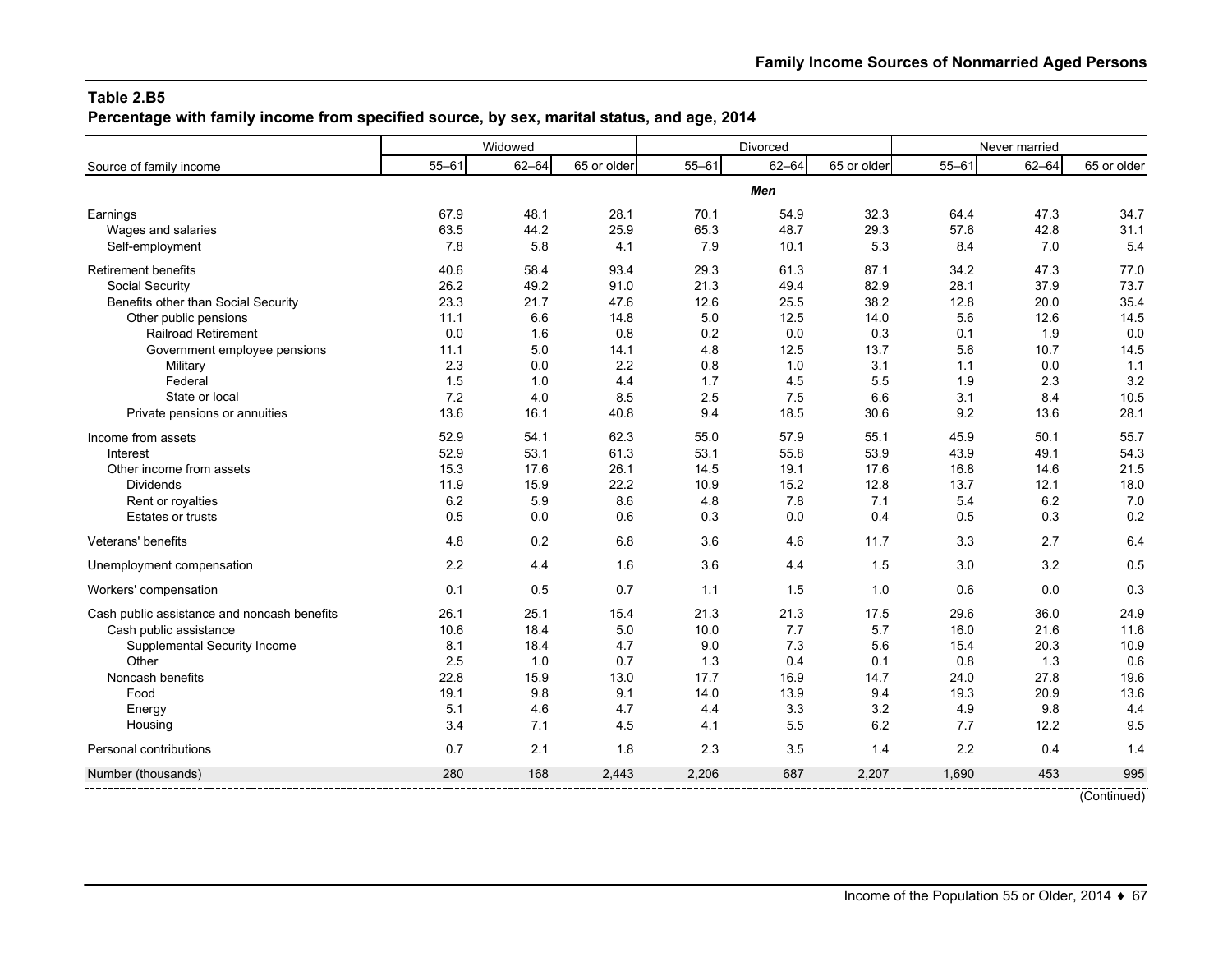**Percentage with family income from specified source, by sex, marital status, and age, 2014—***Continued*

|                                             | Widowed   |           |             |           | Divorced  |             | Never married |           |             |  |
|---------------------------------------------|-----------|-----------|-------------|-----------|-----------|-------------|---------------|-----------|-------------|--|
| Source of family income                     | $55 - 61$ | $62 - 64$ | 65 or older | $55 - 61$ | $62 - 64$ | 65 or older | $55 - 61$     | $62 - 64$ | 65 or older |  |
|                                             |           |           |             |           | Women     |             |               |           |             |  |
| Earnings                                    | 66.8      | 53.3      | 28.6        | 75.2      | 67.4      | 42.3        | 70.1          | 60.4      | 35.1        |  |
| Wages and salaries                          | 65.4      | 52.1      | 26.9        | 72.2      | 64.8      | 39.5        | 67.4          | 57.5      | 33.8        |  |
| Self-employment                             | 3.3       | 5.3       | 3.3         | 5.6       | 4.4       | 4.9         | 5.2           | 4.1       | 1.8         |  |
| <b>Retirement benefits</b>                  | 43.2      | 65.9      | 91.4        | 26.6      | 47.8      | 84.6        | 35.4          | 50.4      | 76.1        |  |
| Social Security                             | 31.1      | 54.1      | 88.6        | 19.2      | 37.6      | 81.1        | 27.0          | 37.8      | 70.7        |  |
| Benefits other than Social Security         | 19.6      | 30.2      | 40.9        | 11.7      | 20.8      | 35.2        | 14.1          | 29.7      | 32.3        |  |
| Other public pensions                       | 8.0       | 15.8      | 14.5        | 5.7       | 8.2       | 12.3        | 6.6           | 14.4      | 16.8        |  |
| <b>Railroad Retirement</b>                  | 0.0       | 0.0       | 0.5         | 0.1       | 0.0       | 0.2         | 0.0           | 0.3       | 0.0         |  |
| Government employee pensions                | 8.0       | 15.8      | 14.0        | 5.7       | 8.2       | 12.2        | 6.6           | 14.4      | 16.8        |  |
| Military                                    | 1.1       | 2.5       | 1.8         | 0.6       | 0.3       | 0.1         | 0.3           | 0.3       | 0.4         |  |
| Federal                                     | 1.7       | 4.6       | 3.8         | 1.4       | 1.6       | 2.6         | 1.7           | 2.1       | 3.4         |  |
| State or local                              | 5.3       | 8.8       | 9.0         | 4.0       | 6.8       | 9.6         | 4.5           | 12.0      | 13.4        |  |
| Private pensions or annuities               | 14.2      | 20.3      | 34.3        | 8.0       | 14.3      | 29.3        | 8.8           | 23.1      | 24.9        |  |
| Income from assets                          | 53.0      | 58.4      | 57.5        | 56.7      | 61.1      | 57.1        | 51.3          | 53.0      | 51.2        |  |
| Interest                                    | 51.3      | 54.8      | 55.9        | 56.1      | 59.9      | 55.6        | 49.0          | 51.6      | 50.1        |  |
| Other income from assets                    | 20.6      | 18.6      | 20.6        | 15.1      | 19.5      | 18.8        | 17.4          | 22.6      | 19.1        |  |
| <b>Dividends</b>                            | 16.8      | 13.1      | 16.1        | 11.4      | 15.4      | 13.5        | 13.2          | 18.1      | 16.7        |  |
| Rent or royalties                           | 8.4       | 8.0       | 7.3         | 5.1       | 5.0       | 6.9         | 6.2           | 4.4       | 5.0         |  |
| <b>Estates or trusts</b>                    | 0.2       | 0.5       | 0.8         | 0.3       | 0.6       | 0.6         | 0.3           | 1.4       | 0.0         |  |
| Veterans' benefits                          | 3.1       | 2.6       | 3.6         | 1.6       | 0.9       | 0.9         | 0.5           | 0.5       | 1.0         |  |
| Unemployment compensation                   | 2.7       | 3.0       | 0.8         | 3.0       | 4.5       | 1.6         | 3.2           | 3.1       | 0.8         |  |
| Workers' compensation                       | 1.0       | 0.0       | 0.6         | 0.6       | 0.1       | 0.8         | 0.3           | 0.0       | 0.7         |  |
| Cash public assistance and noncash benefits | 28.9      | 21.8      | 20.2        | 24.7      | 24.8      | 26.1        | 30.7          | 23.5      | 31.6        |  |
| Cash public assistance                      | 13.4      | 10.1      | 7.3         | 11.9      | 12.9      | 8.8         | 15.0          | 10.6      | 14.2        |  |
| Supplemental Security Income                | 11.9      | 10.0      | 6.8         | 10.5      | 12.3      | 8.1         | 14.0          | 9.4       | 13.2        |  |
| Other                                       | 1.8       | 0.1       | 0.8         | 1.9       | 1.0       | 0.8         | 2.4           | 3.2       | $1.2$       |  |
| Noncash benefits                            | 24.0      | 17.8      | 17.4        | 21.4      | 21.8      | 23.7        | 26.6          | 20.2      | 28.5        |  |
| Food                                        | 19.1      | 15.1      | 10.8        | 18.5      | 18.3      | 16.3        | 20.3          | 16.8      | 20.0        |  |
| Energy                                      | 6.7       | 5.4       | 5.4         | 6.3       | 6.6       | 7.7         | 6.8           | 5.9       | 7.1         |  |
| Housing                                     | 5.6       | 3.3       | 6.4         | 6.5       | 6.9       | 9.2         | 10.5          | 9.3       | 12.3        |  |
| Personal contributions                      | 2.8       | 2.7       | 1.9         | 6.5       | 2.5       | 2.4         | 3.6           | 2.6       | 2.4         |  |
| Number (thousands)                          | 940       | 563       | 8,777       | 2.853     | 1,068     | 3.405       | 1,512         | 473       | 1,219       |  |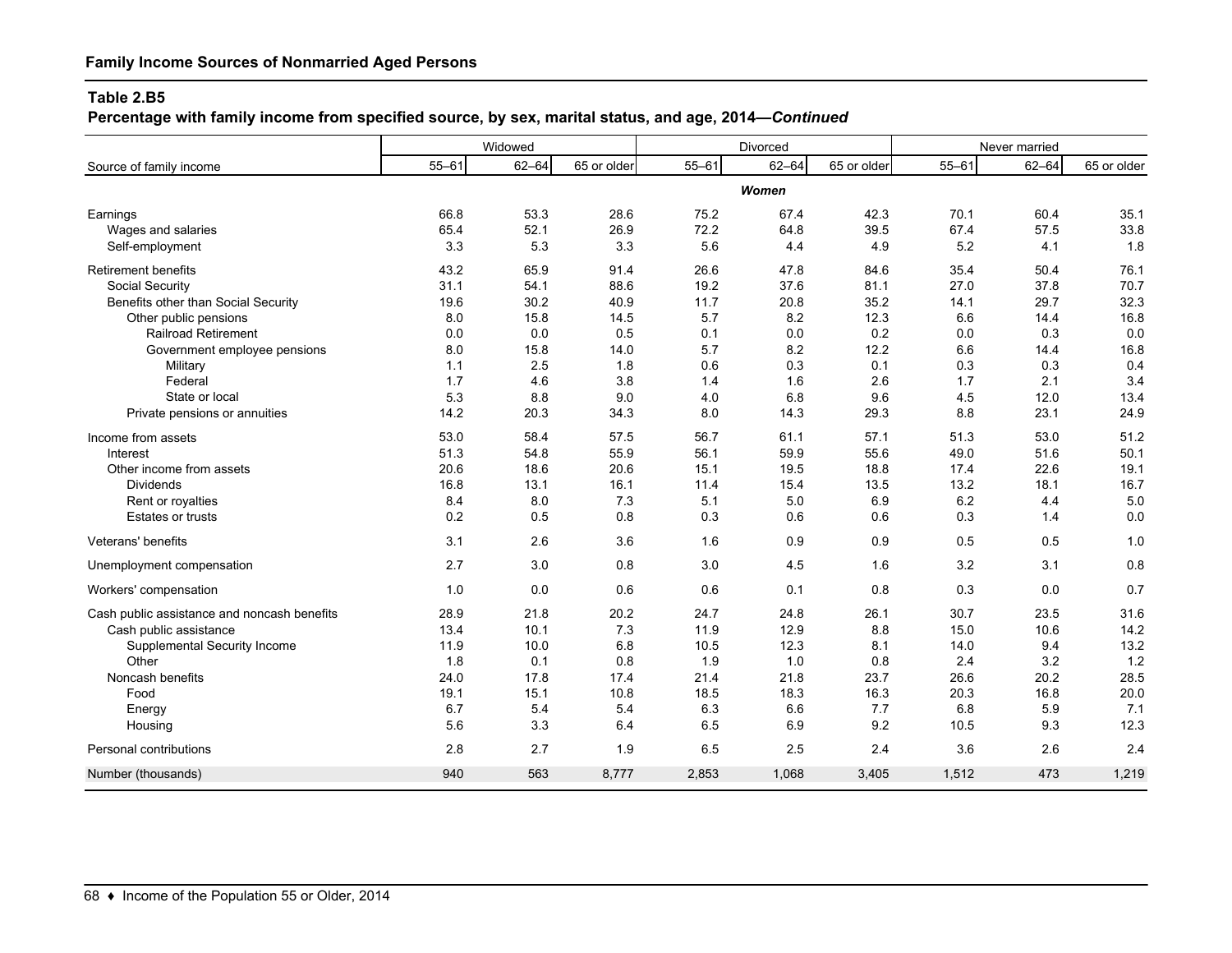**Percentage with family income from specified source, by number of persons in family and quintile of per-capita family total money income, 2014**

| Source of family income                     | Total  | First | Second      | Third | Fourth | Fifth |
|---------------------------------------------|--------|-------|-------------|-------|--------|-------|
|                                             |        |       | All persons |       |        |       |
| Earnings                                    | 40.2   | 20.2  | 25.8        | 38.2  | 53.0   | 63.8  |
| Wages and salaries                          | 37.0   | 18.6  | 24.2        | 35.4  | 49.2   | 57.8  |
| Self-employment                             | 6.4    | 3.0   | 3.2         | 4.8   | 8.4    | 12.4  |
| <b>Retirement benefits</b>                  | 89.1   | 77.6  | 94.2        | 93.4  | 92.1   | 87.9  |
| Social Security                             | 86.0   | 75.2  | 92.9        | 91.7  | 88.7   | 81.6  |
| Benefits other than Social Security         | 47.7   | 11.4  | 33.9        | 58.3  | 67.2   | 67.5  |
| Other public pensions                       | 17.7   | 2.8   | 8.2         | 16.9  | 25.6   | 35.1  |
| Railroad Retirement                         | 0.4    | 0.1   | 0.2         | 0.5   | 0.7    | 0.4   |
| Government employee pensions                | 17.4   | 2.6   | 7.9         | 16.5  | 25.0   | 34.9  |
| Military                                    | 2.0    | 0.3   | 0.9         | 1.5   | 3.3    | 3.9   |
| Federal                                     | 4.7    | 0.4   | 1.5         | 4.4   | 7.2    | 10.0  |
| State or local                              | 12.1   | 1.9   | 5.8         | 11.3  | 16.6   | 24.7  |
| Private pensions or annuities               | 40.9   | 9.5   | 29.7        | 51.0  | 57.8   | 56.3  |
| Income from assets                          | 67.1   | 38.0  | 56.6        | 70.0  | 80.8   | 90.2  |
| Interest                                    | 65.7   | 36.4  | 55.3        | 68.0  | 79.7   | 89.1  |
| Other income from assets                    | 28.4   | 8.4   | 15.9        | 25.7  | 35.3   | 56.6  |
| Dividends                                   | 23.1   | 5.8   | 12.0        | 20.2  | 28.3   | 49.0  |
| Rent or royalties                           | 10.3   | 3.3   | 5.7         | 8.7   | 12.2   | 21.4  |
| <b>Estates or trusts</b>                    | 0.4    | 0.1   | 0.0         | 0.3   | 0.6    | 0.9   |
| Veterans' benefits                          | 5.6    | 2.0   | 4.0         | 5.7   | 8.2    | 8.1   |
| Unemployment compensation                   | 1.4    | 0.9   | 1.1         | 1.3   | 2.2    | 1.5   |
| Workers' compensation                       | 0.5    | 0.3   | 0.5         | 0.6   | 0.7    | 0.4   |
| Cash public assistance and noncash benefits | 13.3   | 34.7  | 17.1        | 8.4   | 4.7    | 1.5   |
| Cash public assistance                      | 5.2    | 13.5  | 5.8         | 3.3   | 2.4    | 0.8   |
| Supplemental Security Income                | 4.8    | 12.5  | 5.5         | 3.1   | 2.2    | 0.8   |
| Other                                       | 0.5    | 1.3   | 0.5         | 0.3   | 0.3    | 0.1   |
| Noncash benefits                            | 11.0   | 31.3  | 14.0        | 6.4   | 2.8    | 0.8   |
| Food                                        | 7.4    | 23.4  | 8.2         | 3.4   | 1.6    | 0.5   |
| Energy                                      | 3.3    | 9.7   | 4.8         | 1.6   | 0.5    | 0.0   |
| Housing                                     | 3.9    | 10.3  | 5.4         | 2.5   | 0.9    | 0.3   |
| Personal contributions                      | 1.4    | 2.6   | 1.5         | 1.3   | $1.2$  | 0.3   |
| Number (thousands)                          | 45,994 | 9,199 | 9,199       | 9,196 | 9,196  | 9,204 |
|                                             |        |       |             |       |        |       |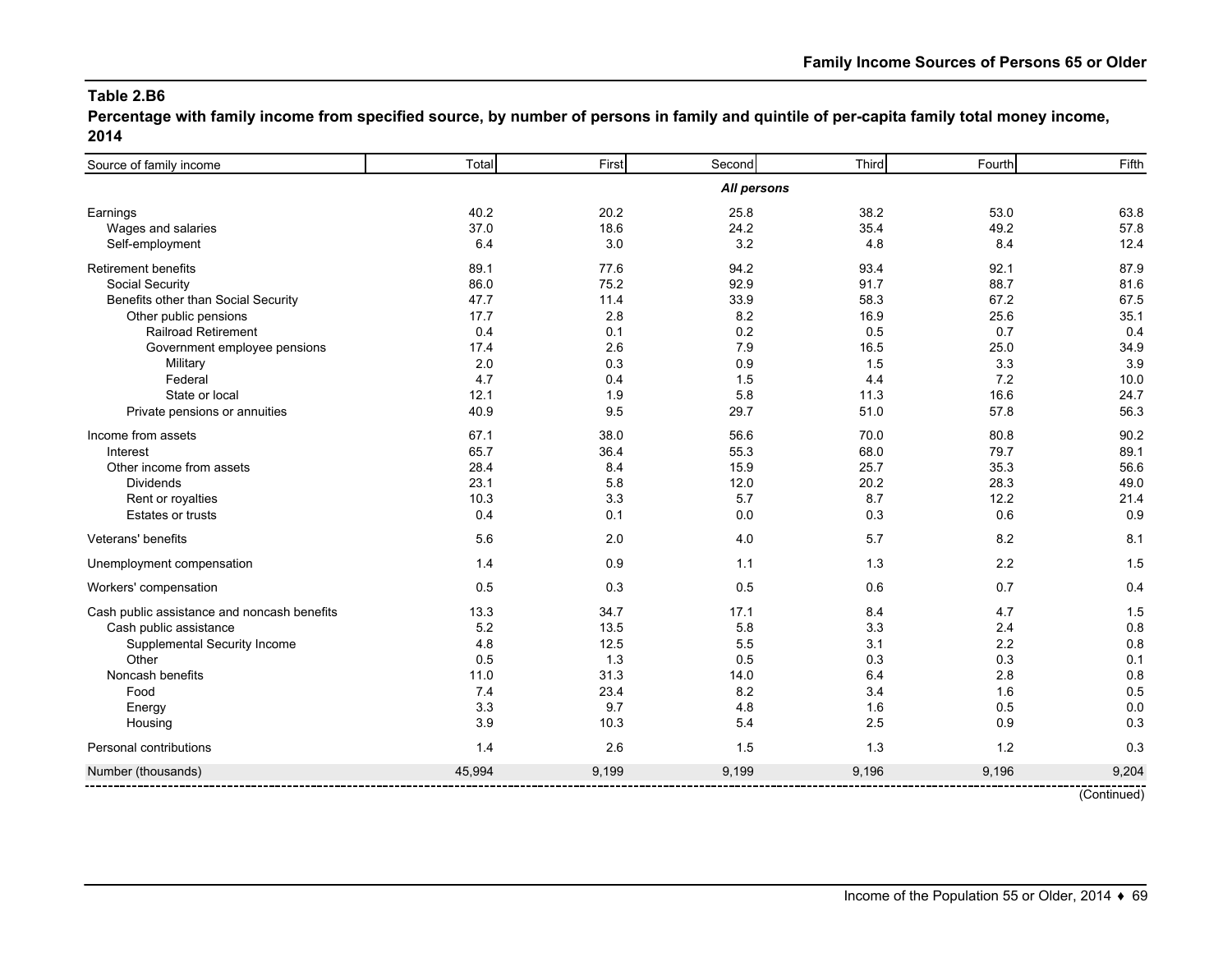**Percentage with family income from specified source, by number of persons in family and quintile of per-capita family total money income, 2014—***Continued*

| Source of family income                     | Total                        | First | Second | Third | Fourth | Fifth       |  |  |  |  |  |  |
|---------------------------------------------|------------------------------|-------|--------|-------|--------|-------------|--|--|--|--|--|--|
|                                             | Persons in 1-person families |       |        |       |        |             |  |  |  |  |  |  |
| Earnings                                    | 18.8                         | 2.7   | 7.0    | 15.3  | 28.7   | 46.6        |  |  |  |  |  |  |
| Wages and salaries                          | 16.7                         | 2.1   | 6.1    | 13.8  | 25.8   | 41.5        |  |  |  |  |  |  |
| Self-employment                             | 2.8                          | 0.6   | 1.0    | 2.0   | 3.4    | 7.7         |  |  |  |  |  |  |
| Retirement benefits                         | 89.7                         | 77.5  | 97.1   | 95.1  | 92.9   | 87.1        |  |  |  |  |  |  |
| Social Security                             | 86.5                         | 75.1  | 95.9   | 94.0  | 88.8   | 78.9        |  |  |  |  |  |  |
| Benefits other than Social Security         | 41.5                         | 6.8   | 24.3   | 51.1  | 69.3   | 67.8        |  |  |  |  |  |  |
| Other public pensions                       | 14.3                         | 1.2   | 4.9    | 13.1  | 24.1   | 33.2        |  |  |  |  |  |  |
| Railroad Retirement                         | 0.3                          | 0.1   | 0.4    | 0.0   | 0.9    | 0.2         |  |  |  |  |  |  |
| Government employee pensions                | 14.0                         | 1.1   | 4.5    | 13.1  | 23.4   | 33.1        |  |  |  |  |  |  |
| Military                                    | 1.5                          | 0.2   | 0.4    | 1.0   | 2.3    | 4.0         |  |  |  |  |  |  |
| Federal                                     | 3.9                          | 0.1   | 0.9    | 3.3   | 6.5    | 10.2        |  |  |  |  |  |  |
| State or local                              | 9.2                          | 0.8   | 3.3    | 9.1   | 15.0   | 21.0        |  |  |  |  |  |  |
| Private pensions or annuities               | 35.0                         | 6.1   | 21.1   | 43.0  | 60.0   | 54.7        |  |  |  |  |  |  |
| Income from assets                          | 57.2                         | 30.9  | 45.2   | 59.6  | 74.4   | 84.6        |  |  |  |  |  |  |
| Interest                                    | 55.5                         | 30.1  | 44.4   | 56.1  | 72.7   | 82.5        |  |  |  |  |  |  |
| Other income from assets                    | 21.3                         | 5.3   | 8.8    | 21.5  | 29.9   | 47.2        |  |  |  |  |  |  |
| <b>Dividends</b>                            | 16.6                         | 3.5   | 6.3    | 15.9  | 22.5   | 39.5        |  |  |  |  |  |  |
| Rent or royalties                           | 7.6                          | 1.8   | 3.3    | 6.7   | 11.3   | 17.4        |  |  |  |  |  |  |
| Estates or trusts                           | 0.7                          | 0.1   | 0.1    | 0.7   | 0.7    | 2.0         |  |  |  |  |  |  |
| Veterans' benefits                          | 4.1                          | 1.0   | 2.1    | 4.0   | 7.3    | 7.6         |  |  |  |  |  |  |
| Unemployment compensation                   | 0.6                          | 0.4   | 0.6    | 0.6   | 0.5    | 0.8         |  |  |  |  |  |  |
| Workers' compensation                       | 0.5                          | 0.1   | 0.3    | 0.9   | 1.0    | 0.6         |  |  |  |  |  |  |
| Cash public assistance and noncash benefits | 18.9                         | 41.0  | 26.2   | 12.8  | 6.4    | 1.7         |  |  |  |  |  |  |
| Cash public assistance                      | 5.6                          | 16.0  | 4.8    | 2.8   | 1.8    | 0.4         |  |  |  |  |  |  |
| Supplemental Security Income                | 5.3                          | 15.3  | 4.5    | 2.7   | 1.6    | 0.4         |  |  |  |  |  |  |
| Other                                       | 0.4                          | 0.8   | 0.5    | 0.1   | 0.5    | 0.0         |  |  |  |  |  |  |
| Noncash benefits                            | 17.6                         | 38.0  | 25.2   | 11.9  | 5.3    | 1.5         |  |  |  |  |  |  |
| Food                                        | 10.1                         | 25.8  | 13.6   | 5.1   | 1.4    | 0.7         |  |  |  |  |  |  |
| Energy                                      | 5.7                          | 13.2  | 7.9    | 3.4   | 1.7    | 0.1         |  |  |  |  |  |  |
| Housing                                     | 8.9                          | 18.8  | 12.8   | 6.6   | 2.6    | 0.8         |  |  |  |  |  |  |
| Personal contributions                      | 1.3                          | 2.1   | 1.2    | 1.3   | 1.2    | 0.6         |  |  |  |  |  |  |
| Number (thousands)                          | 14,727                       | 3,290 | 3,253  | 2,924 | 2,498  | 2,761       |  |  |  |  |  |  |
|                                             |                              |       |        |       |        | (Continued) |  |  |  |  |  |  |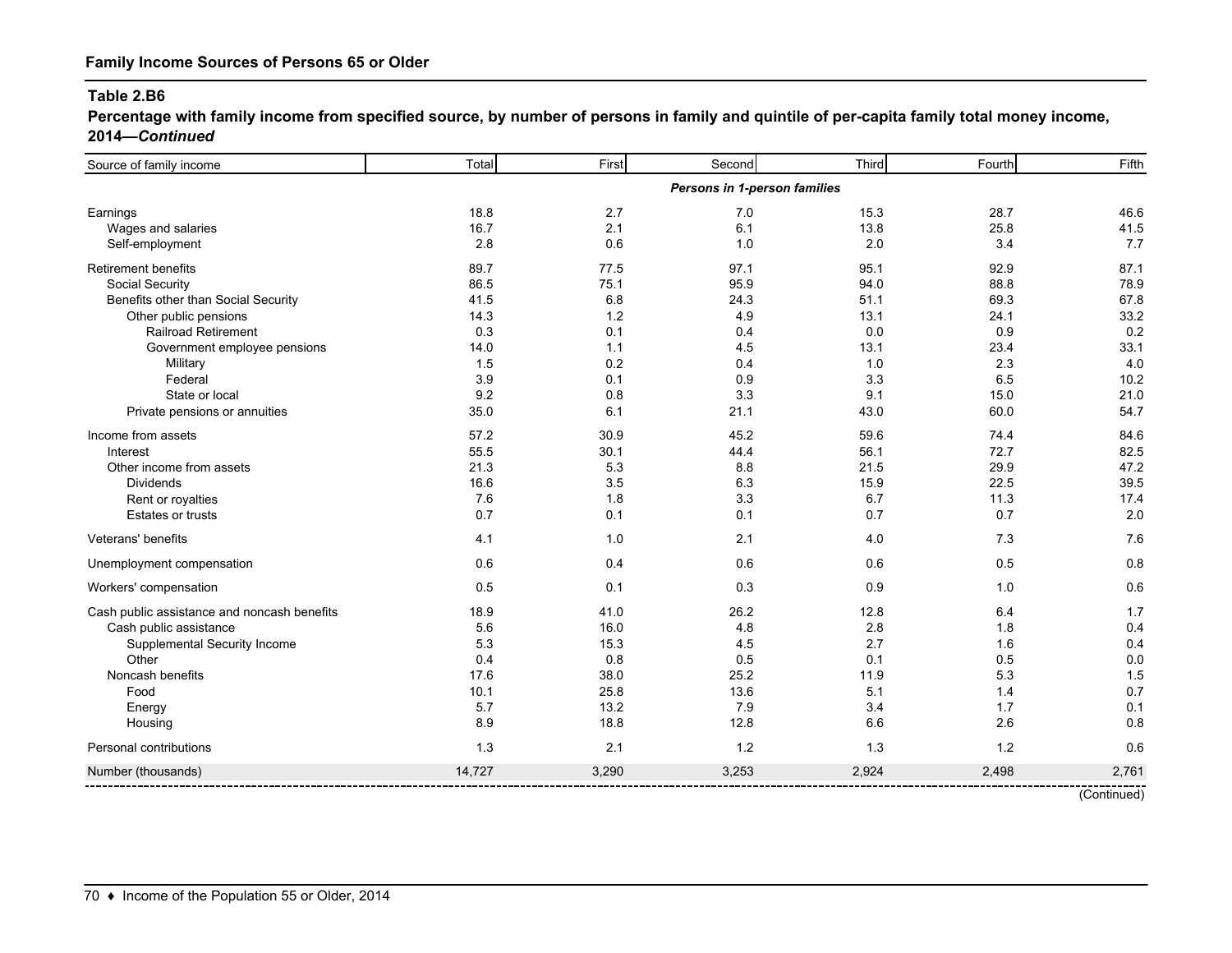**Percentage with family income from specified source, by number of persons in family and quintile of per-capita family total money income, 2014—***Continued*

| Source of family income                     | Total                        | First | Second | Third | Fourth | Fifth       |  |  |  |  |  |
|---------------------------------------------|------------------------------|-------|--------|-------|--------|-------------|--|--|--|--|--|
|                                             | Persons in 2-person families |       |        |       |        |             |  |  |  |  |  |
| Earnings                                    | 40.3                         | 12.8  | 20.8   | 36.0  | 52.9   | 67.4        |  |  |  |  |  |
| Wages and salaries                          | 36.3                         | 11.1  | 19.0   | 32.1  | 48.3   | 60.6        |  |  |  |  |  |
| Self-employment                             | 7.3                          | 2.0   | 3.0    | 5.5   | 9.6    | 13.8        |  |  |  |  |  |
| Retirement benefits                         | 91.8                         | 81.7  | 96.6   | 95.7  | 94.1   | 89.3        |  |  |  |  |  |
| Social Security                             | 89.0                         | 79.3  | 95.5   | 94.0  | 91.1   | 84.2        |  |  |  |  |  |
| Benefits other than Social Security         | 54.6                         | 13.2  | 40.4   | 67.2  | 71.3   | 68.7        |  |  |  |  |  |
| Other public pensions                       | 21.0                         | 3.1   | 9.7    | 20.1  | 28.2   | 37.0        |  |  |  |  |  |
| <b>Railroad Retirement</b>                  | 0.3                          | 0.1   | 0.1    | 0.8   | 0.5    | 0.2         |  |  |  |  |  |
| Government employee pensions                | 20.7                         | 3.0   | 9.7    | 19.3  | 27.8   | 36.9        |  |  |  |  |  |
| Military                                    | 2.3                          | 0.2   | 1.1    | 1.6   | 4.3    | 3.7         |  |  |  |  |  |
| Federal                                     | 5.5                          | 0.7   | 1.3    | 4.9   | 8.1    | 10.1        |  |  |  |  |  |
| State or local                              | 14.9                         | 2.1   | 7.6    | 13.5  | 18.5   | 27.6        |  |  |  |  |  |
| Private pensions or annuities               | 47.4                         | 11.1  | 35.9   | 59.9  | 61.7   | 58.1        |  |  |  |  |  |
| Income from assets                          | 74.3                         | 45.2  | 64.7   | 76.1  | 83.4   | 92.6        |  |  |  |  |  |
| Interest                                    | 72.8                         | 42.7  | 62.5   | 74.7  | 82.4   | 91.9        |  |  |  |  |  |
| Other income from assets                    | 34.1                         | 11.6  | 21.3   | 29.1  | 38.5   | 60.5        |  |  |  |  |  |
| <b>Dividends</b>                            | 28.2                         | 8.2   | 16.6   | 23.1  | 31.7   | 52.9        |  |  |  |  |  |
| Rent or royalties                           | 12.4                         | 4.7   | 7.4    | 10.5  | 12.6   | 23.6        |  |  |  |  |  |
| Estates or trusts                           | 0.3                          | 0.2   | 0.0    | 0.1   | 0.5    | 0.5         |  |  |  |  |  |
| Veterans' benefits                          | 6.3                          | 2.4   | 4.6    | 5.9   | 9.0    | 8.3         |  |  |  |  |  |
| Unemployment compensation                   | 1.3                          | 0.5   | 0.7    | 1.0   | 2.2    | 1.7         |  |  |  |  |  |
| Workers' compensation                       | 0.3                          | 0.1   | 0.4    | 0.3   | 0.6    | 0.3         |  |  |  |  |  |
| Cash public assistance and noncash benefits | 7.4                          | 24.4  | 9.6    | 4.5   | 2.6    | 0.7         |  |  |  |  |  |
| Cash public assistance                      | 3.3                          | 9.2   | 4.5    | 2.1   | 1.7    | 0.5         |  |  |  |  |  |
| Supplemental Security Income                | 3.1                          | 8.8   | 4.3    | 2.0   | 1.5    | 0.4         |  |  |  |  |  |
| Other                                       | 0.3                          | 0.5   | 0.3    | 0.2   | 0.3    | 0.1         |  |  |  |  |  |
| Noncash benefits                            | 5.7                          | 21.7  | 6.7    | 2.8   | 1.2    | 0.2         |  |  |  |  |  |
| Food                                        | 3.8                          | 15.9  | 3.7    | 1.4   | 0.9    | 0.1         |  |  |  |  |  |
| Energy                                      | 2.1                          | 7.8   | 3.5    | 1.0   | 0.0    | 0.0         |  |  |  |  |  |
| Housing                                     | 1.5                          | 6.2   | 1.5    | 0.7   | 0.3    | 0.1         |  |  |  |  |  |
| Personal contributions                      | 0.5                          | 1.1   | 0.7    | 0.4   | 0.4    | 0.1         |  |  |  |  |  |
| Number (thousands)                          | 24,035                       | 3,934 | 4,480  | 4,810 | 5,264  | 5,547       |  |  |  |  |  |
|                                             |                              |       |        |       |        | (Continued) |  |  |  |  |  |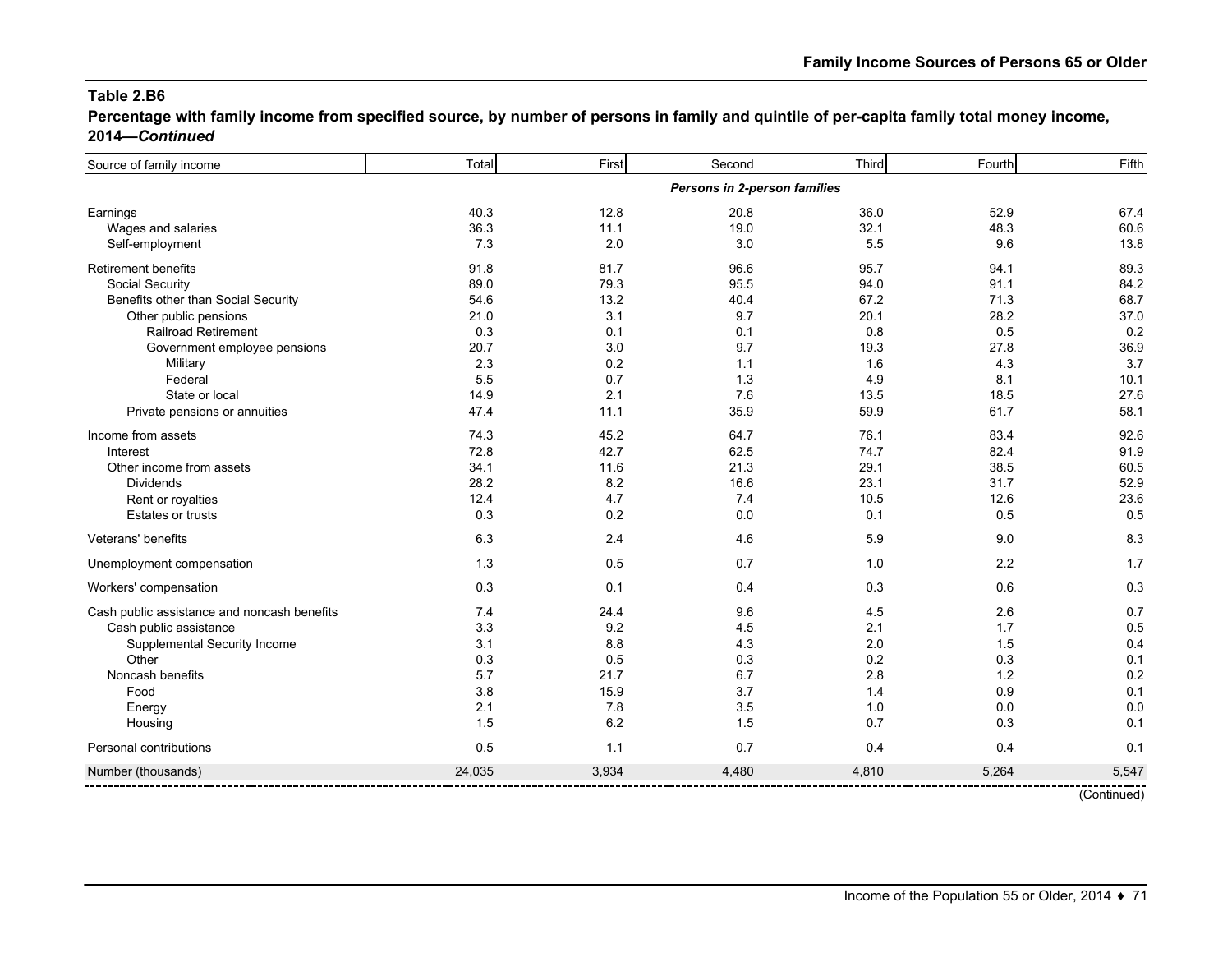**Percentage with family income from specified source, by number of persons in family and quintile of per-capita family total money income, 2014—***Continued*

| Source of family income                     | Total                            | First | Second | Third | Fourth | Fifth |  |  |  |  |  |  |
|---------------------------------------------|----------------------------------|-------|--------|-------|--------|-------|--|--|--|--|--|--|
|                                             | Persons in families of 3 or more |       |        |       |        |       |  |  |  |  |  |  |
| Earnings                                    | 83.3                             | 64.2  | 82.8   | 91.1  | 95.3   | 94.5  |  |  |  |  |  |  |
| Wages and salaries                          | 80.7                             | 60.8  | 80.2   | 89.2  | 93.6   | 91.3  |  |  |  |  |  |  |
| Self-employment                             | 10.7                             | 8.7   | 9.0    | 8.2   | 12.9   | 18.4  |  |  |  |  |  |  |
| <b>Retirement benefits</b>                  | 78.6                             | 69.7  | 80.5   | 82.6  | 83.1   | 81.5  |  |  |  |  |  |  |
| Social Security                             | 75.4                             | 67.4  | 78.3   | 79.7  | 80.1   | 73.8  |  |  |  |  |  |  |
| Benefits other than Social Security         | 37.1                             | 15.5  | 35.3   | 43.4  | 48.6   | 59.1  |  |  |  |  |  |  |
| Other public pensions                       | 13.6                             | 4.7   | 10.6   | 14.1  | 18.6   | 28.9  |  |  |  |  |  |  |
| <b>Railroad Retirement</b>                  | 0.7                              | 0.3   | 0.4    | 0.1   | 1.2    | 2.3   |  |  |  |  |  |  |
| Government employee pensions                | 13.0                             | 4.4   | 10.2   | 14.0  | 17.4   | 28.1  |  |  |  |  |  |  |
| Military                                    | 1.9                              | 0.6   | 1.5    | 2.4   | 1.6    | 5.2   |  |  |  |  |  |  |
| Federal                                     | 3.8                              | 0.3   | 3.2    | 4.7   | 5.1    | 8.8   |  |  |  |  |  |  |
| State or local                              | 8.6                              | 3.6   | 5.8    | 8.7   | 12.1   | 18.3  |  |  |  |  |  |  |
| Private pensions or annuities               | 31.1                             | 11.9  | 30.0   | 37.4  | 40.1   | 50.1  |  |  |  |  |  |  |
| Income from assets                          | 63.4                             | 35.4  | 57.4   | 70.6  | 82.5   | 92.5  |  |  |  |  |  |  |
| Interest                                    | 62.8                             | 34.5  | 57.3   | 69.7  | 82.2   | 92.2  |  |  |  |  |  |  |
| Other income from assets                    | 23.8                             | 7.1   | 15.2   | 22.7  | 33.2   | 61.7  |  |  |  |  |  |  |
| <b>Dividends</b>                            | 19.2                             | 4.8   | 10.6   | 19.0  | 26.0   | 54.3  |  |  |  |  |  |  |
| Rent or royalties                           | 8.5                              | 3.1   | 6.2    | 6.9   | 12.7   | 20.6  |  |  |  |  |  |  |
| <b>Estates or trusts</b>                    | 0.2                              | 0.1   | 0.1    | 0.0   | 0.6    | 0.2   |  |  |  |  |  |  |
| Veterans' benefits                          | 6.2                              | 2.7   | 6.7    | 8.6   | 6.5    | 8.6   |  |  |  |  |  |  |
| Unemployment compensation                   | 3.3                              | 2.5   | 3.2    | 3.6   | 4.9    | 2.3   |  |  |  |  |  |  |
| Workers' compensation                       | 1.0                              | 1.1   | 1.2    | 1.1   | 0.7    | 1.0   |  |  |  |  |  |  |
| Cash public assistance and noncash benefits | 21.4                             | 44.8  | 19.7   | 12.8  | 9.5    | 5.8   |  |  |  |  |  |  |
| Cash public assistance                      | 10.8                             | 18.2  | 12.4   | 8.1   | 6.0    | 3.9   |  |  |  |  |  |  |
| Supplemental Security Income                | 9.6                              | 15.3  | 11.6   | 7.3   | 5.5    | 3.9   |  |  |  |  |  |  |
| Other                                       | 1.4                              | 3.4   | 1.1    | 0.8   | 0.4    | 0.0   |  |  |  |  |  |  |
| Noncash benefits                            | 15.6                             | 39.1  | 11.5   | 6.8   | 4.4    | 2.7   |  |  |  |  |  |  |
| Food                                        | 13.9                             | 34.6  | 9.9    | 6.5   | 4.2    | 2.7   |  |  |  |  |  |  |
| Energy                                      | 2.5                              | 7.6   | 1.9    | 0.0   | 0.0    | 0.0   |  |  |  |  |  |  |
| Housing                                     | 1.5                              | 4.1   | 0.9    | 0.7   | 0.2    | 0.0   |  |  |  |  |  |  |
| Personal contributions                      | 4.5                              | 6.4   | 4.9    | 4.3   | 3.9    | 0.8   |  |  |  |  |  |  |
| Number (thousands)                          | 7,232                            | 1,975 | 1,465  | 1,462 | 1,434  | 896   |  |  |  |  |  |  |
|                                             |                                  |       |        |       |        |       |  |  |  |  |  |  |

NOTE: Per-capita family total money income quintile limits are \$12,492, \$19,245, \$29,027, and \$47,129.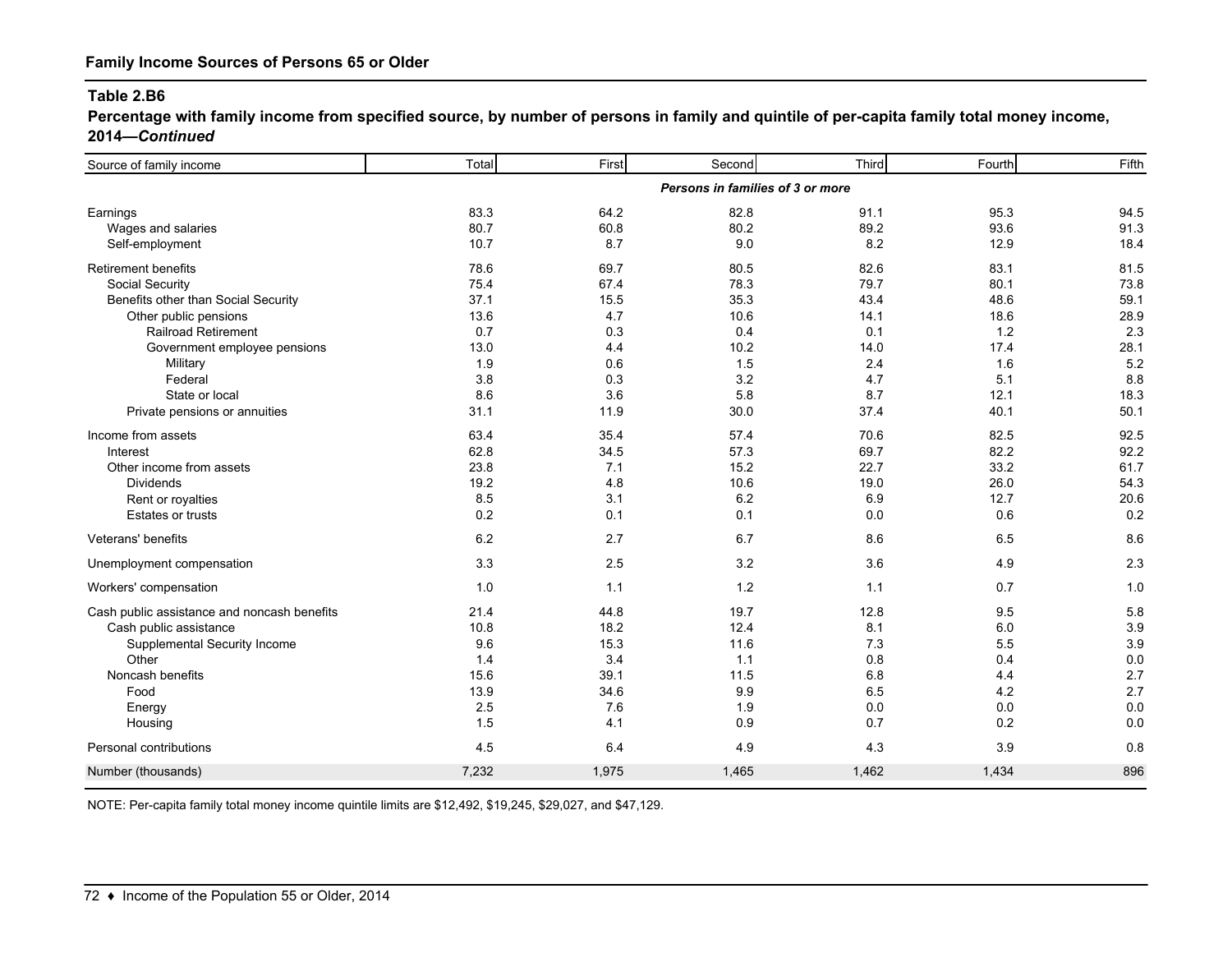**Percentage with family income from specified source, by sex and ratio of family total money income to the poverty threshold, 2014**

|                                     |       |          | All persons |          |         |       |          | Men      |          |         |       |          | Women    |          |         |
|-------------------------------------|-------|----------|-------------|----------|---------|-------|----------|----------|----------|---------|-------|----------|----------|----------|---------|
|                                     | Under | $1.00 -$ | $1.25 -$    | $1.50 -$ | 2.00 or | Under | $1.00 -$ | $1.25 -$ | $1.50 -$ | 2.00 or | Under | $1.00 -$ | $1.25 -$ | $1.50 -$ | 2.00 or |
| Source of family income             | 1.00  | 1.24     | 1.49        | 1.99     | more    | 1.00  | 1.24     | 1.49     | 1.99     | more    | 1.00  | 1.24     | 1.49     | 1.99     | more    |
| Earnings                            | 10.8  | 14.4     | 15.6        | 21.2     | 51.9    | 13.8  | 16.3     | 17.2     | 20.2     | 52.8    | 9.3   | 13.3     | 14.7     | 21.9     | 51.0    |
| Wages and salaries                  | 9.4   | 13.4     | 14.5        | 19.2     | 47.9    | 12.0  | 14.9     | 15.8     | 18.1     | 48.7    | 8.2   | 12.6     | 13.8     | 20.0     | 47.2    |
| Self-employment                     | 1.7   | 1.5      | 2.1         | 3.4      | 8.3     | 2.4   | 2.0      | 3.0      | 3.9      | 9.1     | 1.3   | 1.3      | 1.5      | 3.1      | 7.5     |
| <b>Retirement benefits</b>          | 66.3  | 91.0     | 94.0        | 94.3     | 91.0    | 61.9  | 89.9     | 92.3     | 94.5     | 90.3    | 68.5  | 91.5     | 95.0     | 94.1     | 91.5    |
| Social Security                     | 63.4  | 89.4     | 92.8        | 92.7     | 87.4    | 59.3  | 88.7     | 91.1     | 93.2     | 86.6    | 65.5  | 89.7     | 93.7     | 92.4     | 88.1    |
| Benefits other than Social Security | 7.3   | 11.4     | 21.0        | 29.8     | 61.8    | 5.9   | 8.1      | 18.1     | 24.9     | 61.7    | 8.0   | 13.2     | 22.7     | 33.0     | 61.9    |
| Other public pensions               | 1.8   | 3.0      | 3.4         | 6.9      | 24.3    | 1.5   | 2.2      | 3.4      | 4.6      | 23.6    | 1.9   | 3.5      | 3.4      | 8.4      | 24.9    |
| <b>Railroad Retirement</b>          | 0.1   | 0.1      | 0.0         | 0.3      | 0.5     | 0.0   | 0.0      | 0.0      | 0.1      | 0.5     | 0.1   | 0.2      | 0.0      | 0.5      | 0.5     |
| Government employee pensions        | 1.7   | 2.9      | 3.4         | 6.5      | 23.9    | 1.5   | 2.2      | 3.4      | 4.5      | 23.2    | 1.7   | 3.3      | 3.4      | 7.9      | 24.5    |
| Military                            | 0.2   | 0.1      | 0.1         | 0.6      | 2.8     | 0.1   | 0.1      | 0.0      | 0.4      | 3.0     | 0.3   | 0.1      | 0.1      | 0.8      | 2.5     |
| Federal                             | 0.3   | 0.9      | 0.6         | 1.2      | 6.6     | 0.1   | 0.2      | 0.7      | 0.5      | 6.7     | 0.3   | 1.3      | 0.5      | 1.6      | 6.5     |
| State or local                      | 1.2   | 1.8      | 2.7         | 4.8      | 16.5    | 1.3   | 1.8      | 2.7      | 3.6      | 15.6    | 1.1   | 1.8      | 2.8      | 5.5      | 17.4    |
| Private pensions or annuities       | 6.0   | 9.5      | 18.8        | 24.9     | 53.0    | 4.3   | 6.8      | 15.6     | 21.4     | 53.2    | 6.8   | 11.0     | 20.6     | 27.2     | 52.9    |
| Income from assets                  | 32.5  | 39.2     | 42.8        | 52.7     | 79.0    | 35.6  | 40.0     | 40.7     | 50.0     | 79.5    | 31.0  | 38.7     | 44.1     | 54.4     | 78.4    |
| Interest                            | 31.5  | 37.9     | 41.4        | 49.6     | 77.7    | 34.3  | 37.9     | 39.3     | 47.0     | 78.4    | 30.1  | 37.9     | 42.6     | 51.4     | 77.1    |
| Other income from assets            | 5.9   | 7.9      | 8.7         | 16.8     | 36.9    | 7.0   | 9.7      | 8.8      | 14.7     | 37.8    | 5.4   | 7.0      | 8.6      | 18.2     | 36.1    |
| <b>Dividends</b>                    | 3.9   | 5.9      | 6.1         | 11.8     | 30.6    | 4.4   | 7.8      | 5.9      | 10.2     | 31.5    | 3.6   | 4.8      | 6.2      | 12.9     | 29.7    |
| Rent or royalties                   | 2.0   | 3.2      | 3.9         | 6.1      | 13.3    | 2.7   | 4.0      | 4.9      | 6.0      | 13.7    | 1.7   | 2.8      | 3.3      | 6.2      | 12.9    |
| <b>Estates or trusts</b>            | 0.2   | 0.1      | 0.0         | 0.3      | 0.5     | 0.3   | 0.0      | 0.0      | 0.0      | 0.4     | 0.2   | 0.1      | 0.0      | 0.5      | 0.6     |
| Veterans' benefits                  | 1.3   | 1.9      | 2.1         | 3.2      | 7.2     | 2.4   | 4.2      | 3.8      | 4.7      | 8.6     | 0.8   | 0.7      | 1.2      | 2.3      | 6.0     |
| Unemployment compensation           | 0.5   | 1.1      | 0.5         | 1.0      | 1.7     | 0.5   | 1.7      | 0.5      | 0.9      | 1.8     | 0.5   | 0.8      | 0.4      | 1.0      | 1.6     |
| Workers' compensation               | 0.1   | 0.4      | 0.1         | 0.5      | 0.6     | 0.2   | 0.7      | 0.3      | 0.3      | 0.6     | 0.0   | 0.2      | 0.0      | 0.7      | 0.7     |
| Cash public assistance and noncash  |       |          |             |          |         |       |          |          |          |         |       |          |          |          |         |
| benefits                            | 39.2  | 38.0     | 26.1        | 18.0     | 5.7     | 34.8  | 38.1     | 24.3     | 16.1     | 4.6     | 41.4  | 38.0     | 27.2     | 19.2     | 6.6     |
| Cash public assistance              | 16.1  | 9.9      | 7.4         | 6.2      | 2.8     | 13.0  | 10.4     | 6.6      | 5.7      | 2.5     | 17.6  | 9.6      | 7.9      | 6.6      | 3.1     |
| Supplemental Security Income        | 15.2  | 9.2      | 6.6         | 5.7      | 2.6     | 12.2  | 9.8      | 5.8      | 5.2      | 2.3     | 16.7  | 8.9      | 7.0      | 6.1      | 2.9     |
| Other                               | 1.2   | 0.8      | 1.3         | 0.5      | 0.3     | 0.8   | 0.5      | 0.9      | 0.5      | 0.3     | 1.4   | 1.0      | 1.5      | 0.5      | 0.3     |
| Noncash benefits                    | 36.3  | 35.6     | 23.7        | 15.2     | 3.6     | 31.9  | 35.8     | 21.1     | 13.0     | 2.7     | 38.4  | 35.5     | 25.2     | 16.6     | 4.5     |
| Food                                | 27.2  | 25.6     | 15.1        | 8.3      | 2.3     | 23.9  | 27.3     | 14.5     | 8.2      | 1.7     | 28.8  | 24.7     | 15.4     | 8.5      | 2.8     |
| Energy                              | 11.6  | 11.1     | 7.3         | 5.2      | 0.8     | 8.5   | 10.7     | 6.7      | 4.3      | 0.6     | 13.1  | 11.3     | 7.6      | 5.8      | 1.1     |
| Housing                             | 14.1  | 13.2     | 8.9         | 5.1      | 1.0     | 10.6  | 14.5     | 7.8      | 4.2      | 0.7     | 15.8  | 12.5     | 9.5      | 5.7      | 1.3     |
| Personal contributions              | 2.6   | 2.3      | 2.1         | 1.4      | 1.1     | 1.6   | 2.2      | 1.1      | 1.1      | 1.1     | 3.1   | 2.4      | 2.6      | 1.5      | 1.1     |
| Number (thousands)                  | 4,590 | 2,415    | 2,678       | 5,248    | 31,063  | 1,504 | 841      | 976      | 2,071    | 15,048  | 3,086 | 1,574    | 1,702    | 3,177    | 16,015  |

NOTE: The family money income of aged persons is compared with the official poverty lines of families in 2014.